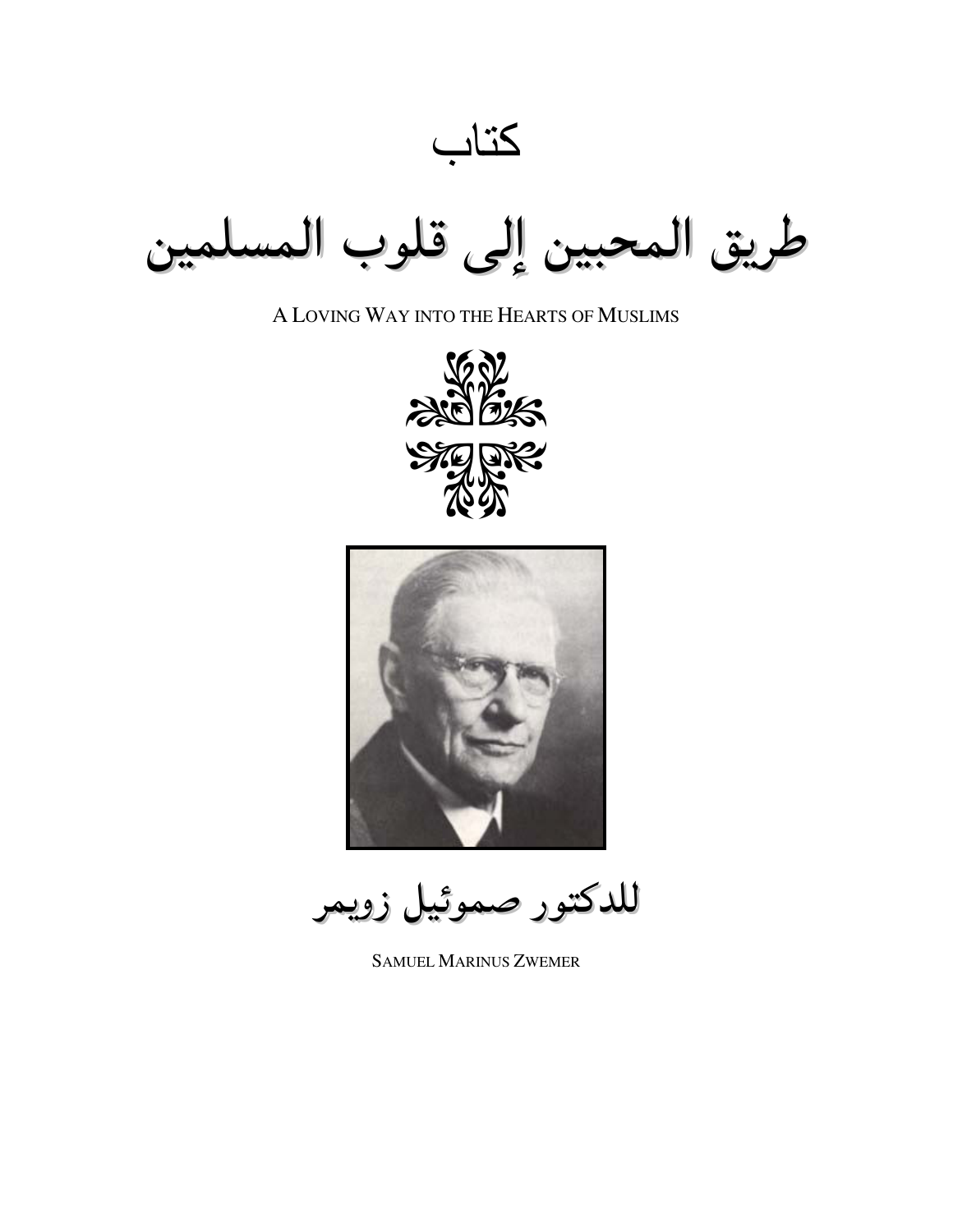



(طبعة ثانية منقحة)

للدكتور صموئيل زويمر طبع بأمر وعلى نفقة اللجنة التبشيرية للمرسلية الاميركانية طبع في مطبعة النيل المسيحية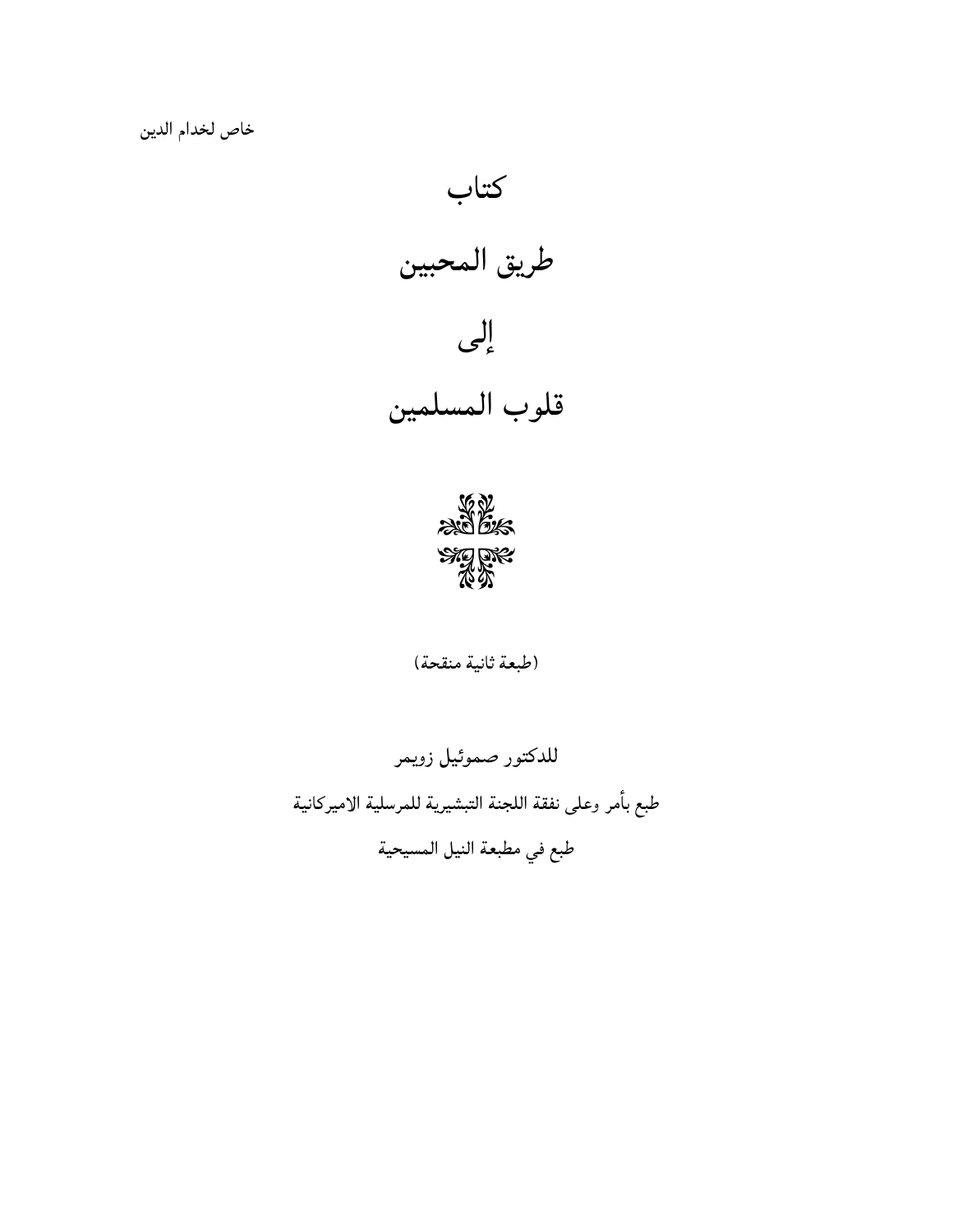فهرس الكتاب

| مقدمة<br>٣<br>الباب الأول ــ المقصد الأسنبي والقوة العظمى<br>٤<br>الباب الثانبي ــ بواعث ندعو المؤمنين إلىي العمل لأجل اخونهم المسلمين والصلاة لأجلهم<br>۱۳<br>الباب الثالث ـــ طريق لربح المسلمين<br>$\mathbf{y}$<br>الباب الرابع ــ أساليب مستحسنة لتبشير المسلمين<br>$\mathfrak{t}$ . |
|------------------------------------------------------------------------------------------------------------------------------------------------------------------------------------------------------------------------------------------------------------------------------------------|
|                                                                                                                                                                                                                                                                                          |
|                                                                                                                                                                                                                                                                                          |
|                                                                                                                                                                                                                                                                                          |
|                                                                                                                                                                                                                                                                                          |
|                                                                                                                                                                                                                                                                                          |
| الباب الخامس _ كيف نبشر المسلمين<br>$\circ \vee$                                                                                                                                                                                                                                         |
| الباب السادس ـــ مديو نية المسيحيين للمسلمين<br>٦٢                                                                                                                                                                                                                                       |
| الباب السابع ـــ مواجهة العقد الإسلامية وحل معضلاتها<br>٦٨                                                                                                                                                                                                                               |
| الباب الثامن ـــ منبر العلمانيين ـــ النبشير بالمطبوعات<br>٧A                                                                                                                                                                                                                            |
| الباب الناسع ــ مرشد الراغبين في درس دين المسلمين وفيه قائمة بالكتب العربية ٨٧                                                                                                                                                                                                           |
| المسيحية والإسلامية                                                                                                                                                                                                                                                                      |
| ٩.<br>الباب العاشر ــ الكنيسة كموطن للمهتدين إلىي المسيحية من الإسلام                                                                                                                                                                                                                    |
| ملحق للكتاب ـــ ملاحظات عن استعمال الكتاب المقدس بين المسلمين<br>$\cdot$ $\cdot$                                                                                                                                                                                                         |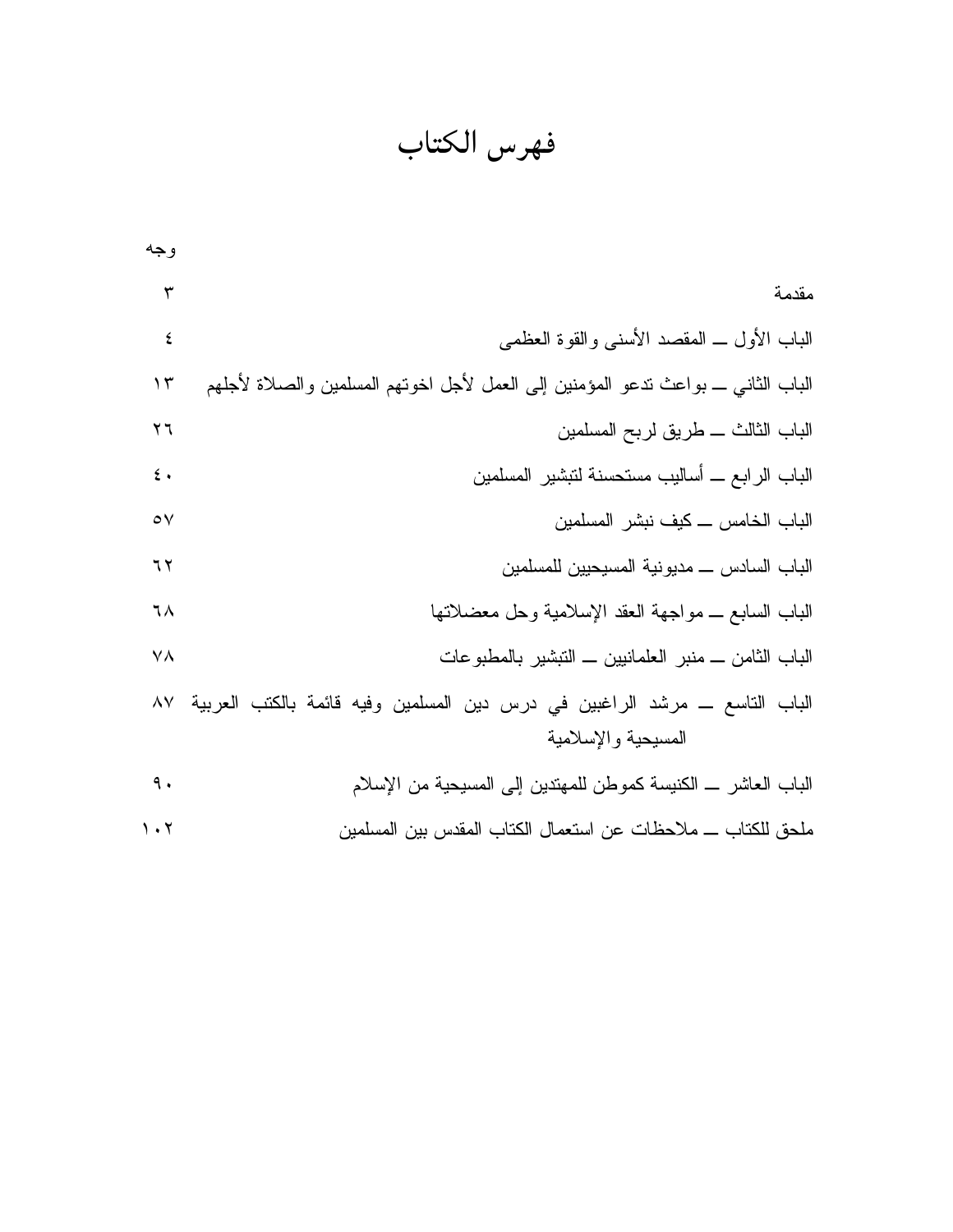مُقْتَلَمَّمْنَ

إننا لا نقصد أنْ يحوى هذا الكتبِّب الحل الكلي لصعوبة العمل بين المسلمين. فإننا لا نعده إلا باب عمل الإيمان ونعب المحبة وصبر الرجاء في التبشير بينهم

و لا نقصد أن نوطئ به الطريق ونلين المهاد للأرجل المنز اخية إنما نشير إلى الطريق السلطانية في الوعر وفوق الصخور إلى قمة الجبل مظهرين كيف نداس العقبات بأقدام الثبات وبِثبات الأقدام. كذا لا يجب أن يخطر على بال أحد أن هذا الكتيّب يغنيه في هذا الصدد عن كلمة الله أو عن الكتب الأخرى التي ظهرت فائدتها الجلَّى. فإننا لا ندعي له إلا ما يدعيه لنفسه. فإنه كتب للعلمانيين والعلمانيات للمبشرين والمبشرات يحوى المبادئ الأولية للسير في المباحث الإسلامية طلباً لاجتذاب المسلمين إلى المسيح وقد ذيلناه بالإشارة إلى أهم الكتب التي نعتقد أن كل عامل في حقل الرب يجب أن يحوز ها

وإننا نقدم هذا الكتاب ونقول بملء اليقين إنه لم نكن الدعوة إلى هذا العمل في يوم من الأيام بأشد منها اليوم ولا الفرص بأوفر ولا التشجيعات بأعظم. لقد حان لنا أن نستيقظ من اليوم فإن خلاصنا اليو م أقر ب مما كان حين آمنا

«أيها الآب قد أنت الساعة مجد ابنك ليمجدك ابنك أيضاً»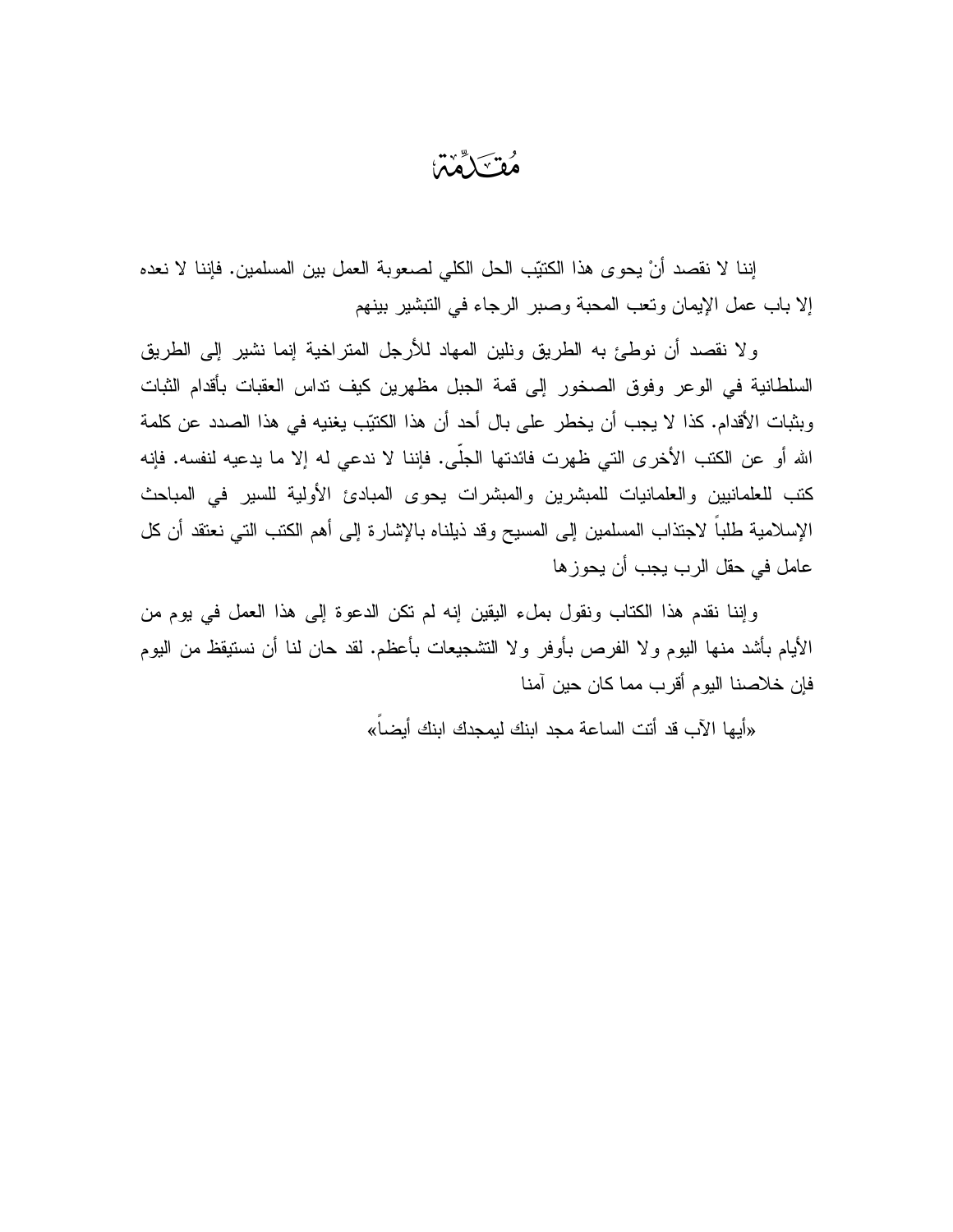السّاسُ الحَرَّونُ

المقصد الأسنى والقوة العظمى

إذا كانت حوادث حياة الأفراد ليست من أعمال الصدفة والاتفاق بل بتدبير عناية ربانية فكم بالحري بصدق هذا القول على توزيع أعمال الجمعيات التبشيرية في أنحاء المعمورة؟ فلا ريب أن الله هو الذي أرشد الطوائف المسيحية إلى إرسال رجالها وعمالها إلى جهات مختلفة في العالم و هو الذي بحكمته أرشد كل جماعة إلى الجهة التي عيَّنها لها وقصد أن يستعملها فيها لخير النفوس البشرية ووضع عليها مسئولية العمل لمجد اسمه وخلاص مختاريه. وقد كان حظ العاملين في مصر من هذه المسئولية أكبر نصيب لأنهم يعملون في قلب الإسلام ليرجعوا أخوانهم إلى المسيح. ولا يمكننا أن ننكر عليهم مجهودات هذه الستين سنة الماضية والأساسات التي وضعت فيها بكل حكمة وترو. وميراث الإيمان والصلاة والتضحية الذي تركه لنا أولئك الأبطال الذين دخلوا راحتهم بعد جهاد مشهور ومذكور وهل نتكر الشمس في رأْد الضحى؟ بل إنهم خلفوا لنا ميراثًا ندعونا حالته الحاضرة لا إلى القعود ساكتين ومتربصين بل إلى التقدم عاملين ولذلك أريد أن أبسط أمامك أيها القائد العزيز والجندي الأمين أمريْن من أسرارنا الروحية لنكون على اسنعداد للقيام بالحركة المباركة المؤدية بمعونة رب الجنود إلى الظفر النام وهما:

- (١) المقصد الأسنى
	- (٢) القوة العظمى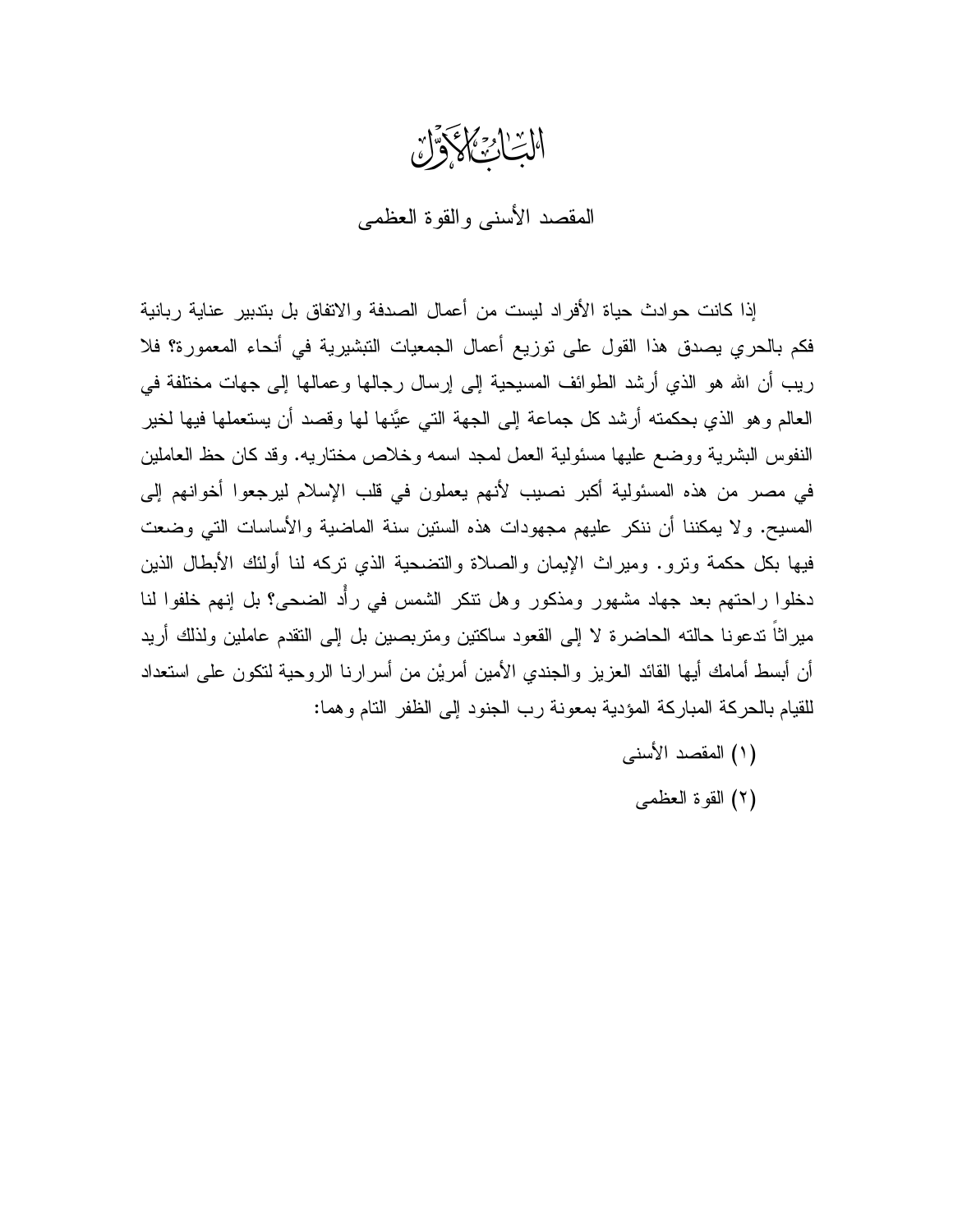ومتى عرفت نوع العمل واطلعت على مخزن القوة لم يبقُ عليك سوى التقدم لتسير في موكب نصرة قائدك الظافر ولك ثقة في الغلبة التامة

(أولا) ما هو مقصدنا الأسنى في مصر؟ إنه أمر لا يختلف فيه اثنان ومع ذلك نعيده كل آن حتى لا يعتريه الإهمال والنسيان. إن المسألة الجوهرية في باب الأعمال التبشيرية في مصر هي المسألة الإسلامية. فالمسلمون أكثر من تسعة أعشار السكان ومع أنهم متروكون من الكنيسة أكثر من أي شعب آخر فهم أقرب وصولاً من كثير من الناس وليس أدل على نركهم بدون عمل تبشير ي يذكر بينهم من الأرقام الناطقة صريحاً بمقدار الإهمال. فالأعراب (البدو) في مصر يبلغ عددهم أكثر من ٦٤٠٠٠٠ نفساً نقريباً ولا يوجد بينهم عمل تبشيري خاص بهم ومن المسلمين سكان وادي النيل الذين يبلغ عددهم ١١.٦٢٣.٧٤٥. (١\*) نفساً يقول العارفون بحقائق الأمور ودخائلها والمدققون في الملاحظة والعمل إن كل الإرساليات التبشيرية الموجودة في مصر من أجنبية ووطنية لم تصل جميع رسائلهم التبشيرية إلى أكثر من مليون منهم. ولا يوجد عمل تبشيري يذكر في مدن مصر وقراها التي تبلغ ٣٦٢١ إلا في ٣٦٠ فقط أما القاهرة عاصمة البلاد وأكبر مدينة في أفريقيا كلها والتي هي بمثابة الدماغ المفكر للجسم الإسلامي في العالم كله فإن عدد المسلمين يفوق عن ضعفيه في

(\*) هذا لِحصاء سنة ١٩١٧ وأما لِحصاء ١٩٢٧ فلم يصدر مجلده إلى الآن، وعلى ما نذكر مما قرأناه على صفحات الجرائد أن العدد بلغ في سنة ١٩٢٧ حوالي ١٤ مليونا وخمسمائة ألف، المصحح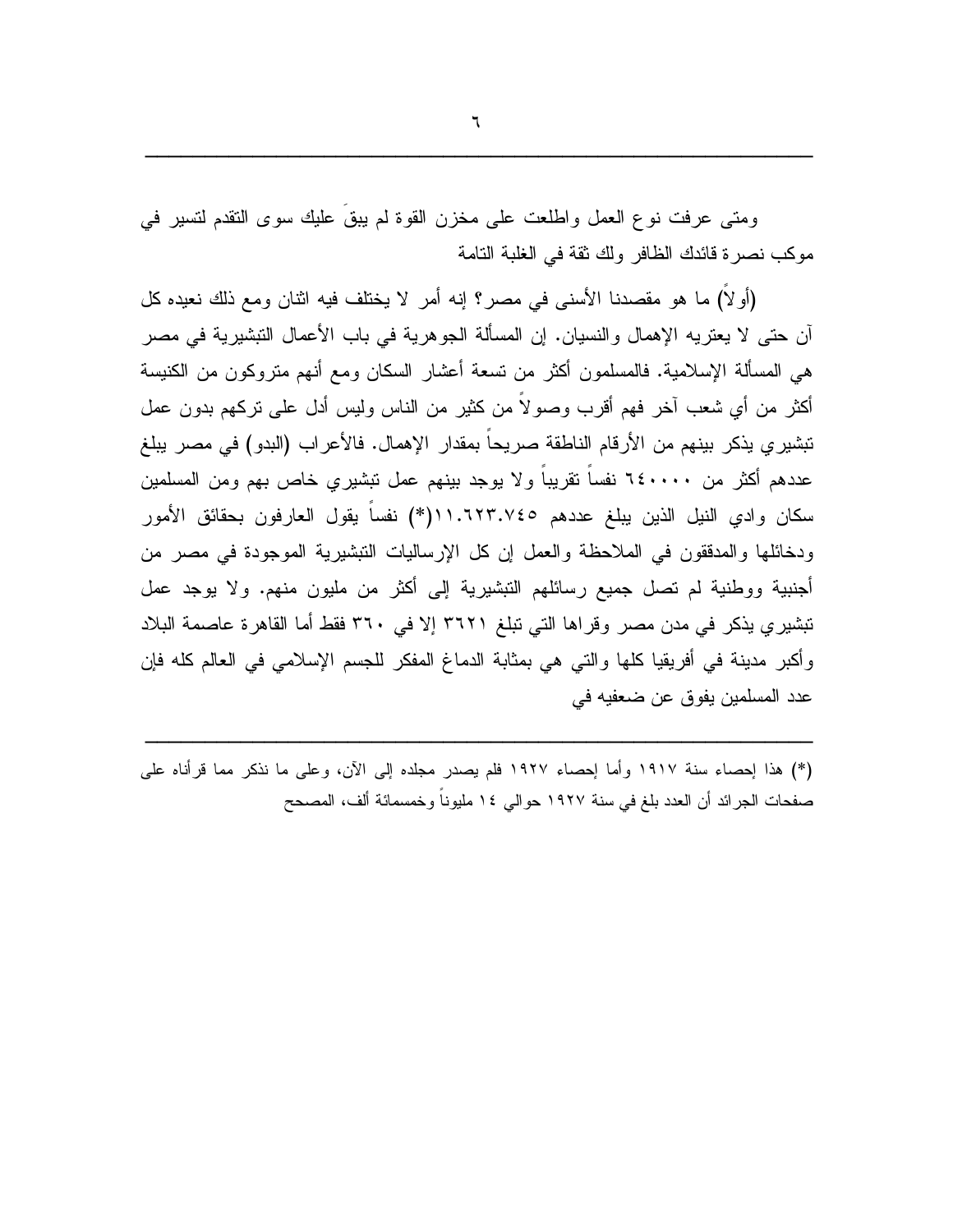الأستانة ذاتها وهو ٦٣١.١٦٣. ولا نوجد مدينة في العالم نضم عددا من المسلمين مثلها. ولها نفوذ ممند ومشتد ليس على أقاليم شمالي أفريقيا فقط بل وفي سائر أنحاء الشرق الأدنبي وبعض جهات الشرق الأقصبي أيضاً. فمن بزرها ولو مرة واحدة برَ لأول وهلة أنها مدينة إسلامية بلا جدال لما يشاهده فيها من از دحام السكان وعظمة الآثار وكثرة المساجد وتعدد الكتاتيب والمدارس الإسلامية وغوغاء الشوارع وجلبة الباعة وكل ما فيها حتى اللوحات المعلقة على رؤس الشوارع ـــ كل هذه ـــ نتبئ الزائر الأجنبي أن هذه مدينة إسلامية بحتة. ونقسم هذه العاصمة العظيمة إلى خمسة عشر قسماً نسمى (أثماناً) وكلها بزيد فيها العنصر الإسلامي إلا الأزبكية. ومع ذلك فإن عدد المسلمين في هذا القسم بالمقابلة مع غيرهم كثير أيضـاً. وحتى يطلع القارئ على عدد المسلمين في القاهر ة

ندعو القارئ إلى الرجوع إلى الجدول الآتي في الباب الثاني

لأن عدد سكان القاهرة يبلغ أكثر من ٨٠٠ ألف نفس منهم ٩٠ في المئة مسلمون والجيزة وهي ملاصقة للقاهرة كما لا يخفى عدد المسلمين فيها كثير جداً

ومهما كانت الصعوبات التي اتخذها المسيحيون في الماضيي ولا سيما الأقباط عذرا لإهمالهم هذه المسألة أو اشتغالهم بها بكل تحفظ فإن الواجب كان يحتم التغلب على كل صعوبة

وللوصول إلى مقصدنا الأسنى يجب أن نعرف ما لدينا من القوة الفعالة التي بها نصيب الهدف فننتصر وهذا يأتى بنا إلى الأمر الثاني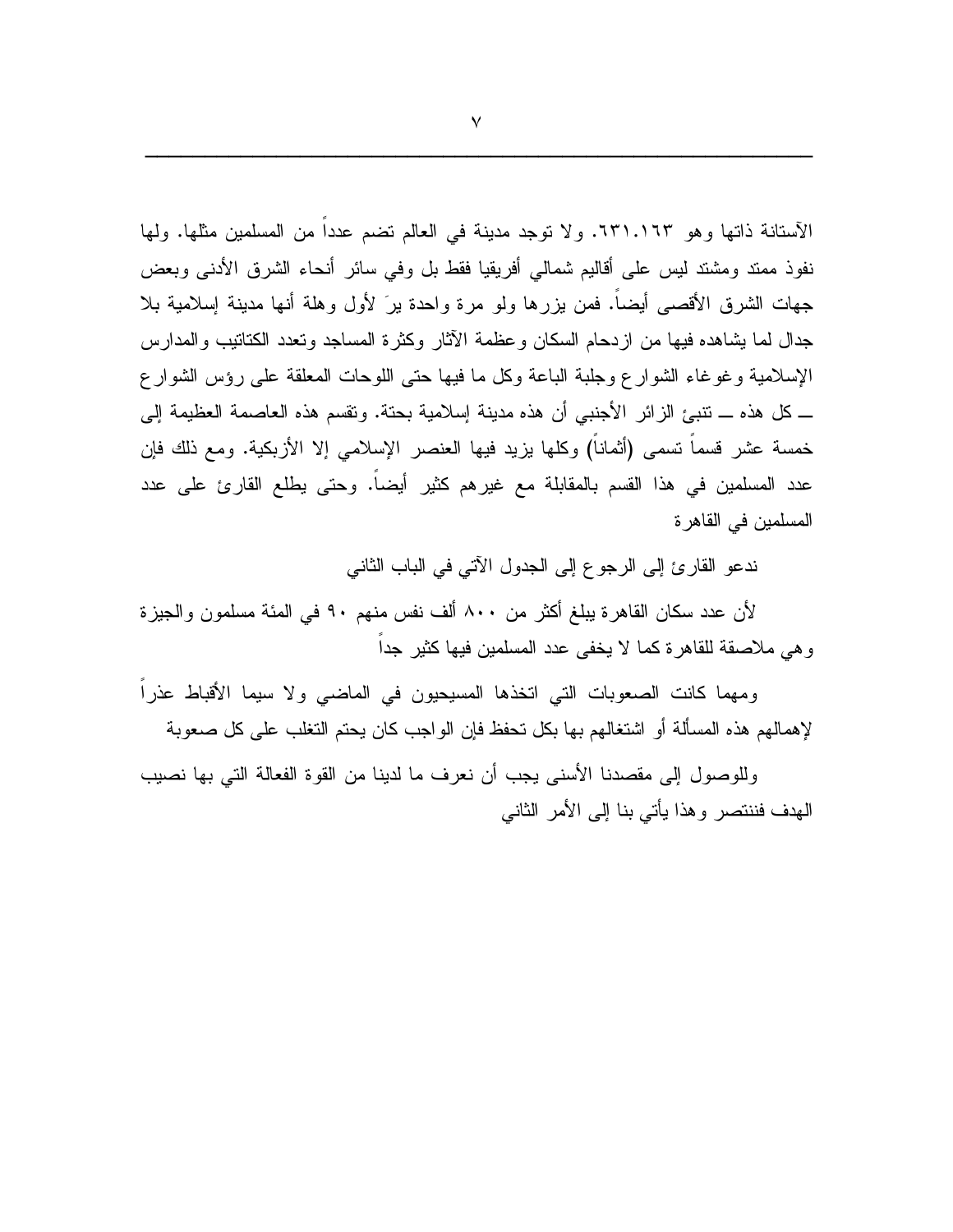(ثانياً) القو ة العظمى

وهذه القوة العظمى ومصانع الذخيرة ومجتمع الجنود القادرين هي ولا شك الكنيسة الإنجيلية الوطنية بأعضائها الذين ببلغون أكثر من خمسة عشر ألفاً وأتباعها الذين بفوقون أربعين أأفا

ومنذ وصولى إلى هذه البلاد وأنا أدرس سبب نراخي الكنيسة الوطنية في القيام بهذه المسؤولية الموضوعة على كتفها أكثر من سواها فوجدت لذلك أسباباً أريد بسطها بروح المحبة الأخوية والنواضع وأما معترف بأني إنسان قد أغلط في الحكم ولكنني إذا أصبت المرمى في ما قد وصلت إليه من البحث يكون من فضل ربي. فمنها:

(أ) الخوف المستولى على قلوب كثير من المسيحيين وهذا الخوف ليس ناشئا عن أسباب جديدة سياسية أو اجتماعية بل متسلسل من أحقاب عديدة منذ خضعت الأمم الشرقية للقوة الإسلامية ونالهم على أيدي بعض الحكام ما نالهم، فترك ذلك في النفوس آثار! سيئة ومخاوف راعبة لا نزال نتجسم أمام الأعين كما هو الحال في كل أمة مقهورة مسلوبة الحقوق. وعوضا عن أن نرى روح الشجاعة والاستشهاد النبي تملكت قلوب الأجداد فخلدت ذكرهم على صفحات الأبد نرى بالعكس روح الجبن والخوف والانكماش وهذا مما يدعو إلىي الأسف والحزن العميقين

(ب) إن بعض الذين اهتدوا من الإسلام إلى المسيحية لم تبر هن حياتهم الجديدة على تغيير وتجديد حقيقيين علىي أن البعض الآخر أظهر ليماناً فوياً وشجاعة أدبية وغيرة مسيحية لتخليص الأخرين ولهذا السبب ضعف إيمان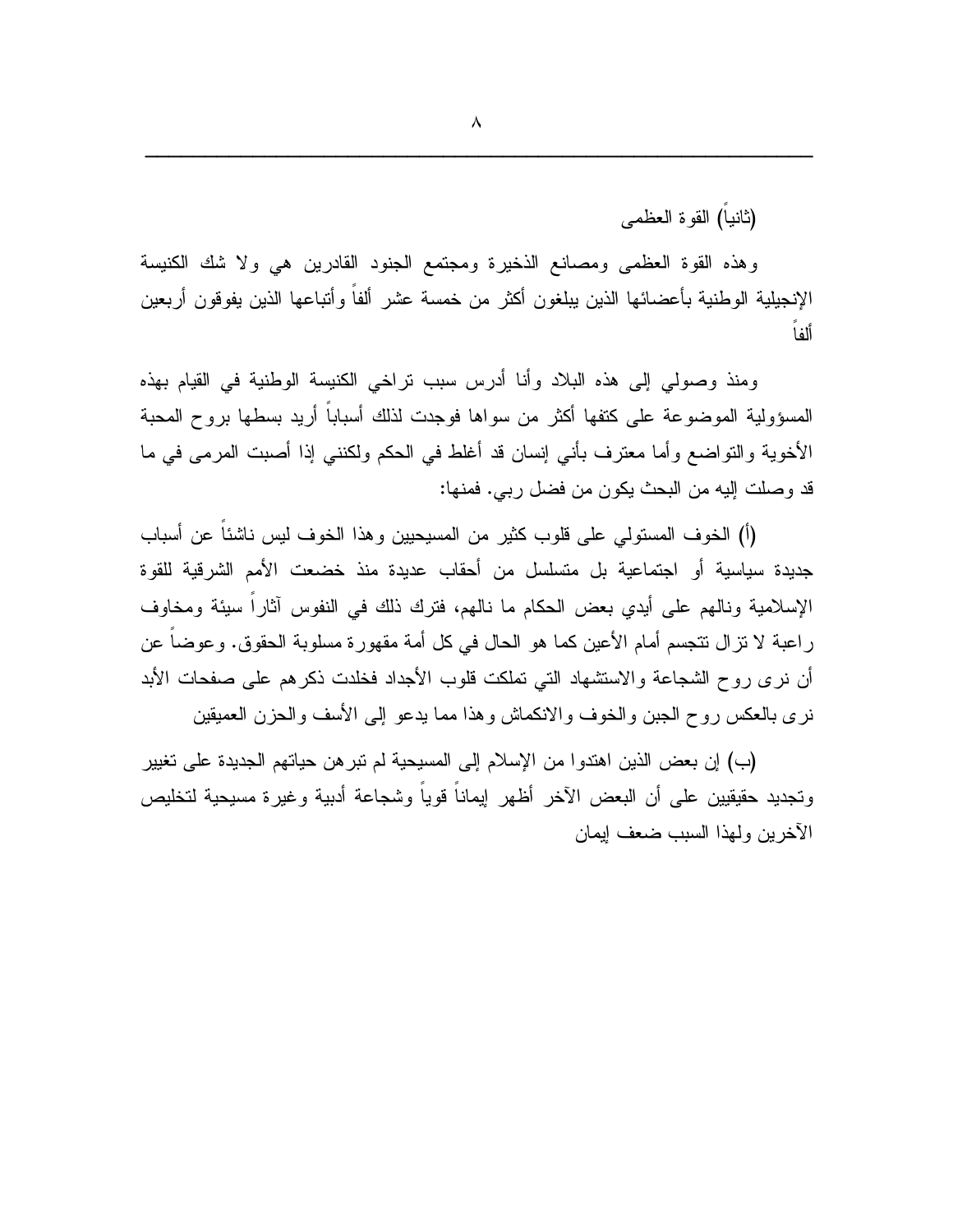بعض العمال وانكسرت قلوب بعض المسيحيين ونبدلت في بعضهم الثقة بالنصرة إلى يأس ونشاؤم. وقد يلتمس للمنقهقرين بعض العذر حيث لم يجدوا الصدور الرحبة الممتلئة بالمحبة والإخلاص والثقة بهم من بعض المسيحيين الذين أتوا إليهم بعد نركهم كل ما لهم من آل ومال

(ج) جهل أغلب المسيحيين العقائد الإسلامية وعدم معرفتهم الغث من السمين فيها. فقد كان من حظى أن أدرّس تلامذة مدرسة اللاهوت بالقاهرة كتاب إحباء علوم الدين للغزالي وقد أظهر هؤلاء النلامذة (المعدودون من نخبة الشبان المسيحيين معرفة ونهذبا وأدابا). دهشة عظيمة لمـا رأو ه من الأداب السامية والنعاليم الروحية العميقة فـي كتابـة ذلك الصوفـي العظيم وهذا يبين لـي حاجة الكنيسة العظمى إلى قواد مطلعين على حقيقة الإسلام عارفين دخائل الدين وبواطنه وأدابه وعلومه وناريخه وفلسفته ولمهم إيمان بالله أنه بريد أن يستخدم كنيسته لربح نفوس المسلمين. إن عدم دراية أغلب المسيحيين وقلة إيمانهم سواء في أوربا وأميركا أم هنا في مصر كان من أعظم المعطلات للعمل كل هذه السنين الماضية ولم نتغير الحالة في الخارج إلا منذ ثلاثين سنة فقط لما ابنداً المسيحيون هنالك أن يدرسوا المسألة ويطلعوا على حقيقتها في نور العلم والعرفان. ولذلك فنحن نرجو من كل قسيس ومبشر ومعلم في مدرسة الأحد وعامل لمجد الله أن يعطي المسألة الإسلامية حقها من الدرس والنتقيب

ولسنا نتكل في إزالة الصعوبات على مجرد التعليم والصلاة ومجهودات القواد القادرين من مرسلين ووطنيين فقط بل قد حان الوقت لأن نوجه أنظار الكنيسة المصرية إلى البواعث الدافعة إلى حمل إنجيل الخلاص إلى المسلمين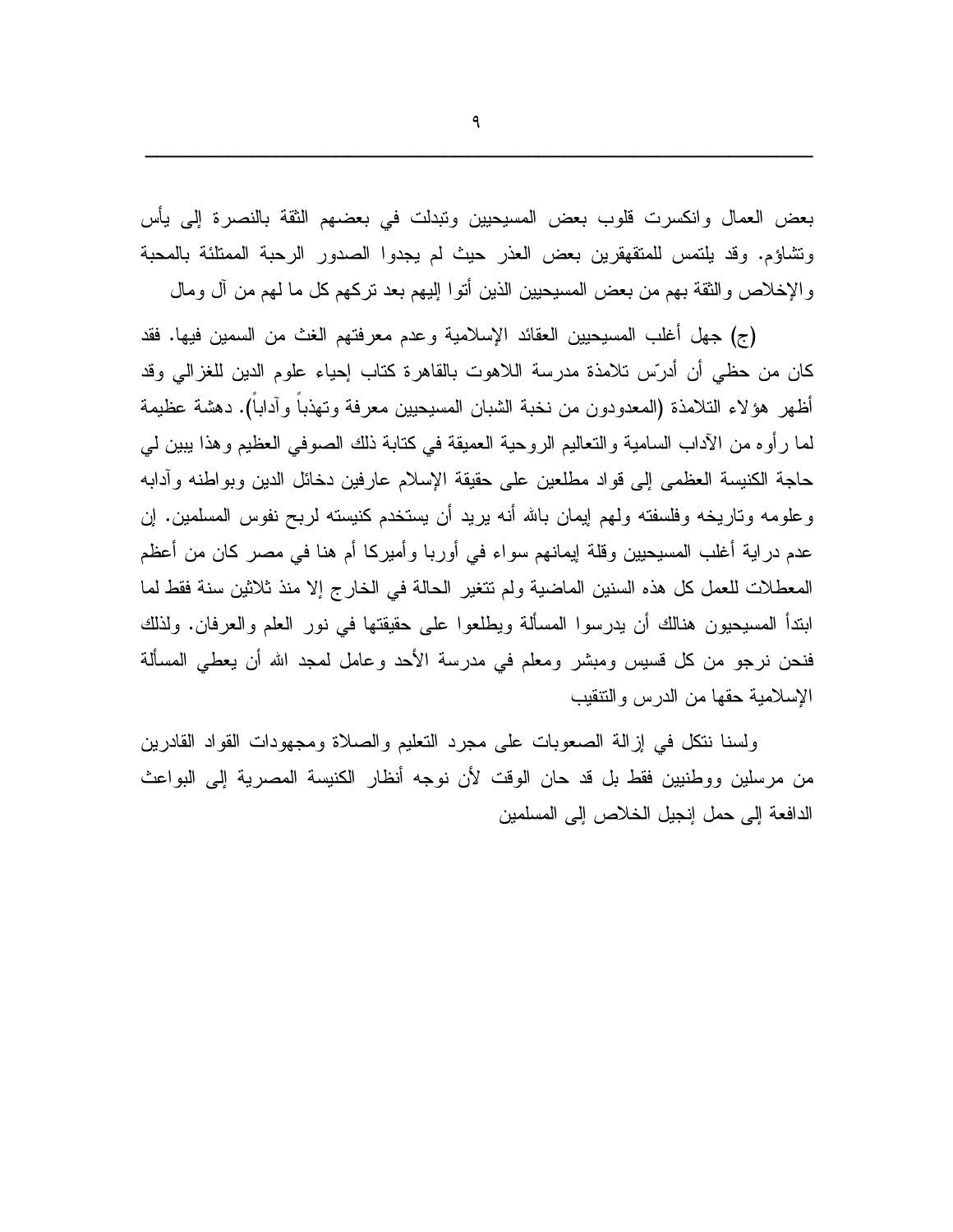و هذه بمكننا أن ندعو ها بحق السبعة أركان الجو هر ية لضر ور ة نبشير الأمة الإسلامية

(أ) مقاصد الله الأزلية في تخليص الجبلة البشرية وبذلك لم يقصد الله أن يقاسم المسيح أحد في ملكونه بل قصد أن نكون مملكة المسيح بدون حدود وأن نكون حروبه خالية من شروط الحياد عند أية أمة كانت

(ب) أمر الله الصريح بالتبشير لجميع الأمم بإنجيل المسيح والأمة الإسلامية بالطبع واحدة من أمم الأرض بل أن لها الحق في ذلك أكثر من غيرها لا سيما في البلاد المصرية التي كانت يوما ما مسيحية بأجمعها فما على الكنيسة إلا أن تجاهد لتعيدهم إلى الإيمان المقدس المسلَّم مرة لأبائهم وأجدادهم

(ج) المواعيد الكتابية بنجاح هذه المشروعات التبشيرية. فهل تعددت المواعيد الكتابية وانحصر أغلبها في بلدان الشرق الأدنى لغير سبب ولغير قصد؟ فقد جاء قوله: «مبارك شعبي مصر» (إشعياء ١٩: ٢٥) انظر أيضاً (إشعيا ٦٠)

«يملك من البحر إلى البحر ومن النهر (الفرات) إلى أقاصي الأرض» (مز ٠٧٥) ٨)

(د) إن ذات صفات الله ندعونا لإتمام هذا العمل. فهو يحب العالم الإسلامي لأنه لا يزال بعيداً عنه فتحن أحشاؤه الأبوية على حالتهم المستحقة لرأفته وشفقته وندعونا قداسته الأزلية إلىي حرب مقدسة ضد كل ما هو مؤدٍ إلى الانحطاط الروحي والنقهقر الأدبي في حياة الناس الاجتماعية. وقد كان لنا الخلاص بفضل من الرحمن الرحيم (كما يدعوه المسلمون) أفلا يجب علينا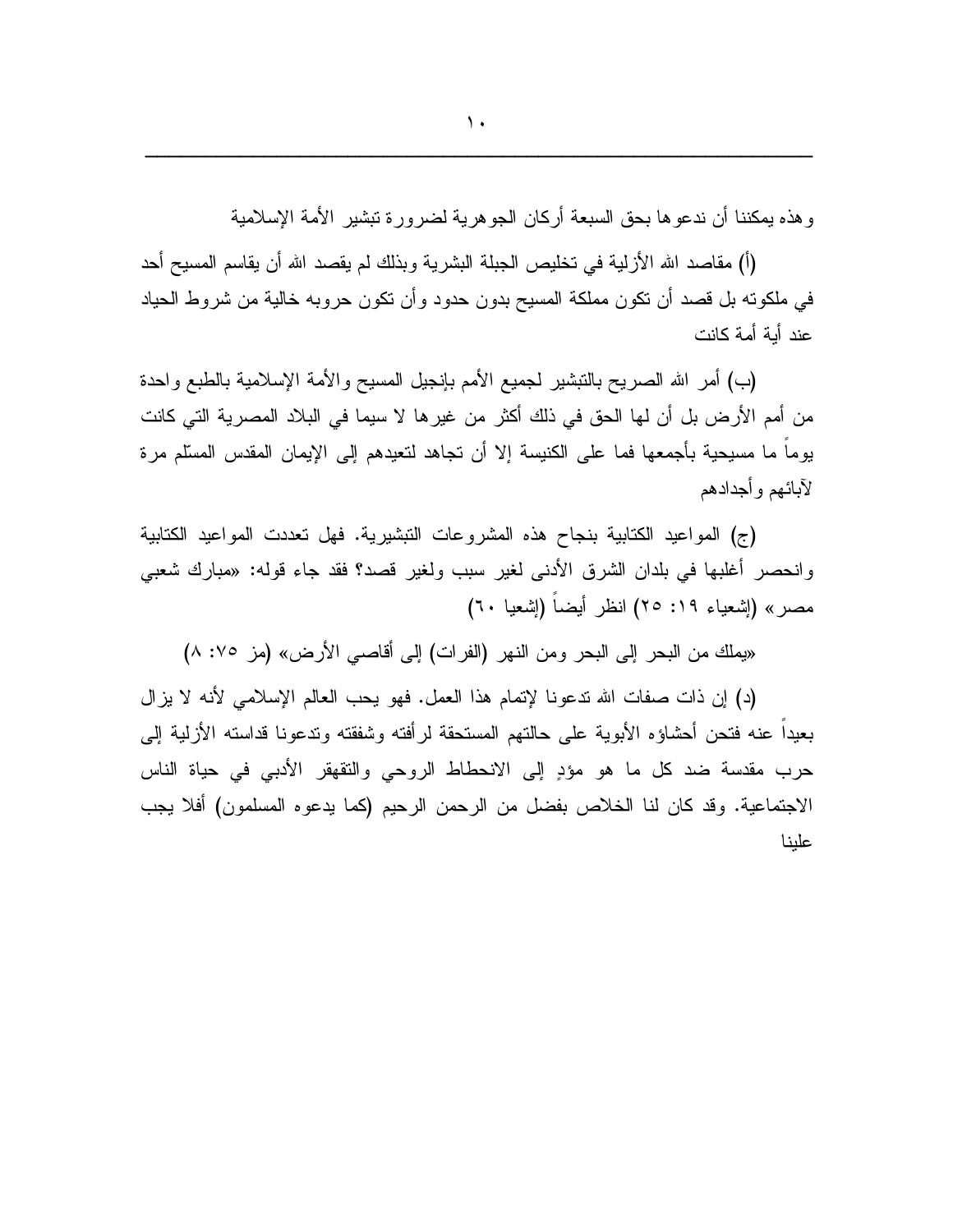إذاً أن نظهر ( حمنه وحنوه نحو أولئك الذين مات المسيح لأجلهم!!

(ﻫ) إن مركز المعمل للقوات النبشيرية في مصر عموماً والقاهرة خصوصاً لا يحتاج إلى توضيح ونبيين بل هو بوق عالى الصوت ينادي كل غيور نقى أنْ انتهز الفرصة بسرعة واهتمام

(و ) إن حل هذه المسألة كما هو الحال في كل حقل نبشير ي هو بيد الكنيسة الوطنية (بما فيها جماعة المهتدين من الإسلام) وهي أنسب آلة لإتمام هذا القصد لأنه كما يقول المثل «لا يقلع الشجرة إلا فرع منها» أو «لا يفل الحديد إلا الحديد»

(ز) إن هذا هو وقت الأوقات وهذه هي الفرصة الممنوحة لنا من الله. وهذه هي الساعة الحاسمة. وهذا هو فجر يوم النصرة. فأما أن تهبُّوا إلى العمل الآن وإما أن يكون مصيركم الخذلان

وأمام هذه المعطلات وأمام هذه البواعث الدافعة ألا يليق بنا أن نطلب من الجميع أن ير فعو ا صلو ات خصوصية حتى لا يغيب مقصدنا الأسنى عن أنظار نا وحتى يمكننا جميعاً بو اسطة الابتهالات والتوسلات إلى الله أن نحشد كل قوى الكنيسة الوطنية \_ وهي قونتا العظمى \_ ونجندها لخدمة رب الكنيسة وتخضع قلوب البرية لفادي النفوس البشرية؟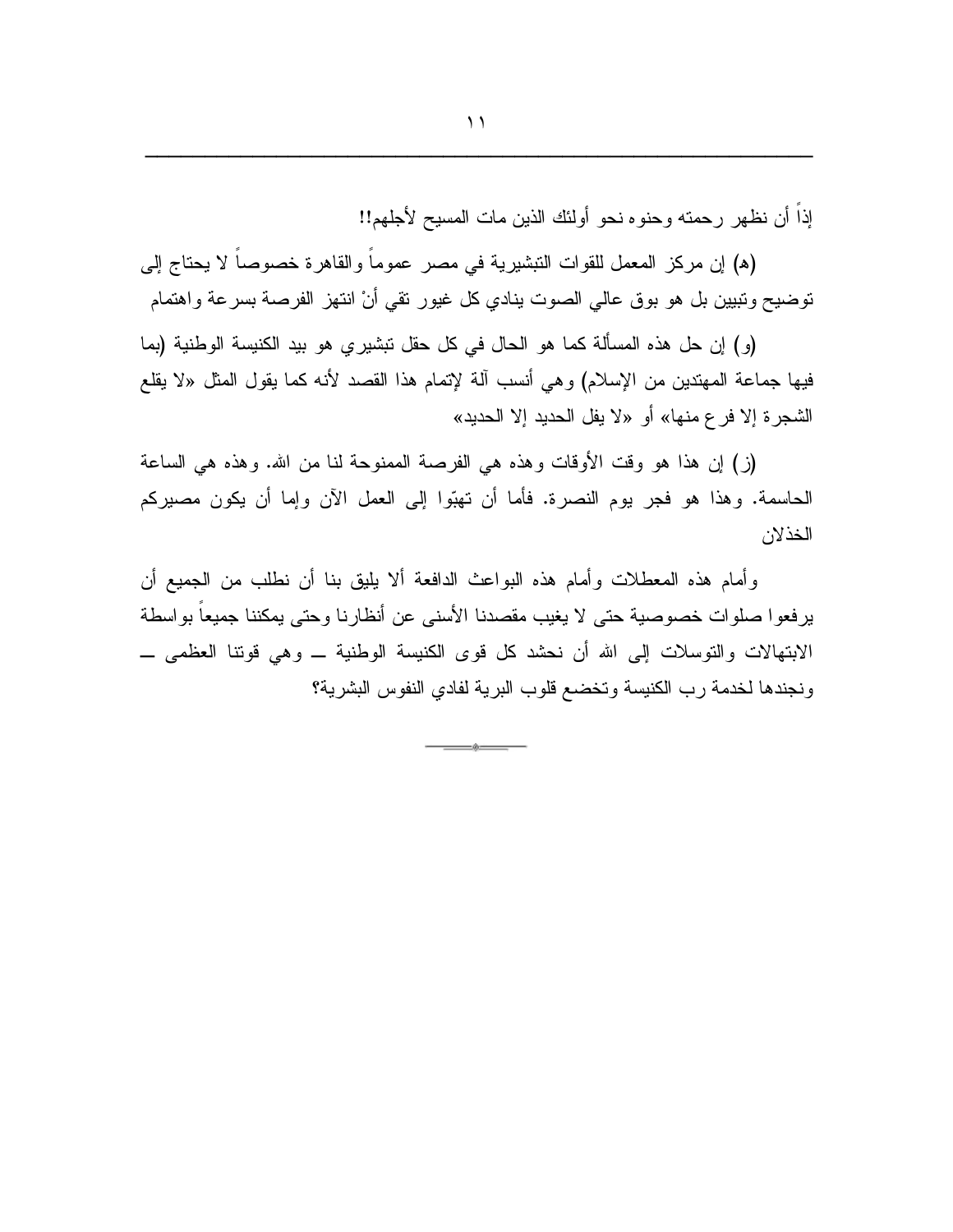## «صلاة لأجل المسلمين»

اللهم الضابط الكل الذي افتقدت ذنوب المسيحيين قديماً بإعطائك أرضهم الشرقية إلى أمة غريبة. ارحم أخواننا المسلمين وعجل يوم سلطانك لكي تخضع القلوب القاسية لإنجيل ربنا يسوع المسيح. وأرسل روحك القدوس ليحيي كنيستك في هذه البلدان التي هي ضعيفة فيها. وارجع إليها منارتها الذهبية فتضىيء في حضرنك ونتير جميع هذه البلدان المعروفة في العالم القديم بإيمانها القويم وليفض نورها على الأمم الإسلامية المحيطة بها. اسمعنا يا رب ومجد اسم ابنك الوحيد في الشعب الإسلامي. لأن لك الملك والقوة والمعجد إلىي الأبد آمين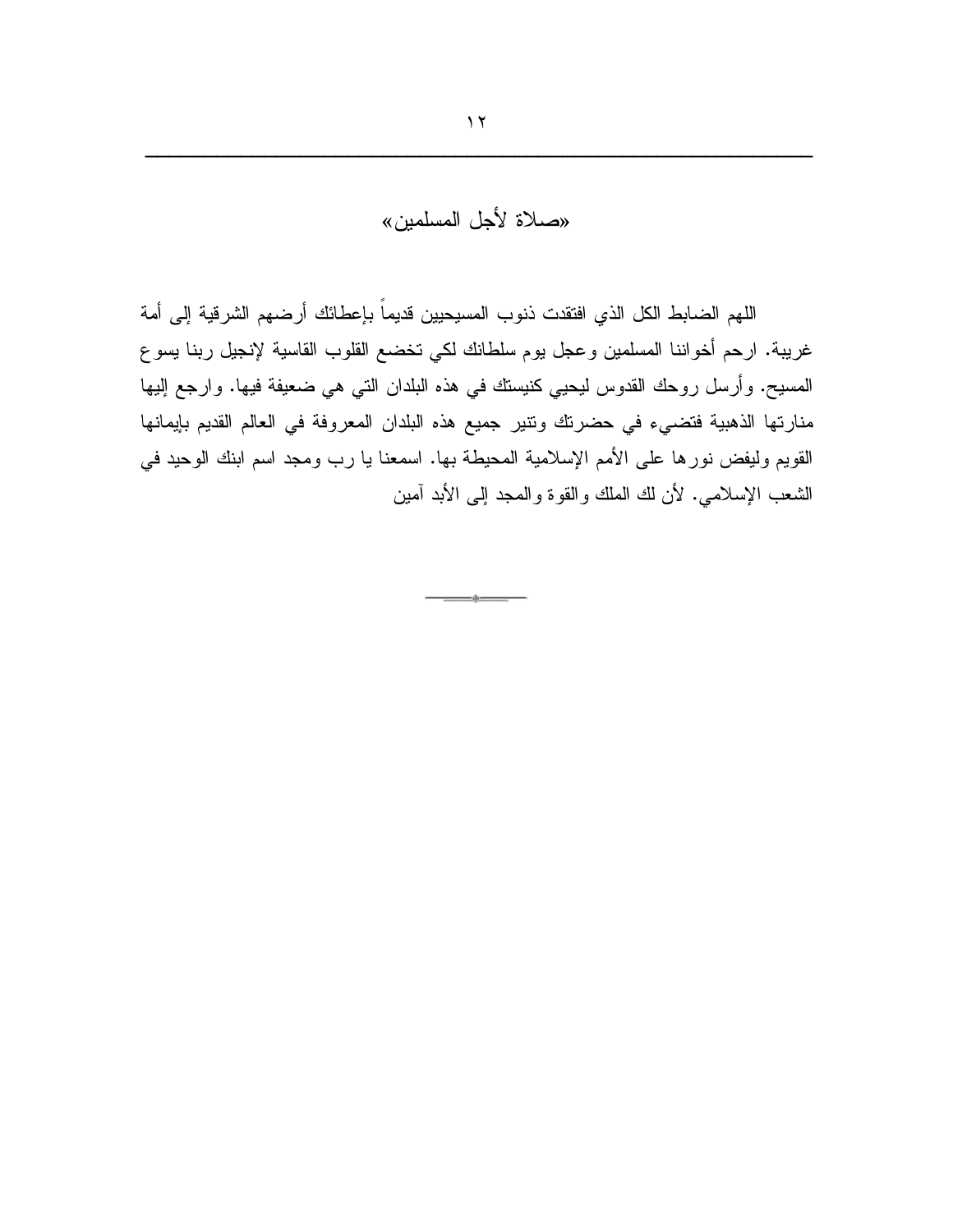الْبُّاْئِ الثَّالِّيْ

بواعث تدعو المؤمنين إلى العمل لأجل اخوتهم المسلمين

إن الصـاعد فوق جبال الألب لا يستطيع أن يرى القمة الـعليا إلا في لـحظات قليلة بين أكمة وأخرى وأينما يكون نظره متجهاً على الدوام إلى الممر الضبق الذي يسير فيه لولبياً. والوهاد العميقة التي نتراءى له على جوانب الممر. والأكام الشاهقة ذات الصخور المسننة التي يدور حولها لكي يرقا عليها في صعوده فيشعر في نفسه بضعف الهمة وخوار العزيمة ويكاد يرجع القهقرى لولا رؤيته القمة العليا من حين إلى أخر فتجدد نلك الرؤية في نفسه الإقدام والنشاط فيسير صاعداً إلى الأمام حاسباً كل صعوبات السفر شيئاً لا يذكر بجانب الوصول إلى نكريس الحياة والمقاصد وتقوية الإيمان. وتعب المحبة وصبر الرجاء. إذاً نحتاج:

(أ) ــ أن نصلَّى لأجل أنفسنا ولأجل كنائس العالم المسبحي لئلا يخور إيماننا ونتنصر مخاوفنا. فنحتاج إلى أن نطلب أولاً أن يخلص الله كل واحد منا من خطية الجبن لأنها كانت ولا نزال من أعظم الموانع المعطلة في طريق نبشير المسلمين

كتب المستر ويلز في كتابه «البحث الثمين» «يقول إن تاريخ النفس يبتدئ يوم جهادها مع الخوف» ومما جاء في هذا الصدد قوله «إن الخوف أول وألزق القوات المحتضنة إيانا فيحاول أن يبقينا داخل حظيرته ويحملنا على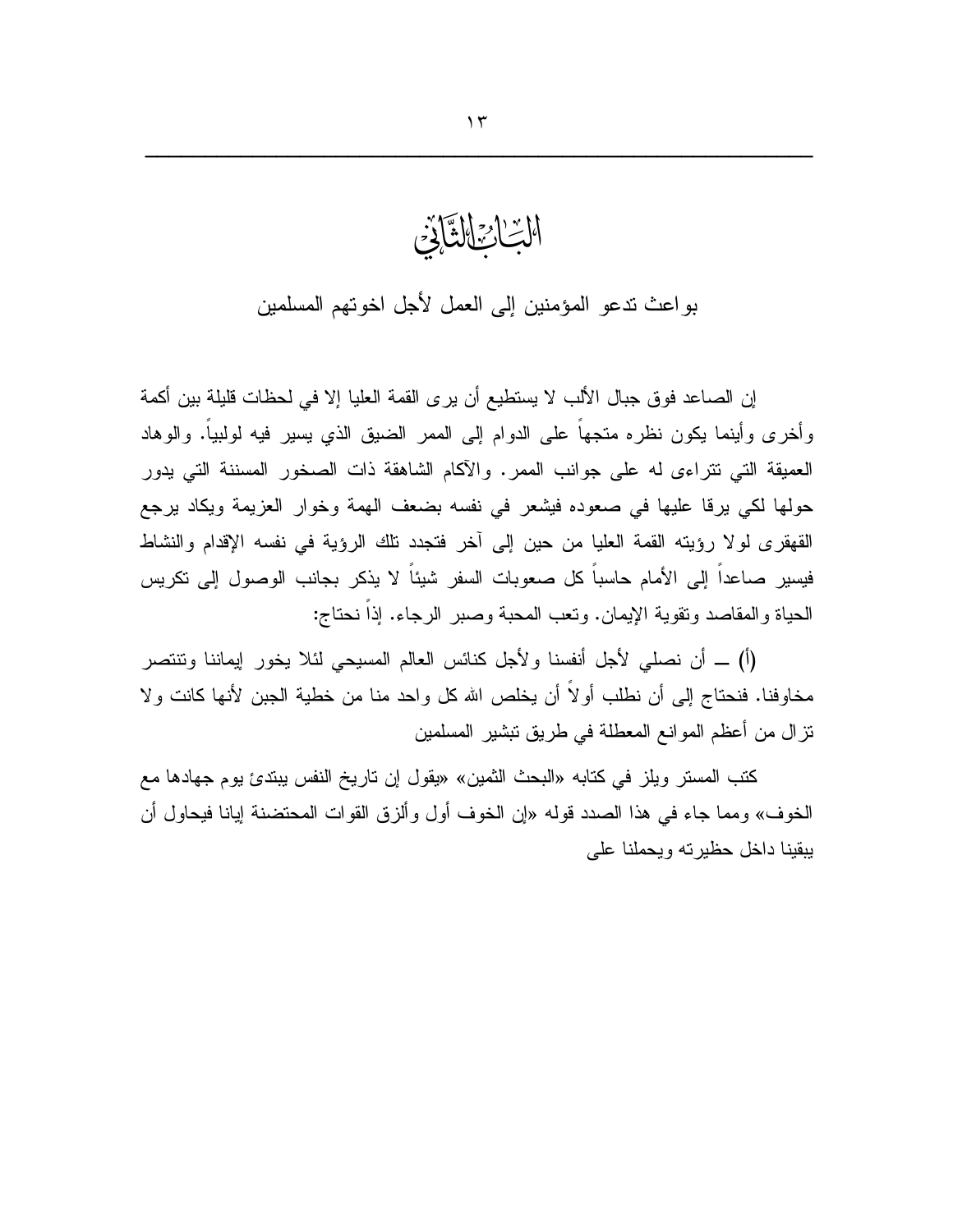الرجوع إلى السبل المطروقة والراحة المعهودة ولو كان ذلك مما لا فائدة منه وأما بدء كل استقلال وحرية فهو إخضاع الخوف....... إن أهل العصر الحاضر يذهبون إلىي أن الغاية العظمى والقصوى في الحياة هي التخلص من الألم والخطر. إن الألم والموت هما الغول و العفر بت اللذان بخافهما الناس كما بخاف الطفل من ذكر العفار بت أو الحبو انات المفتر سة التي براها في المعرض. أو كما يخافها ذو تخمة أصبب بكابوس في نومه ولذلك بزعمون أن اكتشاف مسكن لمهذه الألام هو نصرة التمدين التي ما بعدها نصرة والحصول على الراحة والتسلية الصبيانية التي يشتهيها الأطفال في صغر هم ـــ مع ذلك فهي أماني الجنس البشري كله» ولكن هذا الكلام كتب قبيل وقوع الحرب الأوربية الطاحنة وظهور البطولة العظمى في أوربا

إن الخوف إذا بدأ من المسيحيين كان إنكار اً لله. وإلا فمن هو إلهنا إذا كان غير قادر أن يخلصنا من نلك المخاوف التي نفت في سواعدنا ونحطم مقاصدنا ونقعدنا عن أن نقوم بأعمال الإيمان العظيمة؟ فليتعظم إيماننا بالصلاة حتى تستطيع الكنيسة بالإيمان أن ترجو ربح هذه الملايين مهما كلفها ذلك من التضحية

(ب) ـــ لنصلُ أيضاً لأجل البلاد التي كانت الأبواب فيها مفتوحة قبل الحرب العظمى وظلت مفتوحة لأن. نذكر منها الهند والصبين وجاوى وهذه البلاد السعيدة. وهذه كلها في جملتها أكثر من نصف بلدان الإسلام. إن نأثير الحرب العظمى لم يكن شديدا في هذه البلاد ولم تشعر به إلا اقتصاديا على نوع ما بينما قد نتبهت إلى الأمور العقلية والروحية فكثر الطلب على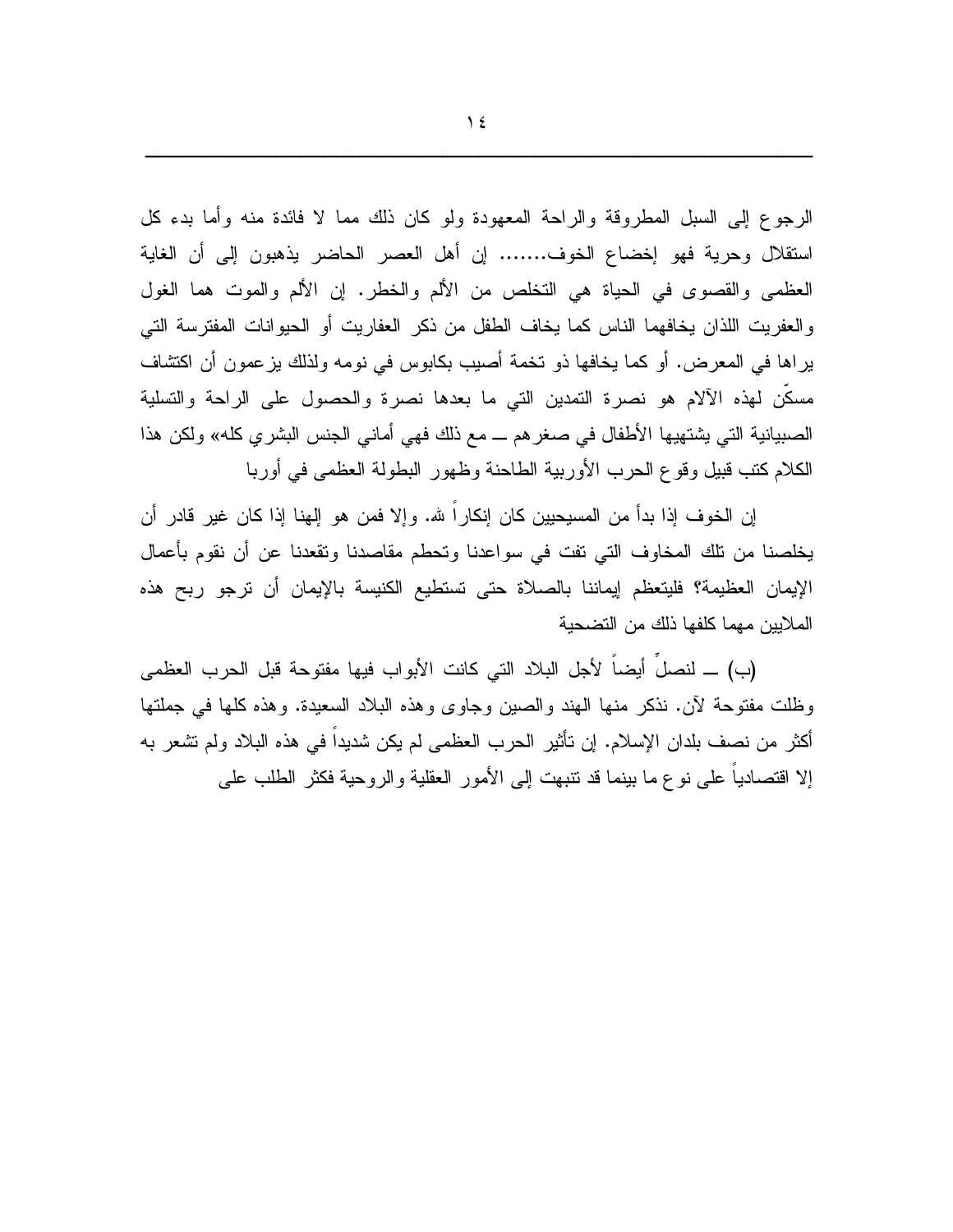الكتاب المقدس والاطلاع على النعاليم المسيحية والأداب المسيحية كثرةً لم يُعهد لمها مثيل

(ج) \_ لنصلَ لأجل البلدان والقلوب التبي لا نزال مغلقةَ لكي نفتح الأبواب فإنه لا يستطيع أحد أن ينكر التغيير العظيم الذي سيحدث في نركيا وسوريا وفلسطين وبلاد العرب وما سيكون لهذه البلاد من الأهمية في ملكوت الله. فإن كان دم الشهداء بذار الكنيسة فما أمجد إذا الحصاد الذي ننتظره من حقول أرمينية المقدسة وشمالي إيران حيث سفكت دماء الكثيرين. ثم إننا في التغيير الجديد للحجاز وفي الطريق الجديد من أشور (العراق) إلى مصر وفي المدينة الجديدة التي حل ركابها في بلاد العراق العربي نستطيع أن نرى إتمام النبوة المجيدة الواردة في مزمور ٧٢ وفي إشعياء ٦٠ فاقرأوا هذين الفصلين في نور الحوادث الحالية يتقوَّ إيمانكم وتتعمق مقاصدكم

(د) \_ و آخر ِ الكلِّ و أهم الكلِّ فلنصلِّ ليعطي الربِّ عمالاً أكثر لعمله لأن العالم الإسلامي الآن يحتاج كثيراً جداً إلى عمال أكثر من الموجودين فيه وانه من الحكمة بمكان أن نقابل التغيير العظيم الذي حدث وسيحدث في الشرق الأدنى نتيجة الحرب بما يلزم له من الاهبة والاستعداد فكما أنهم يستعدون للحرب المادية من قبل ومن بعد هكذا في حرب الملكوت يجب على الكنيسة أن نعد الرجال ونحشد الجيوش ونجهز الذخيرة لنكون على الدوام عاملة

إن حقولا مثل الشرق الأدنبي ومصر كان العمل في بعضها قبلا على غير ما يرام وهذه تدعونا إلى الاهتمام الشديد ونتظيم العمل فيها عندما نبتدئ الأمور أن تستتب والمبادئ أن نتقرر و لا بد أن نقاومنا أمور كثير ة وصعوبات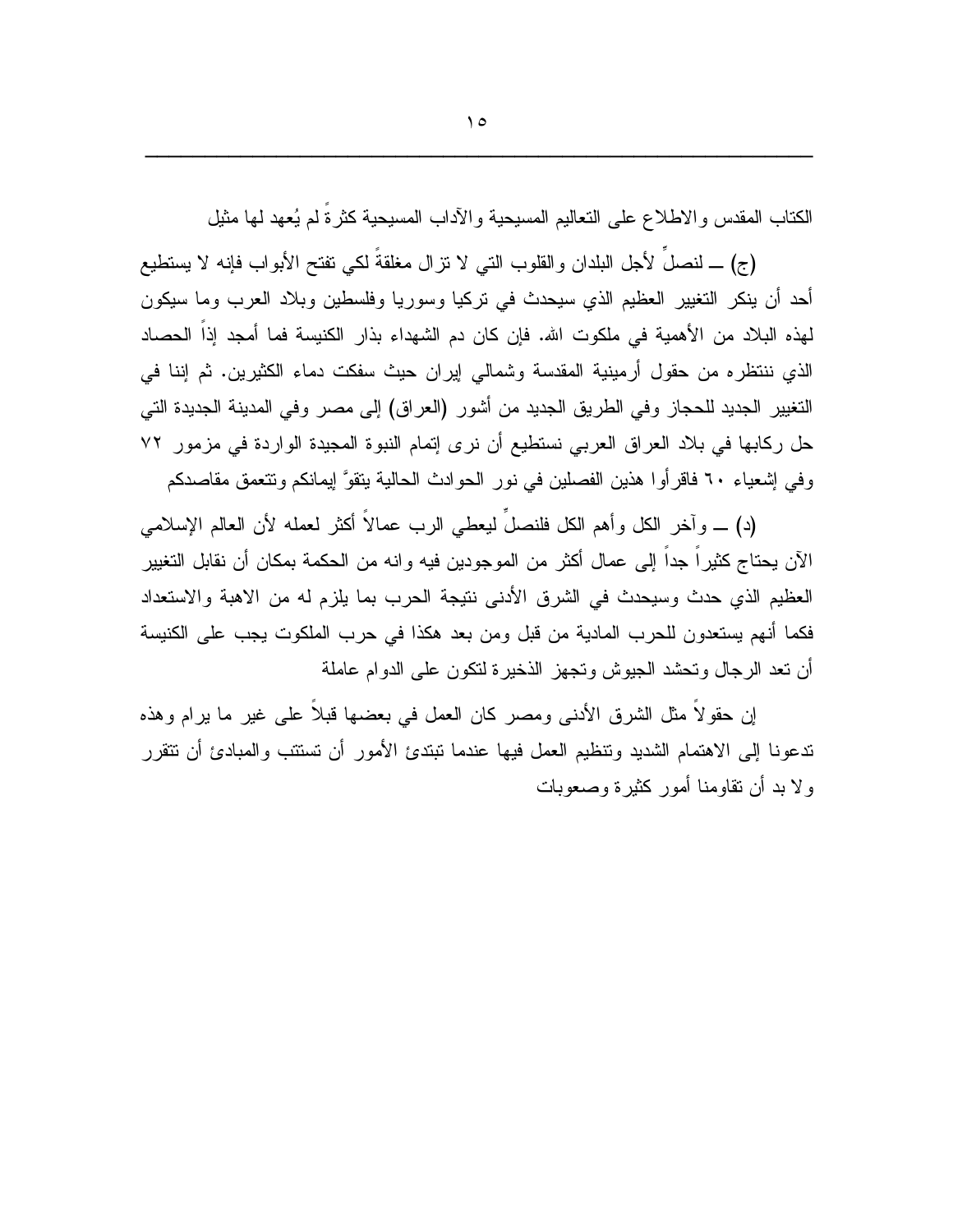و عراقيل كما أن النجاح قريب على الأبواب فإن الأرض التي شربت دماء القديسين ستكون فرصة نادرة المثال لإظهار محبة المسيح للمسلمين هيئوياً وروحياً. وأمامنا باعث آخر لمضاعفة الهمة والصلاة وهو البلاد التبي لم يدخل فيها عمل بعد مثل بعض مقاطعات الشرق الأدنبي وأسيا الوسطى. قال أحد المر سلين سنة ١٩١٢ ما يأتي: ـــ

«إننا بالهمة العظيمة التي يدعونا إليها العمل بين المسلمين والتي ينتظر القيام بها من كنيسة المسيح في العقود الآتية من السنين نجد ما تم بالمقابلة مع ما هو آتٍ. إنه لم يكن إلا كخزف أمام الحديد. فنحتاج إذن إلى مبشرين يصومون بالحق ويصلون، إلى مبشرين ذوي نكريس حق ومقدس يحلون أنفسهم من كل ما يعطل ويصيرون قلبا وقالبا نلاميذ يسوع المسيح. رجال لا يندفعون وراء الأمال الباطلة ويستخدمون الوسائل الضعيفة بل رجال يخدمون بصبر وهدوء ومثابرة متكلين على قوة الله الغير المنظورة»

إننا نحتاج للحقول الخالية من العمال رجالا من أعلى صنف. رجالا مثل الذين وصفهم الجنر ال نشارلس غردون باشا لأخته في رسالته حيث قال: «أين تجدين رسو لا؟ دعيني أوضح ما أعنيه بهذه الكلمة. إني أعني إنساناً قد مات بالكلية عن العالم، إنساناً غير مرتبط بشيء علي الإطلاق، إنساناً يشتاق إلى الموت إذا كانت مسرة الله أن تأخذه إليه، إنساناً يستطيع أن يحتمل بلادة هذه البلاد الكثيفة فلا يهتم كثيرًا بالمراسلات والمواصلات مع أهله وذويه بل يكون منتظرًا برضي ولو الموت، وحيدًا بعيدًا عن الجميع. وتجدين أن الذين يحتملون هذه الأمور اليوم قليلون جدا ولكن لا أريد رجالا برضون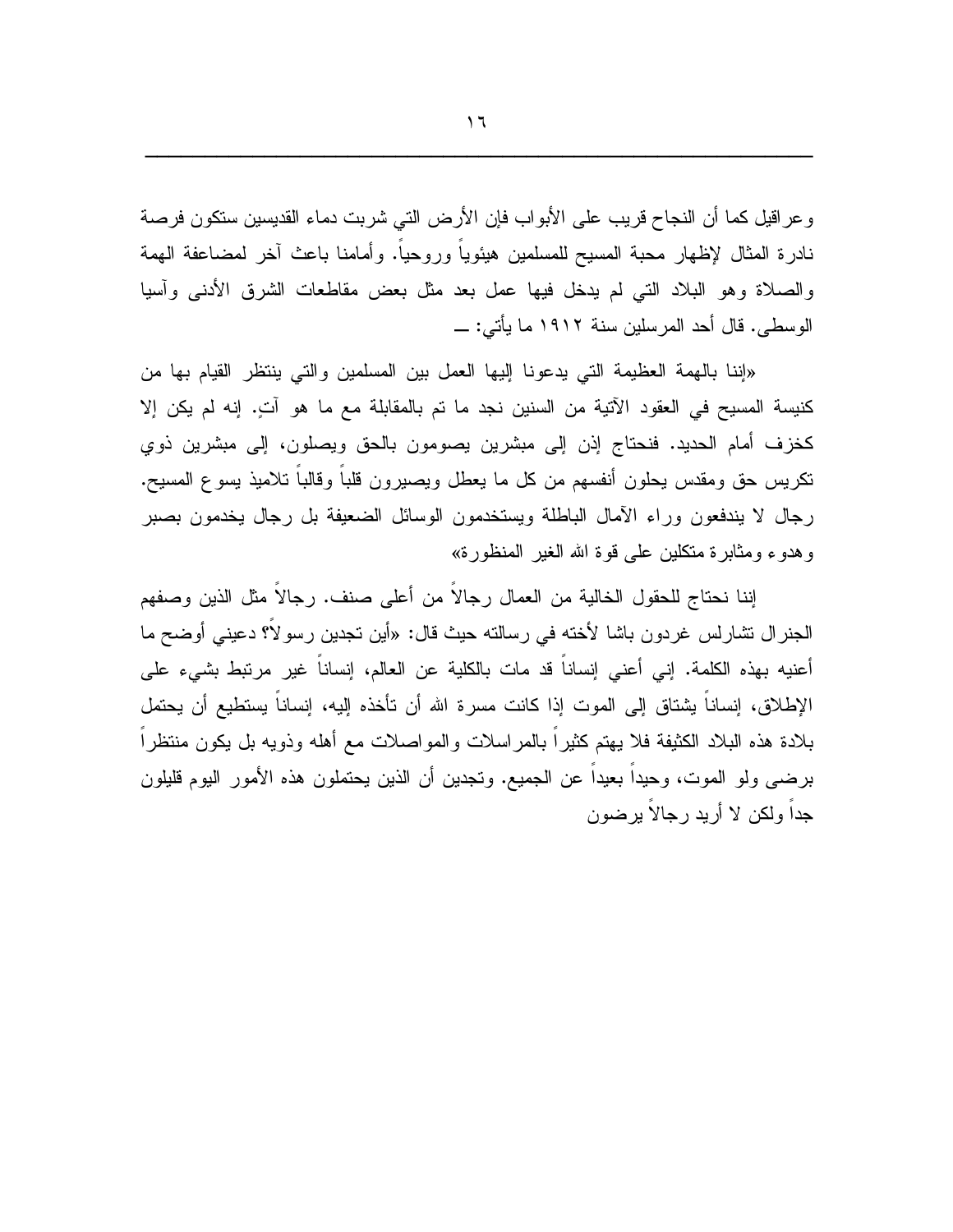بنصف هذه الأمور ولا بنصف المطلوب منهم بل ينبغي أن ذلك الرجل الذي يقبل على نفسه عملاً كمذا بنزك كل شيء ويفهم كل شيء ويكون مستعداً أن يعمل كل شيء وأي شيء لأجل المسيح.

إنه لا ينفع إنْ كان يريد أن يعمل النصف فقط أو الثلاثة أرباع بل كل شيء. وما أوسع الحقل أمام انسان كهذا!!»

## صلاة

اللهم الذي يجثَّو له مئنا مليون مسلَّم خمسة أوقات بومياً في أنحاء العالم بالخشوع انظر إليهم بعين رحمتك وأشفق على هذا الشعب العظيم وأعلن لمهم مسيحك آمين

أيها الإله القدير أبانا السماوي الذي جعلت من دم و احد كل أمم الأرض وو عدت بفمك الصادق أنه سيأتي كثيرون من المشارق والمغارب ويتكئون مع إبراهيم واسحق ويعقوب في ملكوت السموات. نحن نصلي لأجل مئتي مليون من اخونتا المسلمين الذين لا يزالون يلتمسون وجهك لكي يقتربوا من عرش نعمتك في دم الرب يسوع المسيح انظر إليهم بعين الشفقة لأنهم يجهلون حقك. انزع منا ومنهم كبرياء العقل وقساوة القلب وأعلن لنا ولهم جمال وقوة ابنك يسوع المسيح الفائقة. بكتهم على خطية رفضهم الكفارة بدم المخلص الوحيد هب شجاعة أدبية لأولئك الذين يحبونك بينهم حتى يعترفوا باسمك بكامل الشجاعة. عجل بيوم الحرية الكاملة في بر الأناضول والعربية وبلاد العجم وأفغانستان. اجعل شعبك راغبين في اليوم الجديد في مصر و الصين و الهند. ارسل أيها الإله القدير حصَّادين لأن الحصاد قد ابيض وحر اثين أمناء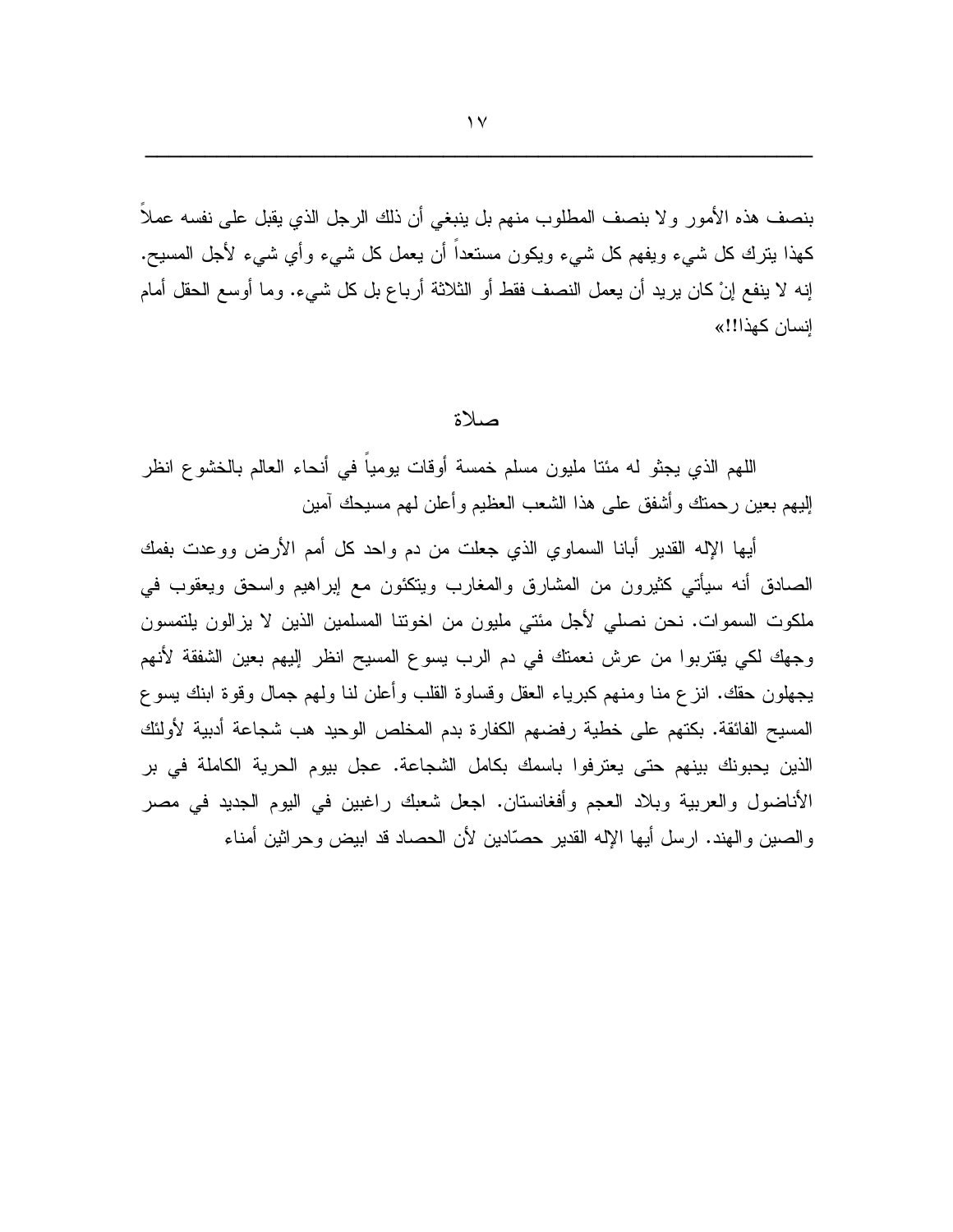ليشر عوا في عمل الاثلام في البلدان التي لا نزال للأن مهملة. عجل في إرسال إنجيل المسيح للأمم الوثنية في أفريقيا والجزائر لكي لا تقع فريسة في يد العدو بل تربح للرب يسوع. بارك خدمة الشفاء في كل مستشفى وخدمة المحبة في كل دائرة من دوائر المرساليات المسيحية. أهد كل أو لاد المسلمين في مدارس الإرساليات الإنجيلية إلى الرب يسوع ليقبلوه مخلصهم الشخصي. قوِّ المهتدين وارجع المرندين واعط كل الذين يعملون بين المسلمين حنو السيد المسيح وشفقته حتى تصبير القصبات المرضوضة عواميد كنيسة الله والفتائل المدخنة نتقد ونصبير أنواراً ساطعة. مدَّ ذراعك يا الله وأظهر قونك لأن كل رجائنا فيك. أيها الآب قد أنت الساعة مجد ابنك يسوع المسيح في العالم الإسلامي وكمل به صلاة إبراهيم خليلك (ليت إسماعيل يعيش أمامك) لأجل ربنا بسوع المسيح. آمين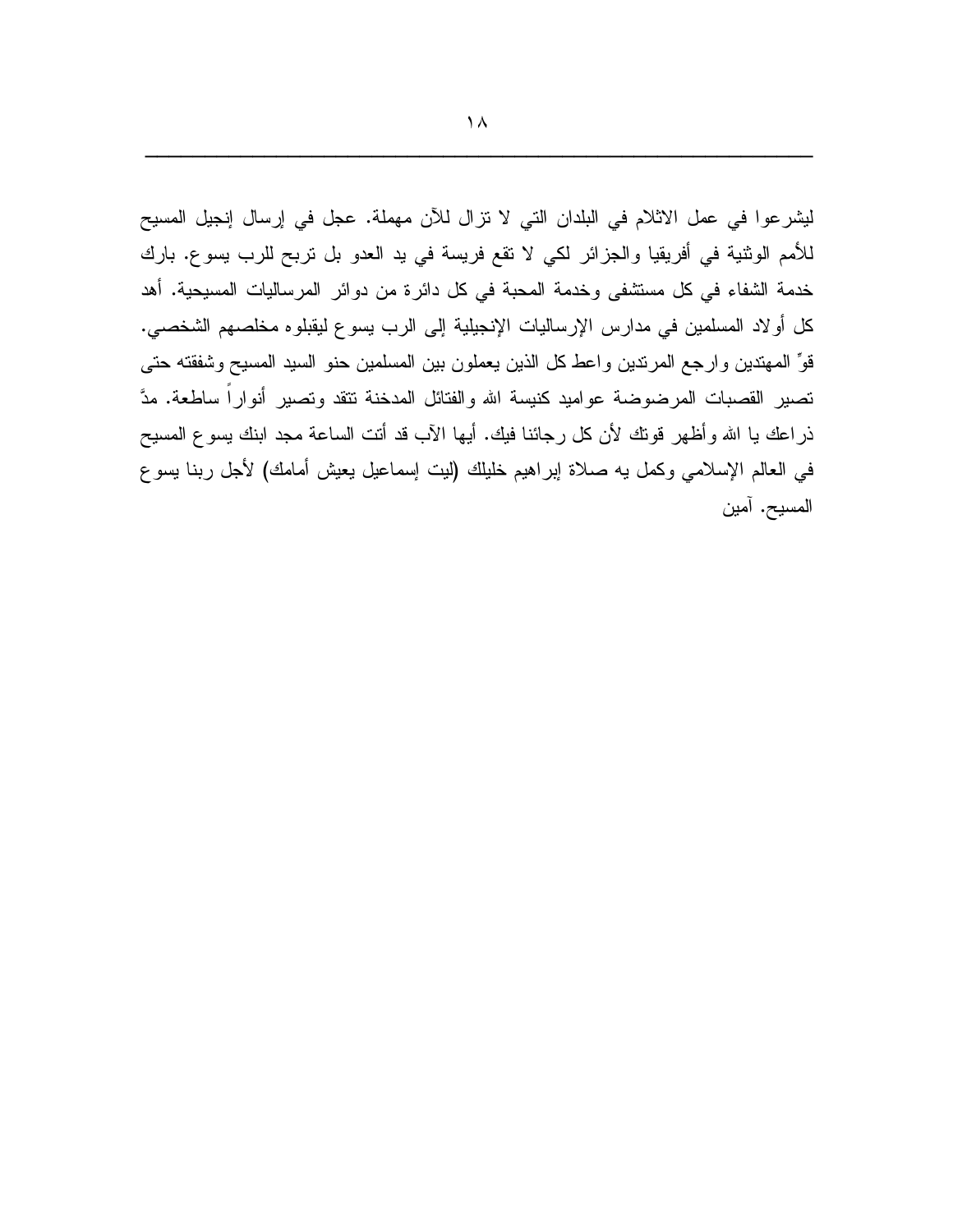أرقام تتكلم «ملحوظات من سجلات إحصائية سنة ١٩١٧» (") «وقوتها في الدفع إلى تبشير المسلمين»

قال أحد الأميريكان إن الكذب ثلاثة أنواع الكذب المعتاد والكذب الأسود وثالثها الإحصائيات. وكم استعملت الأرقام في إيراد الحقائق بغلو فاحش أو للتضليل؟ والأمثلة على ذلك عدة في كافة النقارير ولا يستثنى من ذلك نقارير المبشرين والمرسلين ــ أما إحصاء الحكومة المصرية للقطر المصري سنة ١٩١٧ المطبوع في مجلدين ضخمين فخلو منها ويرى القارئ النابه من خلال سطور هذين المجلدين الضخمين اللذين تزيد صفحاتهما عن الألف عدا كلمات بارزة كلها نوبيخ ونأنيب لبلادة ونواكل القائمين بحمل بشارة الإنجيل إلىي مجموع سكان مصر أي اخوانتا وإخونتا المسلمين

فإلى هذيْن المجلديْن نوجه النفات كل مهتم بالعمل النبشيري المصري حتى يدرك بهما حقيقة الحال. كان غلادستون يصير من الأرقام قوات هائلة بفضل مقدرته الخطابية العجيبة إلا أننا لا نحتاج إلى موهبة خاصة في الخطابة أو بصيرة جديدة لنرى قصورنا كمبشرين ومرسلين كما يظهر ذلك جليا من المقارنة بين تقاريرنا وهذا النقرير المبنى على حل المسائل التي لم ننجزها بعد وعلى ألاف القرى ومئات الألوف من الناس الذين لم نعبر إليهم ونعينهم

(١) لسوء الحظ إن الإحصاء الجديد لسنة ١٩٢٧ لم يكن قد نُشر عند ظهور هذه الطبعة ومع ذلك فإنه يوجد فرق كبير بينه وبين الإحصاء المذكور هنا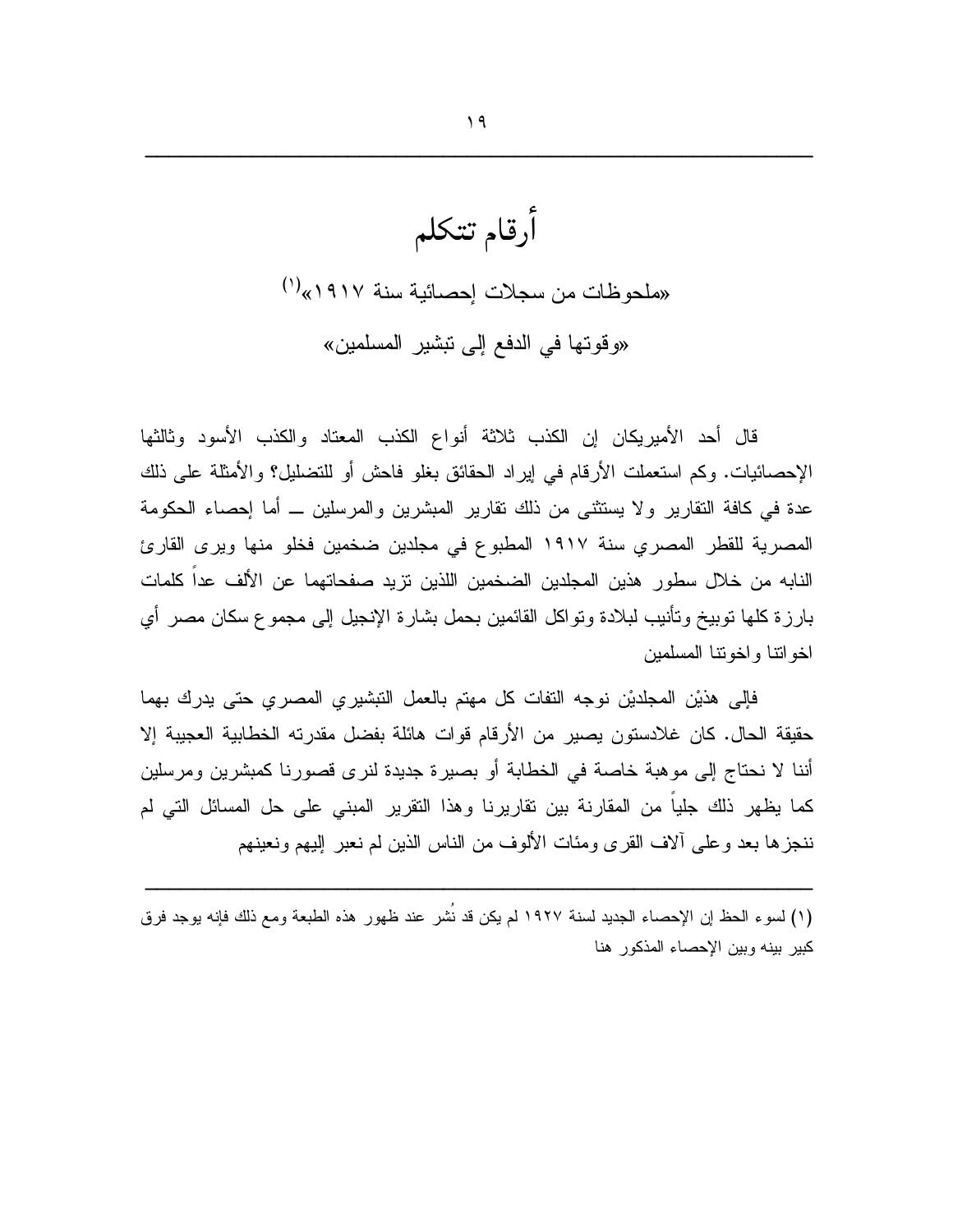$\mathbf{Y}$ 

ويظهر التقرير أيضاً حاجة البلاد إلى التعليم وكيف يجب أن تتهض مصر نهضة حقيقية حتبي نكون أهلأ لأسمى الفضائل والمجد

ويحتوي المجلد الأول علىي تفصيل عن حالة المراكز والقرى بالنسبة لمساحتها وعدد سكانها وعدد مساكنها والمذاهب والأدبان والأحوال المدنية والعلمية والصحية مفصلاً حالة كل إقليم على حدنه وكم بساعد ويلذ هذا المجلد كل عامل بريد معرفة نفاصيل أحوال وسكان البقعة التبي يشتغل بها مهما كانت صغيرة؟ ولنضرب لذلك مثلا إحدى قرى مركز شبين الكوم منوفية المدعوة «عشما» فإنك تعرف عنها من النقرير البيانات الآتية: ـــ عدد أر املها ٢٤٥ ومسيحييها ٦ فقط وليس بها يهودي واحد وبها من المتعلمين ٣٠٢ من الرجال و١٨ امرأة تستطيع القراءة وجملة سكانها ٢٤٦٦ إناث و٢٥٨٣ ذكور وما هذه إلا واحدة من مئات القرى المحصاة في ذلك الكتاب ولا بوجد فيها للأن شاهد واحد للمسيح

أما المجلد الثانبي فيتضمن خلاصة عامة لكل القطر من جهة الحرف والجنسية والتعليم والعمر والمولد والعاهات واللغات المتعارفة والمساكن الخ وهذه الجداول الثمانية نساعد الخادم ـــ إذا أعاره قليلًا من الوقت والالتفات ــ على إدراك أحوال مركز عمله الاجتماعية

مجموع سكان القطر المصرى ١٢٧١٨٢٥٥ منهم ١١٦٢٣٧٤٥ مسلمون و١٥٦٦٧٨ أرثوذكس و١٠٧٥٣١ كاثوليك و٤٧٤٦٥ بروتستانت و١٤٤٤١ مسيحيون من مذاهب أخرى فيكون مجموع السكان المسيحيين ١٠٢٦١١٥ أما عدد سكان اليهود في كل القطر فهو ٥٩٥٨١ ويسرنا أن نعرف أنه لا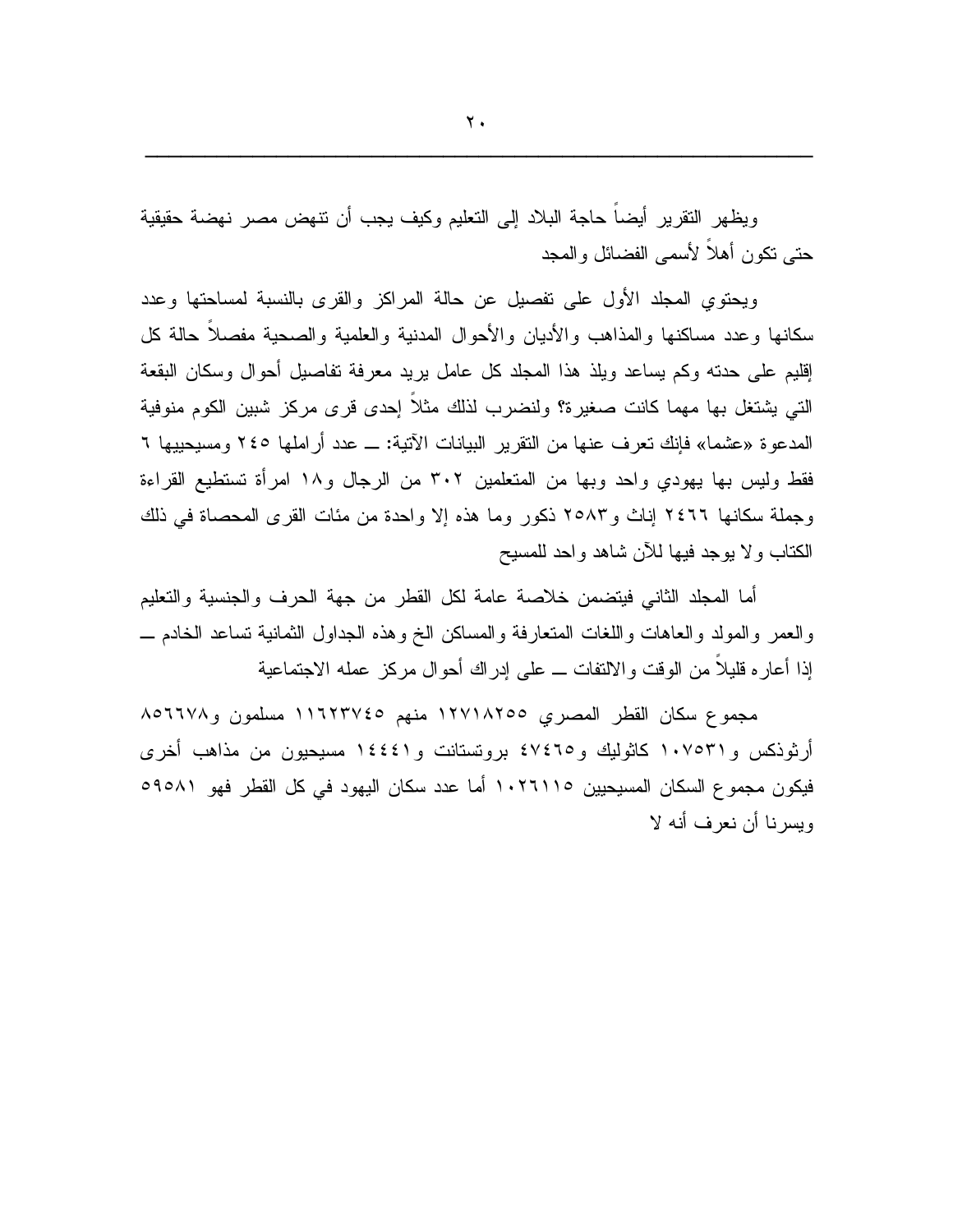يوجد بين كل عدد السكان إلاّ ٨٨١٥ لا ينتمون إلى دين أو مذهب ففي هذا تختلف مصر اختلافاً بيناً عن اليابان. والأشكال المرسومة هنا نوضح لنا حقائق هامة نضمنها الإحصاء فالمرجو درسها بدقة. ومن أهم الجداول جدول الحرف الذي يقع في ٣٥ صفحة ومنه نجتزئ الحقائق الآتية: عدد خدام الدين لكل الأديان والمذاهب ٨٦٤٦٨ منهم ٣٨٩ للبرنستانت و١٠٣٨ للكاثوليك و١٥٩٣ للأرثوذكس ـــ ومجموع المشتغلين بالطب ذكوراً وإناثاً بما فيهم الممرضين والممرضات الخ ١٣٠٠٠ ــ أما عدد المشتغلين بالنربية والتعليم فيبلغ ١٥٦٠٠. وإن نظرة واحدة إلى هذا الجدول (جدول الحرف) لكافية للوقوف على سوء حال مصر إذ بها ١٦٣٨٨٠٢ طفل لا عمل لهم لصغر سنهم وغير ميسور لهم دخول المدارس ومجموع عدد المتسولين والمنشردين وأهل العهر نحو ١٤٠٠٠ ـــ كل هذه التفاصيل مبينة أمام كل مركز وقرية

أما اللغات الأجنبية المتعارفة في مصر فهي الإنجليزية والفرنسية واليونانية والطليانية ويهم المشتغل بالتبشير أن يعلم أن عدد الذين يعرفون الإنجليزية لا يقلون عن ١١٧٠٠٠ والفرنسية ١١٣٠٠٠ والطليانية ٧٤٠٠٠ وإذا عرف المبشرون وخاصة المرسلون أن عدد الذين يعرفون الإنجليزية في القاهرة وحدها لا يقل عن ٣٦٠٠٠ بما في ذلك ٧٠٠٠ من النساء تحتم عليهم ألا يترددوا في إقامة خدمات دينية بهذه اللغة كلما أمكنهم ذلك ولنا في إقبال العارفين بها على اجتماعات الدكتور شرود أدي أنثاء زيارته القريبة لمصر أقوى مؤيد لهذه الفكرة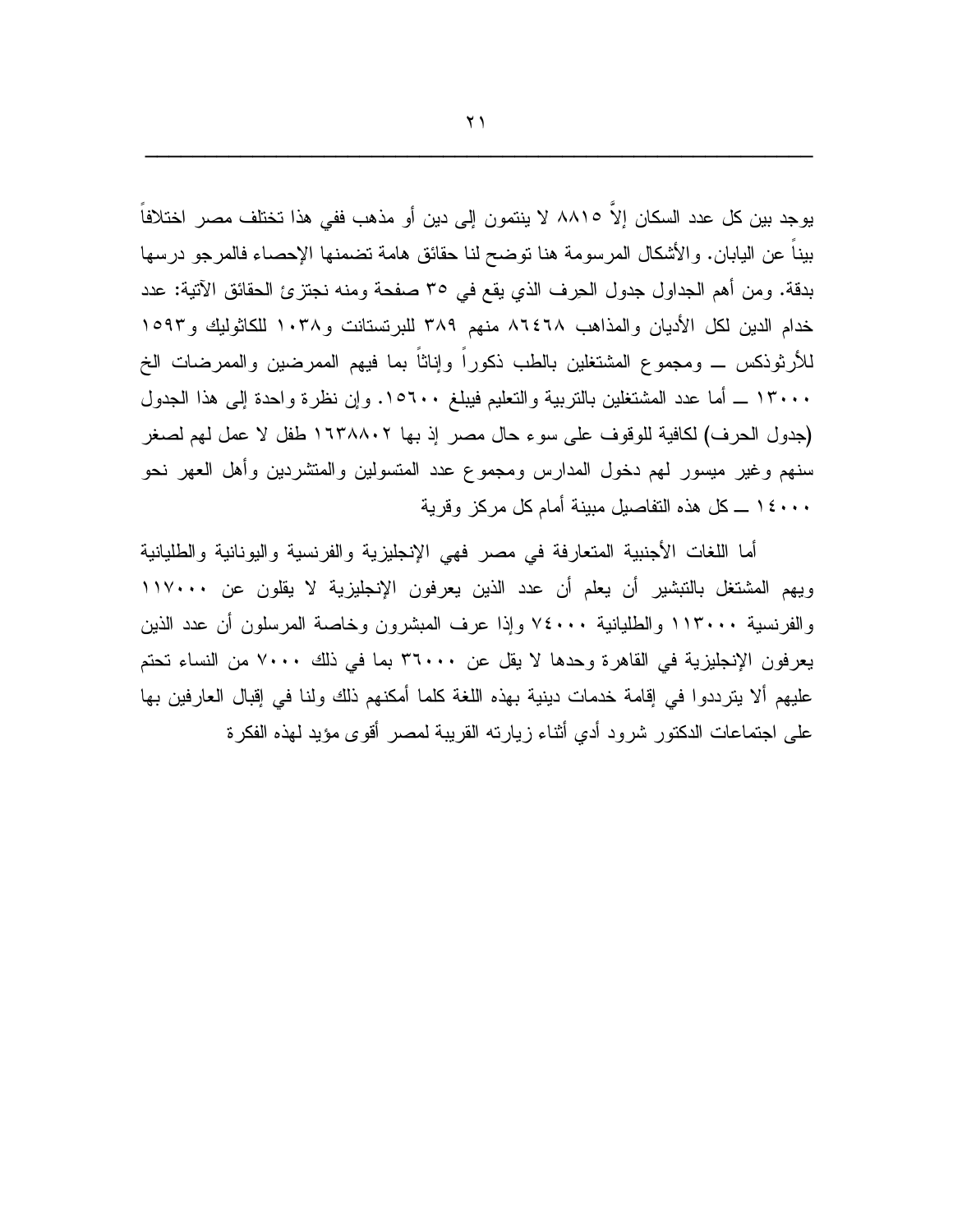ويجب ألاً نغفل الفرنسية في مجهوداتنا الأدبية والتبشيرية كما هو الحاصل من ندرة استعمالها في مختلف الإرساليات في حين أن كثيراً من المطبوعات الإفرنسية المخلة بالآداب تنتشر انتشاراً ذريعاً الأمر الداعي إلى زيادة الأسف

ويتبين من جدول الإحصاء إن القاهرة عاصمة مصر وأكبر مدينة في أفريقيا ومركز المطبوعات الإسلامية بها من المسلمين ضعف ما بالأستانة منهم وأزيد بكثير مما في أية مدينة أخرى في الدنيا فلا عجب إذا كان نفوذها يتزايد يومياً ليس في شمال أفريقيا فقط بل في كل الشرق الأدنبي أيضاً

وإن جداول عدد سكانها وأثارها (المعمارية) ومعاهدها العلمية ومجالس بلديانها ولغط المارين فيها ولوحات شوارعها وكيفية معيشة أهلها لننبين بأجلى وضوح لدى أدنى نأمل أنها بلدة عريقة في الإسلام وفي أحيائها الخمسة عشر تسود الإسلامية إلاّ في حي الأزبكية حيث يغلب العنصر المسيحي ويبلغ سكان القاهرة حسب هذا الإحصاء ٧٩٠٩٣٩ متوزعين في اثني عشر قسما وفي الجدول الآتي ـــ في كل نهر منه بل في كل سطر ـــ بل في كل كلمة تقرأ الحاجة العظمى إلى ربح المسلمين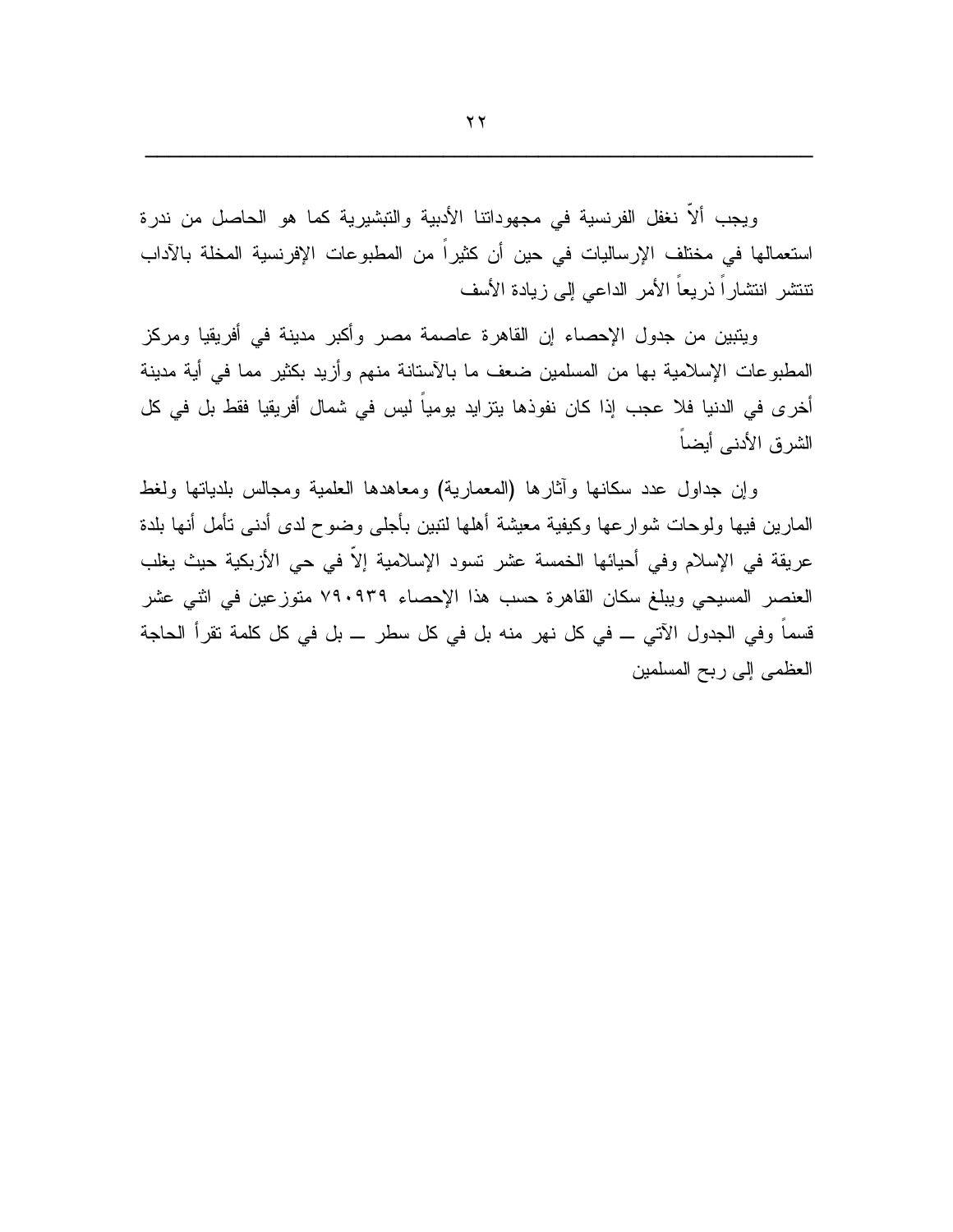|                              | الجملة         |                       | ٠g                          |                   |                                | مسيحيون                          |                         |                         |                                          |                 |
|------------------------------|----------------|-----------------------|-----------------------------|-------------------|--------------------------------|----------------------------------|-------------------------|-------------------------|------------------------------------------|-----------------|
| المجموع<br>الكلي             | إناث           | اذكور                 | وأديان أخر:<br>منتمين لعذهب | يهود              | مذاهب مسيحية<br>أخزى           | بروتستانت                        |                         | أرثوذكس   كاثوليك       | مسلمون                                   | الأقسام         |
| $\Lambda \cdot 055$          | 59957          | 2.07A                 | 97                          | <b>745</b>        | $\mathbf{y}$                   | 9.7                              | 715.                    | 1YT50                   | 00777                                    | شبرا            |
| 111055                       | 00YAY          | 00Y11                 | $Y \cdot A$                 | 220               | ٢٨                             | $\mathbf{r} \cdot \mathbf{r}$    | YEAT                    | $V \cdot \Sigma \wedge$ | 1.1.77                                   | بولاق           |
| 072.7                        | Y11V0          | <b>YAVYV</b>          | 199                         | r97V              | $\circ \wedge$                 | 1.51                             | 1.190                   | 70.72                   | 10919                                    | الأزبكية        |
| $Y \wedge \circ \cdot \cdot$ | TATYY          | 5.157                 | ۱٤٦                         | 7255              | ٦٨                             | 1.02                             | $5 Y \wedge Y$          | <b>VIAE</b>             | 09772                                    | الو ايلي        |
| 701.7                        | TYAET          | rr7770                | 17 <sub>V</sub>             | <b>YVAE</b>       | $\circ$                        | $\sqrt{6}$                       | 51AT                    | $\lambda$ Y).           | 29079                                    | باب الشعرية     |
| 77779                        | <b>Y9174</b>   | $TTY \cdot Y$         | ۱٦۱                         | 71AY              | ع ۲                            | ه ۲                              | $\gamma$ { $\gamma$     | <b>1 A A E</b>          | OT9.1                                    | الجمالية        |
| 57709                        | 11177          | 1101                  | $\Lambda$ 0                 | <b>TOAA</b>       | $\gamma$                       | 99                               | ٢٩٢٦                    | 011.                    | 11472                                    | الموسكي         |
| YYY92                        | $T\S$ ) ) $V$  | <b>TAYYY</b>          | ۲٥۲                         | $T\S$ 1 $\Lambda$ | $\gamma \circ \cdot$           | 1579                             | 0.17                    | $\Lambda$ rry           | $\circ$ $\uparrow$ $\uparrow$ $\uparrow$ | عابدين          |
| 79.19                        | r11r9          | $\forall y \xi \xi$ . | $\wedge\tau$                | 1055.             | 55                             | ٢٨                               | $\circ \vee$            | 119V                    | 77.7V                                    | الدرب           |
|                              |                |                       |                             |                   |                                |                                  |                         |                         |                                          | الأحمر          |
| V1111                        | TATO           | $T\wedge T \cdot Y$   | ٦٩                          | $\lambda V$       | 152                            | $\lambda \vee \lambda$           | EEY                     | <b>Y1VA</b>             | $YY \circ Y \circ$                       | السيدة زينب     |
| 091.7                        | $r \cdot \tau$ | 44474                 | ٦٨                          | ۳١                | ٦٧                             | ٣٦                               | $5 \setminus$           | ۳۸۱                     | 091YA                                    | الخليفة         |
| T297A                        | 1 V E 0 E      | $1 \vee o 1$          | ٨٤                          | $\Lambda$         | $\mathsf{r} \setminus$         | $\tau\tau\wedge$                 | 109                     | ۲٤٢٥                    | <b>٣١٨٦١</b>                             | مصر القديمة     |
| 2.015A                       |                | 2.015A                | $\lambda$ ٦١                | 15511             | EIV                            | $\mathbf{Y} \wedge \cdot \wedge$ | $11117$                 | 2220V                   | 577001                                   | نكور            |
| $T\wedge o.91$               | TAO.91         |                       | YYY                         | 15197             | $\mathbf{r} \wedge \mathbf{r}$ | <b>YVA1</b>                      | $Y \cdot \cdot Y \cdot$ | 5111                    | T.5091                                   | المجموع<br>إناث |
|                              | $T\wedge o.91$ |                       |                             |                   |                                |                                  |                         |                         |                                          |                 |
| V9.979                       |                | 2.015A                | $\lambda$                   | $Y 9 Y \cdot V$   | $\lambda \cdot \lambda$        | 0019                             | 57157                   | ハてをてん                   | $771177$                                 | المجمو ع        |
|                              |                |                       |                             |                   |                                |                                  |                         |                         |                                          | الكلى           |

## سكان القاهرة بالنسبة للأديان والمذاهب حسب إحصاء سنة ١٩١٧م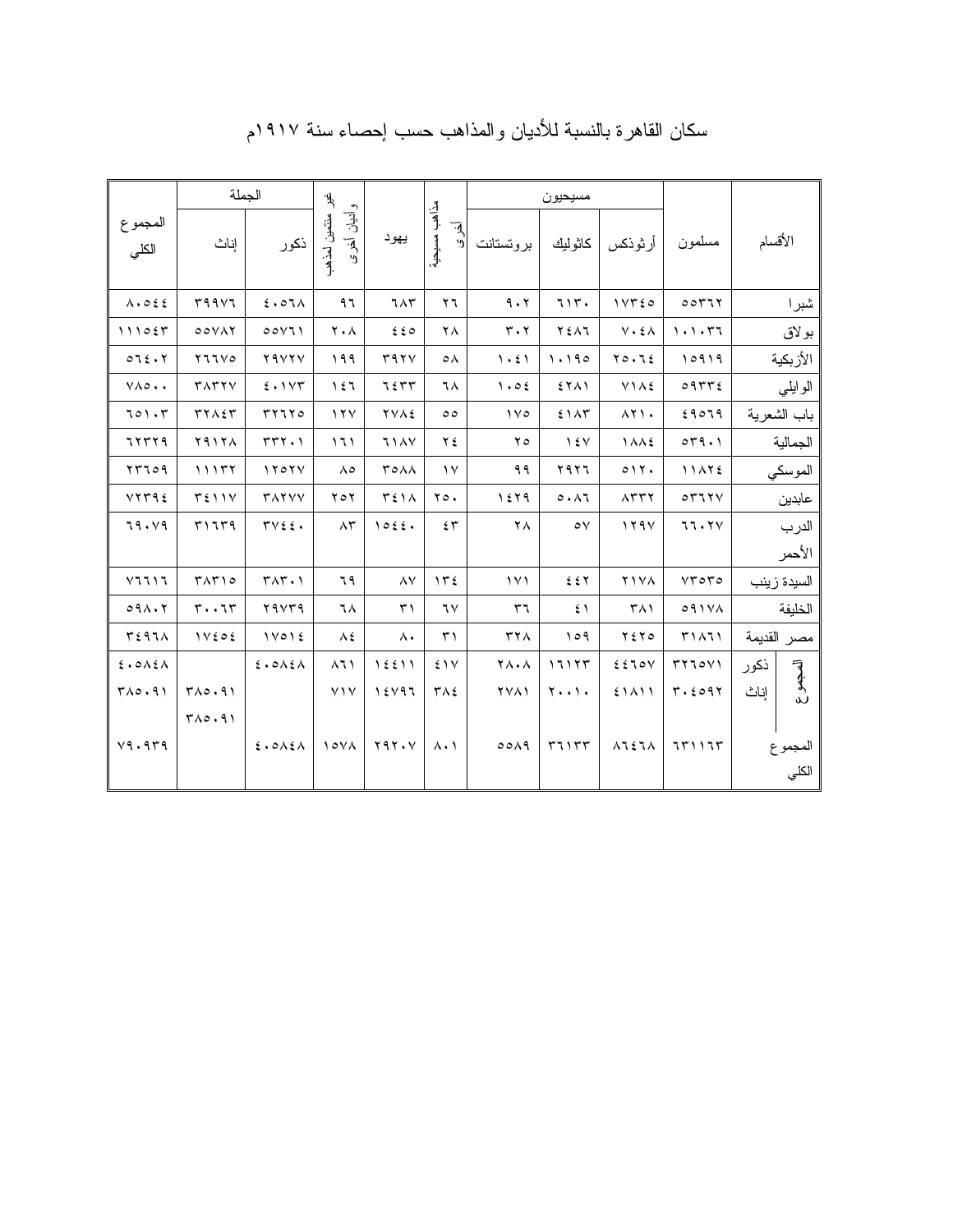فنلاحظ أن في أربعة من هذه الأقسام يكون المسلمون ٩٠٪ من السكان وفي ستة يزيدون عن ٧٠٪ في المئة وفي واحد فقط بنقصون عن ال ٥٠ ٪

وأعظم ما يدهش حالة الأمية فإنها في مصر نتادي بأجهر صوت بالحاجة إلىي تحسين المرسليات التهذيبية فإنه حتى في نفس العاصمة يوجد 1⁄2 × 7٪ أميون مع العلم أنه لا يدرج ضمن هؤلاء الأطفال الذين دون الخامسة وفي كل القطر ١٠٪ فقط من الرجال وأزيد بقليل عن 1⁄2 من النساء يقرأون أو يكتبون

أما كمية المتعلمين حسب ما هو مبين بالجدول فهي ٥.٣٪ للمسلمين ٢١.٤٪ للمسيحيين ٤٣.٨٪ لليهود ولو عنيت الإحصائية بذكر عدد المتعلمين بين جماعة البروتستانت لكانت النسبة المئوبة أزبد مما للبهود

وفي الجدول نمرة ٥ في إحصائية القاهرة نظهر العاهات مرتبة حسب الجنس والسن والدين ونقتطف منها ما يأتي: \_

مجموع العميان والعور في مصر ٣٩٤٦٧ منهم ١٠٥٠٠ عميان تماماً؟<sup>(١)</sup> فإن الرمد الصديدي وغيره من أمراض العيون منتشر في مصر انتشاراً فظيعاً

أما عدد الأرامل فهو ٤٧٢٧٣ والأطفال دون الرابعة عشرة ٣٢٠٠٠ ومعدل الساكنين في كل غرفة من غرف القاهر ة شخصان

الإسلام دين يحرّم المسكرات بناتاً مع أنه لم يستطع أن يستأصلها من

(١) هل يمكن أن نقف مكتوفي الأيدي أمام هذا العدد الضخم من العميان؟ ــ لماذا لا نعلمهم القراءة في الكتب البارزة ليصيروا أداة نافعة غير عاطلة؟ \_ رحمة يا قوم بهم وببلادكم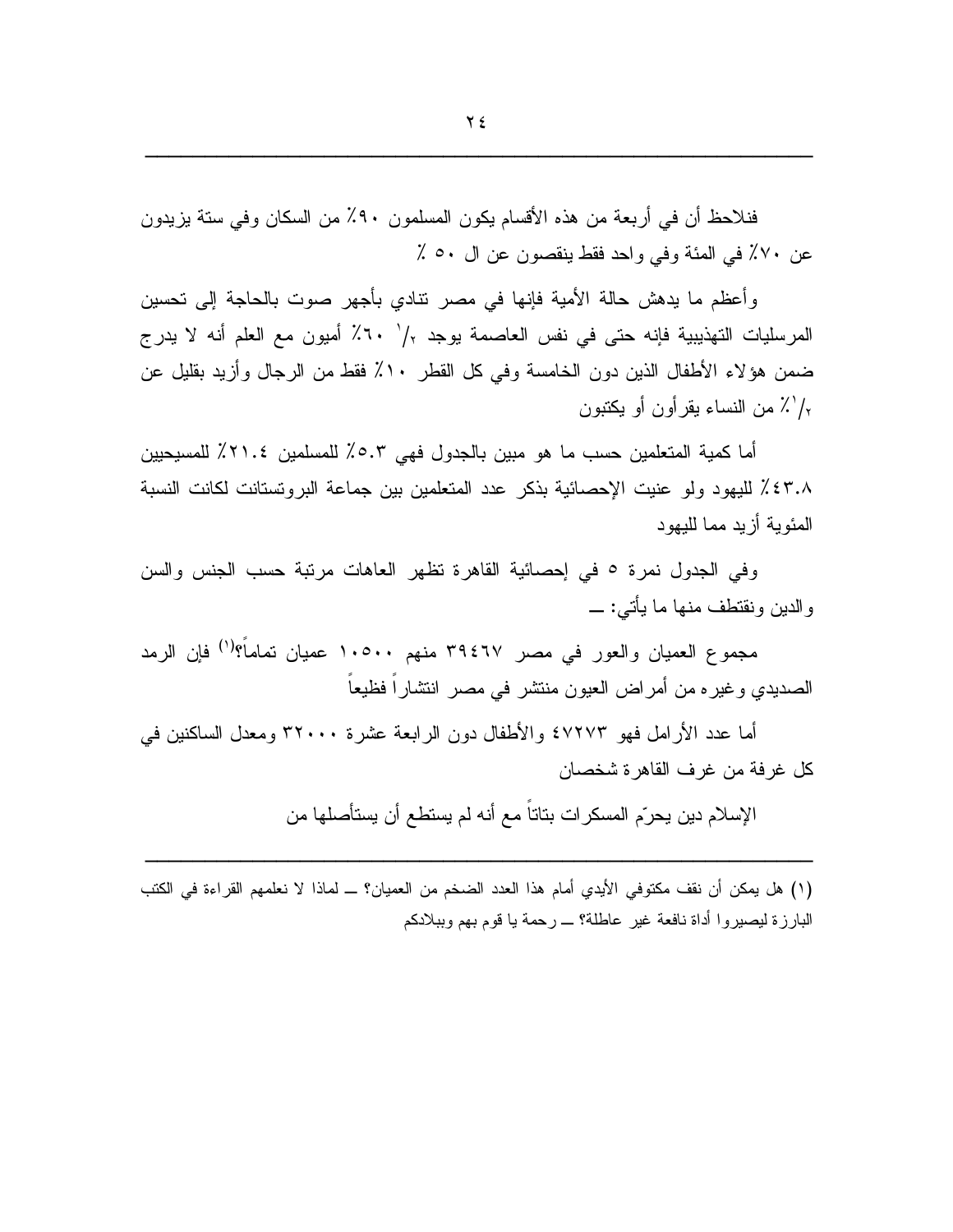البعض خصوصاً مسلمي أوربا ولكن تأثير التمدين الغربي في مصر والشرق الأدنى وتعذر ضبط تجارة الخمور بسبب الامتيازات الأجنبية ـــ كل هذه ساعدت على زيادة انتشارها بمصر ففي ديسمبر ِ سنة ١٩١٩ كان عدد محالَ الخمور لا يقل عن ٦٦٧ محلاً (بخلاف المحالِّ السرية) وحسب سجلات الجمرك للخمس سنين الأخير ة يظهر أن قيمة ما استهلكته الأمة من الخمور كما يأتى: \_

> جنبه سنة جنبه سنة جنبه سنة  $V4777 \wedge 191 \wedge 111207 1917 7. \wedge 7972 1912$  $O(171)$   $A$   $191$   $C$   $211$   $A91$   $191$   $O$

> > ولا نعلق على هذه الأرقام فإنها نتطق بأبلغ مما نستطيع النطق به

ومن الإحصاء نرى أن جنود الشر قد بدأ سيلهم ينهمر على مصر بانتظام تتقدمهم نشراتهم ووكلاؤهم المأجورون يعرضون أسوأ مساوئ النمدين الغرببي ــ كالمطبوعات البذيئة والصور المتحركة المبتذلة والمبسر والمضاربات وسباق الخيل وصبد الحمام والعقاقير المخدرة والمسكرات وغيرها مما يسفل ويحط بالمبادئ الأدبية ـــ كما أنه لم يأتِ عصر كان فيه الناس أشد افتقارا واستعدادا لقبول رسالة الإنجيل والطبقة المتعلمة أكثر ميلا للقيادة الصحيحة كعصرنا هذا

ولما كان العامل بين المسلمين لا يصادف أي نجاح إذا كان جاهلاً لأدبياتهم وأفكارهم أو أعمى بالنسبة لنسب وأحوال وحاجات السكان فإنا لا يسعنا الآن أن نشكر المولى لأنه كشف لنا حقيقة عملنا التبشيري ومعطلاته وسعة نطاقه

و ان مجلديْ الإحصاء لفتحان عيوننا لندرك حقيقة موقفنا الجديد وينهضانا جميعا فنسعى سعياً جدياً في عملنا المبرور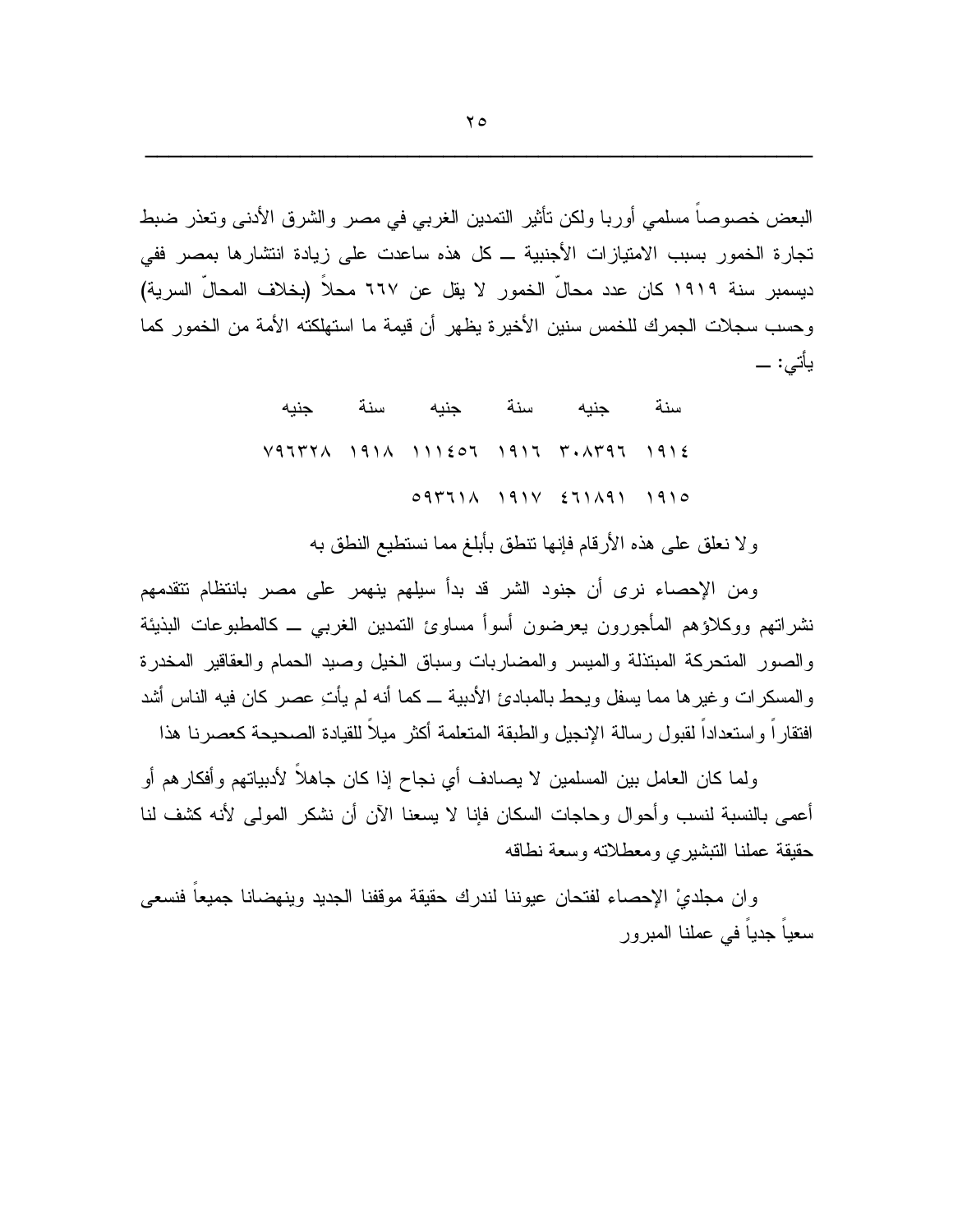الابت ارج القالة طرق لربح المسلمين صوت من مصر

يعتقد الكثيرون منا أننا نواجه عهداً جديداً من حيث علاقاتنا مع المسلمين وان الساعة التبي ينبغي لنا فيها أن نتقدم بدافع المحبة لربح نفوسهم ليسوع المسيح قد أذنت بإقبال الحرب العظمى الماضية ولا شك خاتمة العصور الخالية وبدء عصر جديد فإنه بعد جهاد المرسليات المنواصل في تركيا مدة مئة عام بكلياتها الكاملة العدد وكنائسها ومدارسها ومستثنفياتها وتبشيرها المسيحي لم يكن ليوجد من المنتصرين من يعلنون مسيحيتهم بل لم يكن ليسمح لأي مسلم اعترف بالمسيح جهرة بالسكني بين عشيرته إلى ما بعد الحرب العظمى

أما في مصر فقد كانت الحال أحسن قليلاً ومصر ٍ هذه كانت من أمهات البلاد المسيحية حتى الفتح الإسلامي وربما كان عدد المسلمين في أول الأمر عُشر السكان ولكن الضغط الدائم والاضطهاد المنوالي على البقية جعل هذا العشر بنزايد حتى أصبحنا وإذا نسعة أعشار مصر مسلمون في حين لا يزيد عدد المسيحيين عن المليون

وللكنائس الكبرى في مصر وهي الأرثوذكسية والكاثوليكية والإنجيلية والأسقفية غاية واحدة مشتركة هي ربح الغير المسيحيين إلىي المسيح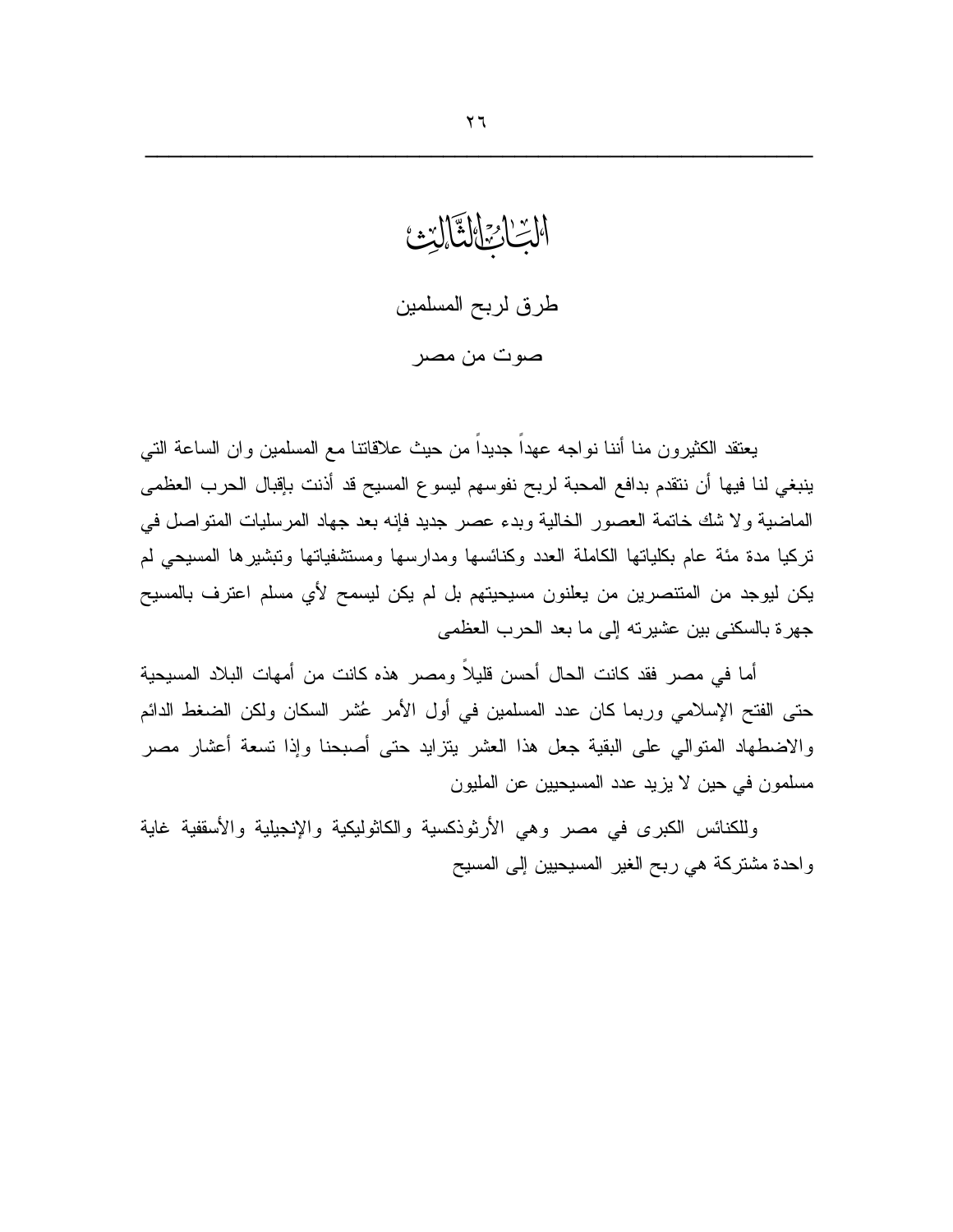أما الكنيسة الأرثوذكسية فقد أتمت دورها قديماً فهدمت صروح الوثنية وشادت معالم المسيحية ففضلها لا ينكر ودماء شهدائها أعظم أثر يدل على هذا الفضل

وقد أعلنت المرسلية الأمريكانية يوم دخلت البلاد أن لا غرض لها إلا اجتذاب المسلمين إلى حظير ة المسيح وبمثل ذلك أعلنت الكنيسة الأسقفية فماذا عملتا؟

اكتفت الكنيسة الأرثوذكسية بذكر مجدها القديم ووقفت عند حد التغني بذلك والكنيستان الإنجيلية والأسقفية لم نعملا للأن إلاَّ عملاً استعدادياً ـــ نعم بينعمد أشخاص بعدون على الأصابع سنوياً ولكن يذهب مقابلهم أضعاف أضعاف هذا العدد إلى حظيرة الإسلام فوالحالة هذه خسارتنا كبيرة وربحنا ضئيل ومن زادت خسارته على ربحه فقد أشرف على الإفلاس

وأما في الهند فقد ربح المسيح بضعة آلاف من المسلمين ونحو ٥٠٠٠٠ من مسلمي صومطرا وجاوا وغيرهما

وأعظم معضلة نشغل الكنيسة المسيحية في العالم أجمع هي الإسلام في الشرق الأدنى في هذه الأيام

وإننا نعتقد أن ساعة الحصاد قد أنت. وكيف لا نعتقد ذلك وقد مرت تسعة عشر قرناً والكنيسة المسيحية قائمة ومضت عشرات السنين ونحن نبذر كلمة الإنجيل بكل الوسائط المختلفة ــ لقد أنت ساعة الجمع كما قال سيدنا المسيح له المجد: «أما نقولون إنه يكون أربعة أشهر ثم يأتي الحصاد؟ ها أنا أقول لكم ارفعوا أعينكم وانظروا الحقول أنها قد ابيضت للحصاد...... أنا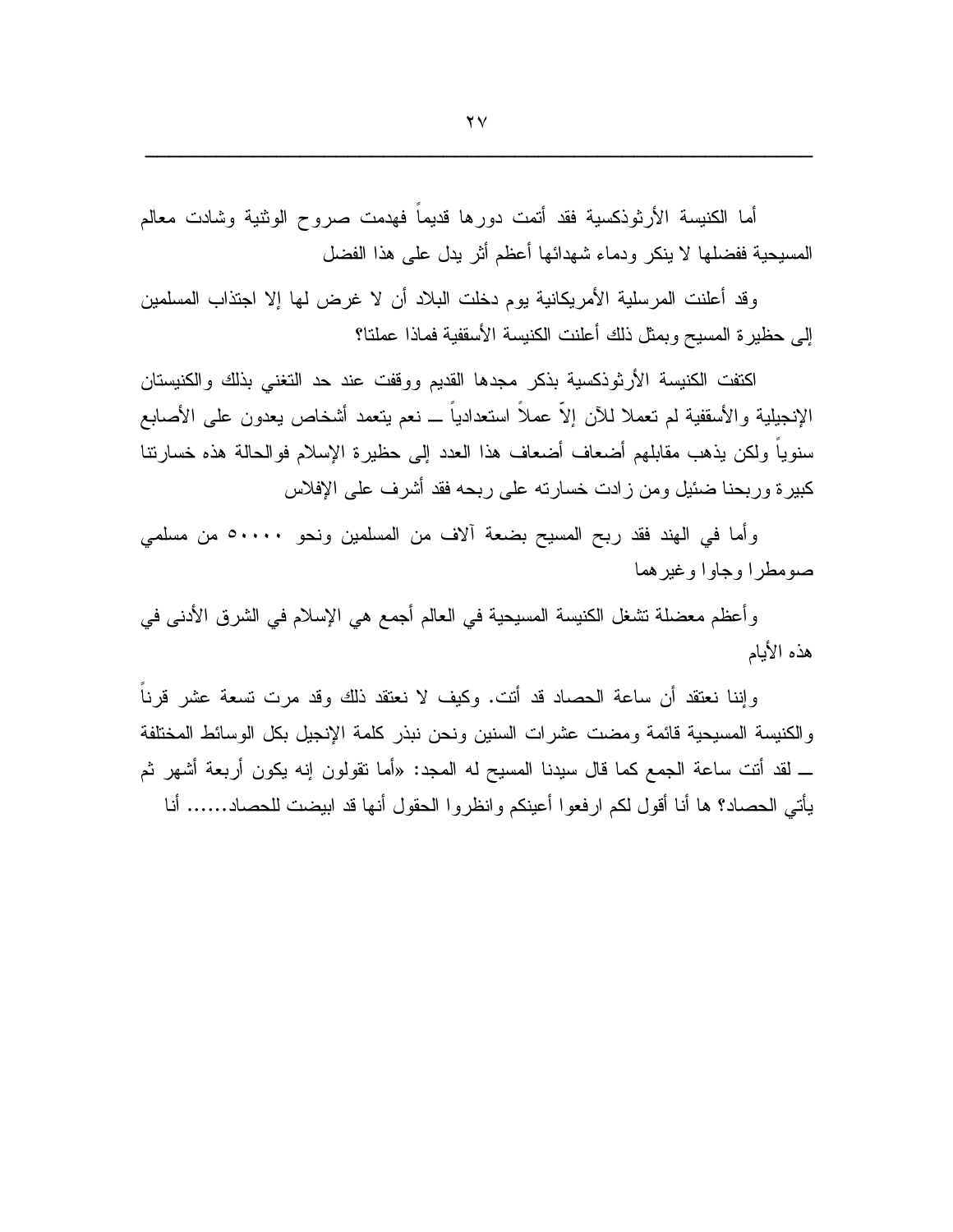أرسلتكم لتحصدوا ما لم تتعبوا فيه. آخرون تعبوا وأنتم قد دخلتم على تعبهم» (بو ٤: ٣٥ ــ ٣٨) نعم قد تعب أخرون مدة تسعة عشر قرناً فماذا ينتظر الحصادون؟

إن خالق القلب الإنساني قال «تلمذوا» وخالق العالمين قال «كل العالم» فلماذا نقنع بالانزواء في عقر دارنا؟ هل قول رب المجد ليس لنا؟

إن للمسلمين صفات لا يسعنا إلا الإعجاب بها فإنهم لا يخجلون من إظهار إسلامهم ولا يجبنون عن دعوة الناس إليه بل قد أمرهم قرآنهم بذلك كما ورد في سورة النحل آية ١٢٥: «ادعُ إلى سبيل ربك بالحكمة والموعظة الحسنة وجادلهم بالتبي هي أحسن إن ربك هو أعلم بمن ضل عن سبيله و هو أعلم بالمهتدين»

و هم كعقلاء لا يتأخرون عن هداية الآخرين إلى دينهم لأنهم لا يرونه شيئاً ثميناً فما بالنا لا نقدم لهم ما هو بالحق ثمين؟ أليس لنا إنجيل يسد عوز العالم الإسلامي؟ إلهنا هو الله وقد صلب المسيح ومات وقام وصعد والروح القدس قد جاء والآن قد كمل كل شبيء فماذا ننتظر؟ أفي الله أم في المسيح أم في الروح القدس عوز أم الخطأ منا وفينا؟ لنتقدم بنقة عالمين أن النصر سيكون في جانبنا لأننا نجاهد قانو نيا لأجل الحق.

وقبل أن نبحث في الطرق التي نتمكن بها من الوصول إلى المسلم يجب أن نعلم أن الشَّبِيءِ الأولِ هو الاقتراب منه. إن صعوبتنا العظمي وعدم نجاحنا لم يكن سببهما طرق الوصول الخرقاء بل إهمال طرق الوصول بالمرة فيتحتم علينا أن نقرَّ بهذا الخطأ وبمعرفة الداء نصف الدو اء......

حسنا: قصدنا ربح نفوس اخواننا المسلمين فماذا نفعل؟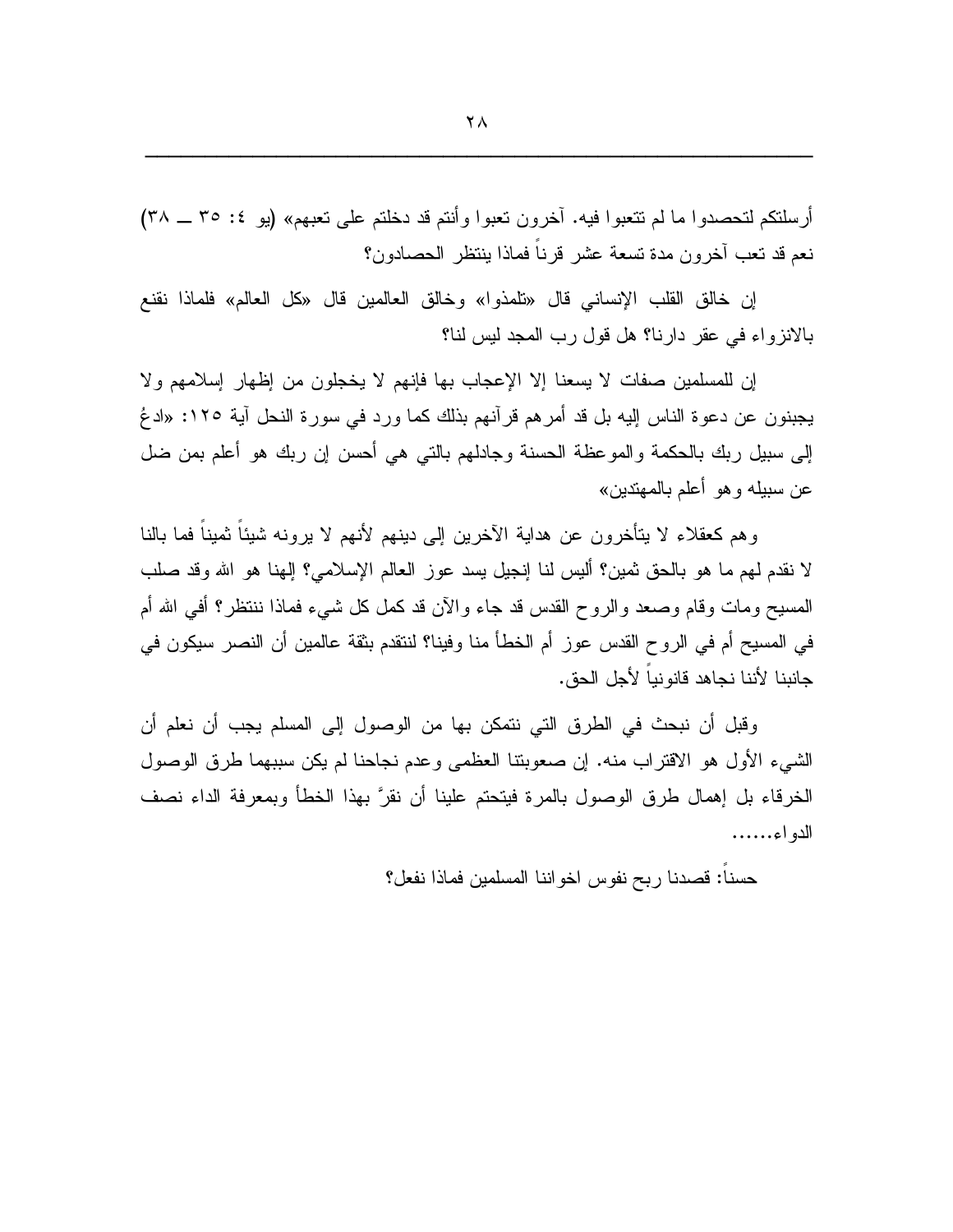توجد طريقتان متباينتان: طريقة المحاورة وطريقة الإقناع طريقة الجدل والمناظرة والاختلاف والمقارنة من جهة وطريقة بسط الحقائق بطرق أقل مقاومة وعدم مقارنة دين بآخر بل بمواجهة كل إنسان بالمسيح وفتح الباب ليسوع لإظهار عمله المثمر الفعال من جهة أخرى

إن طريقة الجدل القديم ليست هي الطريقة الطبيعية فقط بل إن المسلم نفسه كثيراً ما دفعنا إليها دفعاً. فقارنا بين المسيحية والإسلام ومحمد وإنتهى الحديث طبعاً إلى طريقة الجدل والمناظرة ــ بل إن الاستعارات التي وصفنا بها عملنا ودعمنا بها حججنا كانت جدلية تدعو لمقاومة بالقول والقلم وهكذا أثرنا ضدنا تعصب المسلم ونازعنا أمياله وغريزته وإخلاصه بل وكل ما عنده من شعور لدبنه وغبرة فبه وخاصمنا كل عزبز لدبه بكلمة منا

وفي ميدان الجدل نكون حربنا سجالا، نارة نهزم ونارة ننهزم ويؤسفنا أن نقول إنه حتى عند انتصارنا على خصومنا في الإتيان بالحجج كثيراً ما نخسر المعركة لأننا نخسر خصومنا كطالبين للحق فإن الاقتناع المنطقي من أبعد ما يكون عند المسلمين عن الاقتناع النفسي

أما الطريقة الأخرى فترفض مبدئياً كل جدال ومناظرة واختلاف ومقارنة وبدل أن نتكلم كمسيحيين لمسلمين، بدل أن نقارن بين دين وآخر نتكلم كما يتكلم المرء لأخيه فنتقرب لا عن طريق العقل بل بالطرق الأدبية والروحية ونرفع دعوانا لا لعقل الإنسان بل لقلبه وضميره وننكلم له كما لإنسان خاطئ ونعرفه بالمسيح صديقاً للخطاة \_ ولا يمكننا اعتبار هذه الطريقة بالجديدة لأنها كانت طريقة السيد المسيح ورسله الذين ما كانوا قط مجادلين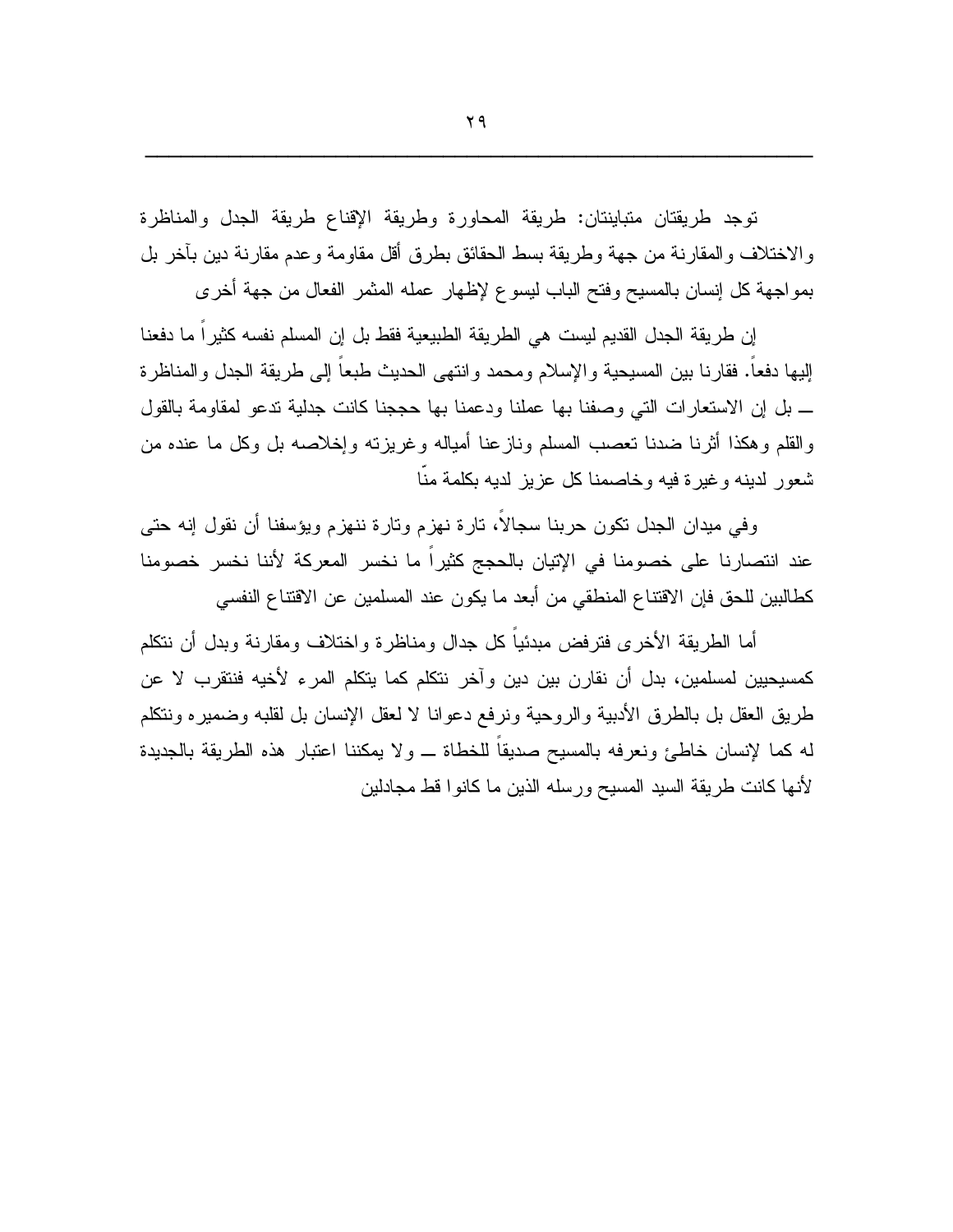بل شهوداً له ولم ير بحو ا النفوس عن طريق الجدل بل بالشهادة الشخصية

في كل مناظرة بوجد شخصان، العامل المسبحي والباحث المسلم وكل منهما ضد الآخر \_ ربما ربح أحدهما دعواه ولكن لا يهتدي كلاهما ولكن عند ما يشهد إنسان حقيقة للمسيح لا بوجد حينئذٍ شخصانٍ بل ثلاثةٍ وهم روحٍ الله والشاهد والمستهدي. فترى من ذلك أن الشهادة تختلف تمام الاختلاف عن المناظرة

وليس معنى هذا القول نفى الحاجة إلى درس الإسلام وكل ما عليه المسلمون فإن المقصود عكس هذا لأنه إذا كان الغرض من الشهادة فهم من نشهد أمامه. فلا يتأتى هذا إلا إذا درسنا عقليته وبالنالي ديانته طولها والعرض بل لا يمكننا تبليغ رسالتنا لعقله إذا جهلنا ما في دينه من الصعوبات التي تقف حائلا ببنه وبين هذه الرسالة، والمشاركة في الشعور تحتم معرفة أكثر من الجدال ـــ أضف إلى ذلك الحقيقة الراهنة و هي أن المعاشرة الودية سهلة جدا مع المسلم حينما يعلم أن صديقه يفهم لغته ويهتم بأدبياتها كما يقول الدكتور ٍ ماكدونالد

ولكن ربما فاتنا هنا اعتراض مهم وهو: ألا ينبغي لنا أن نقول كل الحق للمسلم؟ وحينئذ كيف يمكننا النحول عن الجدال؟ كل الحق؟ نعم ولكن ليس كل الحق في جلسة واحدة ـــ فإن السيد المسيح نفسه مكث أزيد من ثلاث سنين وهو يعلم التلاميذ «كل الحق». يجب أن يتحول الجدال بكل طريقة وحيلة ممكنة لخير المجادل نفسه ولينقلب الحديث إلى شهادة للضمير والإرادة وحتى حينما نجبر على المناظرة يجب علينا أن نتذكر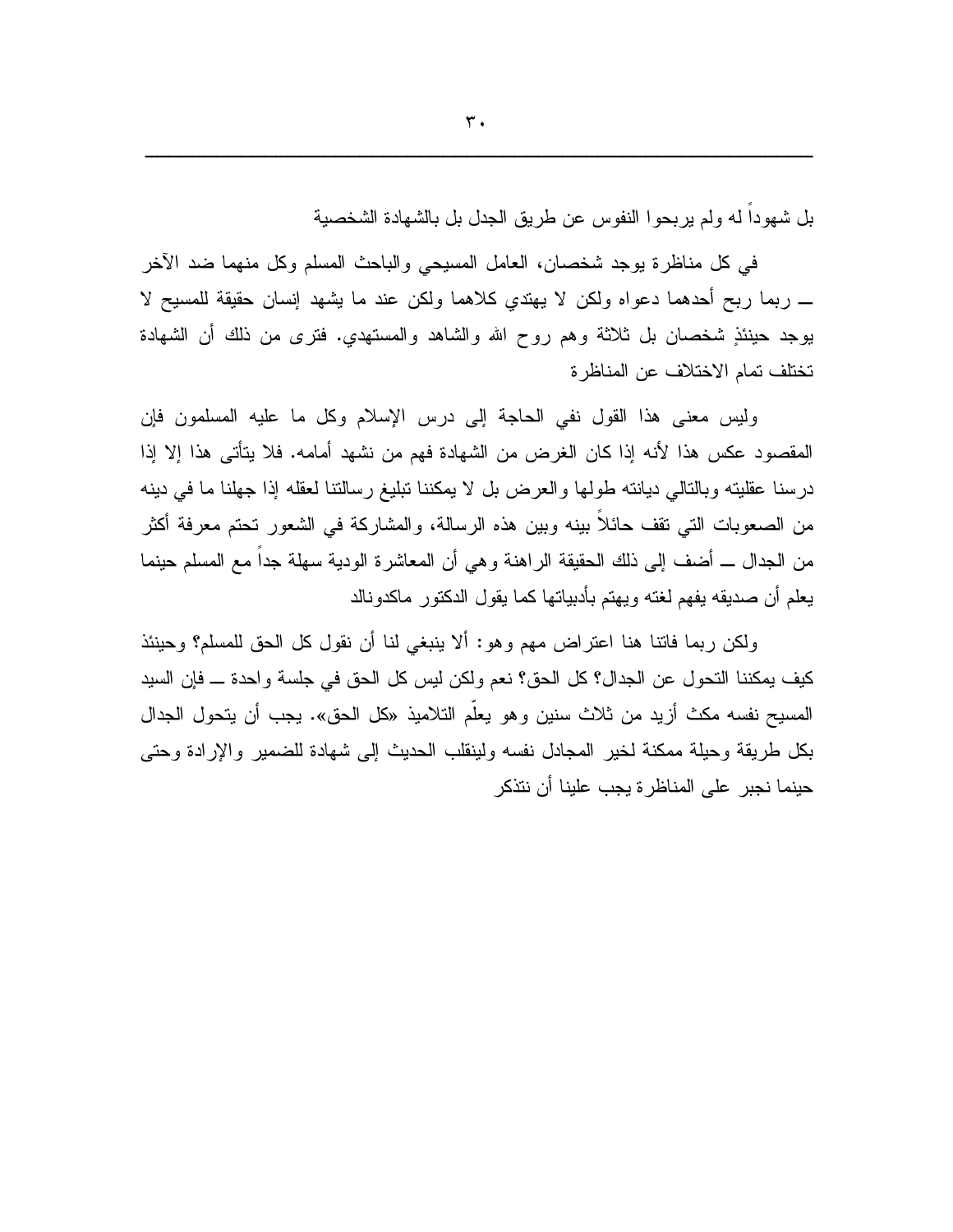قبل كل شيء أن ليس الجدال بل الروح الهادي المحب الذي يصوغ قالب المناظرة هو الذي برجعنا للشهادة وللقلب مرة أخرى ولهذا السبب نكون خسارنتا ننتيجة المناظرة زهيدة إذا كان الروح اللطيف الوديع موجود كل الوقت

ولو امتحنا طريقة المسيح ورسله في العهد الجديد لوجدنا عدة مبادئ روحية ظاهرة ومحققة نرشدنا إلى النقرب من المسلمين وغيرهم ـــ يذكر الرسول بولس منها أربعة مبادئ بكل وضوح في ٢ كورنثوس ٤: ٢ «بل قد رفضنا خفايا الخزي غير سالكين في مكر ولا غاشين كلمة الله بل بإظهار الحق مادحين أنفسنا لدى ضمير كل إنسان قدام الله»

أو كما ترجمها موفات «بل تبرأنا من المعادات التي يخفيها الخجل غير سالكين في مكر ولا مغيرين كلمة الله بل مقررين الحق جهراً ومادحين أنفسنا لدى ضمير كل إنسان قدام الله»

والمبادئ الأربعة التي نلاحظها في هذه الآية هي: \_

(أ) ـــ نقاوة حياة العامل ـــ فيجب على العامل أن يطهر حياته ليس خارجيا فقط بل وداخلياً أيضاً وليس في الجهر فقط بل وفي السر أيضاً لأنه إذا كانت حياة الإنسان الخصوصية نجسة فهو مثل شمشون ذهبت عنه قوته وإلى أن يطهر المرء نفسه لن يصبح إناءً للكرامة صالحاً لاستعمال السيد

وقد ابندأ رئيس خلاصنا بسوع يعمل ويعلم فالحياة أولاً ثم الشهادة ـــ فإذا لم نكن حياننا مقدسة فقد سلبت منا قوانا فإن خطايانا السرية تفضحنا وليس من طريق لربح المسلم أو غيره قبل إصلاح نفوسنا لأنه «يخلص شعبه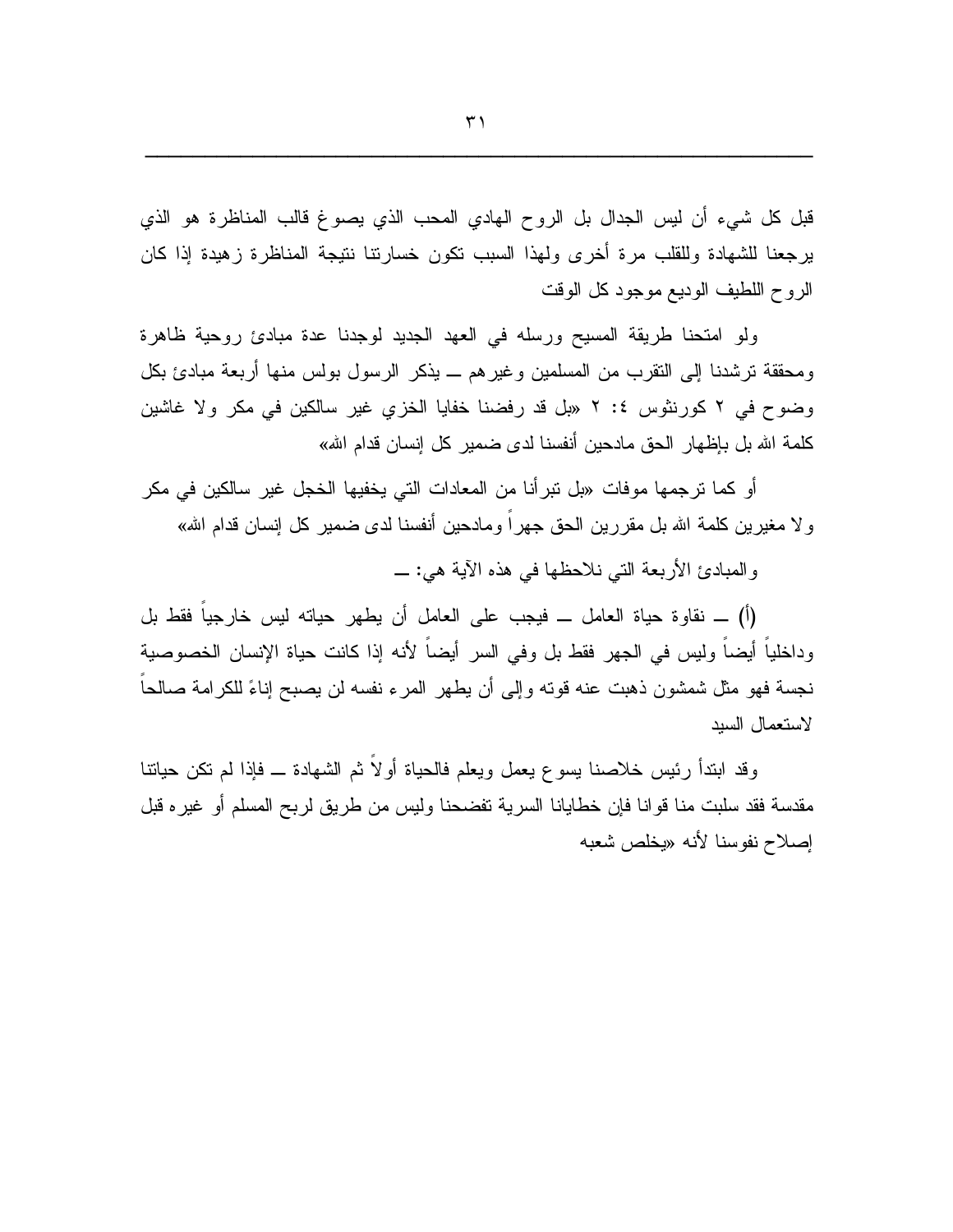من خطاياهم» و ان لم يقدر أن يخلصنا فلا يمكنه أن يخلص العالم الإسلامي

(ب) \_ تقرير الحق جهر اً. فلا نقصد إثبات الخطأ بل تقرير الحق، لا إظهار الظلمة بل إدخال النور ، لا تخريب ما يملكه الإنسان بل إعطاءه شيئا أحسن، لا محاربة دين أو تخطئته بل منح حياة أكثر، لا معاكسة محمد بل نقديم المسيح وإعلان ذلك يكون جهرة لأننا لا نخجل من الإنجبل

(ج) ـــ تحكيم الضمائر ـــ «مادحين أنفسنا لدى ضمير كل إنسان» ليس لدى العقل والعواطف بل لدى الضمير والإرادة. لقد كان نقربنا عقلياً أكثر منه أدبياً وجدلياً أكثر منه إقناعياً \_ ولاهونيا أكثر منه عمليا وخيريا فيجب علينا أن نلاقي لا كمسلم أو مجوسي أو مسيحي بالاسم بل كخاطئ في حاجة إلى المخلص

(د) ــ العمل أمام الله ـــ ويجب علينا أن نعمل «قدام الله» لا لمدح زيد أو الخوف من عمر و بل أمام الله ـــ ننظر للرجل كما بر اه الله ـــ إن الله الآب خلقه ومات المسيح من أجله ولأجله جاء المعزي وسيقف هذا الإنسان بوما قدام عرش قضاء الديان العادل فالجدال في هذه الحالة تجديف وشر من العبث

ونجد أربعة مبادئ عمومية أخرى في العهد الجديد ترشدنا في النقرب من المسلم

(أ) ـــ يتحتم علينا أن نبحث عن أحسن نقطة للاتصال بالمسلم تكون أبعد ما يمكن عن المجادلة ويجب ـــ خصوصا في بدء كلامنا معه ـــ أن نتحول عن المقارنة التي تمس الإحساس بلا ضرورة والتي نتافى أميال أخينا وكم يكون مفيدا لو تمكننا من مخاطبة اليهود كيهود واليونانيين كيونانيين والمسلمين إن لم يكن كمسلمين فعلى الأقل كمن يفهمون أميالهم وغرائزهم و اذا كانت كلمات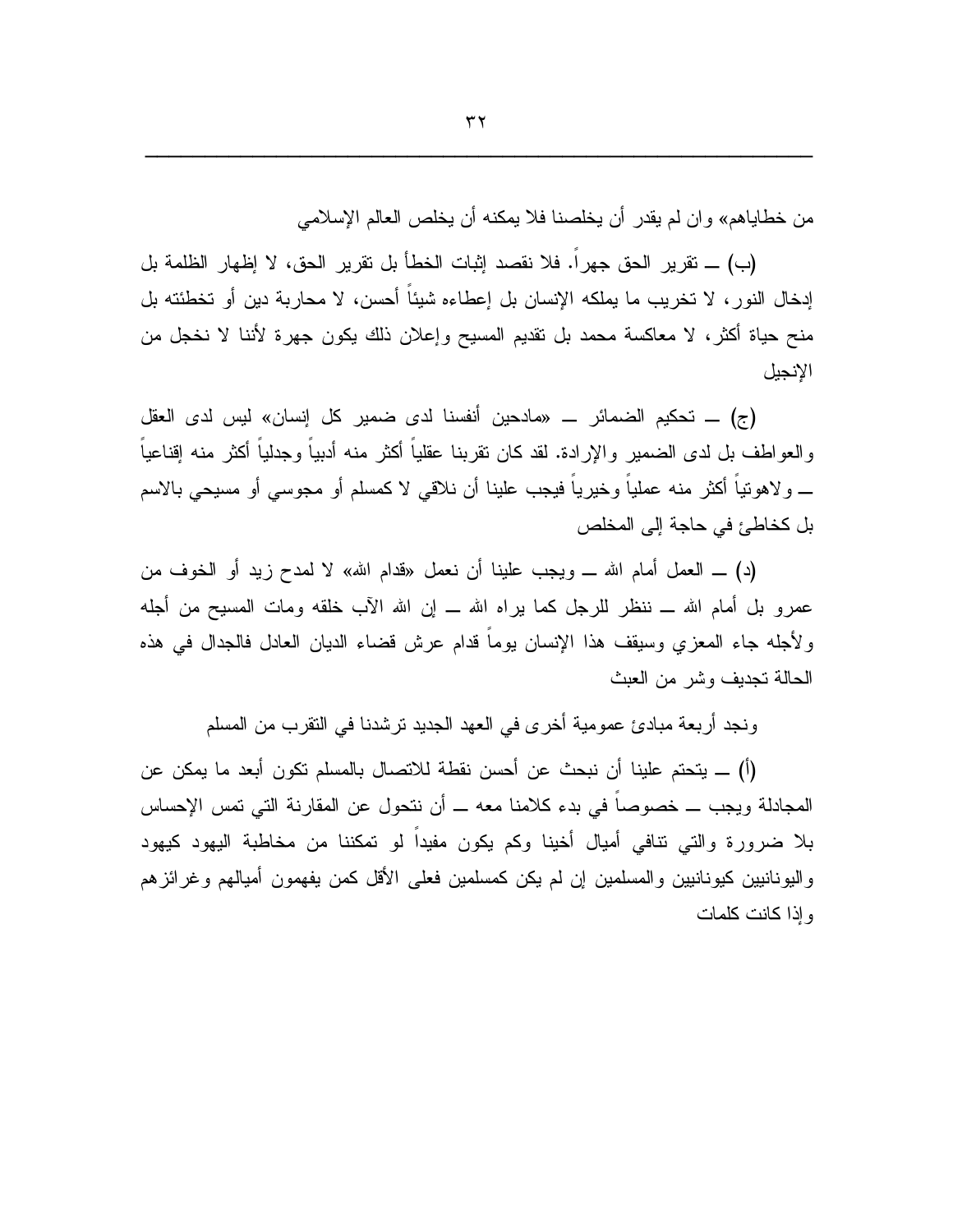الآب والابن والثالوث وكفارة المسيح تمج كلية وتفتح باباً للجدال الحاد فلماذا لا نستعمل مترادفات أو اصطلاحات نقربنا إلى ما نريد أن نغرسه في عقولهم عن الله والمسيح والموضوعات الأخرى؟ نتكلَّم عن الآب كالخالق الكل والضابط الكل وعن المسيح كالمحب الصادق والمعلِّم الحكيم وصباحب المعجز ات ونتقدم إلى الكلام عنه كالمخلص وكالمضبحي نفسه لأجل الناس بالموت على الصليب<sup>(י)</sup> عند ذلك يجتذبهم المسيح برباط محبته إليه ليعرفه أنه ابن الله الحي فيقبلون الحق عن لاهونـه وعن الثالوث الأمريْن اللذين كانوا ينفرون منهما قبلاً

(ب) \_ وليكن تقربنا لهم ندريجا على طريقة النقدم في الوحي الذي نبعه الله في كل أعماله وأقواله في عهديه القديم والجديد كما قال سيدنا له المجد «عندي أشياء كثيرة لأقولها لكم ولكن لا تستطيعون احتمالها الآن» ولم يسألهم إلا في أخر كرازته «من تظنون أنبي أنا» ولما ابندأوا أنْ يفهموا شخصه ويروه كالمسيح حينئذ ندرج إلى الحقيقة الأخرى وأخبرهم «إن ابن الإنسان يجب أن يتألم» وحينئذ تمكنوا من قبول تعليمه عن حقيقة موته والتعليم الكامل حصل بعد ذلك

(ج) ـــ لنواجه السائل وجها لوجه مع يسوع المسيح ولنسمح للمسيح بعمل نأثيره الخاص «و أنا إن ارتفعت اجذب إليَّ الجميع»

نقدم المسيح أولًا في خلقه الجذاب وتعليمه الخارق. لندع السائل بطالع عظته على الجبل أو كلامه في لوفا ١٥ وإن أمكن كل إنجيل متى لأن فيه يعرف

(١) في الكلام عن موت المسيح يخشى كثيراً أن لا تكون نتيجته إلا مشاجرة و عراكاً لا ثمرة منها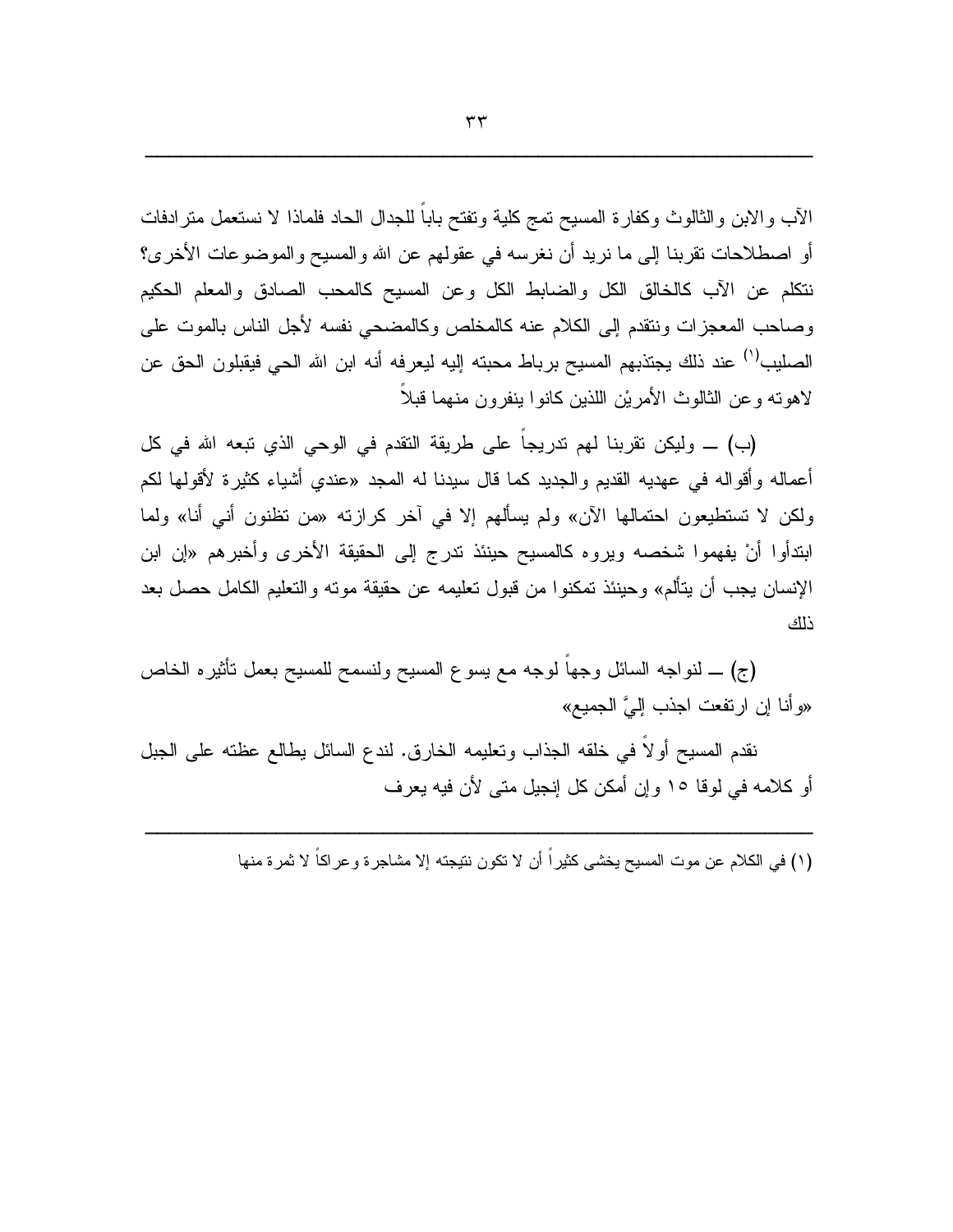يسوع كصديق للخطاة وكلما تعاظم شعوره بالخطبة وزادت حاجته إلى مخلص كلما نفهم خلق المسيح وتعاليمه فرأه مخلصه الوحيد

(د) ـــ وفوق كل هذه لنترك المولىي يسيّر المحادثة بواسطتنا ملاحظين أن يكون محور الكلام متجهاً على الدوام نحو المسيح وفوة خلاصه. كان نابليون يختار ميادين قتاله بنفسه فلنعمل عمله ـــ أما معركنتا فواحدة وهي المسيح فلا نسمح للسائل أن يجر الحديث إلى الفلسفة أو المجادلة ممسكين نحن دقة الحديث راجعين دائما إلى المركز الثابت وهو المسيح الذي حل فيه كل ملء اللاهوت جسديا

إن الطريقة العملية المثلي للتعليم ــ إن كان تعليم جديد في ما قلناه قبلا ـــ هي النظر في ما يترتب على نطبيقه والعمل به ضمن مجتمعنا وأنظمتنا الحالية ــ نعم ههنا النقطة

ويقع هذا القسم من الموضوع تحت ثلاث نقط رئيسية. أولا تعليم المرسلين ثانيا لأجل المسلمبن. ثالثاً طر بقة التبشبر

(١) تعليم المرسلين

رِ أينا أن حذف الجدل و المناظر ة من النبشير ۖ والإرشاد لا يقصد منه حذف النهذيب الخاص في الإسلام بل بالعكس فانه من واجب المرسل أن يعلم علم «جدال المسلم» ولو لم يستعمله لأنه عندما ما يقتنع صديقنا المسلم ويبتدئ إيمانه في المسيح ربما يلزم إضافة العنصر السلبي له لأنه يأتي وقت حين يحتم الإيمان بالمسيح نز ع ما قد بقي من الإيمان بمحمد وكل ما هو محمدي

بل إن نطبيق هذه المبادئ يحدد سير النعليم الإسلامي فيجعله أن يرمى أولاً إلى شرح حقيقة الإسلام للطالب وكيف يفتكر المسلمون وثم بيان أحسن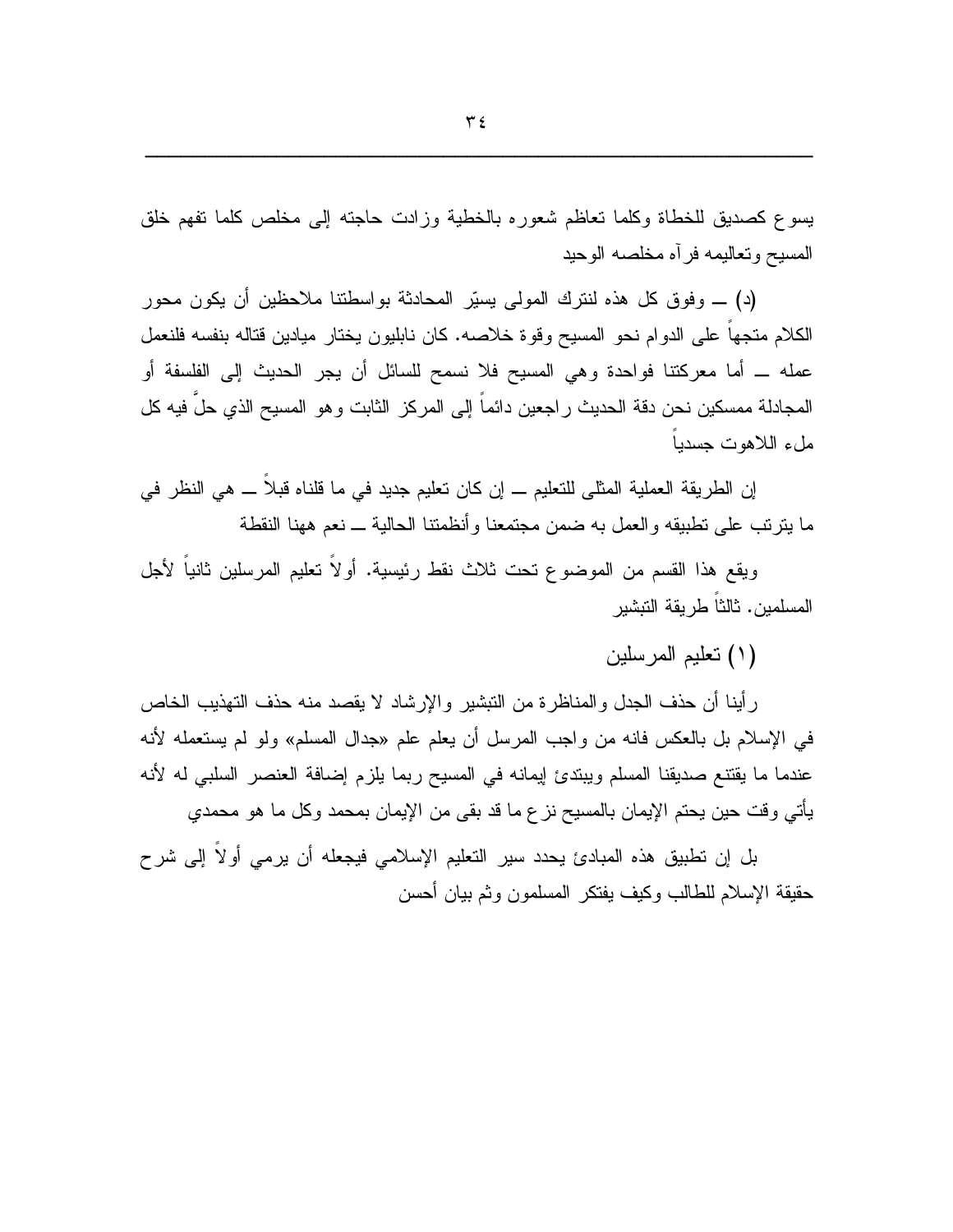طريقة لمساعدته حتى يفهم ويقبل رسالة المسيح ويبين كيف يهاجم المسلم ويغلب وهنا نرى تغييرا أخر في الوجهة والغرض والنتيجة ومع أننا نعتقد بتقدم كبير من هذه الوجهة فلن يزال مكان لزيادة العلم والمعرفة

(٢) الكتب لأجل المسلمين

وإذا عمل بهذه المبادئ فمن المحتم ملاشاة جزء قليل من المطبوعات الموجودة الأن للمسلمين وتغيير كبير فيما يستجد منها لهم فإن المطبوعات القديمة يكثر فيها الجدال والتعدي والمس بالشعور

كذلك في المحاورات الدفاعية كانت نغمة الدفاع كلها خطأ وحقد نغمة لا توجد في المسلم في الحقيقة قوة بل حقداً وضغينة وكأنه يقول أن صديقي المجادل ليحتدم غيظاً وقد غلبه طبعه لأن قضيته خسر انة وهو يعلم بخسار تها

وبإزاء ذلك نشير بأن الآتي هو ما يجب عمله

(أ) \_ نسخ بعض المطبوعات الموجودة الآن للمسلمين خصوصاً بواسطة لجنة نشعر بهذه الحاحة

(ب) \_ سحب كل المطبوعات التي لا نتوافق من هذه المبادئ<sup>(י)</sup>

(ج) \_ نتقيح كل المطبوعات الأخرى التي يلزم نتقيحها وإظهارها في ثوب أخر ونقصد بالمطبوعات هنا الكتب الدفاعية كالهداية مثلاً لأننا اعتبرنا كتب الجدال والمناظرة كتباً مهيجة هجومية بكل معنى الكلمة فالكتب الدفاعية يجب أن تكتب في قالب تقريري خال من التعريض والنوربة والشمانة

(١) يجب أن نتلف بعض هذه الكتب ويحفظ البعض الآخر القليل للتوزيع الشخصبي المخصوص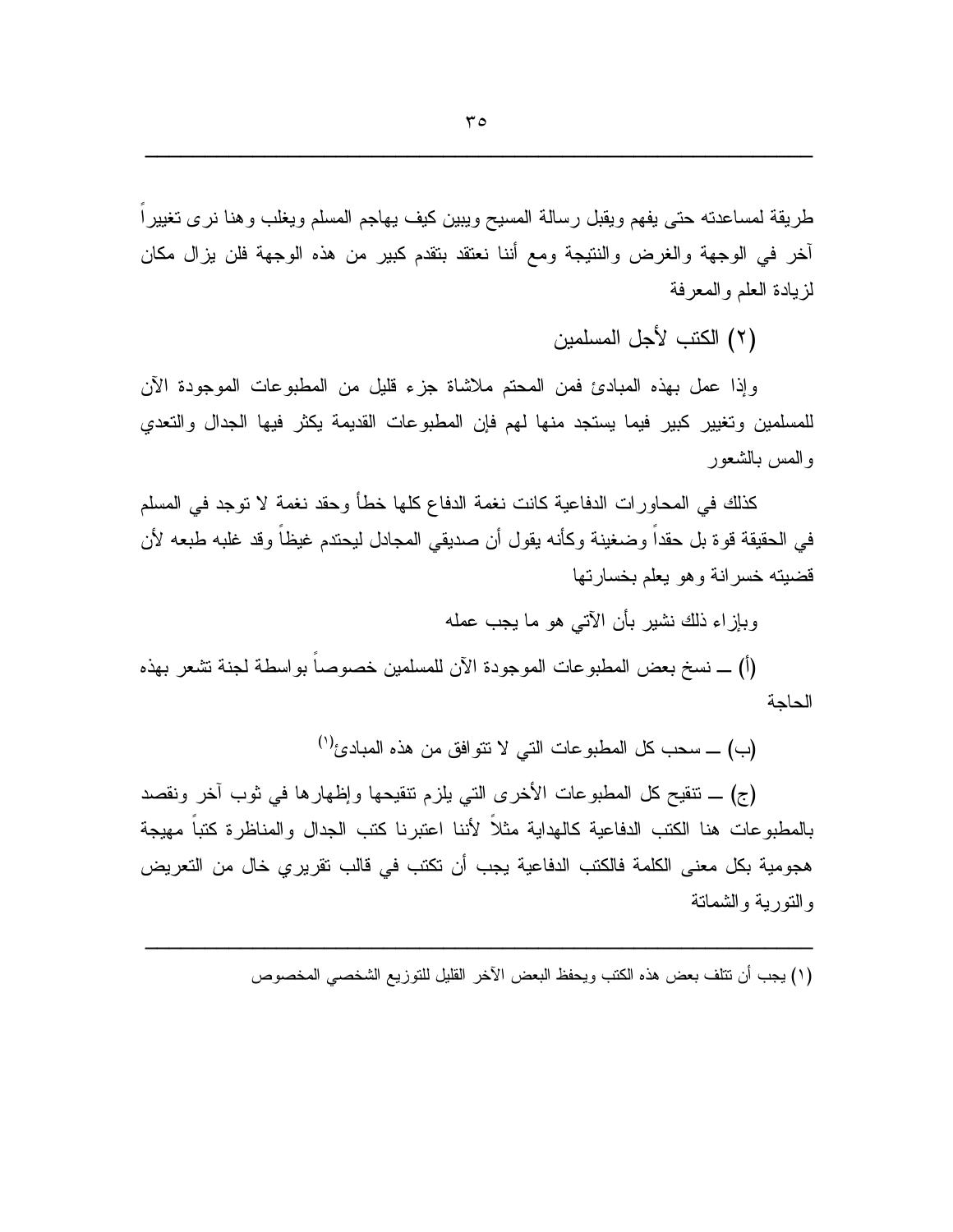(د) \_ تطبيق صناعة شرح الحق والحق الجدلي من أقرب طريق إقناعي ممكن مستفيدين من كل جهة من (إنسانية) القارئ ومعتقده وربما دلتنا الفكرة الجديدة على هذه النقطة وهنا المجال للمرسلين الأحداث الذين لم يخوضوا بأقلامهم في ميدان الكتابة. ليتعلموا ويكتبوا بعد ولتكن كتبهم حديثة ومن بنات أفكارهم ـــ هنا مجال الاستئناف للشرح والوعظ والتفسير والإرشاد

(ه) \_ إيجاد فئة جديدة من كتاب المسيحيين الشرقيين فإن كثيرين من هؤلاء قد ورثوا بكل تحفظ طريق آبائهم في المسيح مع إضافة عنصر المناظرة الشرقي والنتيجة ليست غالباً حسنة بل كثيراً ما أسفرت عن فشل نام ـــ من أسهل الأمور إغضاب الآخرين ولكن من أصعب الصعوبات ضبط العواطف وكم حمل الجسد من صفعات نتيجة خطأ النفس ونظن أن الكنيسة الوطنية إذا أدركت هذه الحقائق أخذتها بالقبول

(٣) الو عظ و التعليم

أما عن المبادئ الأخرى فلنسأل أنفسنا ما هي أحجار عثرة المسلمين الرئيسية؟ وكيف يمكننا اجتنابها؟ وبمعنى آخر كيف يمكننا تعريف المسلمين المواضيع التي نعتقد أنها الحق ولكن بتعذر قبولها منهم؟

(أ) \_ الكتاب المقدس

لقد اشتهر الكتاب وانتشر بين الكثيرين من المسلمين وأصبحنا بحمد الله ونحن لا نجد داعية لإغراء المسلمين بالمجادلة كي يطالعوا الكتاب كما كنا نفعل قبلا ولسنا في حاجة لأن نجتذبهم بالنصوص القر آنية التي تأمر هم بذلك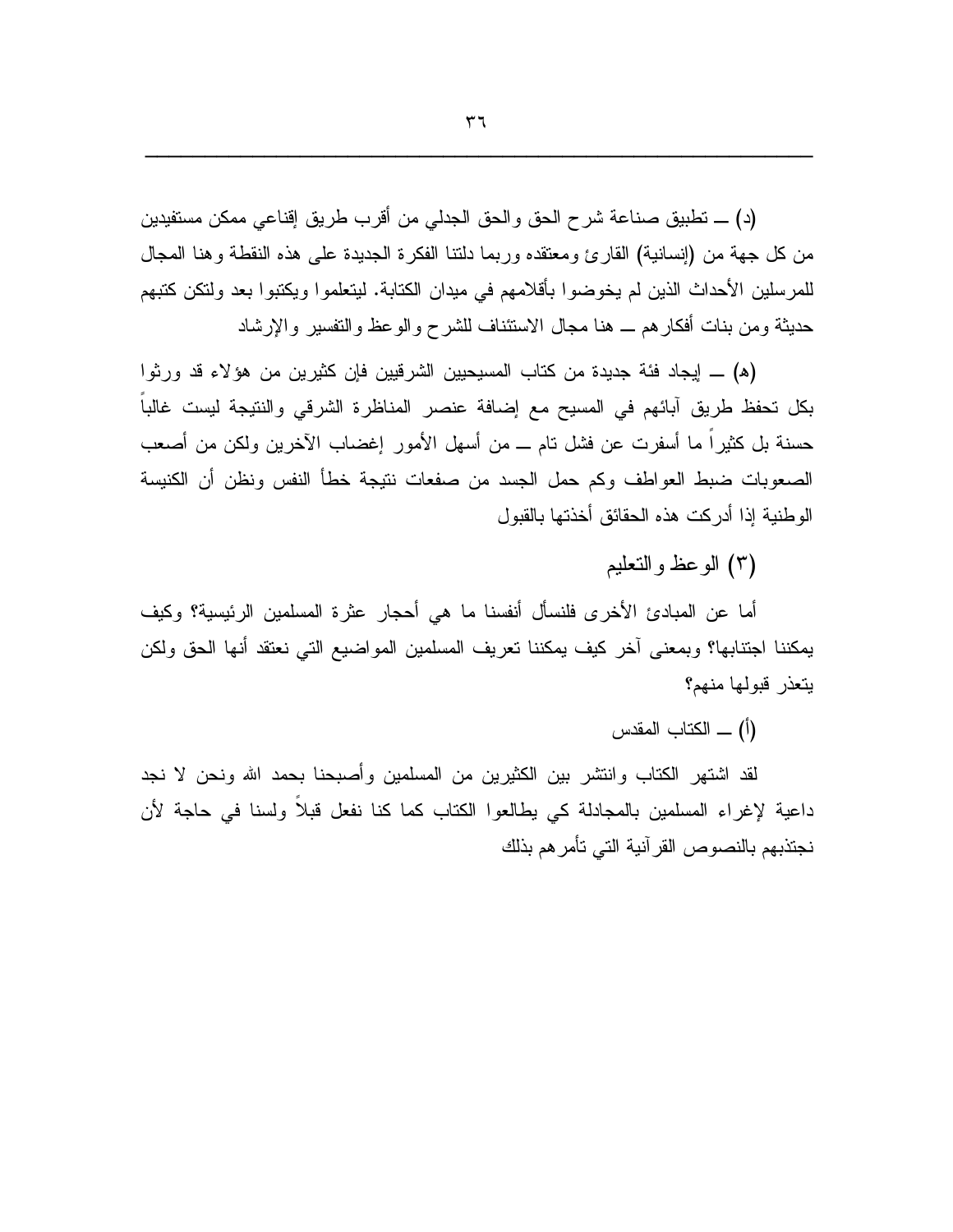على ما فيها من الخلط المنطقى الذي قد يجعلها بأزيد من معنى واحد فهم يقرأونه بدافع حب الاطلاع

ولنقتصر في الدفاع عن التوراة لتقرير حقائق راهنة للفائدة ونشر هذه الحقائق بطريقة عامة لاكتوزيع مخصوص

وبدلاً من كتابتنا أعذار اُ دفاعية كان الواجب علينا أن نكتب شروحاً إضافية لأجل المسلمين وليس ضدهم

(ب) ـــ موت المسيح

يمكن تجاهل إنكار المسلمين العام لهذه الحقيقة فإن محاولة إثباتها بتفسير بعض النصوص القرآنية عبث وما دام لم يعترض على المسألة من الوجهة اللاهونية فمن الممكن الوصول إلى قلب المسلم من جهة أخرى للاعتراف بجمال النألم والموت كعلامات البطولة والشجاعة الأدبية والطاعة والبر والتضحية الشخصية والحب في أعلى معانيه لأنه «أما كان ينبغي أن ابن الإنسان الكامل والمثال الأعلى يتألم ويموت»<sup>(١</sup>)؟

(ج) ـــ بنوة المسيح

لنبتعد في بداية الكلام معهم أولا عن لفظة «ابن» واستعمال كلمة «الأب» كثيرًا ومن المستحسن إظهار أن سورة الإخلاص التبي منها «لم يلد ولم يولد» ليست ضد المسيحية بل ضد معنقد عرب الجاهلية (لأنها سورة مكية) ويمكن شرح معانـي الأب والابن واستعمالـها فـي الشرق حال السير في

(١) عب ٢ لمو ٢٤ وارجع إلى كتاب «موت الإنسان الكامل» تأليف المرحوم الكانن جردنر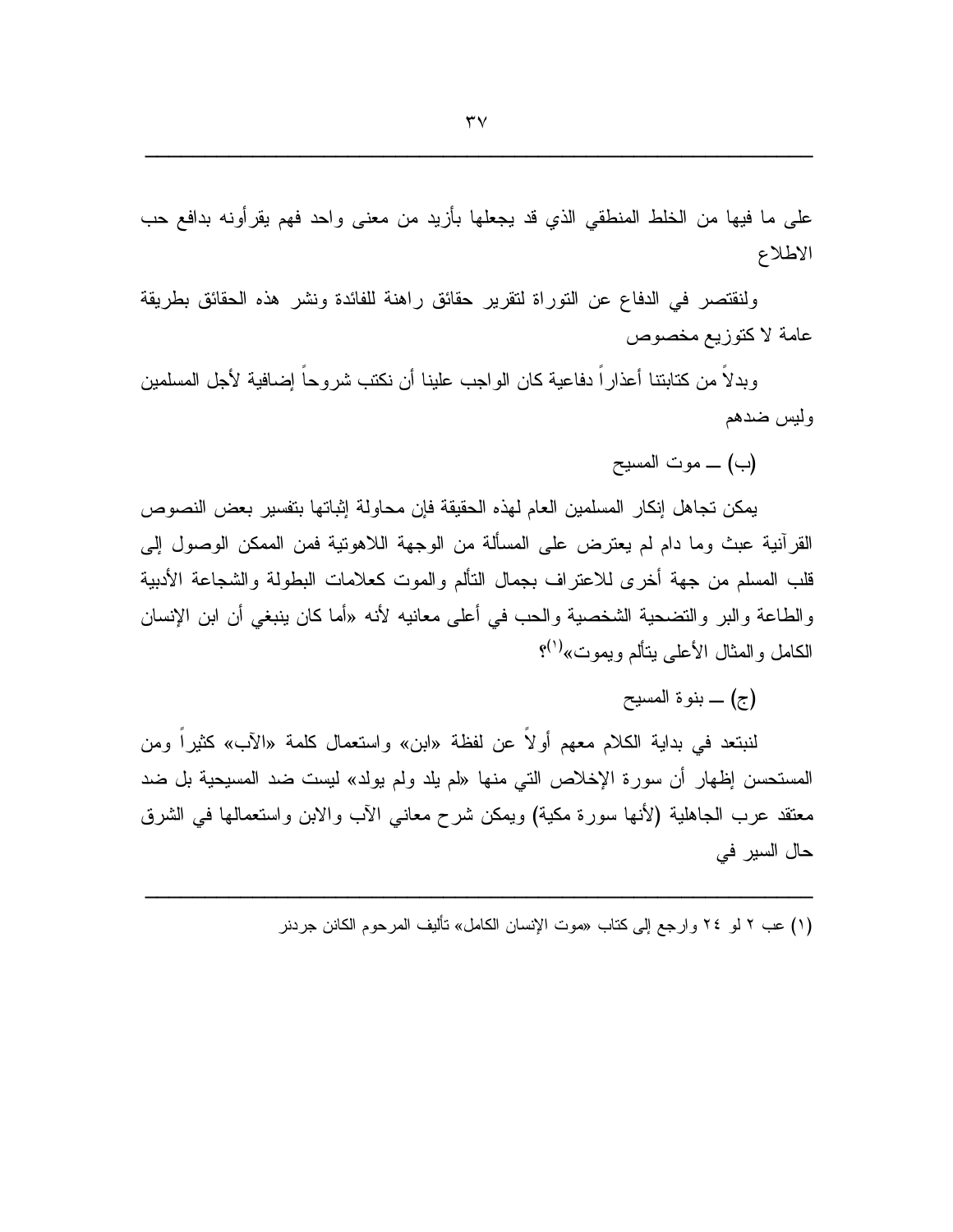الشرح بقصد الاحتياط ضد هجومه علينا عند إسنادنا لفظة الابن للسيد المسيح ونستفيد كثيراً من اعتبار المسلمين لكلمة الله كأزلية فيمكننا استعمال كلمة الله بمعنى أعلى عن المسيح وقد نستغنى بها عن لفظة ابن الله في بحثنا مؤقتا

أما الاسم الآخر المذكور في القرآن «وروح منه» فغير واضح فيجب أن نفهم (لسوء الحظ) أن كلمة روح لا يُقصد بها عند المسلمين الأزلية بل الحدوث لأن المسلم يفهم من الروح شيئًا حادثًا مخلوقًا وكلمة روح نذكره بملاك أو بمخلوق علوي أخر وحتى «روح منه» لا نلفته إلى اللاهوت

(د) \_ لاهوت المسيح

يجب أن تكون الفكرة العمومية هي الدعوة للتتلمذ فإن تلاميذ المسيح أنفسهم ما تقدموا في معرفة سر طبيعته إلا عقب صقل أخلاقهم بتبشير بوحنا بالتوبة وحتى بعد ذلك كان لا بد أن يمكثوا مع المسيح زمناً طويلاً قبل أن يعرفوه وكان لتلاميذ بولس الرسول استعداد كهذا وإن تخالف معه ظاهرًا وهكذا تجدنا نرجع في كل نقطة إلى موضوع هذه المقالة الرئيسي وهو إن البدء بالجدال لا فائدة فيه وأن النبشير على هذا النمط لا أساس له

(ه) ولا حاجة لنا أن نقول بأن هذا ينتهي بنا إلى عقيدة «الثالوث» وهذه العقيدة هي نهاية ما نقدمه ونفهم من العهد الجديد ولا نذكر صراحة ـــ هي خانمة عقيدة الوحدانية النبي يجب أن نكرر في الكلام مع المسلمين ويجب نذكير هم من أن لأخر بأن سر الله وطبيعته يمكن أن نحوي أسراراً أخرى عظيمة كسر التجسد والثالوث الأقدس ـــ إذاً لا نستعمل أبداً كلمة تثليث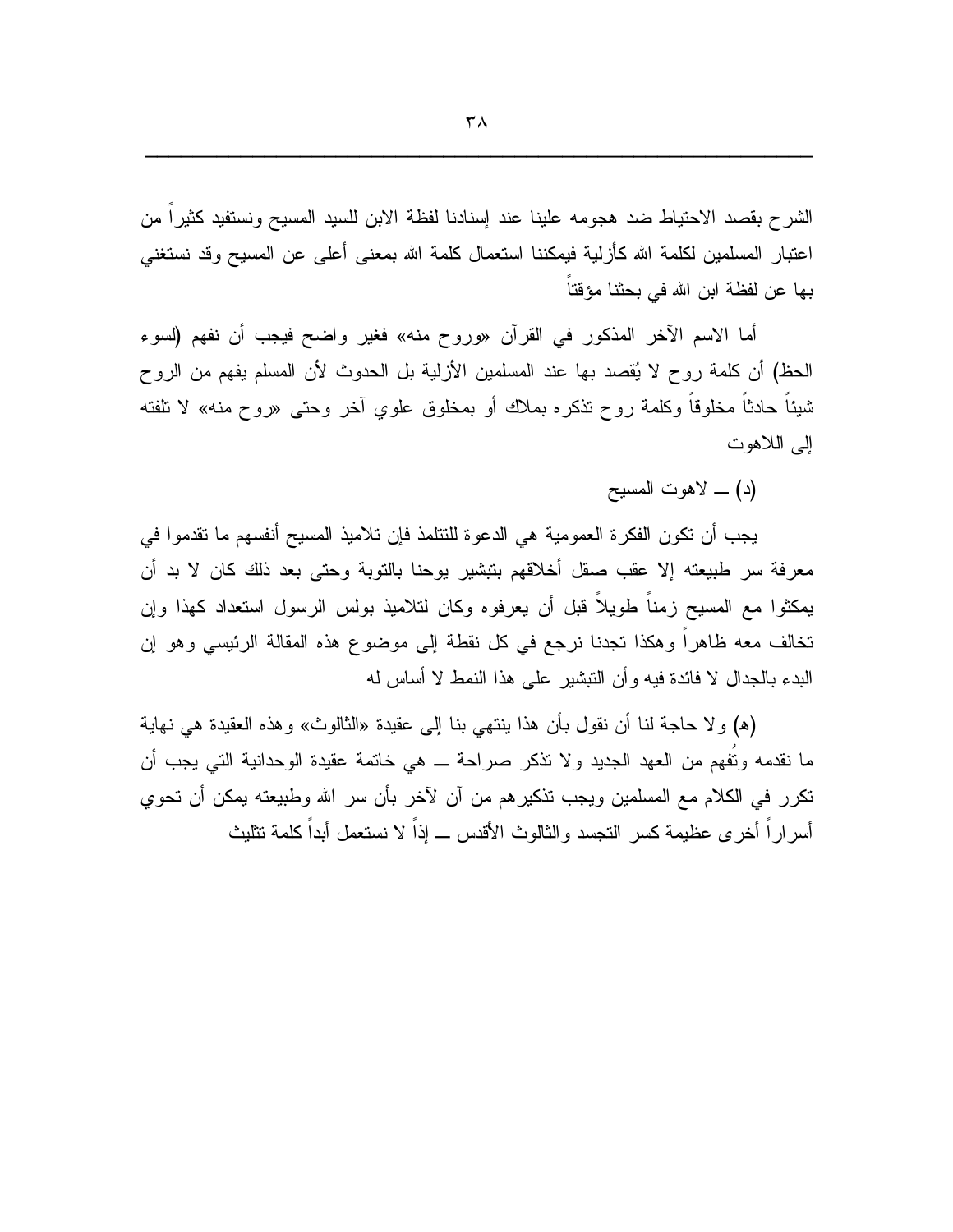$r \eta$ 

(و ) \_ الكفار ة

لقد بينا أن لياقة المسيح العمومية الأدبية وجمال تضحيته لنفسه المذكورة في حقيقة موته يجب أن نرسل إلى أعماق روح المسلم قبل البدء بعقيدة ذلك الموت لأنه يمكن للكفارة أن نرفع دعواها بنفسها

ولكن يجب أن يجرح القلب وينكسر أولاً ـــ أليس هذا ما نسيناه؟ أليس هذا ما لم نلتفت إليه؟ في سياحة المسيحي يقابل «المسيحي» عدة مواقع مع الروح قبل أن يقابل سرّ الصليب الذي يفكه من حمل الخطية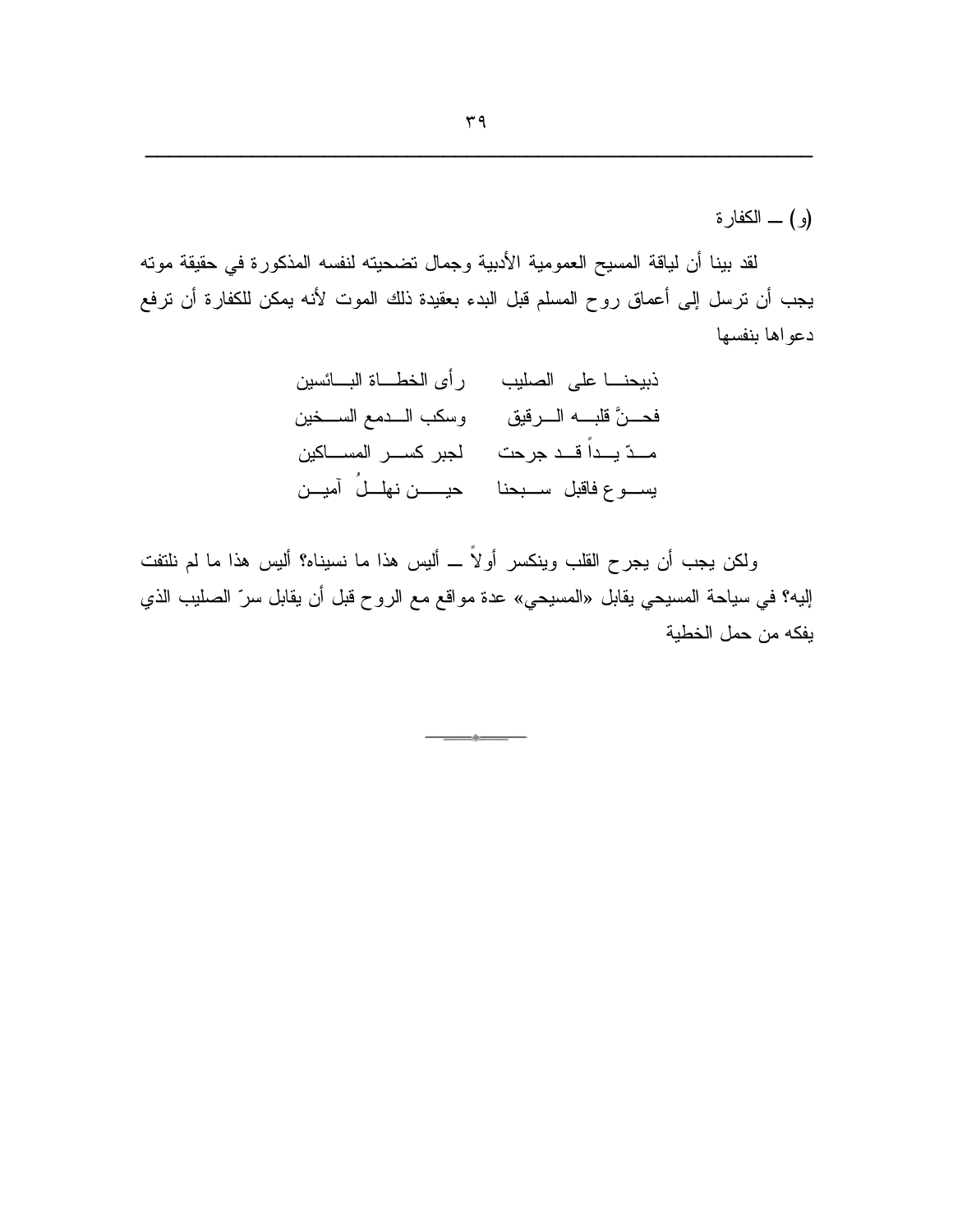التِادِيا أساليب مستحسنة لتبشير المسلمين صوت من بلاد الهند

منذ نحو عشر سنوات ألقيتُ مقالة عن هذا الموضوع وكان كلامي محصوراً في تبشير مسلمي الهند وقد كان نعصب الحكومات الإسلامية آنئذ في معظم أجزاء العالم الإسلامي بالغاً حداً عظيماً جداً استحال معه استعمال كل الأساليب المستعملة في الهند والجزائر ــ فما أعجب التغيير ات التي جرت على العالم الإسلامي في العشر سنين الأولى من القرن العشرين فقد قامت حكومة دستورية في تركيا وأخرى نظيرها في بلاد فارس وهبَّ المسلمون في كل الأنحاء ينفضون عنهم غبار الخمول وطلبوا إصلاحا اجتماعياً إن لم نقل دينياً ـــ ولم نكن هذه اليقظة بنت يومها بل إن المؤثرات الخارجية المسيحية ظلت نعمل عشرات السنوات لهذا الإنهاض فالكليات المسيحية في البلاد الإسلامية والنظامات التهذيبية التي أنشأها المرسلون فيها حركتهم لحياتهم النهذيبية وجهزتهم للأعمال الإصلاحية التبي بدأوا يقومون بها ويلاحظ هذا النأثير على أشده في البقاع التي تحكمها دول مسيحية وهذا يصدق بالأكثر على مسلمي الهند حيث تجد حرية الفكر والعمل بالغة درجة لا نوجد في أية بقعة إسلامية أخرى اللهم ألاً أن نكون جزائر الهند الشرقية الهولندية فإن الأحوال في هذه تكاد نتماثل مع الأحوال في الهند ـــ هذا وان ازدياد الحركات الاستقلالية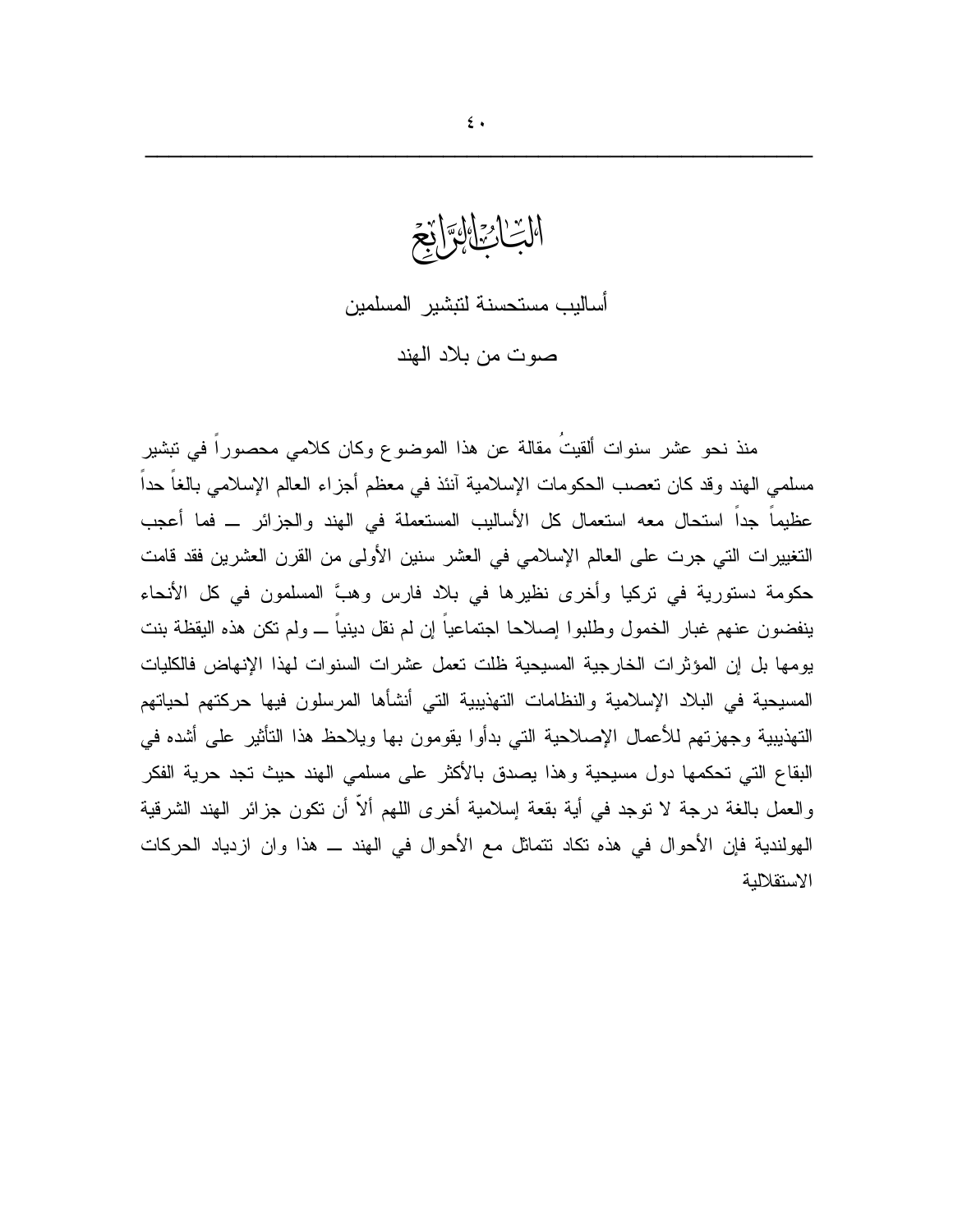في كل البلاد قد فتح الباب واسعاً أمام العمل النبشيري بدرجة لم نكن من قبل ومن ثُم أصبحت الأساليب التبشيرية المستعملة في الهند صالحة لكل مكان آخر وما يكتبه المسيحيون للمسلمين في بقعة واحدة صالحاً لكل بقعة أخرى إذا تُرجم إلى لغتها

وأرانبي مضطراً أول كل شيء إلىي أن أشير إلىي انساع الحقل النبشيري الإسلامي انساعاً هائلاً أمام المرسلين فإن المسلمين حسب أدق إحصاء يبلغون ٢٠٠ مليوناً عداً من هؤلاء ٦٧ مليوناً في الإمبراطورية الهندية ـــ إلا نرى العناية الربانية العجيبة في جعل ثلاثة أرباع المسلمين محكومين بأمم مسيحية وتسعون مليوناً من هذه الثلاثة الأرباع تحت التاج البريطاني!! إن هذه الحقيقة وحدها لكافية بأن نثير في الكنيسة المسيحية الشعور بالواجب نحو هذه الملايين الكثيرة التي تدين بالدين الوحيد الذي يصح أن يدعى مناظراً للمسيحية

لقد حان الوقت الذي يجب أن يفرز فيه رجال أكفاء للعمل بين هؤلاء الموحدين ـــ ولئن كانت هناك حكمة في تخصيص عمال لليهود والمجوس والبوذبين والهنود فأي حكمة أبلغ من تخصيص عمال لتبشير المسلمين؟ ـــ إني أتشجع إذا أحس بدبيب يقظة الكنائس المسيحية فآمل أن يأتي اليوم قريباً حين لا يقوم لهذه الأعمال أفراد قليلون بل جحافل منظمة كاملة الاستعداد ممتلئة بروح المسيح \_ المسيح الذي لا يذكره القرآن إلا بالإجلال كمثال المحبة والقداسة

وفَبِل أن أتكلم في موضوعي وهو سبيل الأساليب التبشيرية يجب أن أذكر بعض خاصيات الإسلام النبي نوضح هذه الأساليب من بعض الوجوه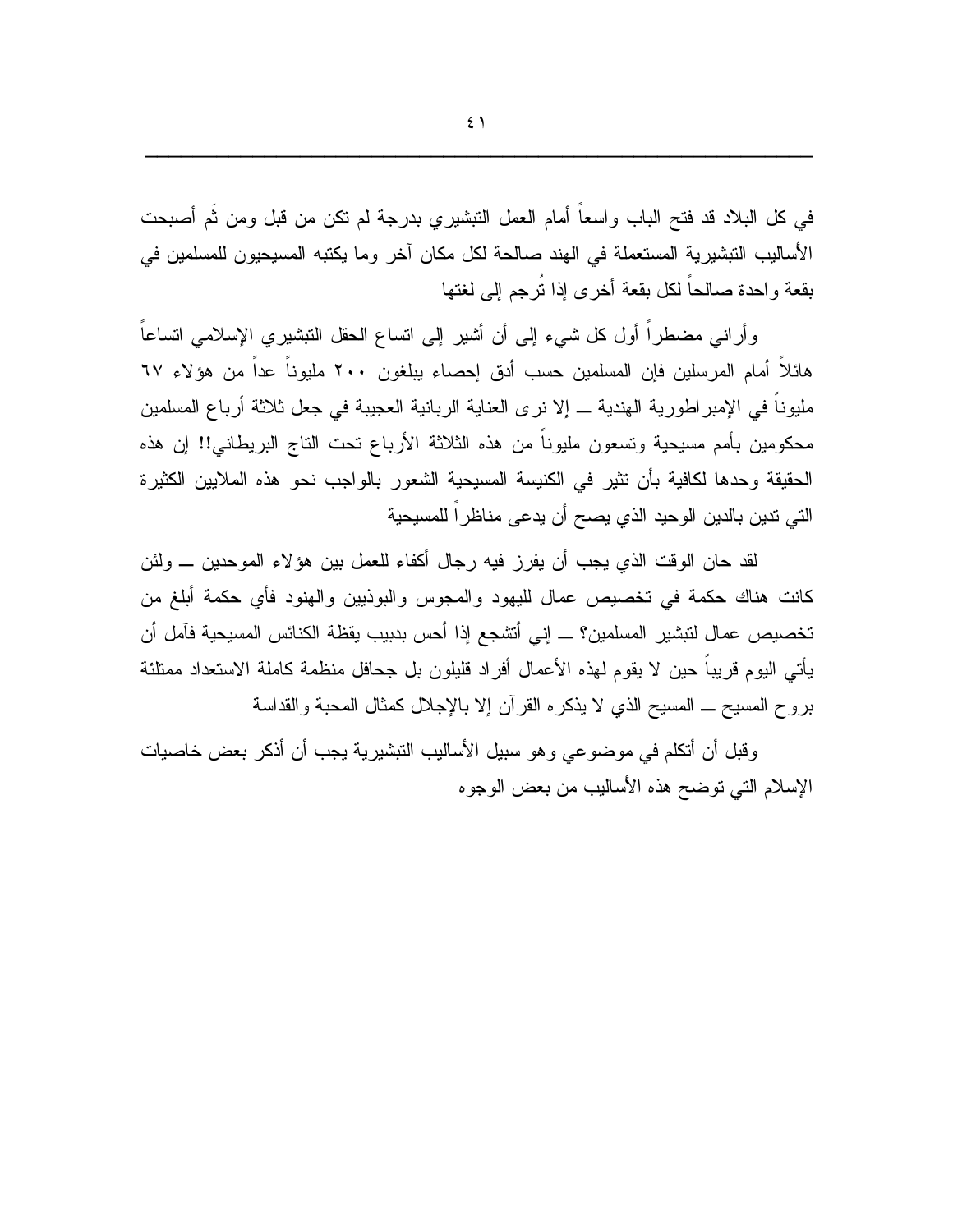(أ) \_ فأول ما أذكره من هذه الخاصيات تعليم الإسلام عن وحدانية الله \_ «لا إله إلا الله» ـــ الله هو غير محدود أزلمي غير متغير في قوته وعدله ورحمته ــــ وفي كل ما هو إسلامي تجد الكلمات «بسم الله الرحمن الرحيم» ـــ شهادة «لا إله إلا الله محمد رسول الله» كانت كجرس جناز ة الوثنية في كل البلاد التي فتحها الإسلام إلاً في الهند ـــ بل حتى في الهند تغير إيمان ربع السكان إلى الإسلام

وقد فهم المسلمون النوحيد بمعنى نفى كل اعتقاد بنجسد الإله وخصوصا نجسد المسيح واعتباره ابن الله واعتقاد المسيحيين بالثالوث ـــ ومع أن الثالوث الذي كتب محمد ضده آباته الْمَشْهُورة في سورة النساء كان ثالوثًا مغلوطاً مكوّناً من الله ومريع والمسيح إلا أن العبارة النبي أوردها نتفي كل اعتقاد بالثالوث من أيَّة عينة \_ وكذلك بخصوص الفكر في العبارة التي وردت عن نجسد المسيح يظهر فيها جليا اعتراف المسيح يوم الدينونة بخطية المسيحيين الفظيعة في نسبة الْبِنوَّة الإلهية إليه ومدافعة المسيح عن نفسه بأنه ما علمهم مثل هذا النعليم قط

فعقيدة التوحيد التي يظهر أنها تقرب المسلم كثيراً جداً إلى المسيحية هي في ثوبها الإسلامي أعظم ما يعوقهُ عن فهم أو قبول مطالب إنجيل المسيح

(ب) \_ الخاصية الثانية التي أذكرها هي تعلميه عن كلام الله \_ الوحي \_ الإسلام دين يستند في مصدره وقوته على إعلان سماوي بواسطة جبريل ويعتبر كتب موسى وأنبياء بنبي إسرائيل وإنجيل المسيح عيسى كتبا أصلية وفعالة كوحي من الله وقد وبخ أعداءَ النبي اليهودَ لسوء تفسير هم للكتب ولتحريفهم معانيها ـــ أما ادعاء المسلمين في الوقت الحاضر أن الكتب المسيحية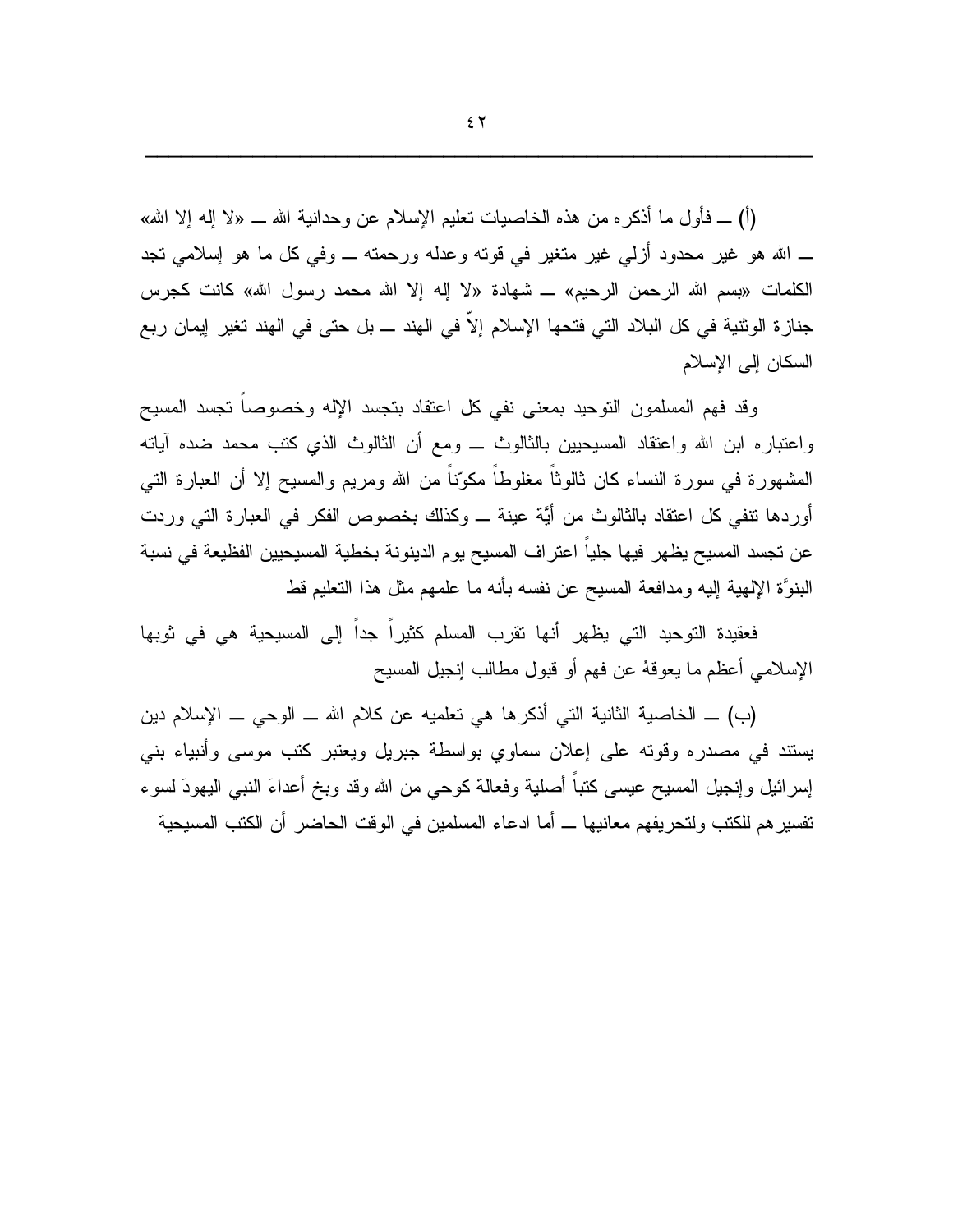تحرفت أو نسخت بواسطة القرآن فلا يؤيده تفسير مضبوط للأيات القرآنية التي يعتمدون عليها فإن محمداً لم يقل إلا أنه جاء مصلحاً ونبياً لله ليرجع الإيمان الحق للعالم، الإيمان الذي كان ــــــــــــــــــ كما يقول القرآن ــ لأدم ونوح وإبرهيم واسمعيل وسائر الأنبياء ــ وعيسى بن مريم ــ فالقرآن بناءً على هذا النعليم إعلان إضافي من الله لإرشاد بنبي البشر ولذلك يكون موضعه من الكتب في ختامها كما وضع الإنجيل بعد النوراة

وتعليم محمد عن كيفية تتزيل القرآن بعث في المسلمين من أهل السُّنة الاعتقاد بأزلية القرآن وعصمته وذلك ليس من الخطأ التعليمي فقط بل ومن اللفظي أيضا ـــ وهنا أيضا نجد تعليما يشجع المبشر المسيحي من جهة ويفشله من جهة أخرى \_ هنا دين كديننا مبنى على إعلان الكلمة بالوحي من الله نفسه دين يعتبر التوراة والإنجيل ككتب الوحي ويرفض كل ما لا يستند على كلام الله ومع ذلك فإننا نجد أن كلام الله في القرآن غير كلام الله في الإنجيل فإنه هناك يرفض التعاليم الأساسية في كلام الإنجيل ـــ هذه ظروف يجب أن تلاحظ جيداً وتدرس بدقة فإنها نؤثر جدَّ النَّأثير على أسلوب اقترابنا بإنجيل المسيح للمسلم سواء أكان اقترابنا منه كتابة أم خطابة

(ج) ـــ لكن هناك خاصية أخرى يجب ألا تغرب عن ذهن كل عاقل بين المسيحيين وهي سمو وسلطة الوظيفة النبوية عند المسلمين. «محمد رسول الله» هي الشهادة الثانية لا يسبقها إلا «لا إله إلا الله» ورسول الله ليس فقط الوسيط الذي أعلنت على يديه إرادة الله للناس ولكنه ممكن في كلمة الله حتى أن كل كلمة من كلماته شرع بل كل عمل من أعماله بل كل ايماء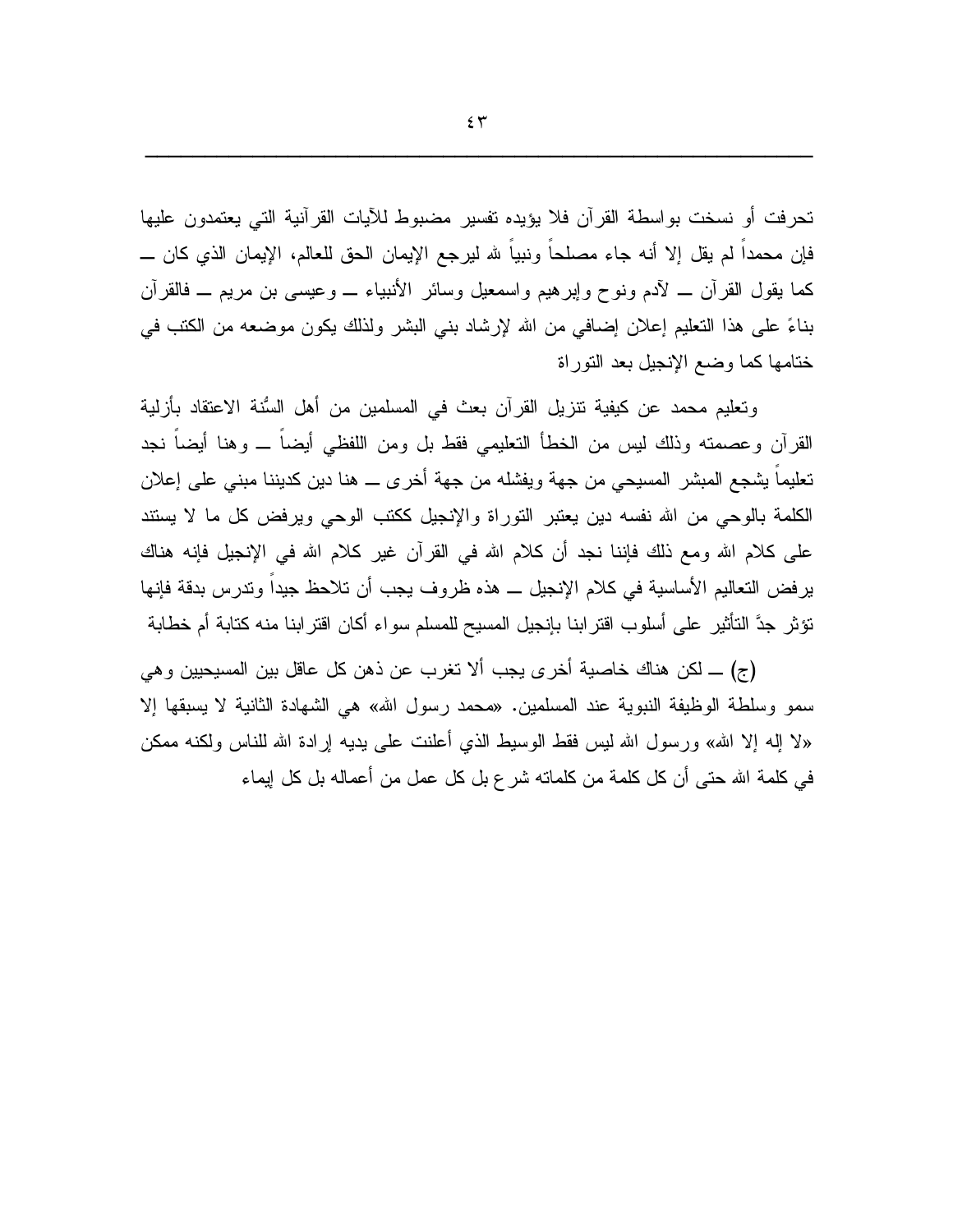ونصريح كان يحمل الفرمان (الأمر) الإلهي كوحي ومن هذا الاعتقاد وجدت مجلدات الحديث الضخمة التي دُوّن فيها كل ما تكلّم به النبي أو عمله وكل ما أمر به أو نهي عنه مع ذكر الإسناد

وهنا لا يسعنا إلا الإعجاب بهذا الإيمان (الإسلام) الإيمان الذي ليس فقط يجعل نابعيه مستعدين أن يضحوا بأنفسهم لإلههم ونبيهم بل يجعلهم يطيعون طاعة عمياء كل كلمة أو مثال من نبيهم كأنه من الله ــــ إن إيماناً كهذا يضطرنا إلى احترامه ـــ وكم أتمنى لو أن المسيحيين امتلأوا بهذا الروح روح التعبد للسبد المسيح والطاعة التامة لكل أقواله والسؤال على الدوام عن «ماذا يطلب المسيح أن يُفعل» هنا نتعلم عن أهمية الحصول على السلطة الإلهية لكل تعاليم المسيح والسبر في المثال الذي نركه لنا في حياته المملوءة بالمحبة والطاعة لله أبينا

(د) \_ وآخر ما أذكر عن خاصيات الإسلام تعليمه أن طريق الحياة في الطاعة الكاملة لله ورسله ـــ فالمسلم من أسلم نفسه لله وهذا الإسلام (الخضوع) يجب أن يكون مطلقاً لا يجوز أن نوجد إزاءه شروط أو نحفظات فإرادة الله مطلقة وكل من خرج عن الإسلام كافر حق عليه غضب المولَّى وكلَّ من أسلَّم مؤمن حقَّ عليه الرضوان وله النعيم ــ الله رحمن ورحيم لكن للمسلمين فقط ـــ للمسلمين الذين أخضعوا أنفسهم لإرادته تعالى ـــ وهذا التعليم من حيث أنه تحديد لعلاقة الإنسان بالله صحيح ونستطيع أن نقول بالحق إن كل مسيحي حقيقي هو بهذا المعنى مسلَّم به فقول المسيح «لنكن لا إرادتي بل إرادنك» صورة رغبة كل مؤمن بالحق

ولكن مهلا فإن هذا النعليم عند المسلمين لا يفهم إلا بمعنى الخضوع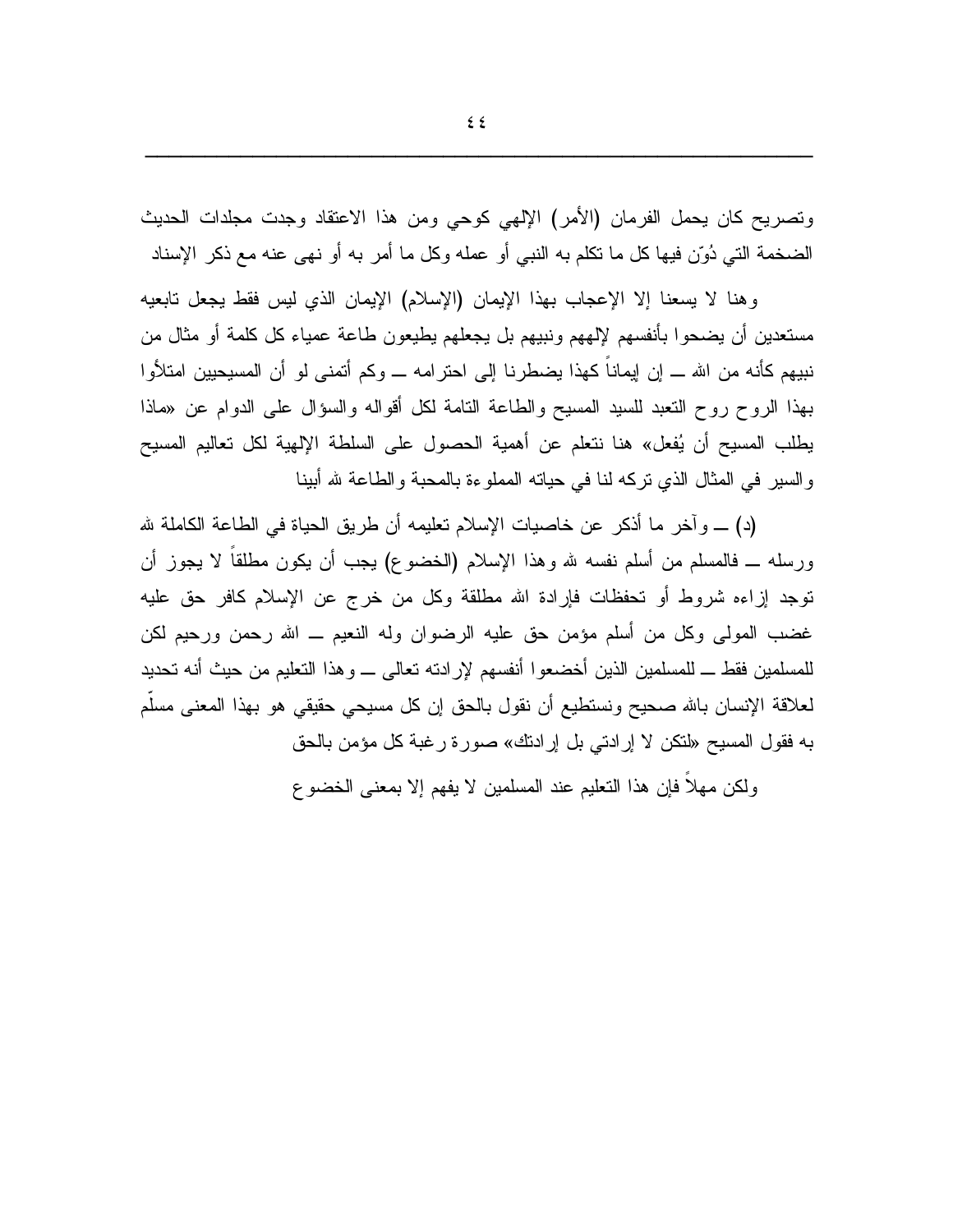المطلق لكل أوامر الإسلام كالدين الوحيد الحقيقي ونشأ عن ذلك أنهم اعتبروا حفظ وصابا الإسلام ونواهيه ظاهرياً وطقسياً جواز دخول الجنة فلم يعيروا حياة القلب الداخلية إلا النفاتاً قليلاً جداً ــــ كل نوع من الآثام ـــ الغضب والحسد والغش والأفكار والعواطف النجسة وحياة الشهوة والدعارة والكذب والظلم والسرقة بل حتى القتل إذا وقع على كافرٍ أو مشرك ـــ كل هذه صفات ملازمة للمسلم وقد أبعدت منه كل شعور بأن دين الإسلام (الخضوع) يتضمن علاقة أدبية بالله فأصبحت الطاعة إذ ذاك محدودة بأوامر القرآن والحديث وأصبح نعليم الكناب (وليس إملاء الضمير) رائد الحياة الوحيد

وهذه الخاصية ـــ كيفما فسرنا مطاليب القرآن والحديث ونعاليمهما ـــ نسلم بأن الإسلام دين أعمال ـــ نعم نعلم أن هناك قوماً بفسرون نعاليم القرآن نفسيراً روحياً وأدبياً سامياً ولكن حتى هؤلاء لم يخرجوا عن كونهم يعتقدون «أن الإنسان الذي يفعلها يحيى بها» ــ ما أبعد هذا عن تعليم المسيح ورسله أن الإنسان يجب أن يولد ثانية ـــ حيث أنه بسبب الذنوب والخطايا يجب أن يقوم من الأموات ـــ يجب أن ينال حياة حتى يستطيع أن يتمم إرادة الله ـــ ما أعظم الفرق بين قول محمد «افعل فتحيا» وبين قول المسيح «احيى فتفعل»

إن حالة أفكار المسلمين يجب أن تملأ قلوبنا عطفاً عليهم ــ حينما ننظر إليهم نتذكر ما نكلم به بولس عن اليهود المعاندين إذ قال «أيها الأخوة إن مسرة قلبي وطلبتي إلى الله لأجل إسرائيل هي للخلاص لأنبي أشهد لهم أن لهم غيرة لله ولكن ليس حسب المعرفة لأنهم إذ كانوا بجهلون بر الله ويطلبون أن يثبتوا بر أنفسهم لم يخضعوا لبر الله» والمسلمون كاليهود يطيعون بغبر ة مطالب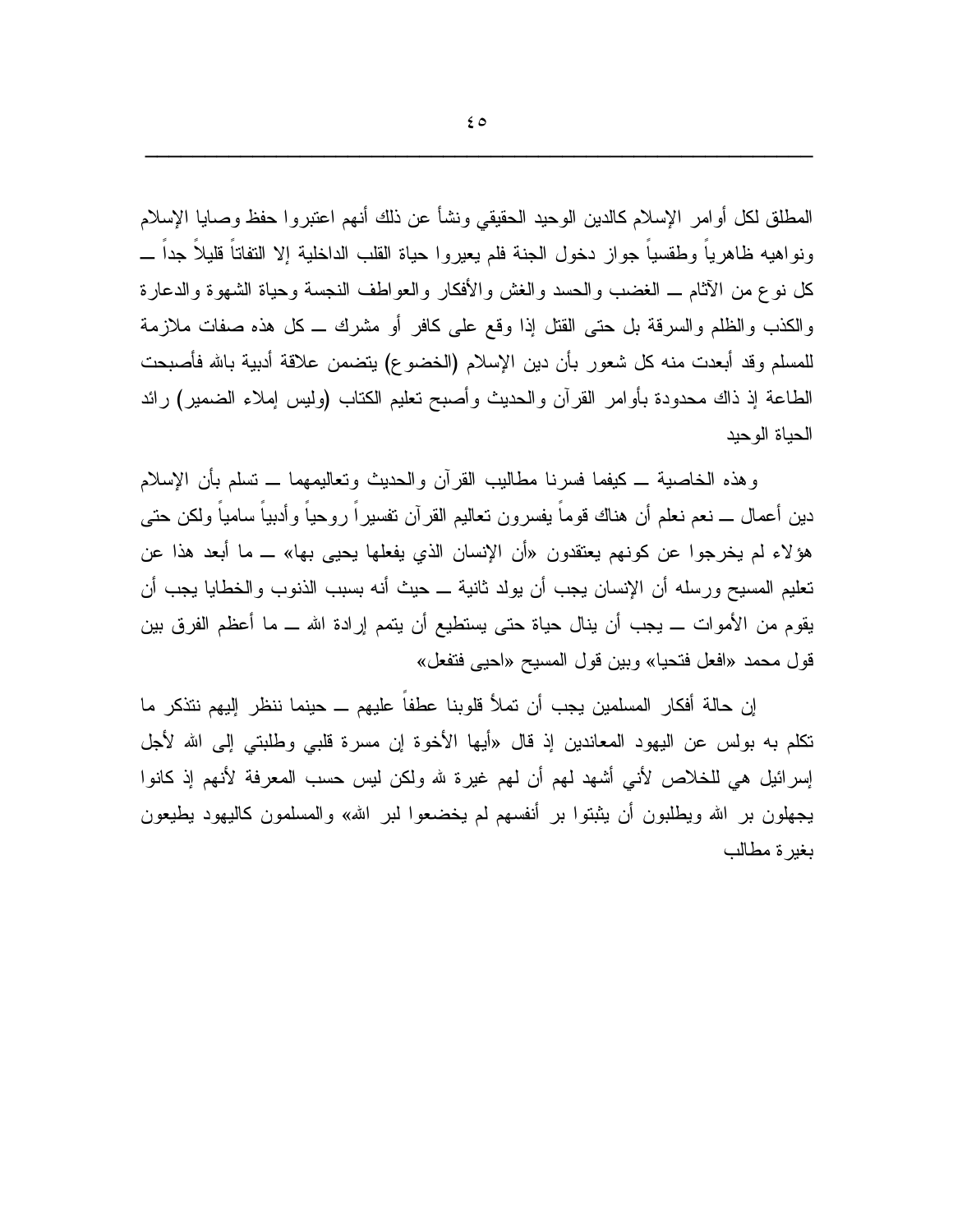ما يعتقدون أنه دين الله ويجتهدون أن يقيموا لمهم براً أمام المولى وآسف أن أقول إنهم لا يستطيعون أن يروا أن كل برهم «كفرصة حائض» أو «كخرق بالية» وأنهم محتاجون إلى البر الذي لا يستطيع أن يعطيه إلاّ الله ـــ كم يجب أن يكون في قلوبنا حزن ووجع لا ينقطع لأجل اخو نتا حسب الجسد لأن لهم كثير اً من الحق ولكن ينقصهم ألز م شيء يحتاجو نه

وِ الآنِ لنتأملِ عسانًا أن نهتدي إلى بعض السبلِ التي يمكننا بها أن نؤثرٍ على قلوبٍ وعقول المسلمين الذين يسمعون منا مطالب الإنجيل أحسن تأثير ونرجو ألا يخطر على البال أننا بكلامنا ننتقد الأساليب التي استعملها عمال كثيرون في الماضـي ولا نزال نستعمل في الوقت الحاضـر أو أننا نعلن عن اكتشافنا طريقة حديثة لتبشير المسلمين فغايتنا الوحيدة أن نجمع في هذه المقالة أحسن الأساليب التي اختبرنا تأثيرها بأنفسنا لنقدمها للعموم (لا كالأساليب الوحيدة أو الجديدة)

(أ) \_ وأول ما نتكلَّم عنه تحت هذه النقطة هو التبشير \_ مادة التبشير وأسلوبه بتوقفان علمي ظروف الزمان والمكان ونوع السامعين أخلاقياً وتهذيبياً.. الخ

(١) في جمع مختلط يصعب الدخول في مواضيع قد يكون لها تأثير على عقل المسلم أو الكفاية في الرد على استفهاماته ـــ في مثل هذه الحالة يستحسن أن يكون الكلام عن موضوع عمومي مثل «حالة الإنسان الساقط» أو «فعل الخطية المهلك» أو «محبة الله للخطاة» أو «تدبير الخلاص» وهنا يجدر بنا أن نتأكد أهمية مخاطبة المسلمين ليس كمسلمين بل كخطاة ويجب الابتعاد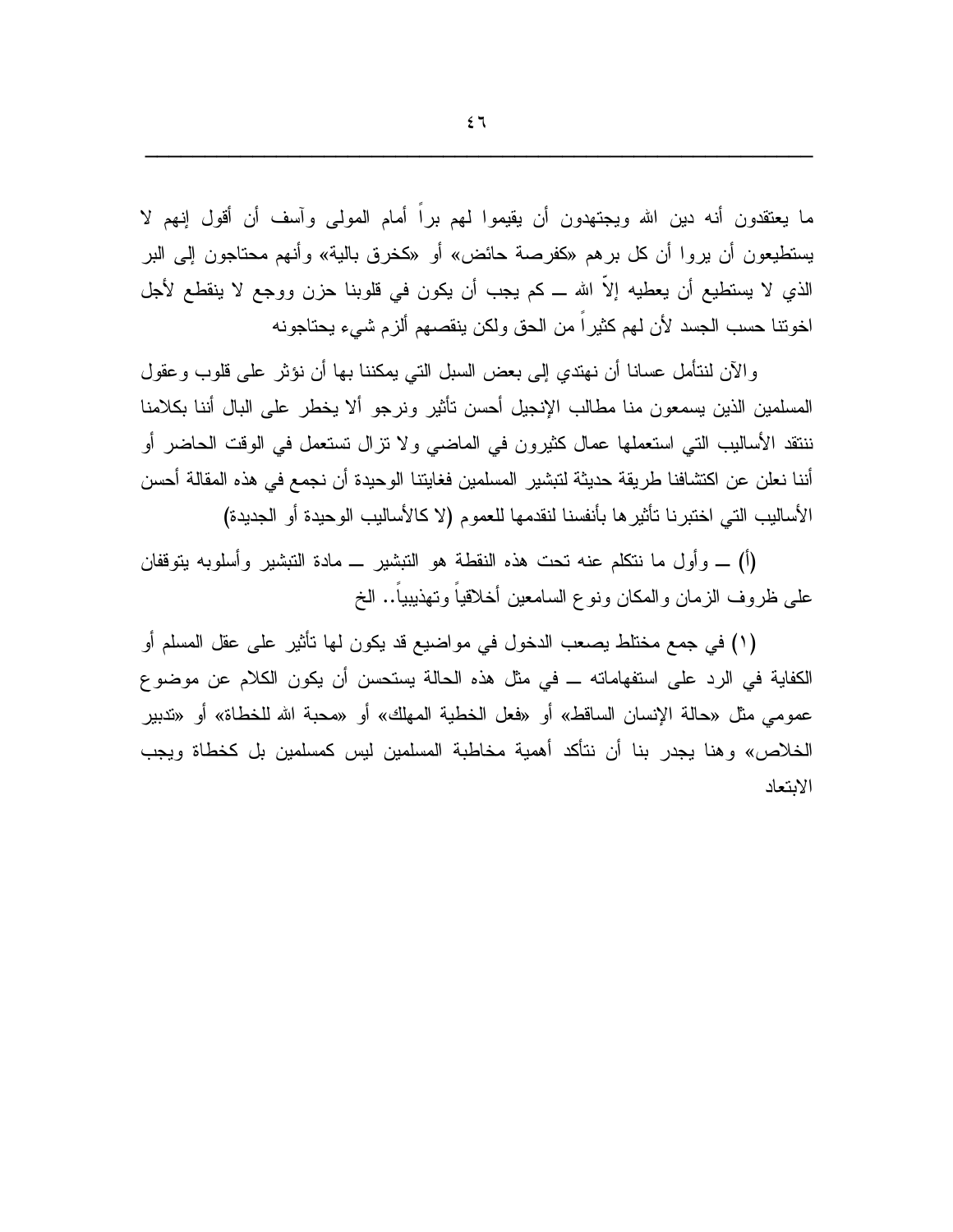بقدر الإمكان عما يسبب تهيجاً (جنسياً) أو مذهبياً متبعين في ذلك مثال سيدنا ومخلصنا يسوع المسيح الذي كان يخاطب كل طوائف اليهود المختلفة دينية وسياسية دون أن يميز بين طائفة وطائفة ـــ كان الكل أمامه على السواء خطاة محتاجين إلى المصالحة مع الله وتكلم لجميعهم على السواء كلمات المحبة والنوبيخ والنشجيع والرجاء \_ وكم من مرة أودى إهمال هذا المبدأ بثمرات عظات كثيرة ـــ وكم من مرة بدرت من الواعظ كلمات مست عقائد المسلمين أو إجراءاتهم فتحولت أفكار هم عن نقطة البحث الرئيسية ـــ هذا إذا صبروا ولم يخرجوا ساخطين أشد السخط علمى الواعظ وعلمى وعظه

(٢) كذلك يجب زيادة الحرص في مخاطبتنا لجمع من المسلمين فلا نتكلم كلاما يهيج تعصبهم بدون داع وإن أمكن فيحسن تأجيل كل الاصطلاحات المقدسة في الدين المسيحي فإن «لبن الكلمة العديم الغش» أنفع لهم وأفيد لبنائهم من لحم الاختبار الناضج ويجب عمل الجهد حتى بِنولد عندهم الشعور بحضور الله وبخطيتهم وذنبهم أمامه حتى إذا ما نقل هذا الشعور عندهم صاحوا قائلين «ماذا نفعل لكي نخلص» وليلاحظ أننا لا نحض على نأجيل بسط حق ضروري لكي يمكن وضع كل الحق الإلهي أمام الخطاة ولكننا نطلب اعتبارا دقيقا لضعفات ونعصب السامعين فنسير بحذر ممهدين الطريق لدخول الحق إلى قلوبهم وعندئذ يتمكنون من الابتهاج بندبير الخلاص الذي أعلنه لنا

(٣) ومن الجهة الأخرى يجب ـــ عند مخاطبة المسلمين ـــ أن نهتم كثيرًا بمواضيع البحث أو الخطابة وقد سبقنا فبينا الموضوعات التبي نقود إلى الاقتناع بالخطية ولكن نوجد أخرى نوافق مو افقة خاصنة ولمها خاصبية إيقاظ أفكار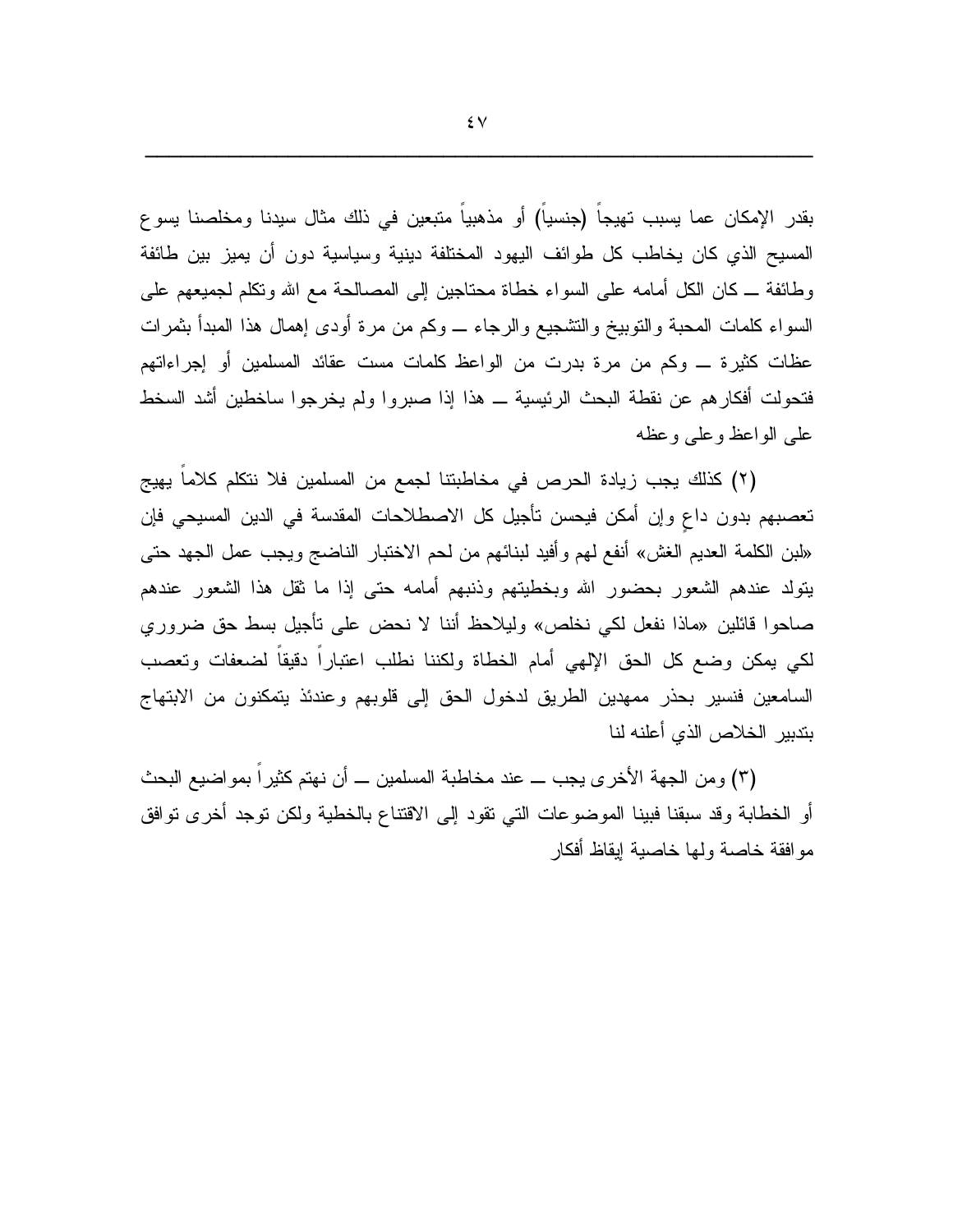المسلمين فنضطر إلى التفكير عن أمور بعيدة عن تعاليم الإسلام. مثال ذلك يسير الكلام عن إعلان الله نفسه للناس على النسق الآتي: \_

> (١) ضرورة الإعلان للناس كي يتمكنوا من معرفة الله (٢) قدر ة الناس على معرفة الله و عبادته نتبئ عن إعلان سماوي (٣) إعلان الله في أعماله (٤) إعلان الله في عنايته (٥) إعلان الله بواسطة أنبيائه (٦) إعلان الله في صورة بشرية لابرهيم وموسى وغيرهما (٧) إعلان الله الفائق في سيدنا يسوع المسيح

ولما كان هذا البحث يفتح أمامنا مسألة تجسد الكلمة أي المسألة التي يعتقد المسلمون أنها هي والشرك سواء أو على الأقل برون فيها سلب شيء من الإكرام الإلهي لمخلوق أو صورة صنع أيدي الناس ـــ لما كان الأمر كذلك وجب علينا أن نبين الفرق بين عمل الله وعمل الإنسان بهذا الخصوص فالإنسان لا يجوز له أن يعطي لأي شيء أو شخص شيئاً من الإكرام المختص بالله عزّ وجل بل ولا أن يتخذ من الملائكة أو الناس شفعاء له فيجب أن يرفض الوثنية بأية صورة كانت رفضاً باناً ولكن ليس الأمر كذلك بالنسبة لله نعالى إذ له أن يعلن نفسه بأية كيفية نوافق طبيعته ولن يمكن أن ينكر أحد على المولى قدرته على ذلك ننقدم بعد ذلك فنذكر مثلين من القرآن نبياناً لصحة ذلك وهما: «العليقة المشتعلة بالنار» «وشكايته» في خيمة الاجتماع وهيكل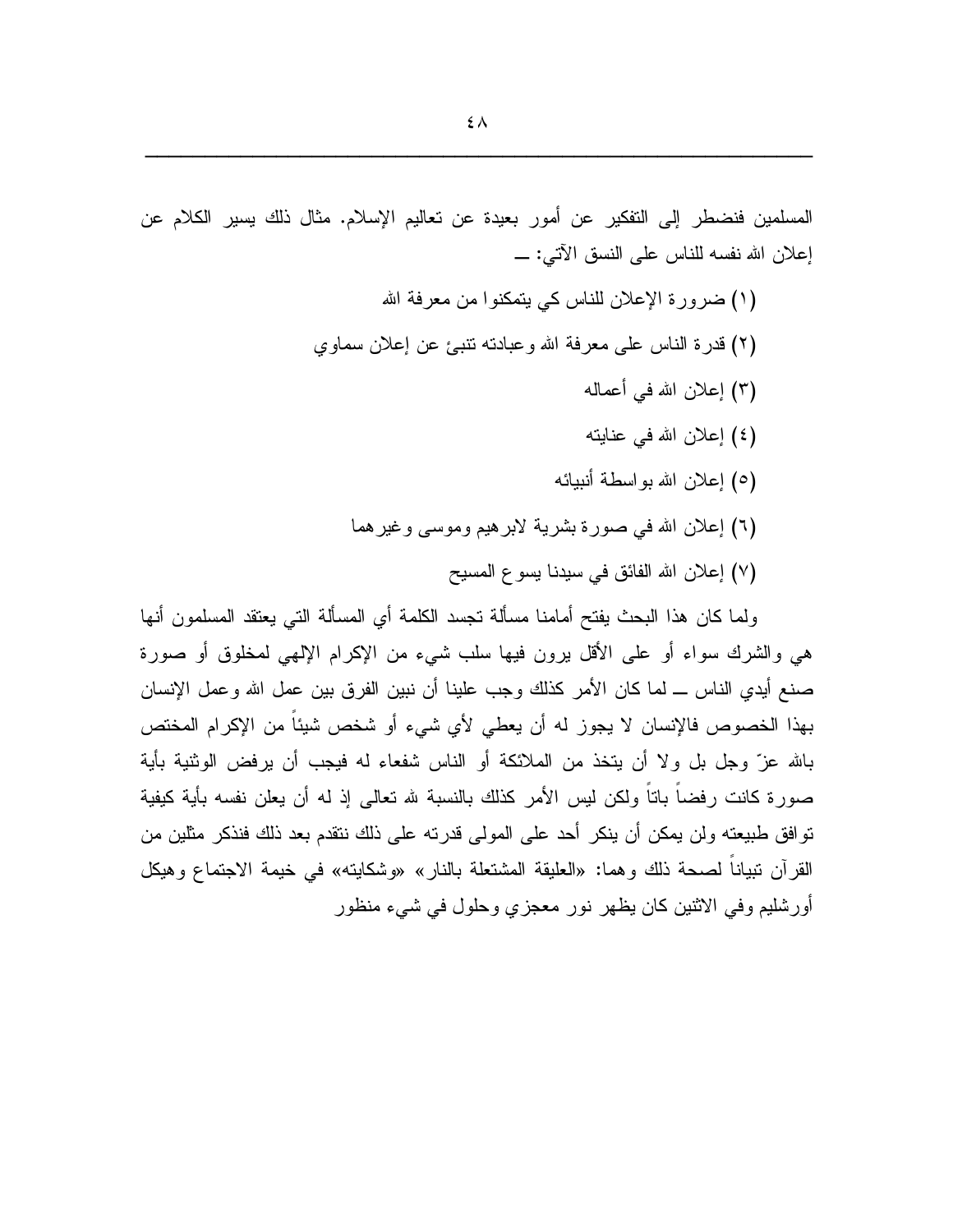يسمع منه صوت الله وقد انحنى موسى أمام العليقة ساجداً عالماً أن الله فيها وأنه يكلمه

فإذا جازٍ لنا أن نقول إن المولى يستطيع أن يعلن نفسه في المادة فلماذا يبدو خارجاً عن العقل تعليم الإنجيل في أن الكلمة صار جسداً لإتمام الفداء

(٤) ويمكننا أن نسير ً في البحث من جهة أخر ي تشبه الطريقة التي ذكر ناها من بعض الوجوه ـــ مستندين على اعتقاد أهل السنة من المسلمين بأزلية كلام الله (ويقصدون بذلك طبعاً أزلية القرآن) ـــ إنهم يسلمون بأن الورق والحبر بل حتى صور الحروف من أصل بشري ولكن الكلمة التي تبدو للعين أزلية لأنها كلمة الله وفكر الله لا يفترقان و لا يمكن الإنباء ببداية لأحدهما ـــ من هذا يظهر أن كلمة الله الأزلية أعلنت في مظهر مادي محدود فبمعنى من المعاني يعتبر القرآن نأنس كلام الله وأي مثال أقرب من هذا يقابل تجسد الكلمة الأزلية في عيسى بن مريم؟ ـــ إذا صح أن نقول إن الله الغير المنظور أعلن نفسه في القرآن فلماذا لا يصح أن نقول أنه أعلن نفسه في المسيح الحي الأزلى بتجسده في عيسى بن مريم؟

(٥) وهناك موضوع أخر يسترعي النفات المسلم \_ الشفاعة \_ فانه رغما عن حرم القرآن ضد الوثنيين الذين اعتقدوا في شفاعة بعض الملائكة فإن تعليم الشفاعة جزء من المعتقدات الإسلامية ويعتقد أهل السنة من المسلمين أن كل نبي يشفع عن الأمناء من نابعيه وبناء على ذلك يعتمد كافة المسلمين على شفاعة نبيهم عنهم في يوم الدينونة الرهيب. وللمبشر المسيحي هنا فرصة ثمينة نادرة يستطيع أن يبين فيها تعليم المسيح أنه الشفيع الوحيد الحقيقي ومن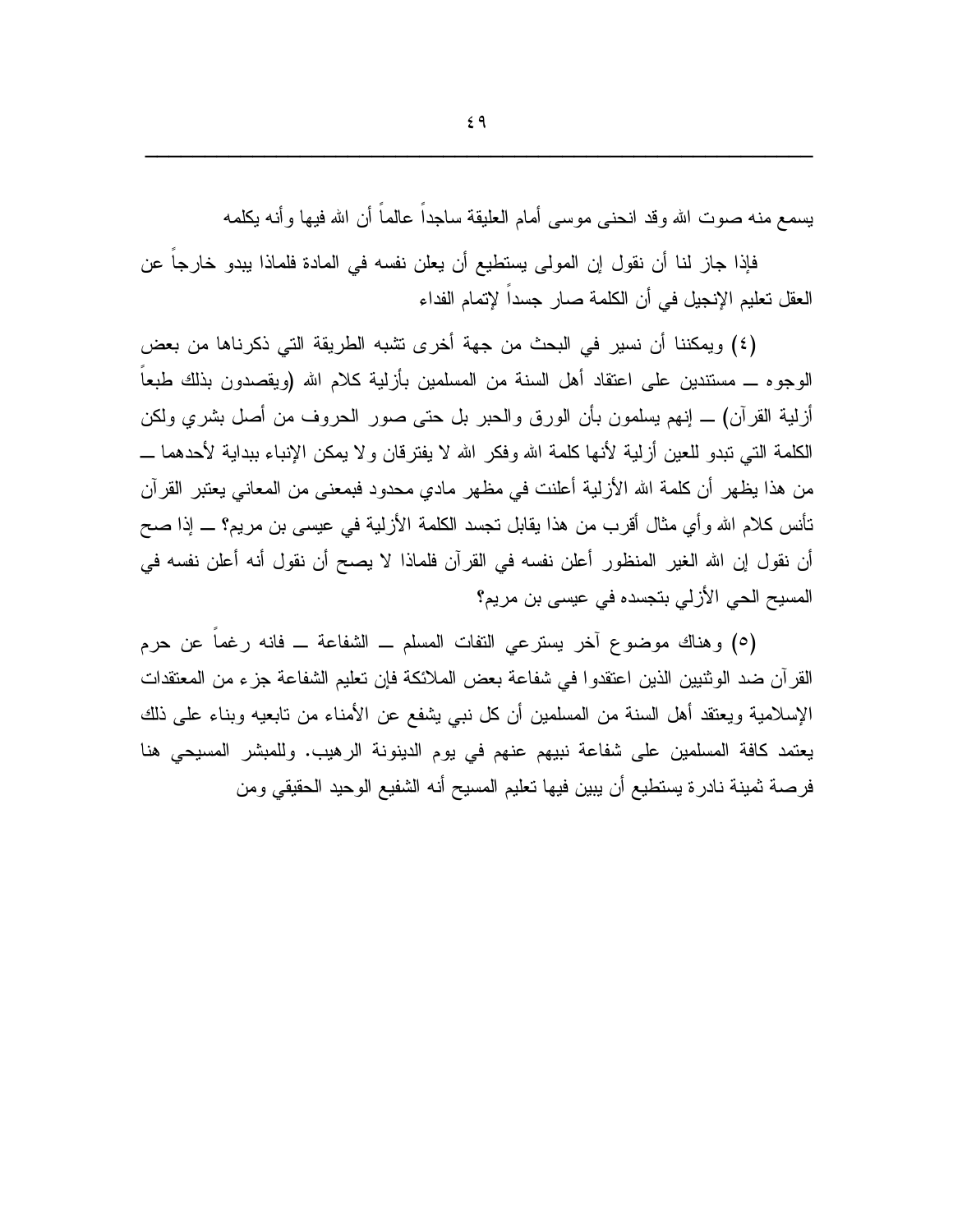ثَم يجب توجيه التفاتهم إلى ما قاله المسيح عن هذا الموضوع ونحث كثيراً على وجوب الاستنجاد بهذا الشفيع السماوي الآن ونحن على قيد الحياة فلا نصبر إلى ما بعد الموت حين لا تستطيع شفاعة الأنبياء أن تغير من حالة الخاطئ الأثيم ـــ الآن وقت مقبول اليوم يوم خلاص

وكثيراً ما مثل كاتب هذه السطور لهذا الموضوع بقصة إنسان اُنهم بالقتل وصار نحت حكم الإعدام ـــ هل يذهب هذا المتهم إلى المقبرة ويستصرخ أحد كبار المحامين الذين دفنوا فيها أم يفتش عن محام حي يستطيع أن يدافع عنه لدى المحكمة؟ هكذا الخاطئ لا يجب أن ينتظر مساعدة ميت ولو كان من أقدس الأنبياء بل يجب أن يرجو شفاعة الحي الجالس عن يمين العظمة في الأعالي

(٦) ويتصل بموضوع الشفاعة اتصالاً يكاد يكون وثيقاً موضوع عصمة المسيح ـــ وقد اتفق القرآن والحديث في النعليم بعصمة المسيح كما انفقا في الشهادة بخطايا الأنبياء وخصوصا محمد الذي ذكر لا كنائب فقط بل كمأمور أنْ يتوب ــــ وعصمة المسيح تضع أمامنا مسألة لا تحل إلا باعتباره شفيع البشر ومخلصهم الوحيد ـ لماذا مات هذا المعصوم؟ ماذا قال بخصوص مونه؟ أليس أنه بمونه فتح باب للأمة الخاطئة؟

(٧) وأعظم ما يدعم حجج المسيح نأييداً لقوله إنه مخلص البشر قيامته فإنها معجزة المعجزات ـــ إنها ختم نصديق الله على كل ما علم المسيح ونعليم القرأن غير واضح في هذا الأمر \_ نوجد أية أو أيتان نوافقان على هذا التعليم ولكن حيث أن هانين الأيتين نتاقضان أية أخرى نعلم أن البهود ما صلبوا المسبح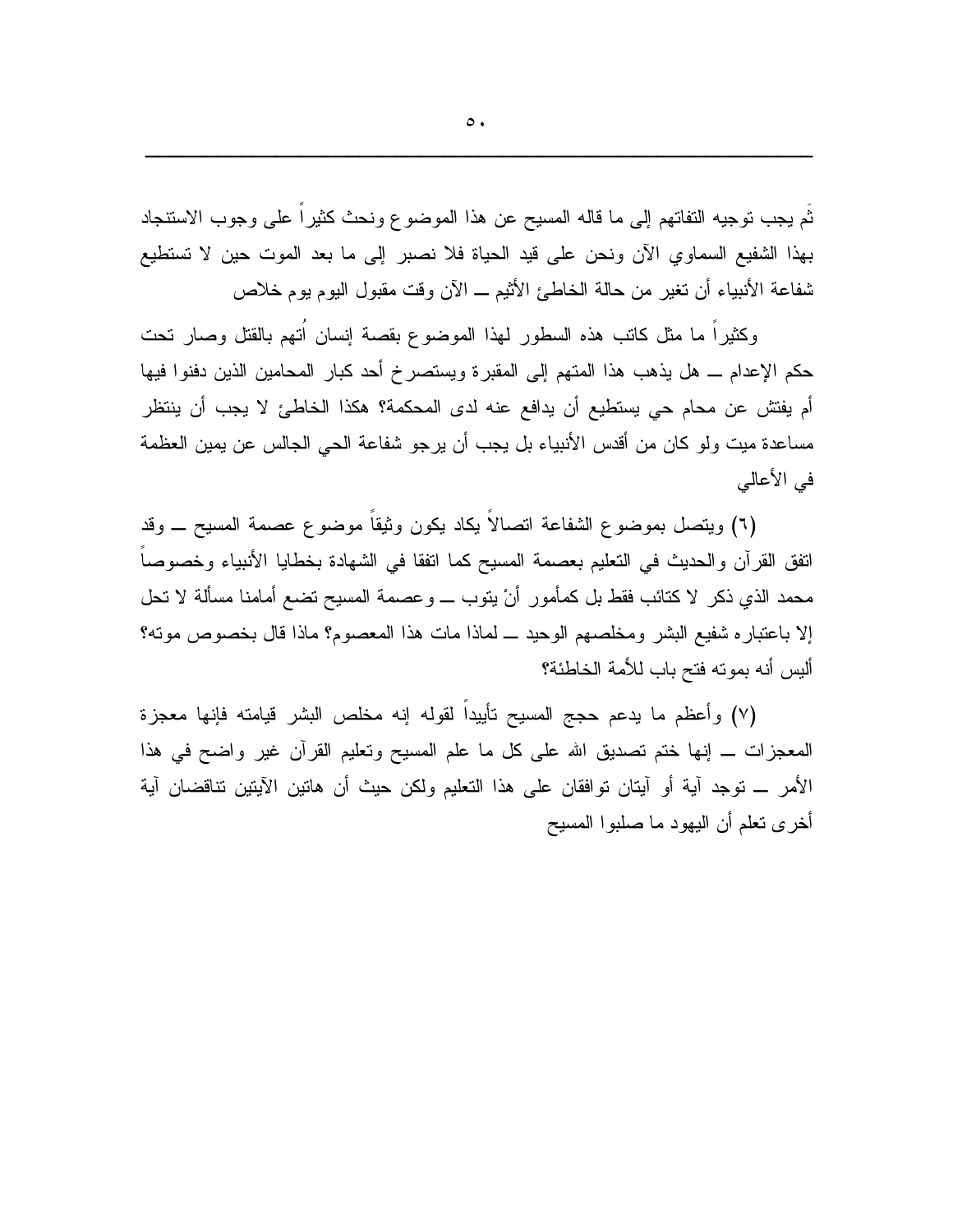ولكن رفعه الله حياً فقد غيّر المفسرون في معناهما وقالوا إن ذلك سيتم بعد فإن المسيح سيرجع إلى العالم ثانيةٌ ويموت في قبرٍ أعدوه له في المدينة \_ وبعد ذلك يقوم \_ إلا أنه رغماً عن كل هذه المحاولات يمكن للمبشر أن يشير إلى نبوات العهد القديم وتعاليم العهد الجديد بهذا الخصوص ويرى مو افقتهما للتاريخ بالنسبة لهذه الحادث

> وعندنا كثير لنقوله في هذا الباب ولكننا ننتقل إلى البحث عنه (ثالثًا) كبفية التشير والكتابة للمسلمين (أ) \_ فنقو ل أو لاً: اجتنب المجادلة

يسهل التلفظ بهذا القول لكن يصعب جداً العمل به فإن المسلم ليس فقط جاهز اً للمجادلة بل أن هناك عددا من المقاومين والشيوخ المتعلمين مستعدون لاجتذاب المبشر إلى بحر من الجدال لا يسبر غوره وغرض هؤلاء ليس كشف الحقيقة بل تعطيل عمل المبشر وإن أمكن ملاشاة تأثيره بقوة حق الإنجيل على أفكار السامعين وخير قانون يتبع في مثل هذه الظروف رفض الإجابة عن كل مباحثة مع مثل هؤلاء أمام الجمهور وليفهم العموم أن من يريد منهم البحث في مشكلة استعصبي عليه فهمها فعليه أن يقصدك في دارك أما في مخاطبتك للجمهور فلا تقطع حديثك لتجيب على أي سؤال فإن ثابرت على التمسك بهذه الخطة نجحت في الحصول على جو هادئ علمی نوع ما

وأحسن طريق نجد المجادلة لها فيها مجالا ـــ الطباعة ــــ وحتى في هذه يجب أن نسير سيراً معتدلاً جداً بحيث يُلاحظ نماماً الاحتفاظ بروح الظرف والصراحة والمحبة وحسن النية للقارئ وهذا درس يصعب تسميعه ولكن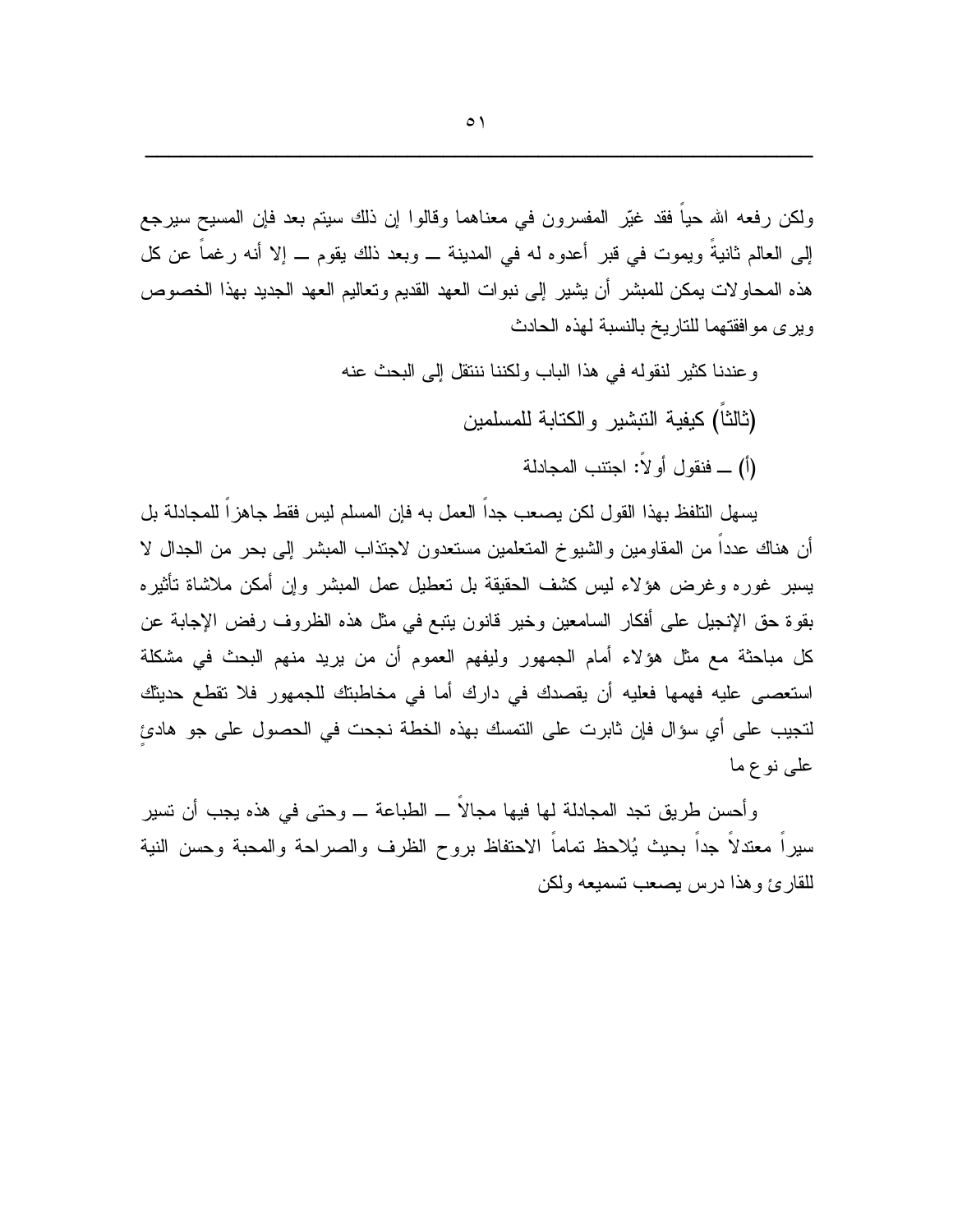يصعب إلى آخر درجة تطبيقه فإنه طبيعي في المجادلة أن يعلق المجادلة على القذف والطعن في حياة وأخلاق محمد وانتقاد إجراءات وتعاليم حكماء وأئمة الإسلام ـــ ولكننا نتأكد أن الاختبار سيقنع كل مرسل بصدق ما نحن مقتنعون به وهو أن كل مباحثات حادة سواءً أكانت خطابية أم كتابية ليس لها من نتيجة سو ي الفشل بل أزيد من ذلك أنها تزيد البغضباء والحقد بين الطر فين \_\_ ومن الجهة الأخرى نلاحظ أنه مع أن إعلان الحق الإلهي يثير حقداً فإن نقديم هذا الحق بصورة حبية يضمن لنا دوام سماع سامعينا أو على الأقل ينرك في نفوسهم الأثر الصالح الدالِّ على أن قلوبنا تحبهم ــــ وإذا اشتدت مقاومة المسلمين بدرجة فظيعة يكون من الحسن أن نشير لهم إلى أيام محمد الأولى في مكة

(ب) \_ وإنه من الأهمية بمكان أن نربي في نفسك روحاً محتملاً وقوراً رصيناً فعلى المبشر أن يحتفظ على نفسه فلا يتهيج ولا يغضب فانه يُنتقد على ذلك وحتى الحنق بحق بساء فهمه أو تفسيره بل حتى الطفائف كلمس الكتاب المقدس لا تفوت نظر المسلم ـــ سألنى مؤلف كبير في السن منتقدا على سبب وضعى الكتاب المقدس على الأرض أو سنده بجانب رجل الكرسي وقال إنه لا يخفض كتابه المقدس قط إلى أدنى من خصره ولا يمسه بيديه إلا بعد أن يغسلها لأنه «لا يمسه إلاَّ المطهرون» ولذلك يكون فظيعاً جداً في عَيْنَيْ مثل هذا إمساك المسيحيين للكتاب المقدس بدون احترام ـــ ألم يحدث أننا في سبيل معاكستنا للتتزيل الحرفي تطرفنا إلى الجانب الآخر كثير ا؟

(ج) ــ الطريقة الأخرى التي يستعملها المرسلون لنبشير المسلمين هي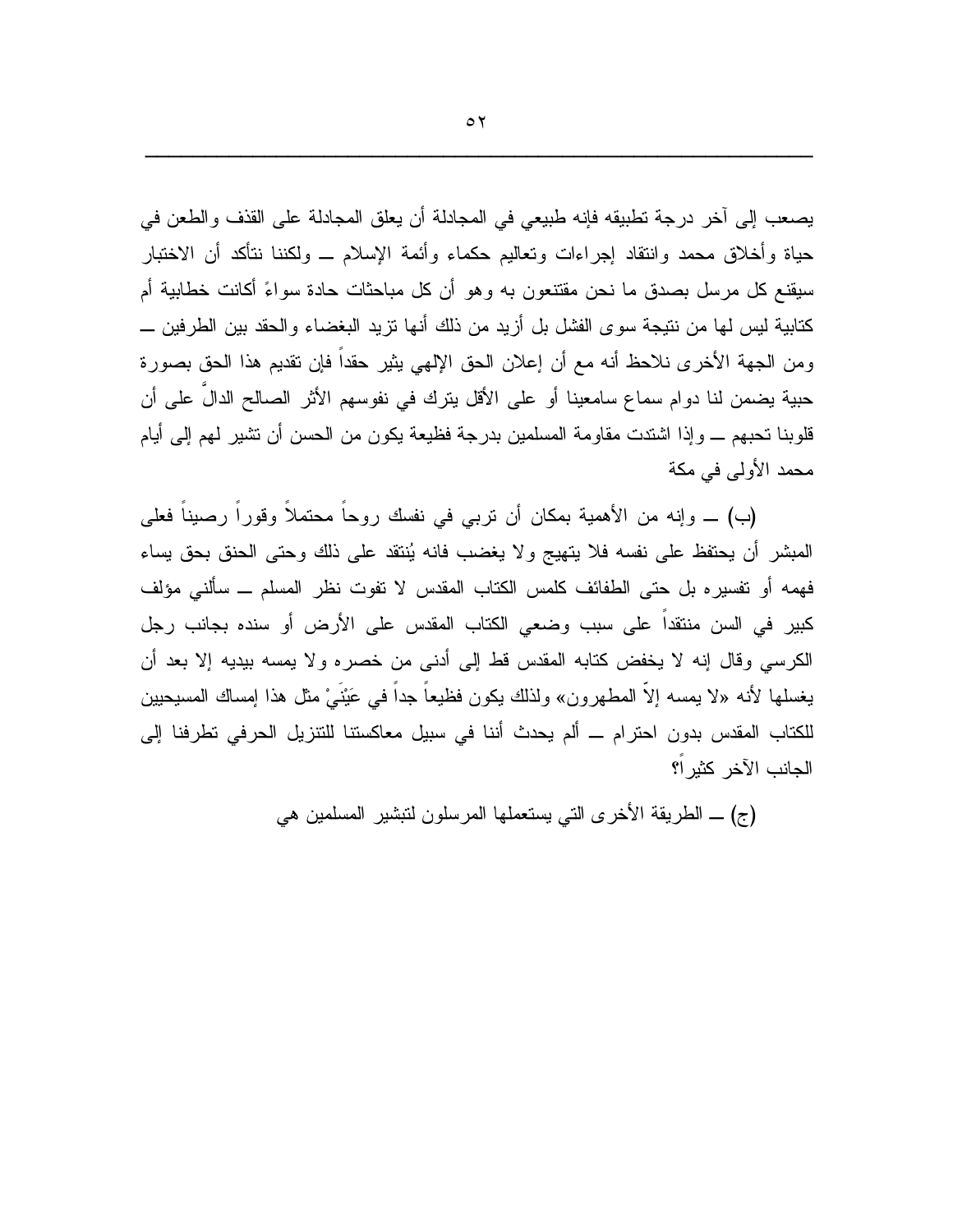الاستعمال الصائب للمؤلفات والكتب. خير لك أن تقنع صديقك المسلم بقراءة جزء من الكتاب المقدس أو نبذة من أن نتكلم معه مباشرة، وميزة الكتاب قائمة في أن الرسالة التي فيه تصل إلى القارئ وحده دون ندخل أحد آخر حتى كانب الكتاب نفسه. ونعمل الرسالة عملها لعقله وضميره في خلو ه و إذا كانت الرسالة مكتوبة بالر و ح الصحيح فإنها نتز ع من قار ئها كل تعصب وتثير عليه ضميره ـــ علمي كل مبشر أن يحمل في جيبه كثيراً من النبذ والوريقات ليوزعها علمي من يعرف أنهم يستفيدون منها ولأجل هذا الغرض نحتاج إلى نبذ نتكلم عن الأمور الأساسية في الدين ونرشد القراء ليعتبروا الأشياء التبي تختص بالله وأسمى ما بشغل نفوس الناس ـــ وهذه يجب أن نوز ع بالملايين

وهناك كتب كثيرة يجب أن نقدم للمسلم بواسطة المبشرين وموزعي الكتب الدينية وهذه الكتب لا يجب أن تكون بلغة أهل البلاد فقط بل يجب أن تتقل إلى الإنجليزية أيضا وقد أخذت جمعية المؤلفات المسيحية في الهند على عانقها تجهيز ونشر كتب ونبذ باللغتين الإنجليزية و الوطنية والأمل كبير ً في منفعتها للمسلمين وبين هذه لا نجد خير ا من مؤلفات المرحوم الدكتور روس في كلكنا وقد كتبت بالإنجليزية والبنغالية والهندستانية وعددها عشرون وتتكلم عن الصلاة والصيام والوصايا العشر والنبوات عن المسيح وعيسى أم محمد والفاراقليط ويوم الدينونة \_ الخ الخ

وقد ظهرت سلسلة نبذ حديثة للقس جولدساك من بوبنا في البنغال وهي مفيدة جدا ونتكلم عن المسيح في الإسلام والله في الإسلام ومصادر القرآن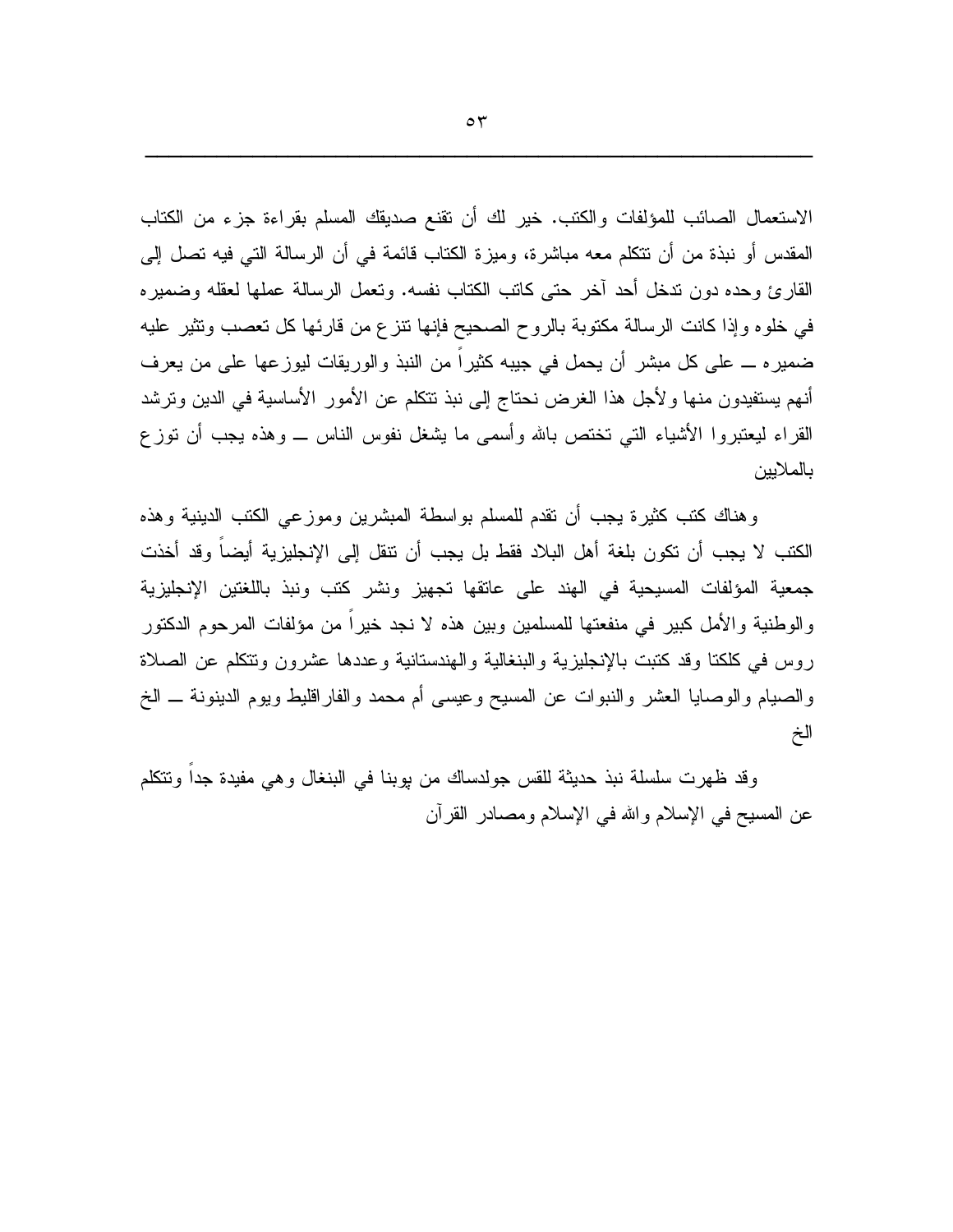\_ ويحسن بالطبقات المتهذبة أن تقرأ كتابات الدكتور سل من مدارس ككتاب الإيمان في الإسلام ونشوء القرآن الناريخي \_ وثم كتاب الأصول والفروع للدكتور بونر من طهران وكتاب مبزان الحق لفلاندر وكتاب طريق الحياة وكتاب شهادة القرآن للسير ويليام موير ومنار الحق

لكن السؤال المهم بإزاء هذه الكتب كيف نوزعها؟ ليس من السهل نقديمها للبيع ولا شك أن المبشر يتردد كثيراً في تقديم كتاب لآخر يعلم أنه موجه ضد دينه ويطلب منه أن يشتريه أنه شعور حق ونحن نرى أن ذلك يعد وقاحة إن لم نقل سباباً ـــ ولكن بمكن نقديم الكتاب للمسلم كهدية أما عن يد رسول أو عن طريق البريد وليصحب الكتاب على الدوام بخطاب رقيق ممهور باسم مرسل الكتاب وليس من الضروري أن يكتب اسم مهدي الكتاب إذ يجب أن لا نعرض أصدقائنا لاضطهادات قد نتجم عن ذلك

وفي بعض الأوقات يحسن أن نقرض الكتاب فذلك خير من بيعه أو إهدائه وحيث نوجد غر ف مطالعة يعار كل من يحب أن يقرأ أن كتاب يطلب وعند إعادةِ الكتاب يمكن أن نوجد فرص مناسبة للمحادثة النافعة

وهناك طريقة أخرى للوصول إلىي المسلمين بواسطة المطبوعات وهي إصدار الجرائد والمجلات التي تحوي مقالات شيقة فجمعية الدعوة الإسلامية الحديثة في لاهور تتشر شهريا وريقات نسافر مسافات بعيدة أو نوزع في الأسواق والمجتمعات العمومية والدعوة الأحمدية في قادِيَان بالبنجاب نرسل نشراتها إلى ما وراء البحار بالبريد ويكون من المناسب أن نحفظ أسماء بعض المسلمين سواء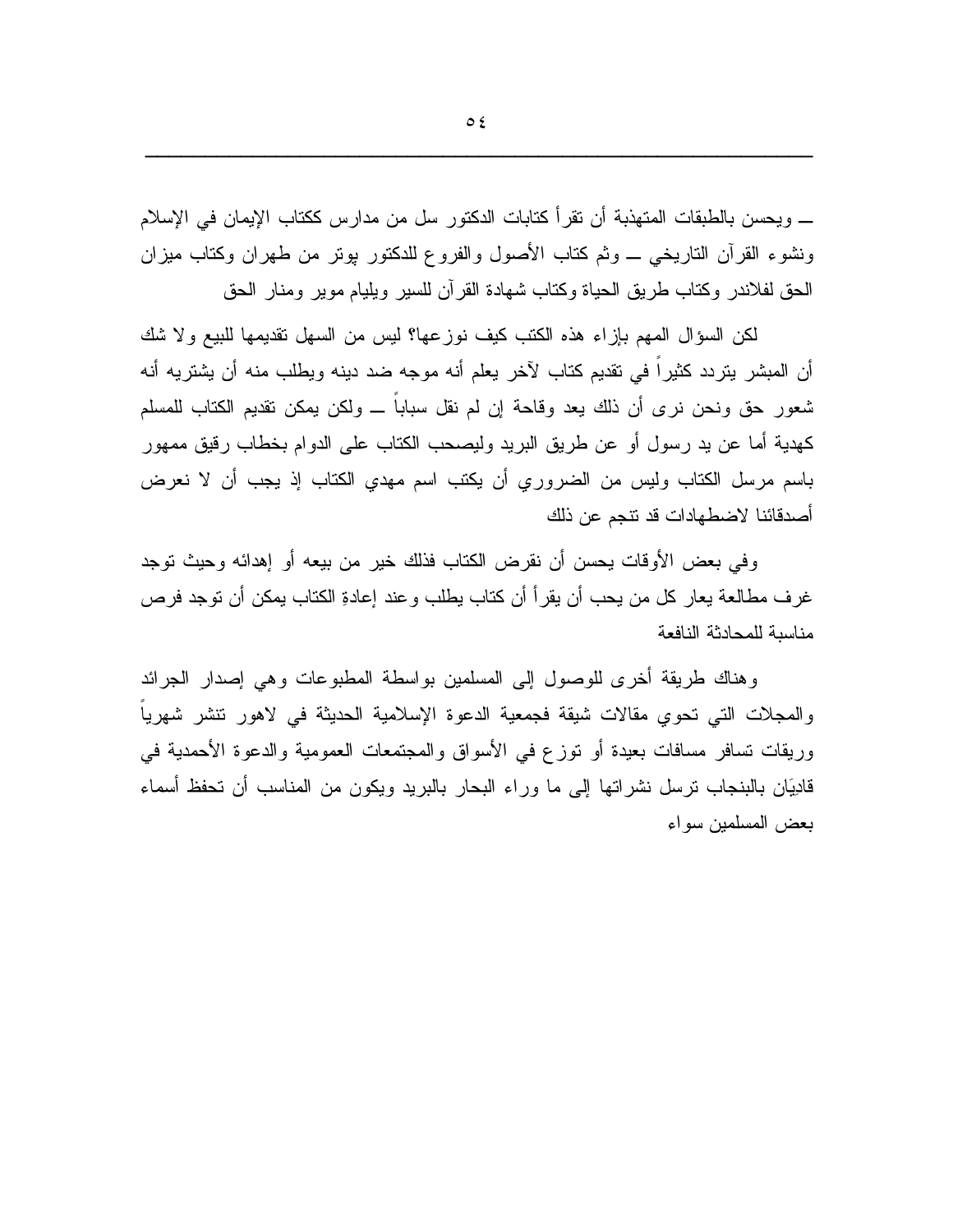أكانوا علمانيين أو أئمة ونرسل لهم من حين إلى آخر نسخاً من أحدث ما يكتب من النبذ

(ع) ـــ وآخر وسيلة نذكرها للنأثير على أفكار المسلمين نقوم بإلقاء سلسلة محاضرات ويلقيها من درس هذه المواضيع جيد الدرس وتأثير مثل هذه المحاضرات عظيم فإنها تستدعى الالتفات إلى المواضيع المطلوب بحثها وتسبّب اهتماماً كثيراً بها بين الناس حتى في الأجزاء المنز امية. وهنا كما في التبشير قد يُعطل الخطيب بالمقاومين من المسلمين الذين يطلبون جدالا علنيًّا ولكن يستحسن غض النظر من مثل هؤلاء والتصميم على عدم مجاوبتهم بحجة أنه لا خير ينتج من المحاجة ولا خسارة على المسلم في ذلك فإنه لا هم له أن يجد في أثر بعض الاعتراضات التي لا فائدة منها وعلى الخطيب أن يستند على الحقائق الموجودة في محاضراته وعلى قوة الروح القدس في تخصيص الرسالة لمن يبحثون سراً عن طريق الحياة

ويوجد أيضا في كل اجتماع إسلامي البعض من الذين تساورهم الشكوك والمخاوف بالنسبة لأشياء نقال عادة في كل مرة ولمثل هؤلاء يحسن أن نقدم لهم فرصا يقدمون فيها استفهاماتهم إنما يجب أن يقدموها كتابة ويتركوا للخطيب الوقت للرد عليها بمحاضرات وهذا النظام ليس فقط يفتح أمام الخطيب باباً لخطابات لاذَة جداً لكن أيضـاً يمكنه من فهم أفكار سامعيه فهماً أحسن

ونختم هذه العجالة بالإشارة إلى أمر أخر بزداد أهمية كل بوم ألاً وهو: «أهمية الإسلام للرحيل» وخصوصا في الهند فإن المتعلمين وخصوصا في المدارس الحديثة لا يقدرون أن يقبلوا العقائد القديمة وهم في أغلب الأحيان برنابون في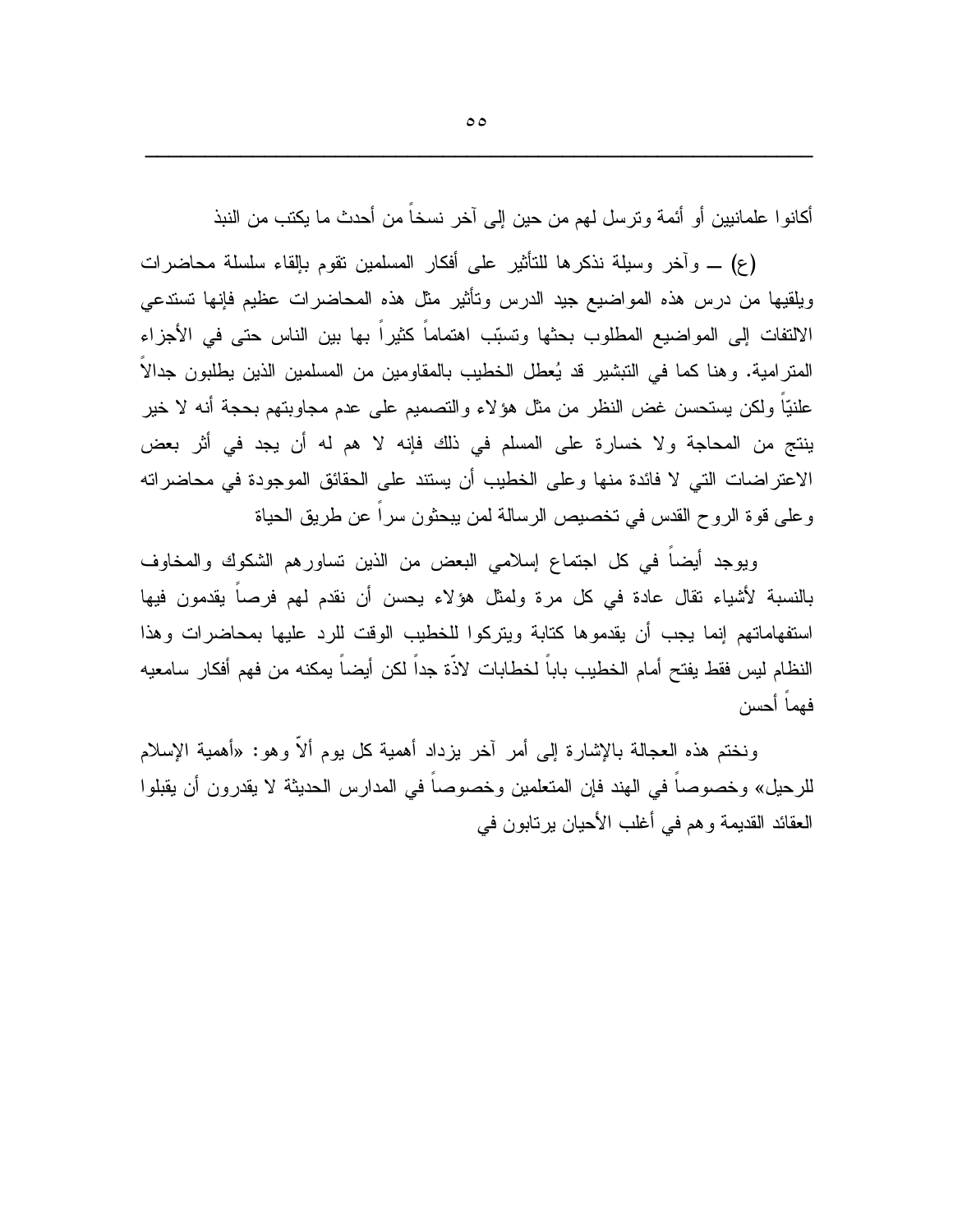كل الأديان لكن كثيرين منهم يجتهدون أن يوفقوا بين تعاليم القرآن وتعاليم الكتاب المقدس وبهذه الطريقة يحتفظون بنبوة محمد وهذه الحركات نتضمن نتازل المسلمين عن شيء مما يجب أن يتمسك به أهل السنة. وسلطان الأحاديث آخذ في النقصان ـــ

والعقليون من المسلمين يقاومون المسيحية على نفس الأسس التي يقاومها عليها اللادريون والملحدون في البلاد المسيحية والحجج التي يقبلها أهل السنة لا تأثير لها عليهم وأعنى (العقلبين) ولكن يجب ألا نكون هذه الحقيقة داعية إلى فشلنا فإننا يجب أن نعلم أن المسيحية حياة لا فلسفة وبرفع حياة المسيح وتعاليمه الكاملة أمام المسلمين نجتهد في إقناعهم بالاعتراف به ربا ومسيحا. ويجب أن يكون لنا اليقين أن العناية الإلهية دبَّرت أن يكون لهذه الملايين عمل عظيم في إنيان ملكوت المسيح على الأرض فقد نبغ منهم عدد من أعاظم المبشرين والخدام ولذلك فلنتقدم إلى العمل واثقين أنه بنعمة الله سيكون إنجيل الله قوة الله للخلاص للمسلمين كما لغيرهم.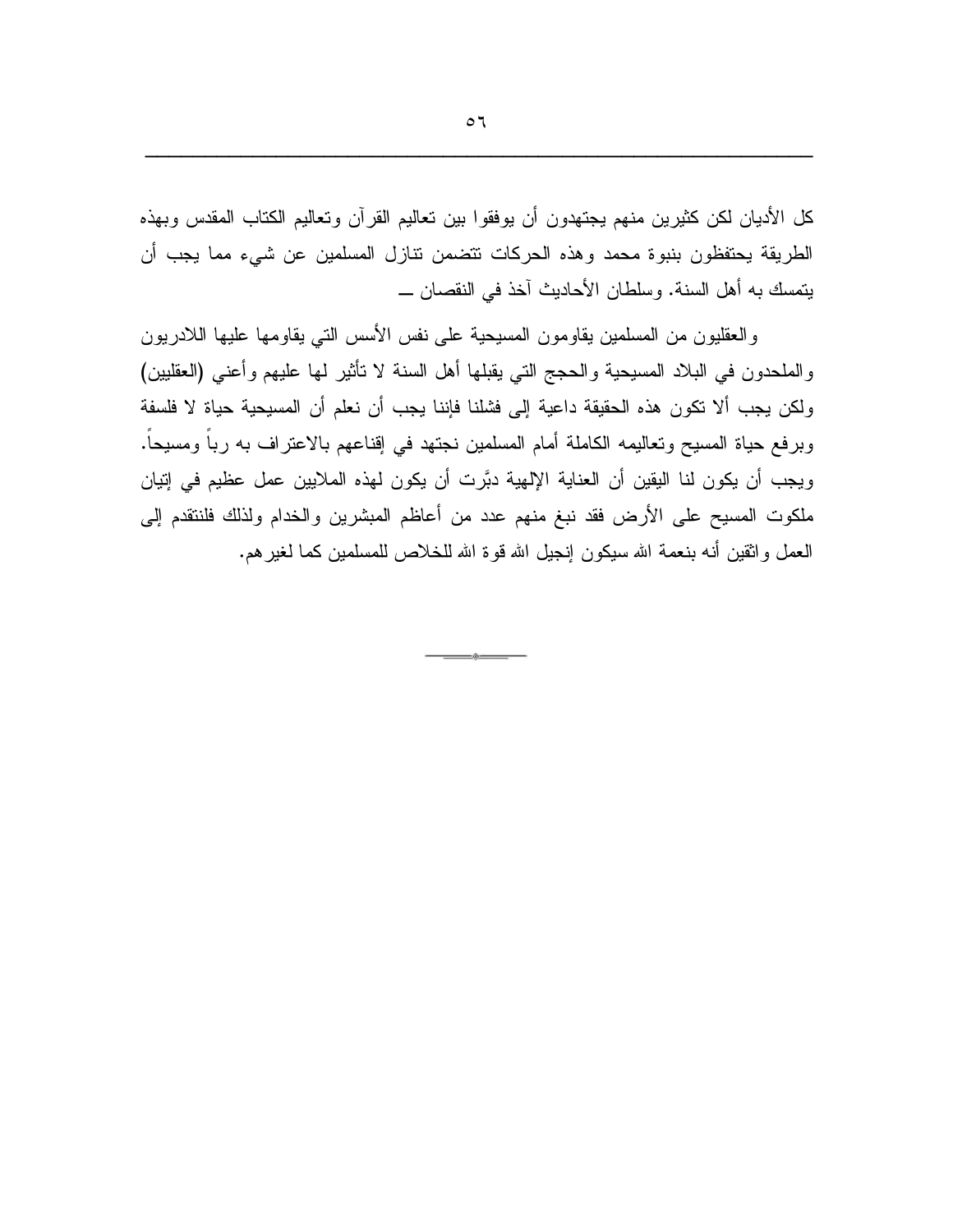الْبِّاْئِ الْمَاخِلُوسِيْنُ كيف نبشر المسلمين صوت من إيران (فارس)

إن ما سأذكره في مقالتي هذه مؤسس على الاختبار أكثر منه على النظريات ولا مشاحة في أن الاختبار من أسس تكوين سلوك الأفراد على أن اختبار الفرد قد لا تكون قيمته عظيمة في نكوين سلوك غير ه لذلك كانت أخلاق المرسل الشخصية ومميزاته من أهم العوامل في فشله أو نجاحه في تبشير ِ الآخرين أما إذا قلَّد الواحد منهم طر ق الآخر ِ تقليداً أعمى فقد يؤدي به ذلك إلى الفشل والخسران لأن الطريقة الببغائية مخطرة فعلى المبشر أن ينوع الطرق ويبتدع الأساليب وقد سئلتُ مر ار اً ماذا تعمل عند دخولك قرية ما هل تبتدئ حالاً بمحادثاتك الدينية فما كنت أجد جو اباً لأن ليس كل إنسان له قابلية نبشير المسلمين بل إن البعض فقط قد وهبوا هذه الميزة طبيعياً وباستعمالهم هذه الموهبة ونكبيف أنفسهم وتصرفاتهم بإرشاد الروح بحبث بستطيعون أن ينتفعوا بالفرص ونقلبات الأحوال دون أن يقلدوا غيرهم أو يسيروا على منهج آخرين قد ينجحون نجاحا باهر ا

وبما أنبي قد تعلمتُ بعض الأمور بالملاحظة والاختبار ووجدتها نافعة لي فلذلك أريد أن أخبر بها لتكون مفتاحاً لغير ي

تجنب المباحثة والمجادلة والحط من أقدار الرجال أو الإشارة بدون احترام إلى النبي والقرآن والإسلام وإذا اضطررت إلى الإشارة إلى أمر في الإسلام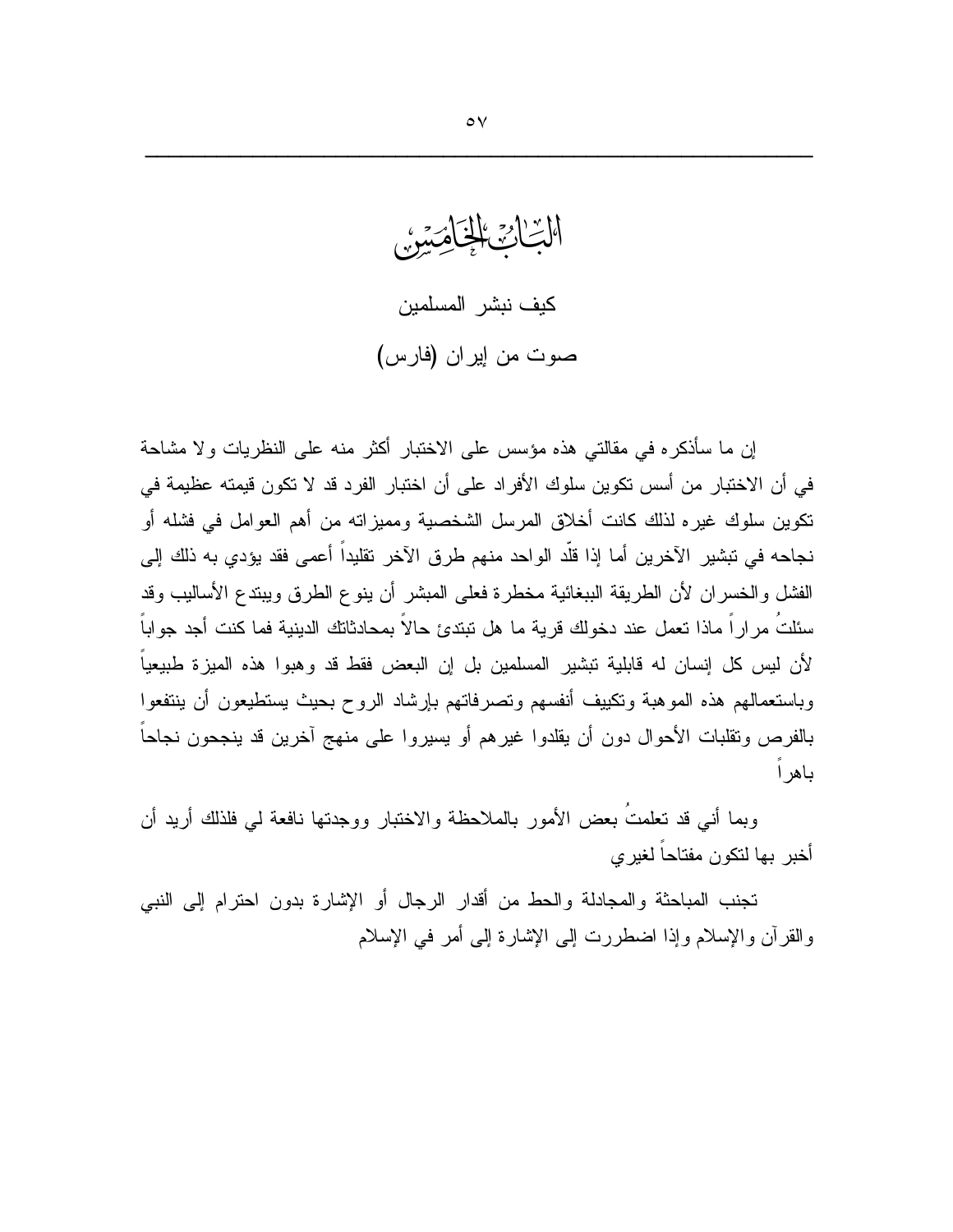فاذكر ما هو حسن وممدوح ولا نتهيج ولا تغضب ولا نقل قولاً لمجرد أنه بجرح ويبكم لأن كل هذه نتفره منك ونبعده عنك. نجنب المباحثة مع المدعين العلم والمتعصبين والمتمشيخين فإن محادثة مثل هؤلاء قلما تتتج خيرا

لا ترد على الأسئلة التي تقدم لك أثناء الوعظ إلاّ نادراً فإن كنت تستطيع أن تجيب بكلمة و احدة مسكنة فحسن وإلا فاطلب من السائل أن يقابلك على انفر اد

حافظ على النرفع الناشئ عن الشعور بأنك نكرز بالحق ـــ

اترك المنبر أو محل الخطابة بحالة تمكنك من الرجوع إليه بدون خوف أو ارتباك بالنظر إلى ما قلته أو عملته ومتى لعنك الناس أو شتموك فباركهم

إني أعرف موزعاً كان مرة مجتازاً بسوق إحدى المدن فقال صاحب دكان لجار له «ها أخوك الموزع قد جاء فاشتر منه كتاباً» فقال الموزع «قد اصبير كلباً ولكنبي لن أصبير أخاً له» وكانت النتيجة انه لم يشتر منه كتابا

وأعرف مرسلاً له مقدرة في بعض الأمور ولكن أحب طريقة لديه في تقديم بشارة الإنجيل للمسلم هي طريقة المجادلة فمرة كان عاقداً اجتماعاً ولما انتهى منه خرج المسلمون غاضبين جدا وقال أحدهم «إن لهذا الإنسان ديانة الوحوش» ولم أسمع في حياتي عن ذلك المرسل أن شخصاً واحداً اهتدى على بديه

توجد طريقتان لنقديم المسيح للمسلم ــ الطريقة الهادمة والطريقة البانية ــ فالطريقة المهادمة هي مهاجمتك للنبي وللقرآن وللإسلام وهجوك إياهم بكل لسان وبرهان ـــ أما البانية فهي نقديم المسيح وإنجيله المجيد بكيفية نجتذب المسلم فمني وضعت أمامه جمال حياة المسيح وطهارتها وسمو تعاليمه وتفاوتها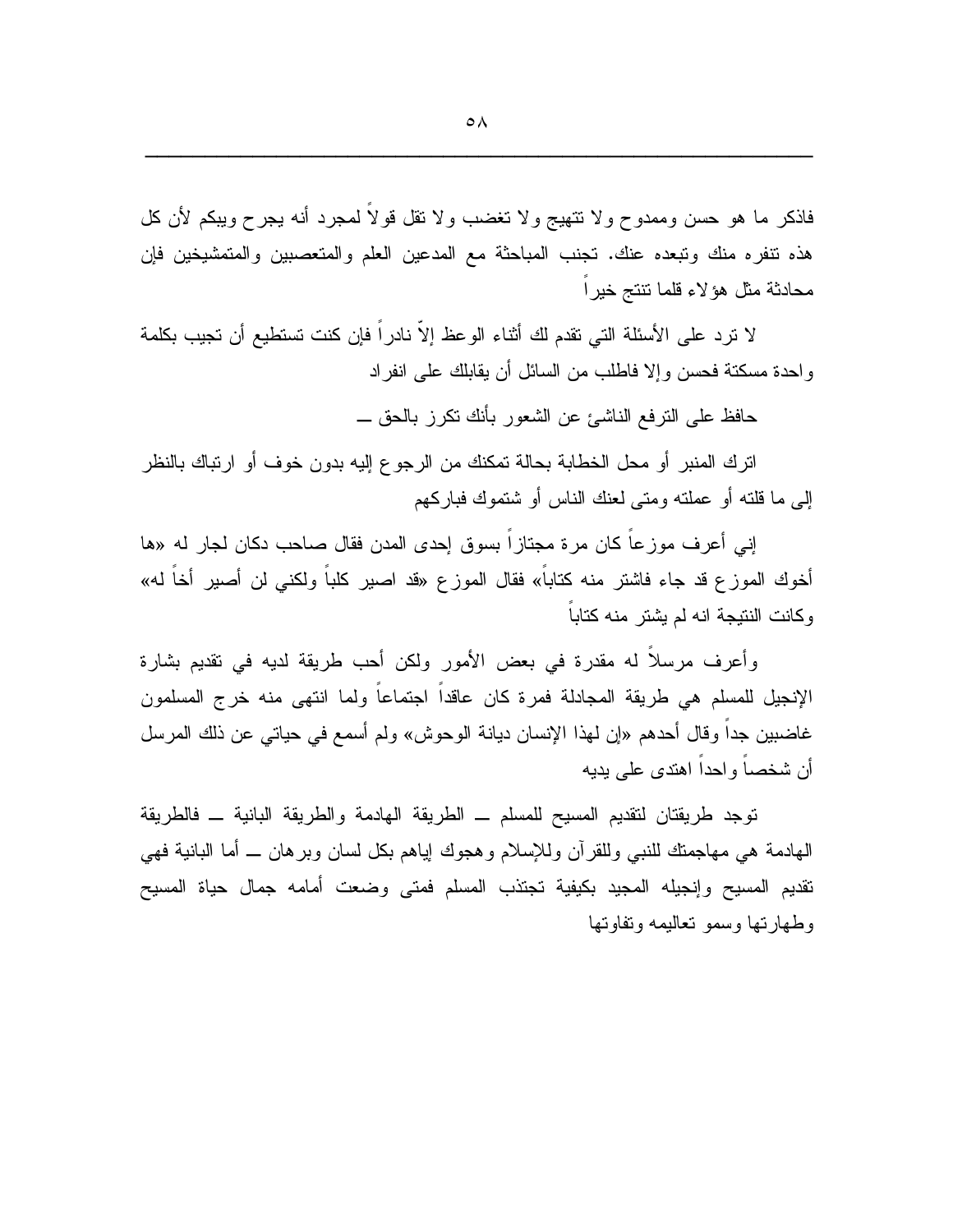ومحبته الطاهرة الأبدية الغير المحدودة وقدرته السرمدية على تخليص نفوس الخطاة من الموت الروحي فإن هذه الأمور متبي وصلت إلى القلب بعمل الروح القدس عملت عملها وطردت من أمامها كل ما هو غير ٍ لائق بجلالها وصحتها وسموها ولنعلم أننا خرجنا لنربح لا لننفر فعظ بحنو ولطف وأعتبر موعوظك خاطئا هالكا بحبه الله وقد مات المسيح لأجله فاجعل كلامك معه مبنياً على هذه العو اطف الإلهية

عظ على قدر إفهام سامعيك وهذا ليس معناه أنك نعتبر كل سامعيك جهالاً لا يدركون الحقائق السامية والتعبيرات الطيبة فتخاطبهم بلغة الأطفال بل تأكد أنه بين كل جماعة يوجد عدد ليس بقليل من أصحاب العقول الكبيرة والنربية العالية والواعظ الماهر هو الذي يربح سمع العالم ويستطيع أن يبلغ كلامه إلى فهم الجاهل وإذا أتيت قولاً من القرآن أو الحديث أو الأشعار فكن حريصا في النطق به صحيحا وفصيحا وإن لم يحضرك الاقتباس بنصه فلخصه فيما عدا القرآن

اضرب أمثالا كثيرة من الكتاب المقدس ولا تحشر نفسك في الاقتباسات من آراء العلماء و الأئمة كثير اً لئلا بحملك الشطط إلى كثر ة الغلط فتنفر سامعيك منك

لنكن عظتك محفوظة ولا تستعمل الورق إلا نادراً ولا نتسَ أنك واقف بين أناس بقصد أنْ تجعلهم يفهمون كل ما نقول فاستعد استعداداً ناماً ثم أظهر أمامهم بمفكرات مختصرة إذا لزم لأن الوعظ الغيبي لا المرتجل هو الأفضل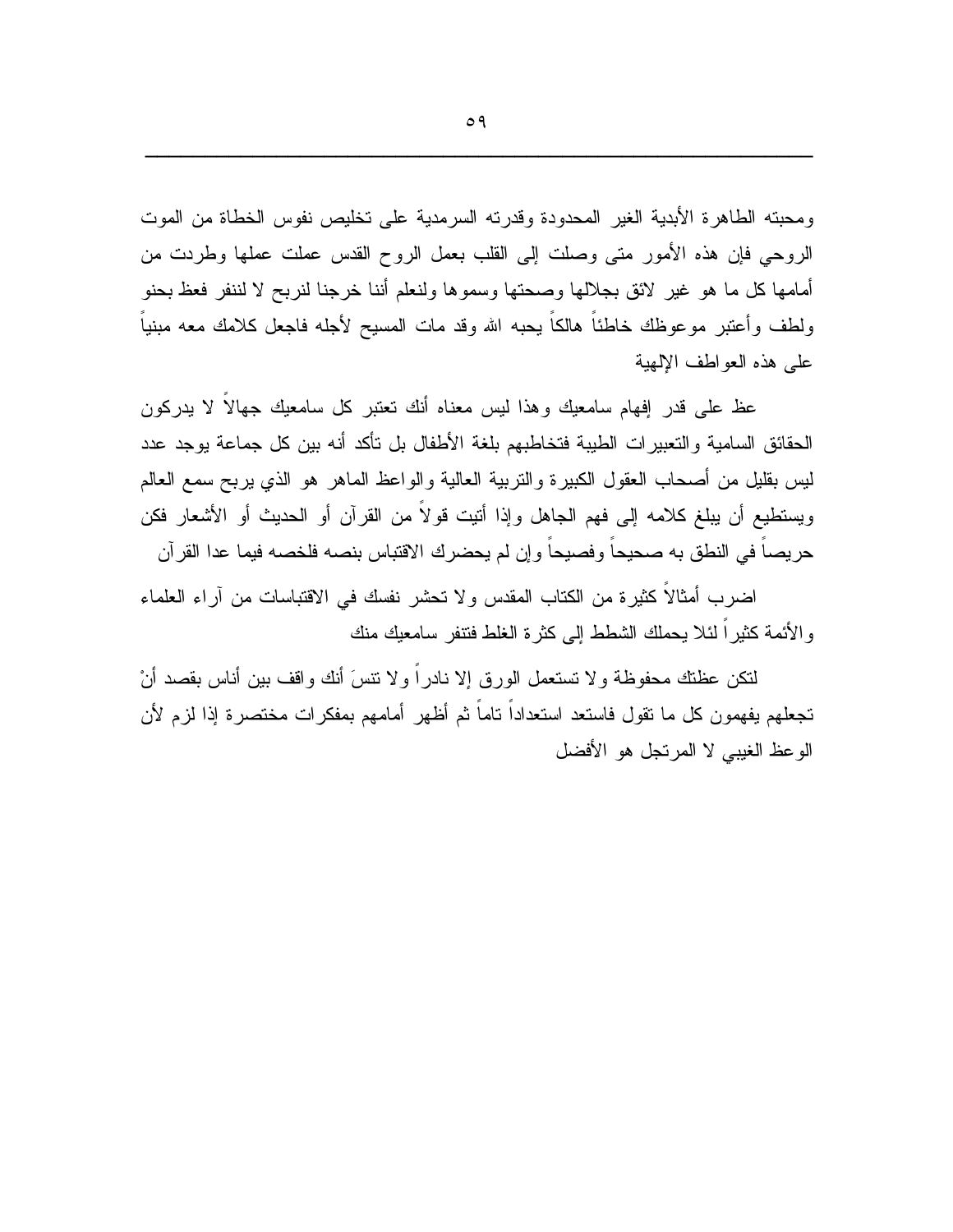جهز مواعظ لأوقات الضرور ة والحاجة حتى لا ترتبك عند ما يقتضبي الحال ذلك

ليكن مظهرك أيضاً مؤثراً وجذاباً لأنه لا يكفى أن يكون لفظك صحيحاً وقولك معقولاً ومقنعاً بل شيء كثير يتوقف على وقفتك وإلقائك ومظهرك

إن نبشير المسلمين في بلاد إيران يشمل عمل المنبر والسياحة والوعظ في الأسواق والمعاشرة الاجتماعية فعش مع الناس وعاشرهم ــ كل واشرب ونُمْ معهم في بيونهم، زرهم في أماكن أشغالهم ودكاكينهم ـــ تعرف بطرقهم وكيفية تفكرهم وأساليب عيشتهم وصعوباتهم المتنوعة ـــ تعلُّم أن تنظر إلى الأمور من نقطة نظر هم ـــ لا تمسك الكتاب المقدس بيدك خلف ظهرك و أنت تعظ و لا تطريحه بدون مبالاة على المائدة أو السجادة أمامك ــ بل ليكن احتر امك له ظاهر اً للجميع ــــ تمسك بأن الكتاب المقدس كله هو كلمة الله ـــ أكد على جميع الدين يقر أو ن وجوب در س الكلمة بها ديانتنا وكتابنا ــ اكرز بمحبة الله وعدله ورحمنه بكل بساطة ــ اكرز لمهم بالولادة من عذراءَ وبالثالوث والصلب والكفارة والقيامة والمجيء الثانبي وبوم الدين والسماء وجهنم وعلم الله السابق وحرية إرادة الإنسان ـــ اكرز بالمسيح بصفة كونه المخلص الوحيد القادر الكافي ـــ اكرز بالخلاص بكفارة المسيح والنوبة والإيمان والطاعة لتعاليمه (راجع فصل نبشير المسلمين في كناب نمجيد القدوس الذي هو أهمّ كتاب يرشدك إلى الخدمة ويعلَّمك كيف نصبير غيوراً للرب)

وهذه بعض الأيات النبي وعظت بها في مشهد السنة الماضية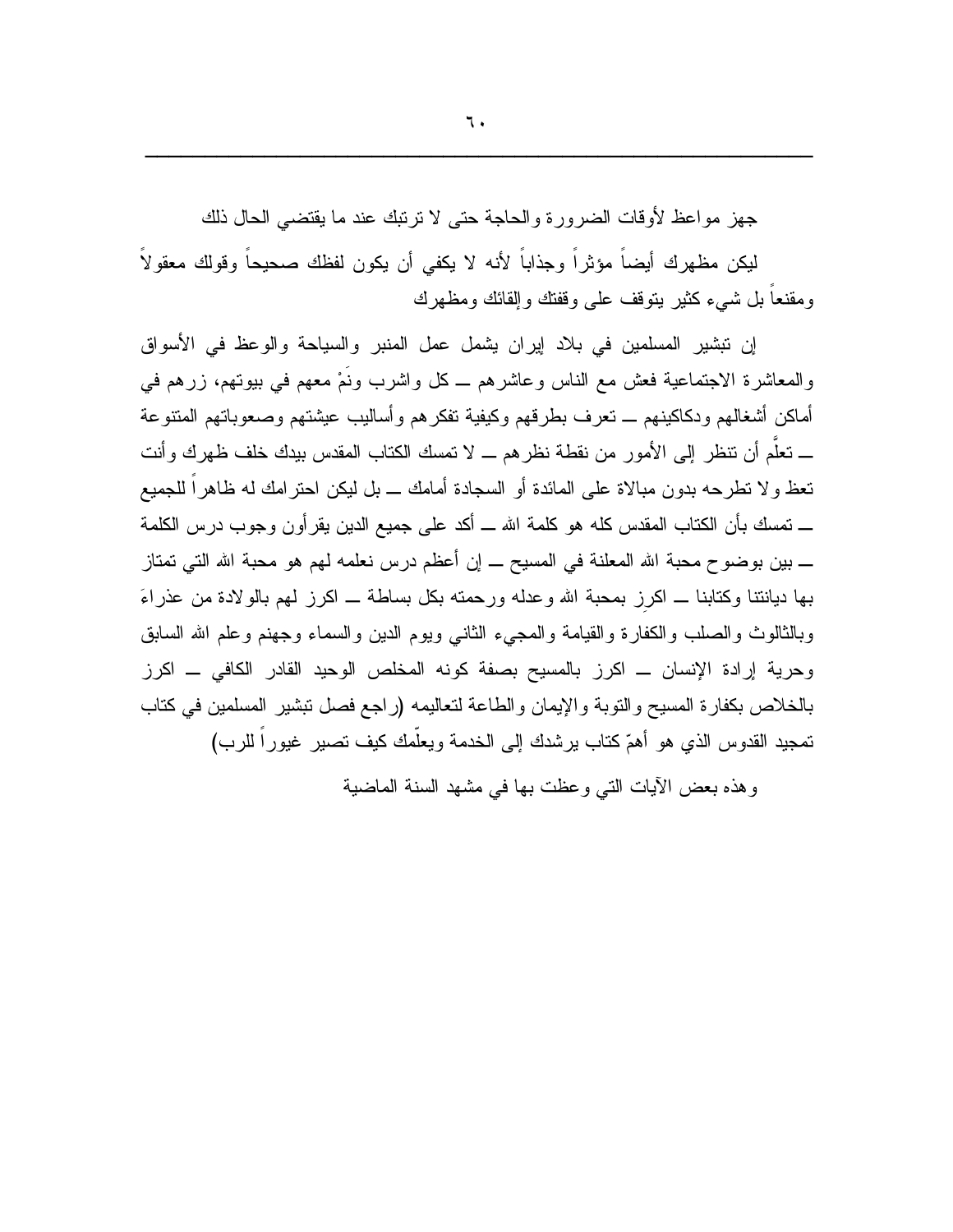کو ۲: ۲ وعب ۱۱: ۷ ومتی ۰۷: ۱۳ ــ ۱۶ ویو ۱۲: ۸ ومتی ۰۷: ۲۱ ویو ۱: ۲۹ واش ٥٧: ٢١ ویو ٣: ٧ ویو ٦: ٤٨ ولو ٩: ٥٦ ورو ٢: ٢٠ وغل ٣: ١٣ و اتبي ١: ١ ومتبي ١٦: ٢٦ و اتبي ١: ١٥

إن الواجب الأولى على خادم المسيح هو أن يقدم إنجيل الخلاص للخطاة بواسطة كفارة يسوع المسيح فالطب والتهذيب والتأليف وكل أعمال المرسليات الأخرى التي هي ليست تبشيراً مباشرة إن لم نكن ترمي رأساً بكيفية خاصة إلى هذه الغاية فلا محل لها في نظام المرسليات ويجب ألا نكون فيها لأن كل مرسل مهما كانت أعماله هو بكيفية معينة ومخصصة إنما هو كارز بالخلاص الذي بالمسيح. وكم من المرات كرزتَ السنة الماضية صباح أحد لقوم كانوا في الأحد الذي بعده في عالم الأموات وهكذا هي الحال مع كل واعظ فإنه لا يبعد أن يكون بين سامعيه بعض الذين نكون هذه هي أخر فرصة لمهم لسماع حق الإنجيل. لذلك فلنعلم أننا مشتغلون بأمر النفوس الخالدة ولنعتبر ونعمل ما دام نهار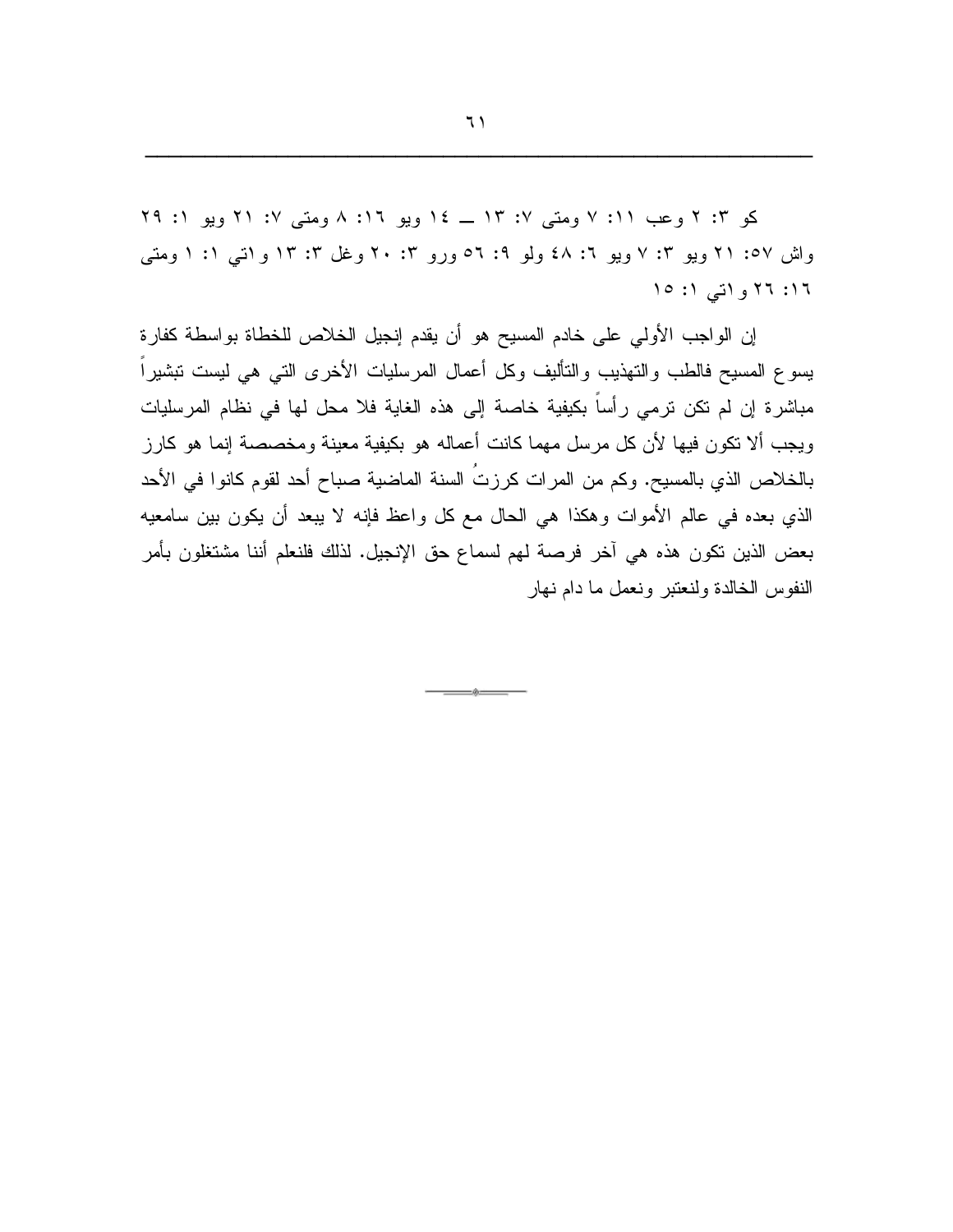الْبِّاكِيْالِيِّيْالِيِّسْي مديو نية المسيحيين للمسلمين «للمرحوم الشيخ ميخائيل منصور»

نحمدك يا من أرسلت نورك هدى للناس أجمعين، وكلمتهم بالنبيين والمرسلين وأعلنت لهم محبتك في أعمالك الغراء، وخصوصاً في عمل الفداء، وأنعمت عليهم في المسيح يسوع بنعم سامية في العاجل والأجل. فلك الشكر الذي لا نستطيع أن نقوم به إلا إذا و از رتنا بنعمائك و غمرتنا بضيائك. وبعد فإن الدعوة إلى الله في المسيح حسب الإنجيل عهد في عنق المسيحي لا يهدأ باله ولا نقر عينه إلا إذا أدَّاه وقام به حقَّ القيام ذلك لأنه مدين للمسيح الذي أطاع وتألم ومات له وقد شعر الرسل القديسون بذلك فلم يبعثهم على دعوة الخلق إلى الحق إلا شعورهم بهذا الواجب العظيم وأن صراخ بولس الرسول في مسامع الرومانيين بهذا القول إني مديون لليونانيين والبرابرة والحكماء والجهلاء (رومية ١: ١٤) يجب أن يطن في أذان كل مسيحي. وان دعوة المسيح لاخصائه أن يكونوا داعين إلى الله على بصيرة جميع الناس، لا نترك لأحد عذرا. وما عذر من برى أخاه جاهلاً ولا يعلمه وحائراً ولا برشده وسائراً في طريق الهلاك ولا يحذره منها. ولم يدعنا الله نخلق الوسائل لغرضه المجيد في خلقه إذ قدمها لنا نامة قادرة ولم يكن علينا إلا أن نستعملها طالبين أن يصحبها بنعمته وقوته ولا ريب أنها نكون حسب وعده الأمين خارقة إلى مفرق النفس والروح والمفاصل والمخاخ ومميزة أفكار القلب ونياته (عبرانيين ٤: ١٢)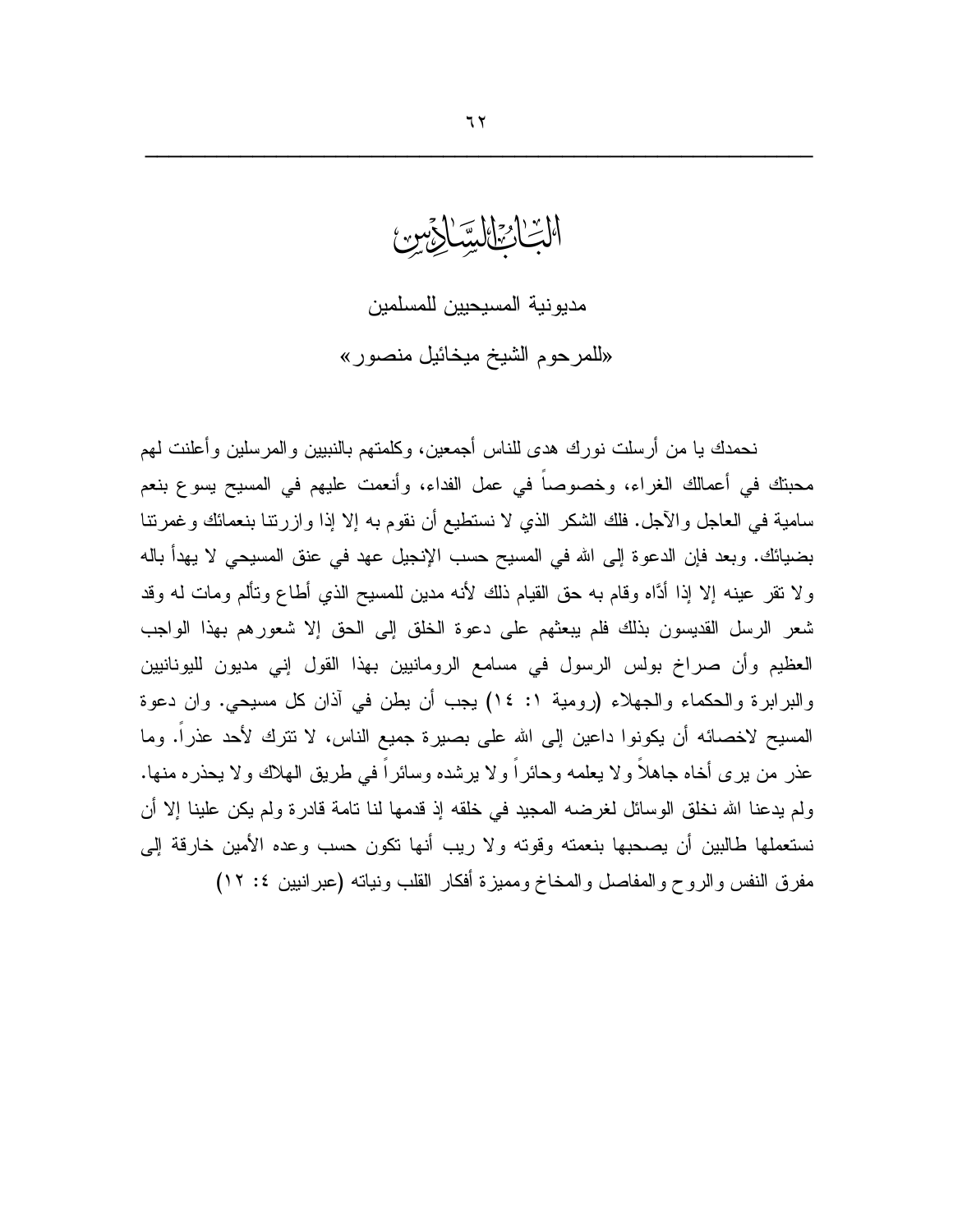ولما كان المسلمون مدعوين كسائر الناس ومحتاجين إلى الخلاص كان نبشيرنا لهم بالإنجيل ودعوننا إياهم للاشتراك في الفداء وفوائده نتميماً لمقاصد المسيح ومسرة لقلبه الذي يضطرم غيرة عليهم ومحبة لهم وتصديقا لوعده الكريم وطاعة لأمره الشريف ودلالة أننا جند المسيح المؤتمرون بأمره المقتفون خطواته المباركة المتحققون بصدق قوله «كما أرسلتتي إلى العالم أرسلتهم أنا إلى العالم» (يوحنا ٧: ١٨)

و لا يرتاب مسيحي في دعوته لهذه المهمة الخطيرة التي ألقاها المسيح على كاهله فإنْ قام بها حسب نقرير الكلمة الإلهية سر المسيح وأرضاه ومجده وإلا استحق حرمانه من امتيازات الأمناء القديسين ونال سخطه الأبدى على تقصيره

وما من أحد منا إلا يشعر بشقاء البعيدين عن المسيح في هذه الحياة الحاضرة والمستقبلة لأنهم بعيدون عن أسباب السعادة ومنشأها محجوبون عن ما نحن فيه من بركات الفادي الكريم ولا شك أن المسئولية العظمى واقعة علينا لأننا رأيناهم جياعاً ولم نطعمهم وعطاشاً ولم نسقهم وعراة ولم نكسهم

وحيث إنا حصلنا على بركة من الأعالى في هذه الأيام لأن الله فتح عيوننا نحو البائسين وأمال أفئدتنا إليهم وغيّر أفكارنا فيهم بفعل روحه الطاهر في نفوسنا فلا نشك أن الله كما عمل عملاً عظيماً فينا بريد أن يعمل عملاً أعظم بنا لمعده ولخير الكنيسة ولخلاص هؤلاء. وربح نفوسهم للمسيح بغفران خطاياهم ونيلهم نصبيا صالحا مع القديسين

وحيث أن هذا العمل العظيم يقتضيي وسائل فعَّالة استشرت الله نعالـي أن يرشدنـي إلـي أفضل الوسائل فبان لعيني أن الوسيلة الفضلي محبتهم محبة قوية لا باللسان فقط ولكن بالأعمال و الأحو ال فإذا كلمت أحدهم فافهمه أو لاَ إنك نحبه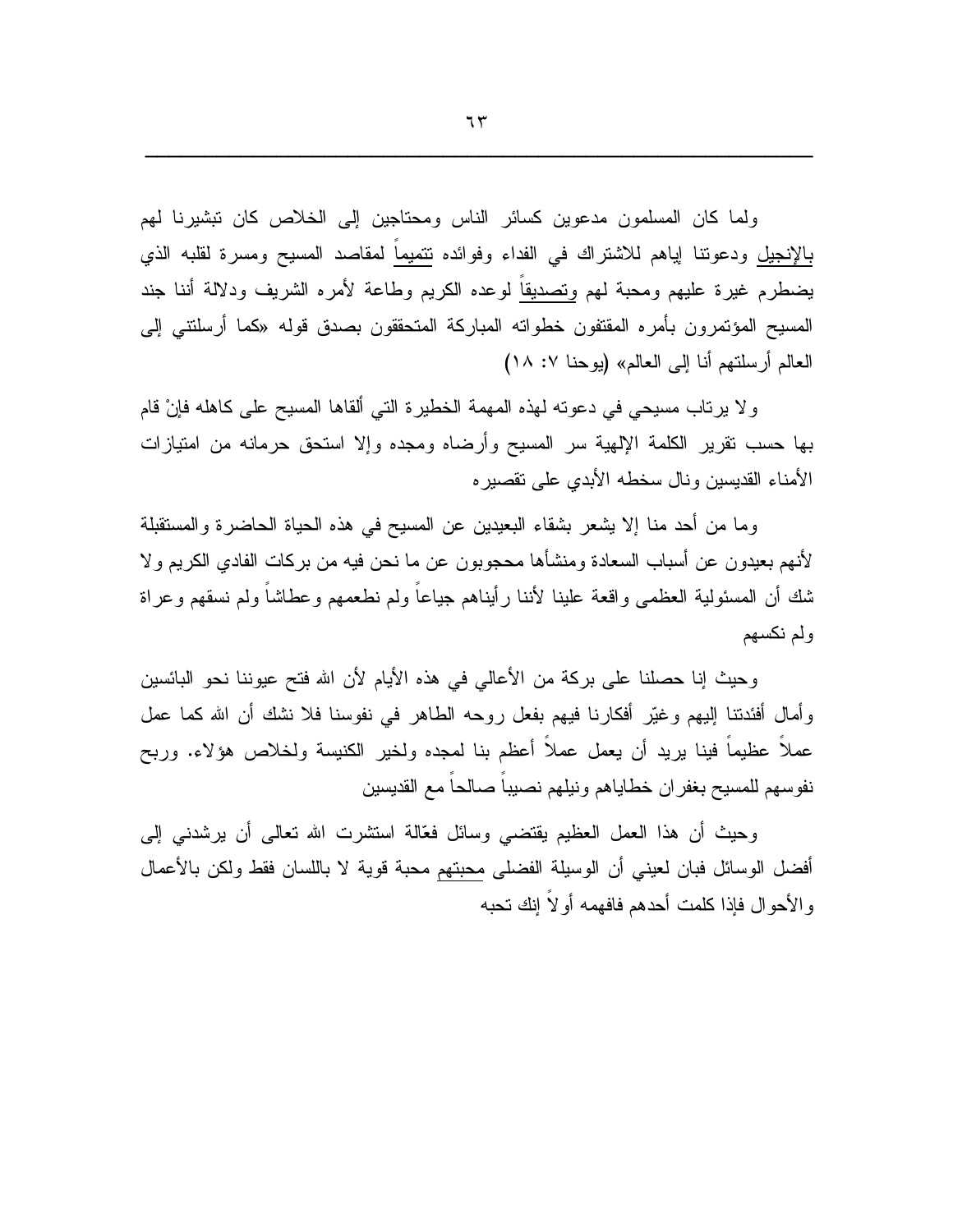ولذلك نكلمه ونغار عليه ونشفق على نفسه من الهلاك الأبدي ولا نضع في بالك أنك نغلبه أو تظهر عليه لأنه من المحقق أنك غلبته متى أحببته لأن المحبة سلطان قادر وملك قاهر وقد أوصبي بعض العرب ابنه بقوله

أبنـيَّ أن النصـــــــر شــيء هين وجـــــه طلبق وكـلام ليـــــن

وقد اختبرت ذلك في بعض الجمعيات فإن أردت أن أحج خصمي بالبراهين العلمية ميالاً أن أظفر به وأنتصر عليه رجعت ضعيفاً في نفسي وقلبي وشعرت أن خصمي لم يستفد مني أدني شبيء ولو غلبته ألف مرة ولربما كان هذا الروح العنيف من أسباب تمسك المسلم الشديد بمبادئه لأن النفس تأبي من طبيعتها أن نتقاد لخصمها الألد

وإن تداركني الله بلطفه ومحبته وأحببته وغرت عليه وأظهرت له أن القصد كل القصد إبلاغه دعوة من السماء لخيره وفائدة نفسه فلا ريب إني أرى فوائد هذا الروح الشريف في نفسي وفي نفسه

وما هو السلاح القوى الذي غلب به مخلصنا؟ ألبس هو سلاح المحبة الذي اجتذب به القلوب إليه وساد على الأفئدة حيث وجده العالم محباً الزق من الأخ وقال هو أيضـاً «ليس لأحد حب أعظم من هذا أن يضع أحد نفسه لأجل أحبائه»

ومن الوسائل المهمة أيضا إعلان تعاليم الإنجيل أمام نفسه بغاية الصراحة والوضوح لأن المسلم يجهل الإنجيل فلا نكلمه كما نكلم عارفاً فاهماً. فإذا علم مبادئ الإنجيل وغايته سهل عليه أن يفرق بينها وبين مبادئ قرآنه وغايته، وأنا نفسى لما كنت مسلماً كنت أجهل الإنجيل بل كنت أظن أنه ما بقيت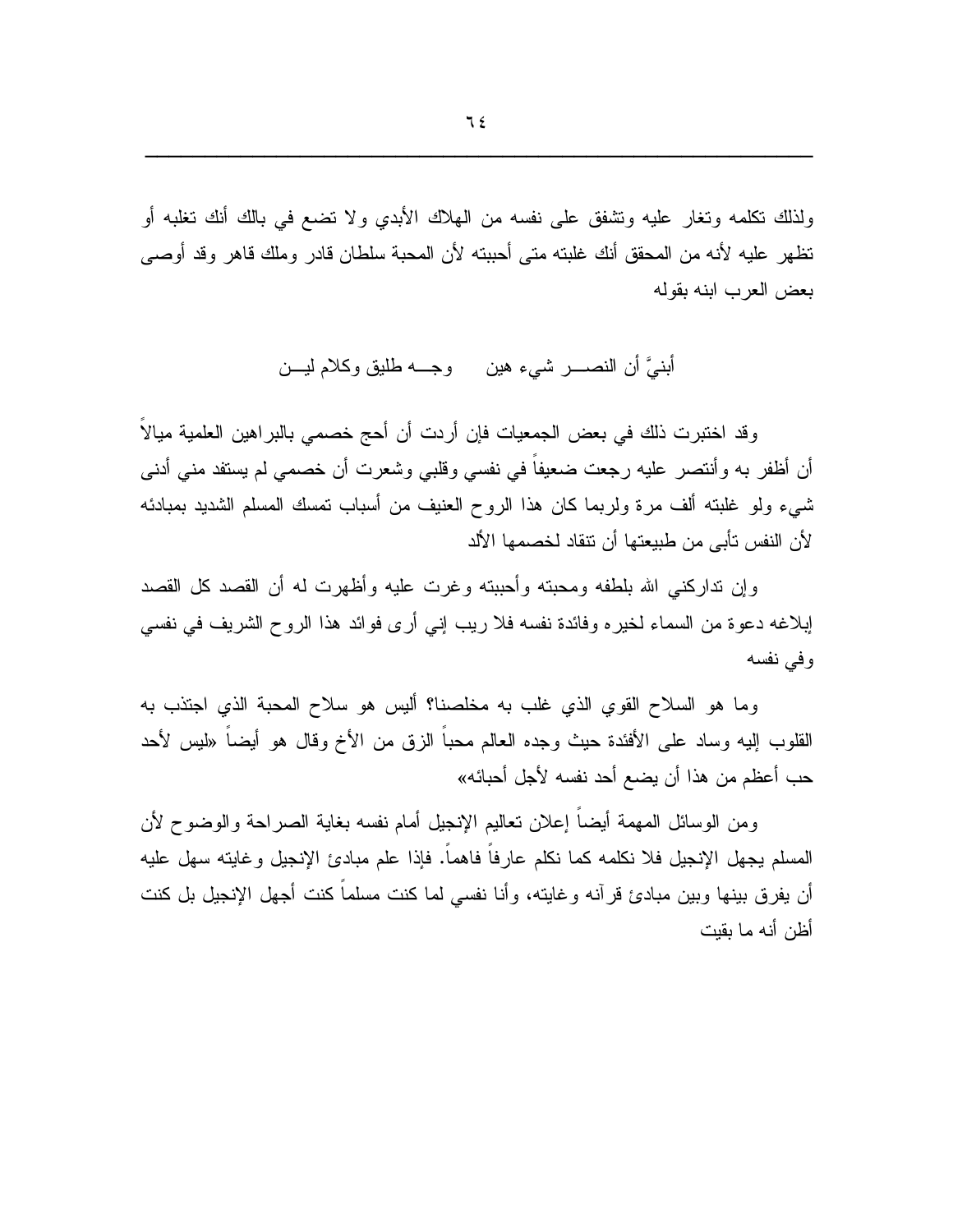منه بقية غير أني حينما وقع في يدي الكتاب المقدس وقرأت أخبار أنبيائه في العهد القديم وتجلي سموه الفائق وبعد النظر فيه ملياً أكبرته نفسي، وأجله عقلي وحكمت أنه كتاب الله، وليس هذا خاصاً ببي بل كل من قرأ الكتاب خالياً من الغرض رأى مثل ما رأيت. وإنبي أعرف رجلاً عالماً فارسياً نزيل القاهرة قال لي اطلعت على كتب العالم فما رأيت أجلَّ من كلام المسيح

فليس الإنجيل عبارة عن كلام سام أو تعاليم عالية فقط وإنما تعاليمه تصحبها قوة إلهية تعمل في القلب المدعو من الله عملاً عجيباً. فتغيره من حال إلى حال بل تلده ولادة جديدة.

لما كنت في سوهاج كان معي في مدرسة لي معلم وكنت أخشاه كما أخشى غيره فلا أستطيع أن أقرأ الكتاب أمامه غير أنبي كنت ألفه في جرنال وإقرأ فيه خلسة وحينما ببتدئ يفطن لمي أضعه في ملفه وأشتغل بغيره فجاء يوماً واختطف الكتاب وكأنه اختطف نفسى وسألنبي ما هذا فقلت له هذا قانون ففتحه وقال هذا إنجيل ولماذا لا نقرًا فيه قدام<sub>ً</sub>ي ولما قرأ قليلاً قال «دا كويس وفيه كلام كويس أنا عاوز أشتري واحد» ولما جاء موزع الكتب من اخميم اشتريت له إنجيلاً فسر به ودفع ثمنه

ومن نلك الوسائل أيضـاً ـــ رسم الرب يسوع المسيح أمامهم بنعاليمه ومعجزاته وحياته وإرشادهم إلىي أن العالم في أشد الاحتياج لشخص كامل يعلمهم تعاليم سامية ويحيا بينهم حياة فضلى ويثبت تعاليمه بالمعجزات الصحيحة ومتى رسم المسيح بهذه الصورة أمام المسلم فلا ريب أنه بعرف أن العالم محتاج إلى مثله أشد الاحتياج وأنه هو المتفرد بالصفات القادرة المتحلي بالجلال والكمال والجلال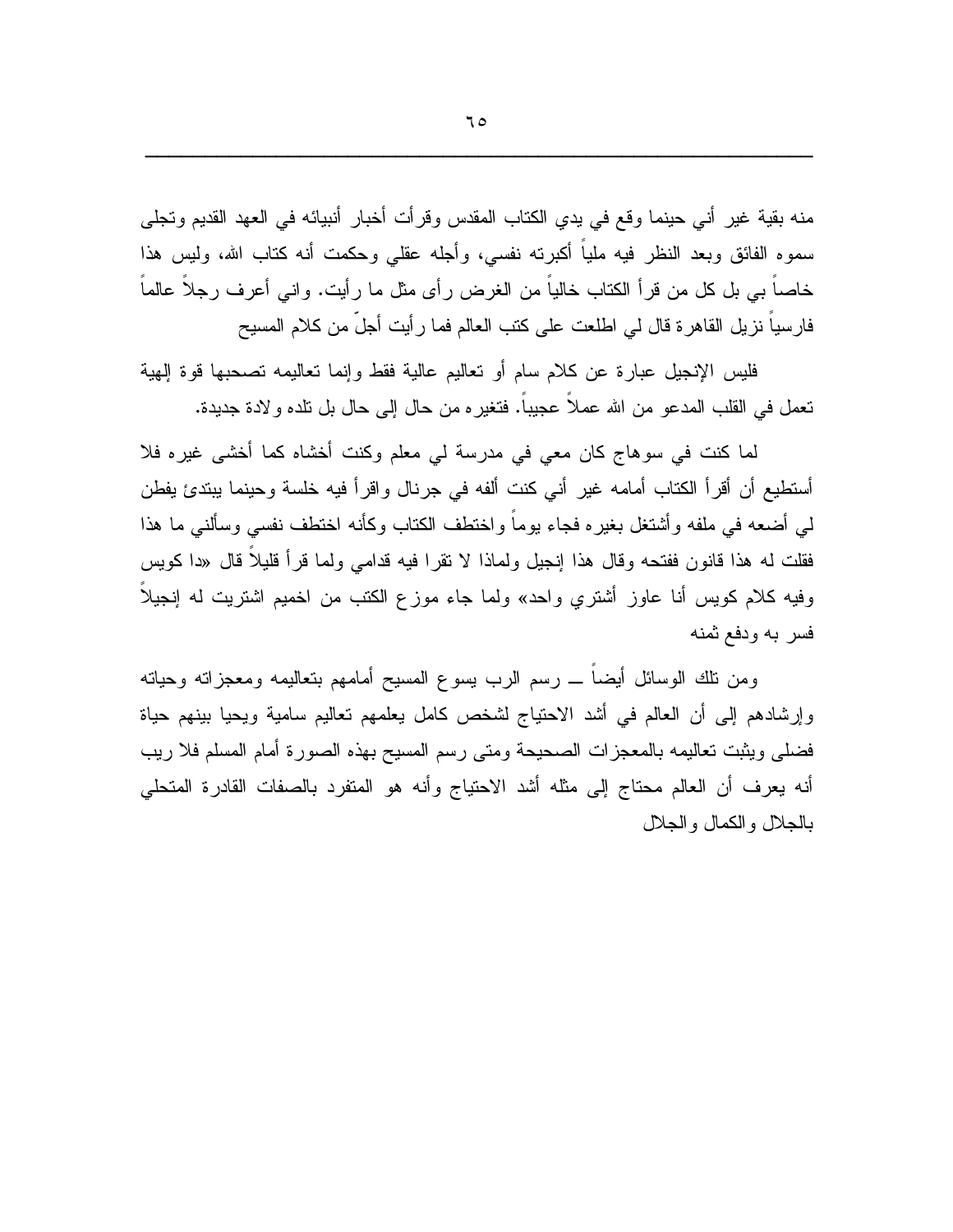لم برِّ العالم ولن برى شخصاً كاملاً قدوساً مثله فهو الذي شهد له الأصدقاء والأعداء وكانت معجزاته مفعمة بالخير للجنس البشرى وسمت عن معجزات غيره من الأنبياء والمرسلين فكم أحيا ميتاً وإبرأ الأكمه والأبرص وأقام المقعد بأمره الشريف

> «کانت ر جال الله تحیی میتا بصلاتها ودعـــائها المنقدم» «ونـــــراه يحيى المبنتين بأمر ه هذا الإلـــــه ومن يكذب يندم»

ومن نلك الوسائل أيضاً. الاقتناع الشديد بصدق ما نعلمه إياه فلا يظهر عليك خوف أو يبدو منك ارتياب. وما أعظم غيرة المسيحيين الأولين وأصدق عزيمتهم. فقد كان أسقف نجران يبشر الناس في سوق عكاظ وهو مجتمع عظيم عند العرب مقتنعاً بصدق ما يعلمهم غير هياب ولا وجل. فيجتمع حوله الألوف من العرب يسمعون كلامه وفيهم النبي محمد ولا شك أنه أثر كثيراً فيهم وخصوصاً فيه إذ لما وفد عليه وفد من نجران. سألهم عن الوفد قالوا من نجران. فقال مَن منكم يعرف قس بن ساعدة فقالوا كلنا نعرفه فقال محمد لم أنسه وهو يخطب الناس على جمل له احمر قائلًا «أيها الناس اسمعوا وعوا وإذا وعيتم فانتفعوا. من عاش مات. ومن مات فات وكل ما هو آت آت. نجوم تز هر . وبحار تزخر . وليل داج. وسماء ذات أبر اج. ومطعم ومشرب. وملبس ومركب. إن في السماء لخبراً. وإن في الأرض لعبراً. ما لمي أرى الناس يذهبون. ثم لا يرجعون. أرضوا بالإقامة فأقاموا. أم تُركوا فناموا. ويقسم قس قسماً إن لله لديناً هو أرضـي من دينكم فطوبـي لمن أدركه والنبعه. وويل لمن خالفه واعرض عنه. ثم بنشد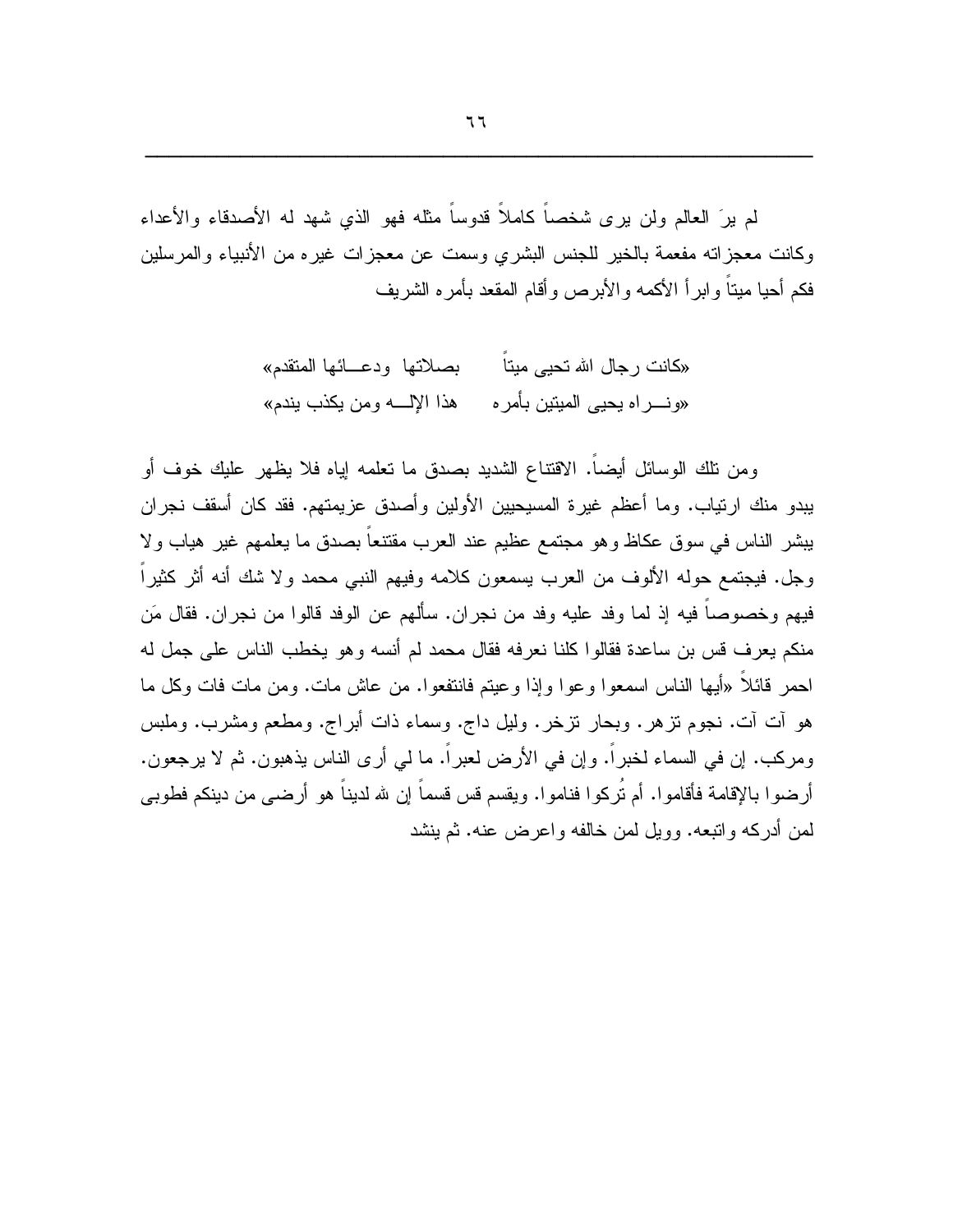أفلا نرى أيها المسيحي أنك مدين لإخوانك المسلمين فتحبهم وتعلمهم ونرسم أمامهم المسيح وتظهر مقتنعاً بما أنت نتادي به لمن هم أقرب الناس إليك وهل يليق بك أن نتمتع ببركات الفداء وتتركهم. ألست تعلَّم أن الإيمان الحي هو الذي ينبع ويروي الأخرين. إني أرجوك باسم راعي النفوس العظيم المسيح يسوع ربنا أن تقوم بهذا الواجب نحو اخوانك المسلمين ليستفيقوا ويبعثوا إلى فسيح عالم الأحياء فيضيء لهم المسيح

ميخائيل منصور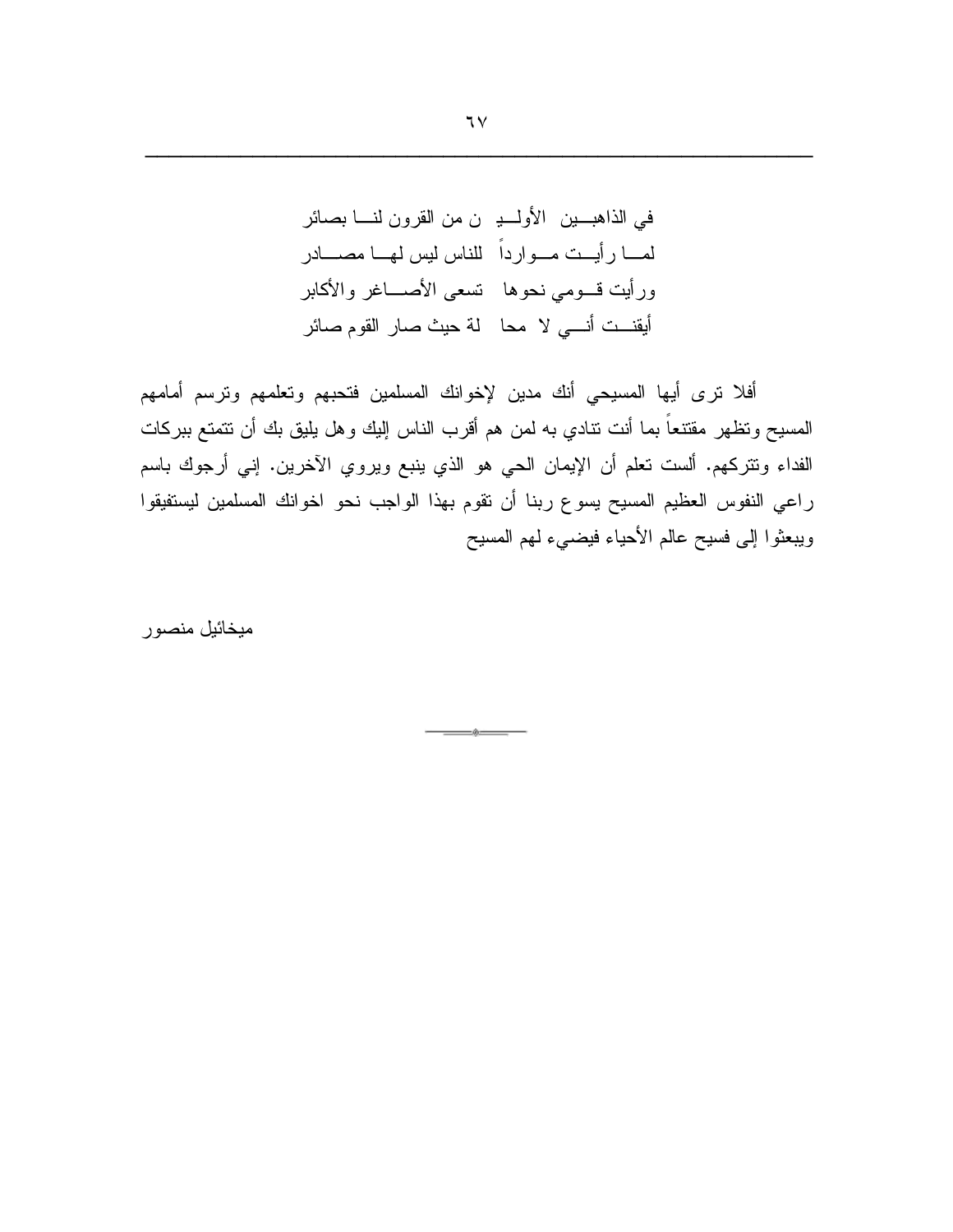التائنان مواجهة العقد الإسلامية وحل معضلاتها

نذكر نحت هذا الباب ملخص عشر محاضرات ألقيت على كثيرين من المرسلين وكل طلبة اللاهوت بالقاهرة وليلاحظ أننا كتبنا باختصار زائد غير ذاكرين إلا الرؤوس الهامة معتمدين على فطنة القارئ في ملئها وفي الإجابة على الأسئلة التي نركناها بدون رد.

المحاضر ۃ الأولى

هي محاضرة تمهيدية وتبحث عن المؤلفات اللازمة لهذه المباحث سواء أكانت عربية أم إنجلبز بة

والكتب التي سنستعملها أولاً «كتاب الاعتراضات الإسلامية على الديانة المسيحية» ومؤلفهُ الدكتور تسدل

«وكتاب الصليبين في القرن العشرين» ومؤلفه القس رايس وبعض كتب أخرى نذكرها في حينها ــــ وسنبحث أيضاً عن أنواع الكتب وكيفية استعمالها ونقدها

ما هو غرضنا؟ ليس الجدل لكن ربح النفوس ـــ اقرأ في مجلة «العالم الإسلامي» شهر يناير ١٩١٢ المقالة التي عنو انها «أقرب طريق لقلب المسلم»

أي شيء نسعي إلى أن نصل إليه؟ إلى العقل أم الضمير أم الإرادة؟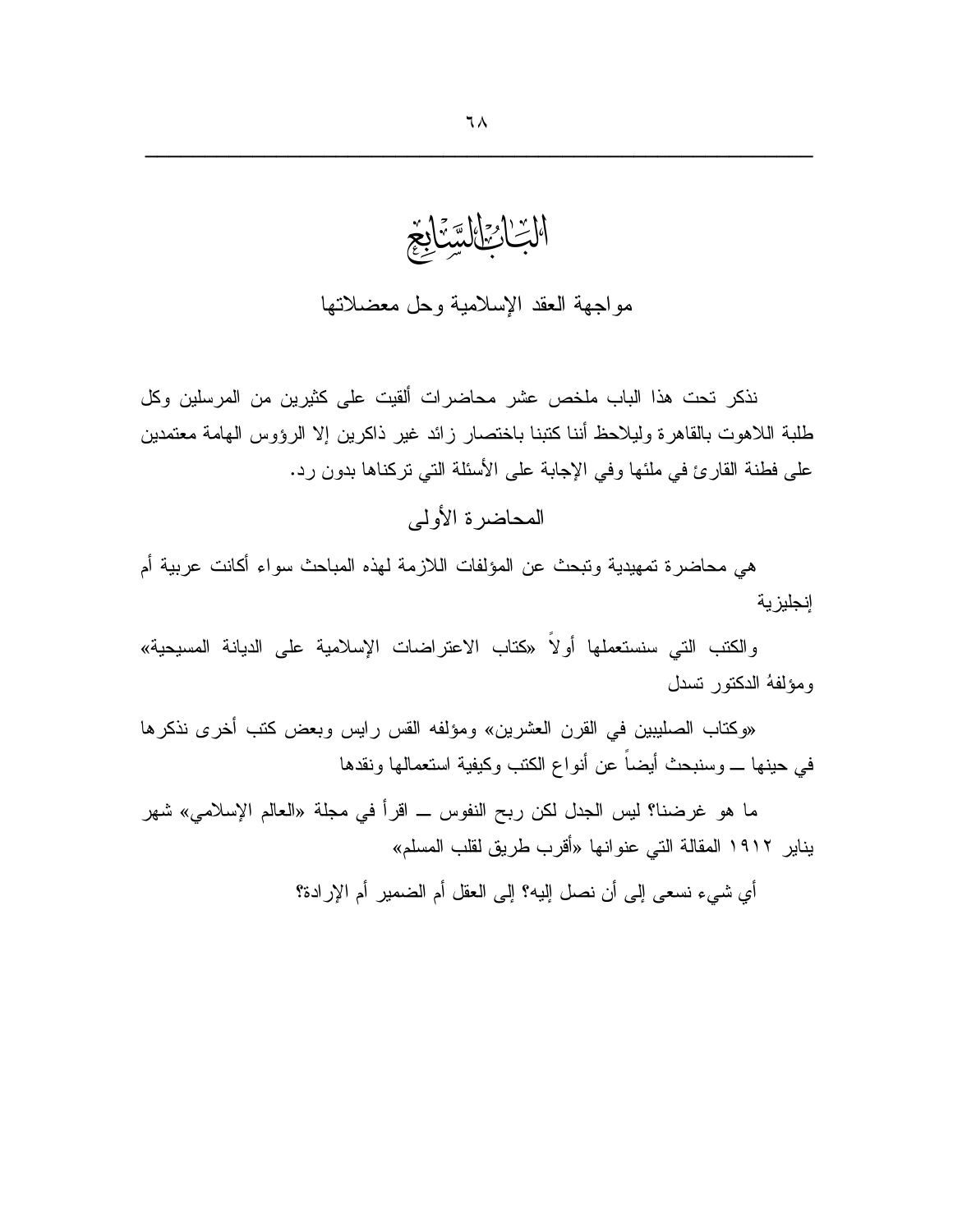# المحاضرة الثانية وموضوعها ماهية المسيحية ــ المسيحية هي قبول المسيح مخلصاً والاقتداء به (انظر نسدل من صفحة ١٣ ــ ٢٣ ورايس من ١٩ ــ ٤٥) أوجه المشابهة بين المسيحية والإسلام ـــ وهي كثير ة ومعروفة أوجه الاختلاف: الثالوث ـــ الوحي ـــ المسيح الخارق الطبيعة. الكفارة عن الخطية الخ هل في نعليم الملحدين رسالة للإسلام؟ أضىرار وفوائد المجادلات

اقرأ في مجلة العالم الإسلامي لشهر ابريل سنة ١٩١٣ المقالة التي عنوانها: عثرة الصليب

## المحاضر ة الثالثة

وموضوعها عقل المسلم (انظر نسدل من صفحة ٢٤ ــ ٢٨ ورايس من ١ ــ ١٩)

قابل بين المسلم حسب الظاهر (انس ٢: ١٥ و١٦) والمسلم حسب الباطن (المثال الأعلى) (رو ٩: ١ ـــ ٥) قال أحدهم: المسلم يهودي نرجم إلى اللغة العربية

أنواع المسلمين الذي نقابلهم

(١) الفريسيون ـــ منمسكون بالحديث ـــ أز هريون شعار هم إلىي الوراء إلىي الأيام الأولىي للإسلام إلى ما قاله الأئمة الأربعة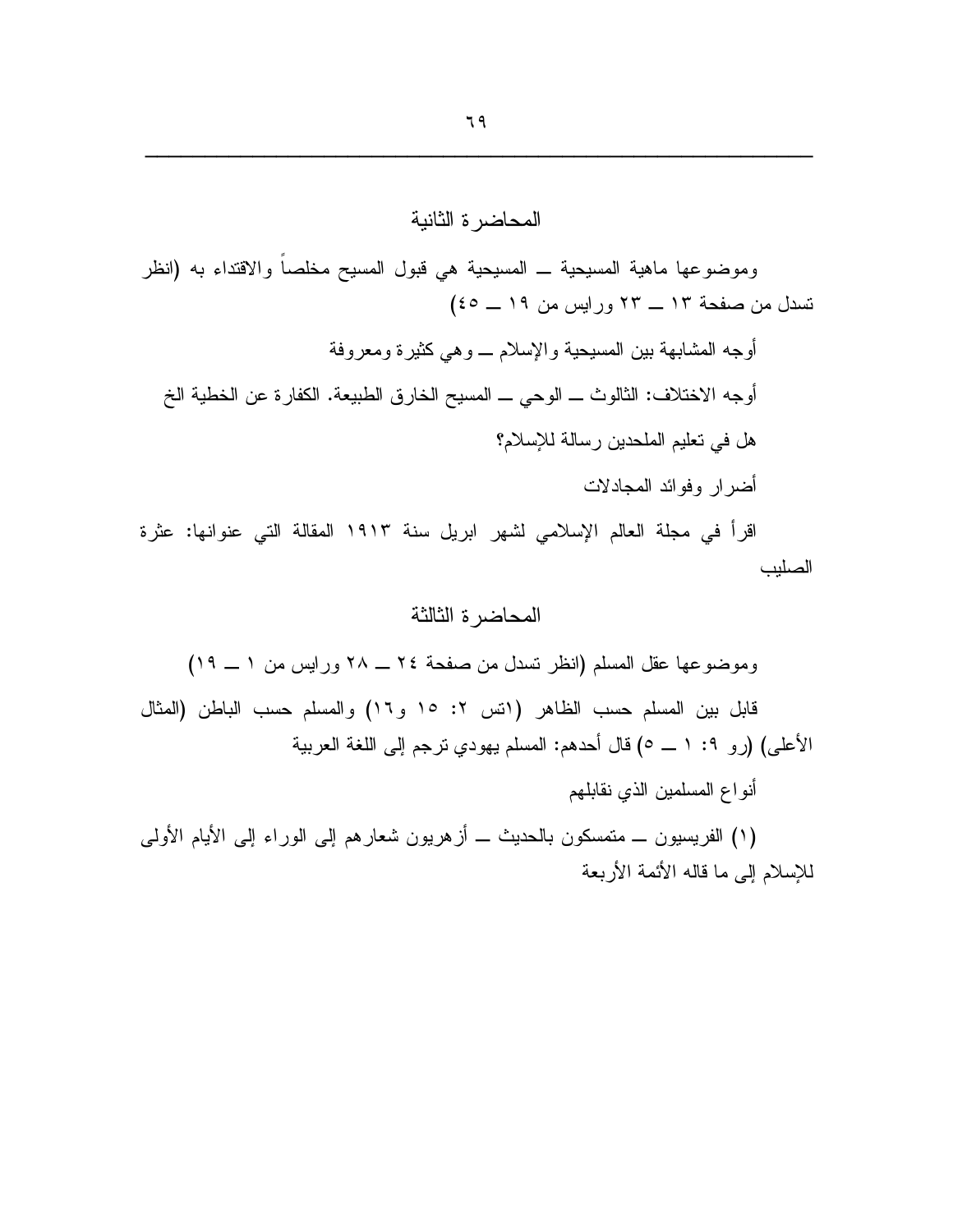(٢) الصدوقيون ـــ النشأة الحديثة ـــ العقليون ـــ شعارهم إلى الأمام إلى النمدن الحديث «التفرنج»

(٣) الصوفيون ـــ النساك وشعارهم الزهد ـــ والشركة مع الله خير ما يقتني العبد. كيف نميز هم؟ ـــ هل يلزم؟ ما هي الصفات المشتركة بينهم؟ كيف نقترب إليهم؟ نجتهد أن ننال أصغاءهم ونثير رغبتهم ونحرك اهتمامهم ونقترب إلىي كل نوع من وجهة ميله

التبشير الفردي: هو صدام بين نفس ونفس ونتوقف النصرة على قوة الصدمة وسرعتها (انظر فصل ٥ من تمجيد القدوس)

### المحاضرة الرابعة

وموضوعها صحة الكتاب المقدس (انظر نسدل الفصل الثاني ورايس من صفحة ١٤٧ ـــ  $(111)$ 

أهمية الموضوع

كيف نبتدئ البحث؟ ـــ نمسك الكتاب المقدس أول كل شيء وننظر إلى: هيئة الكتاب الحاضرة وأقسامه \_ وثم نبين من النقاليد الصحيحة والنواريخ كيف حصلنا عليه. هل فيه تحريف؟ ذكرت أربع طرق للتحريف والتبديل إما بالزيادة أو بالحذف أو بالتغيير أو بالتفسير

فأي هذه وفعت على الكتاب وفي أي وفت ومن عمل هذا؟ أحسن جو اب ــــ الكتاب المقدس يشهد لنفسه و هاك بعض الشهادات للعهد القديم ــ شهادة البهود وشهادة المسيح وشهادة الناريخ وشهادة المخطوطات الأثرية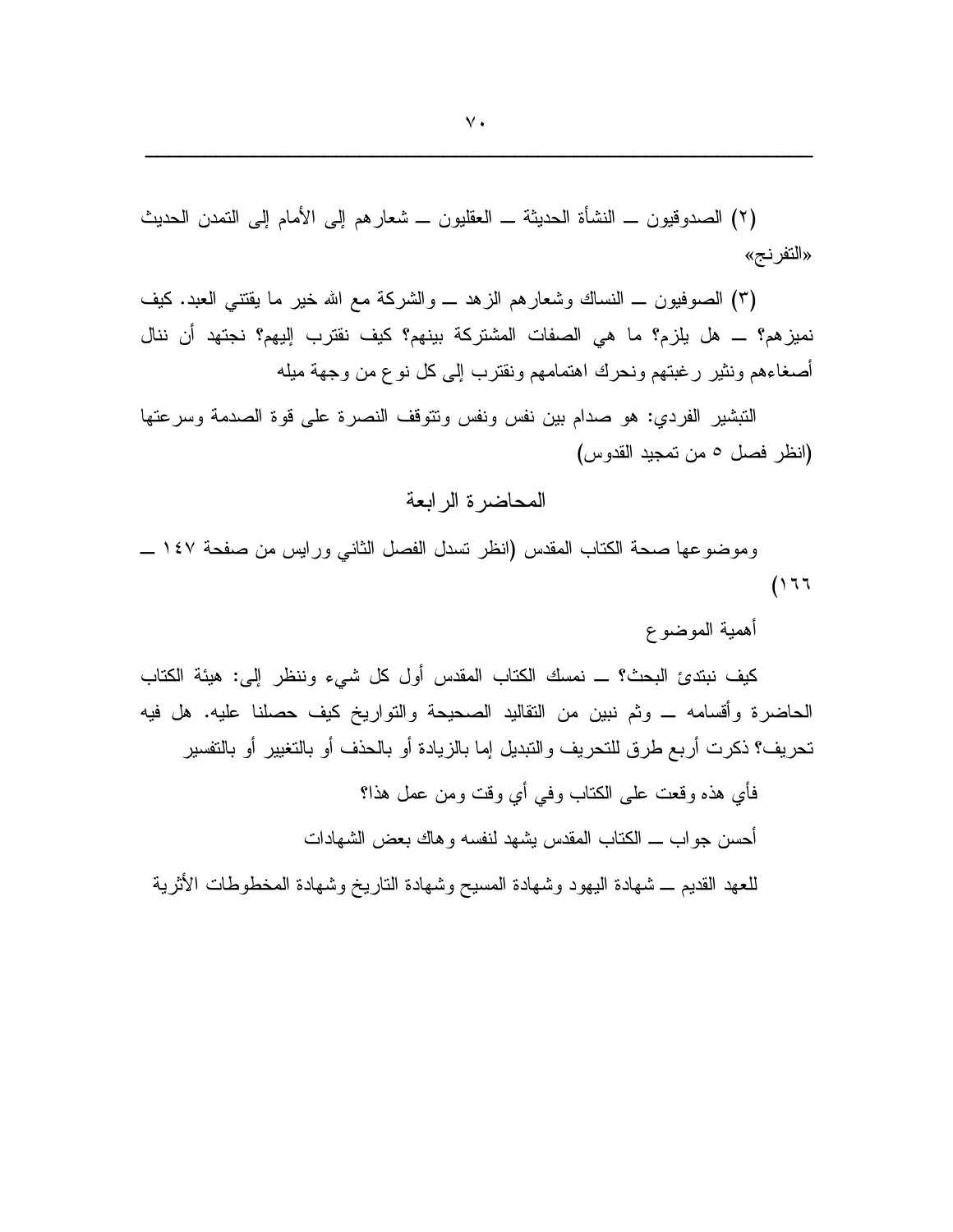للعهد الجديد ــ المخطوطات وشهادة الكنيسة (النواتر) ــ الفرق بين الإنجيل والحديث الإسلامي؟

(١) الحديث النبوي جمع بعد قائله بمدة ٢٥٠ سنة وإنجيل لوقا كتب بعد ٣٠ سنة من موت المسيح

> (٢) الإسناد في الحديث إما مجهول أو متقطع وفي الإنجيل معروف ومنصل (٣) محتويات الحديث لا قيمة لها ومحتويات الإنجيل لها كل قيمة (انظر رايس ١٩٣ و ١٩٤) شهادة الاختبار (يو ١٧: ١٧)

## المحاضر ة الخامسة

وموضوعها سلطان الكتاب (انظر تسدل الفصل الثالث ورايس من صفحة ١٤٧ ــ ١٩٩) هل نسخ القرآن أو لا شيء الكتب الإلهية التي قبله؟ ما معنى النسخ

اعتراض المسلمين بخصوص إبطال الناموس الطقسى ـــ ومسألة السبت والختان

إذا سلمنا بالنسخ هل بمكن أن نسلم بالنسخ في الحوادث الناريخية؟ وهل يستطيع المسلم أن يقول إن الحوادث التاريخية المغلوطة في القرآن من قبيل النسخ؟

> شهادة الكتاب المقدس أن المسيحية هي الدين النهائي وبأي معنى هي كذلك؟ (الأعداد الأخير ة من الرؤيا) اعتبار القرآن أن المسيح معلم وله سلطان. اثبت ذلك من القرآن

من أي الوجوه تعتبر المسيحية ديناً نهائياً؟ ـــ من أنها نهاية الندرج في الإعلان الإلهي للبشر ِ ليس أنها نسخت كل ما جاء قبلها بل إنها أتمته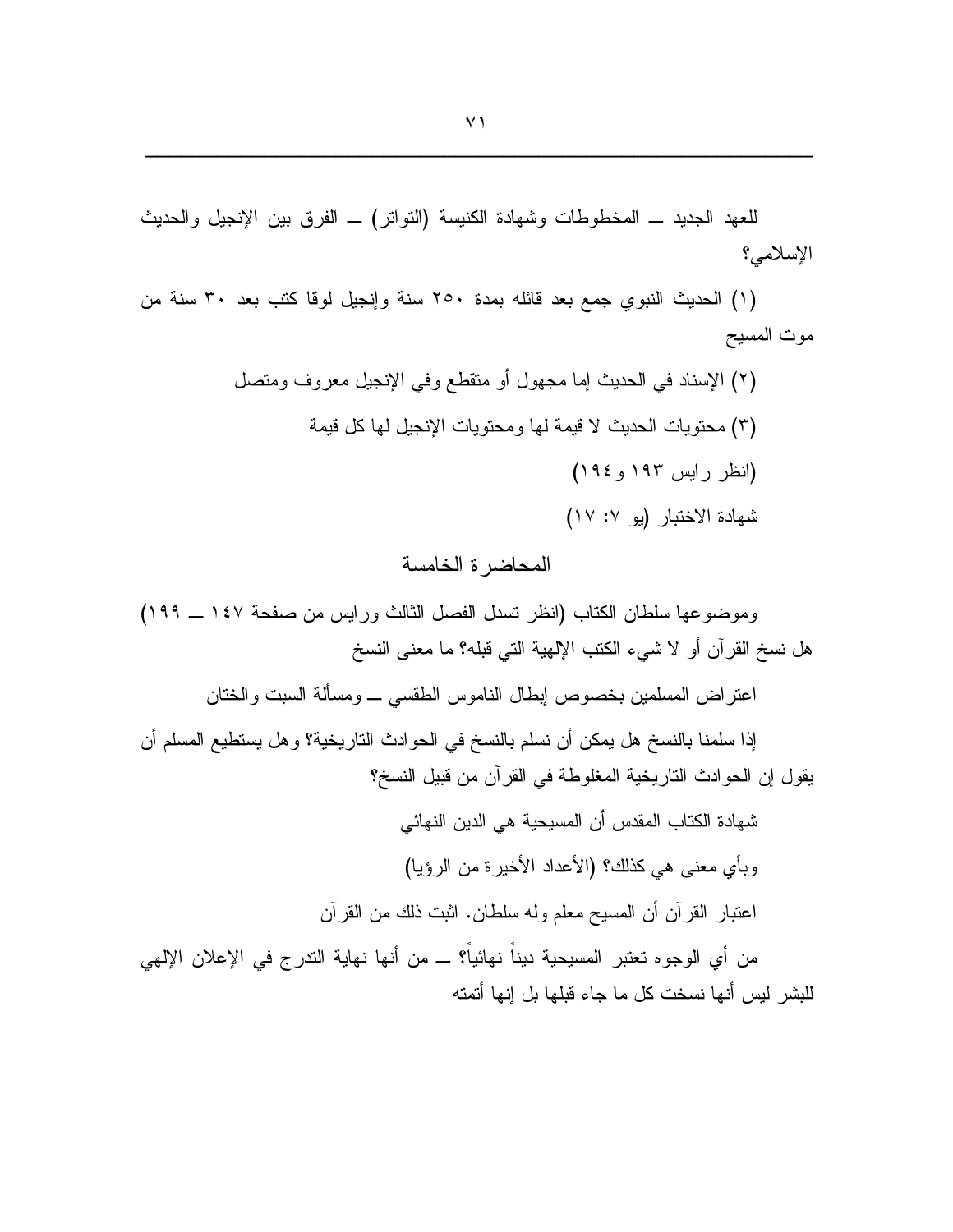# المحاضرة السادسة

وموضوعها اعتراضات المسلمين على تعاليم الكتاب المقدس على وجه العموم (انظر نسدل الفصل الثامن ورايس من صفحة ١٩٩ ـ ٣٢٣)

|         | الأناجيل الأربعة | متى      | مرقس      | لوقا          | يوحنا       |
|---------|------------------|----------|-----------|---------------|-------------|
| 习<br>R  | الغرض            | لإسرائيل | للأمم     | لكل العالم    | للمسيحيين   |
|         | المطلع           | شرقي     | رومانى    | يوناني        | روحي        |
|         | الأسلوب          | بلاغة    | اختصار    | تدقيق         | دار ج       |
|         | المزية _ الخاصية | التوازن  | الإيجاز   | ترتيب الأوقات | نظام الأمور |
| م<br>سا |                  | روائي    | ترجمة     | تاريخ         | تشخيص       |
|         |                  | تأثيري   | أعمال     | بواعث         | كلمات       |
|         |                  | مسيا     | إنسان إله | مخلص          | ابن الله    |
|         |                  | أسد      | ثور       | إنسان         | نسر         |

(١) لماذا جاءت أربعة أناجيل وما الفرق بينها؟ (نُفهم هذا من الجدول الآتي)

- (٢) خطايا الأنبياء في الكتاب المقدس. اذكرها وبيّن سبب ذكرها
	- (٣) خطاياهم المذكورة في القرآن. ابحث عنها
- (٤) هل كان محمد معصوماً؟ ـــ المتعلمون من المسلمين يسلمون بذنوب محمد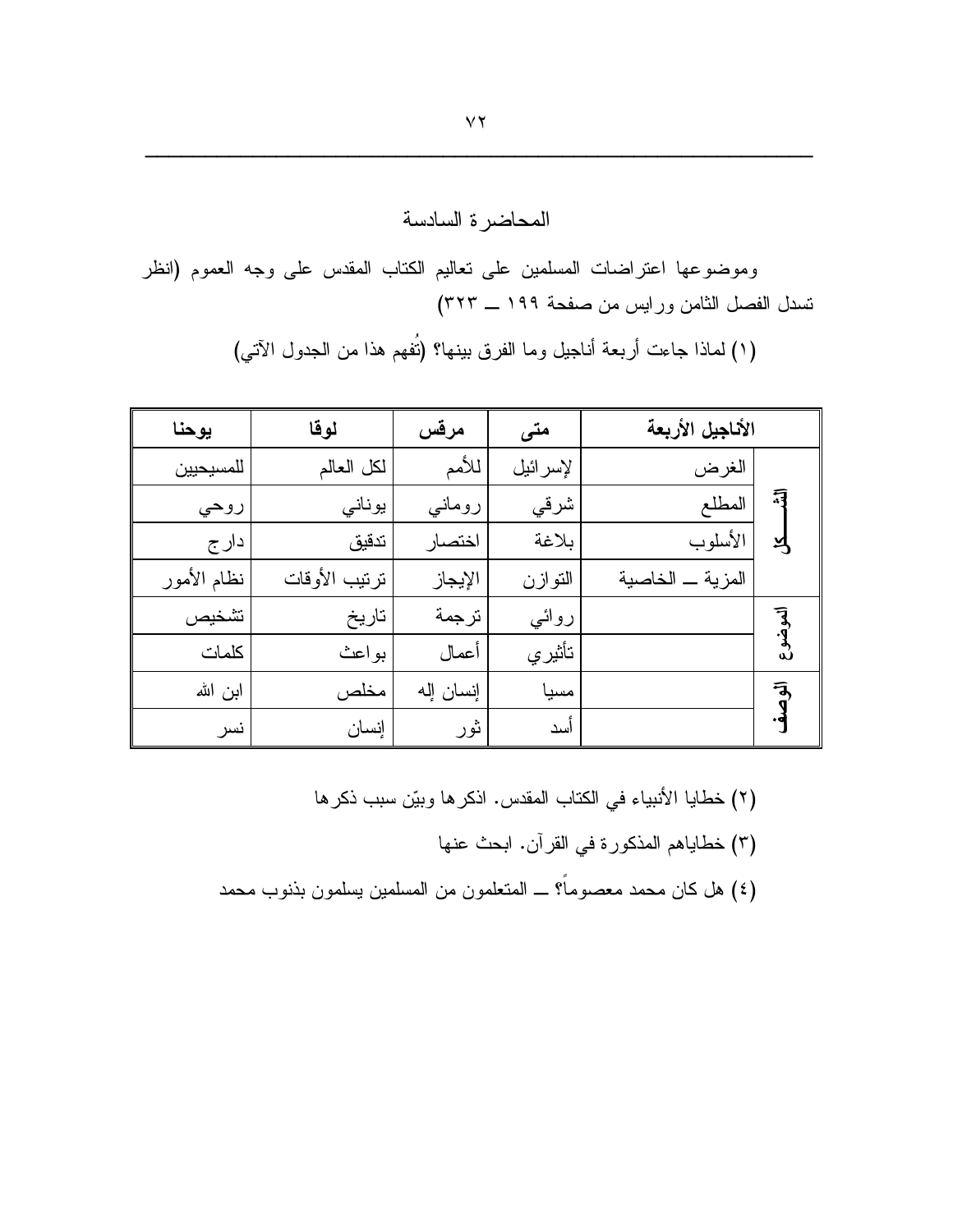المحاضرة السابعة

وموضوعها الثالوث (انظر نسدل الفصل الخامس ورايس من صفحة ٢١٢ ـ ٢٢٧) مراجعة الألفاظ في دستور الإيمان المسيحي نكفي لإزالة سوء فهم ما نعتقد به ـــ ثالوث وليس نتثليثاً ـــ من أهم الأمور أن نعلن اعتقادنا بوحدانية الله الملأى

هل الثالوث مضاد للعقل؟ ـــ إنه فوق العقل ومع ذلك فلنا أمثلة مقربة للفهم من الطبيعة و الفلسفة

يستحسن أن تفهم المذاهب الآتية كي تحتاط لنفسك ـــ مذهب ألوهية الكون ـــ ومذهب الِهِيُّ الْخَيْرِ وَالشَّرْ \_ وَمَذْهَبٍ نَعْدَدَ الْأَلْهَةُ

> نتزيه الله ـــ الآب «لم يره أحد قط» هو «فوق الكل» حلول الله ـــ الروح القدس «في كلكم» تجسد الله ـــ الابن «وها أنا معكم»

تستفيد في براهينك مع المسلم إذا قارنت لفظ «كلمة الله» بما ورد في سورة النور. ماذا ورد في الكتاب المقدس عن الثالوث؟ اقرأ مقالاً كتبه المرحوم الكائن جاردنر عن ذلك واقرأ في مجلَّة العالم الإسلامي سنة ١٩١١ المقالة التي عنوانها «تعليم الوحدانية في الثالوث»

فكر المسلم عن الله غير مستوف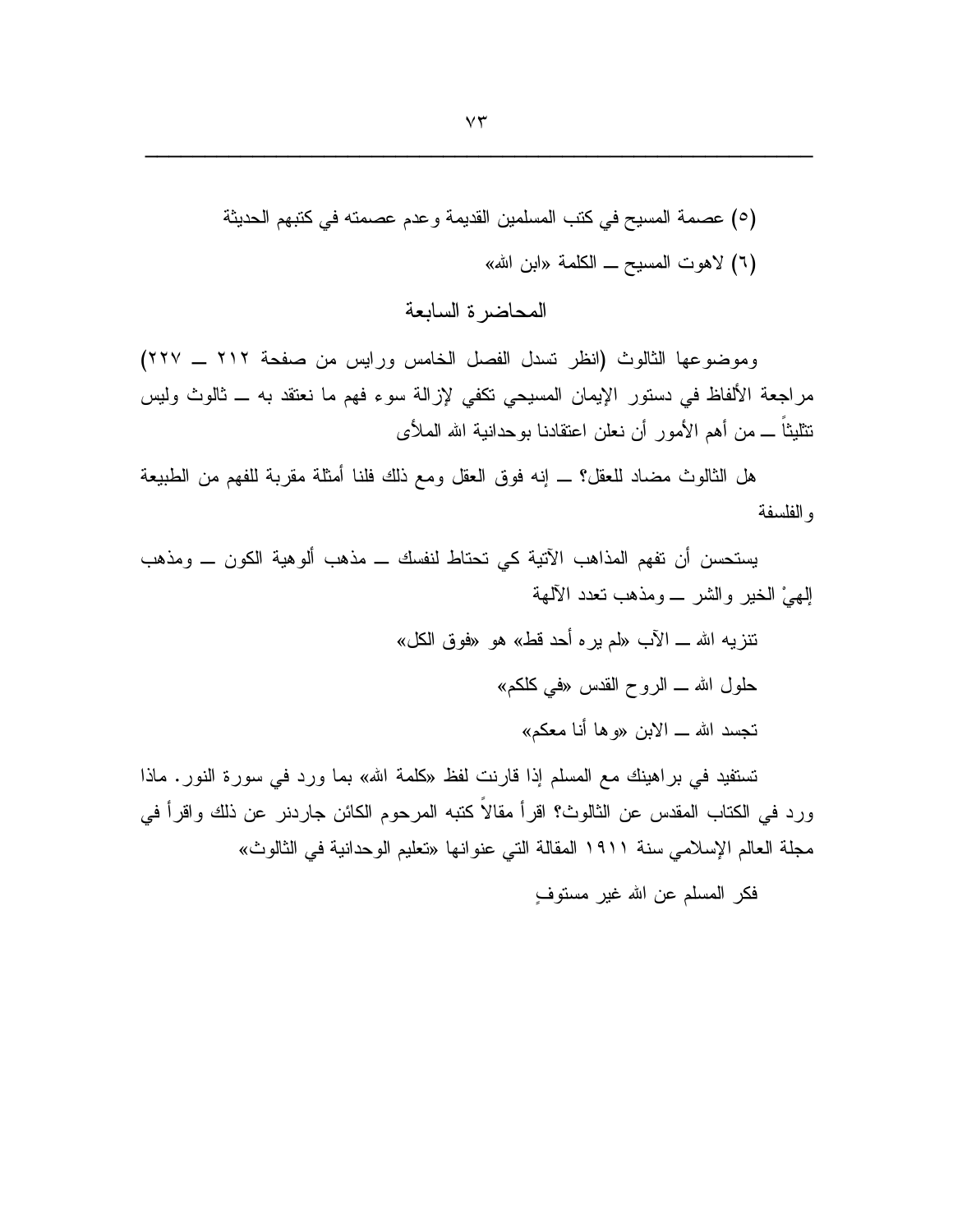اقرأ كتاب «تعليم المسلمين عن الله» للدكتور زويمر «والمقصد الأسنى في شرح أسماء الله الحسني» للغز الي

المحاضر ة الثامنة

وموضوعها موت المسيح والكفارة (انظر نسدل الفصل السادس ورايس من صفحة ٢٥١ \_ ٢٦٠) موت المسيح هو حجر الزاوية لأن عليه يقوم ديننا

بيان حقيقة موته وبر هان ذلك: \_

- (١) في العهد القديم النبوة ـ مزمور ٣٢ وإشعباء ٥٣
- (٢) العهد الجديد ـــ كل أسفار ه الاّ بو حنا الثانية و الثالثة و فليمو ن
- (٣) شهادة مؤرخي اليهود والوثنيين ــ يوسيفوس وبليني ــ سلنوت ــ ناسيتس ــ الخ ـــ
	- (٤) العشاء الرباني
	- (٥) شهادة القرآن ــ في آيتين أو ثلاثة
		- (٦) علامة الصليب ـ و هكذا

وقد كان موت المسيح اختيارياً كما هو مثبوت في العهد الجديد في متى ١: ٢١ و ١٠: ۳۸ و ۱۲: ٤٠ و ١٦: ٢١ و ١٦: ٢٤ و ١٧: ٩ و ١٧: ١٢ و ١٧: ٢٢ و ٢٠: ١٨ \_ ٢٢ و ٢١: ٣٨ ــ الخ

إلا أن المسلمين يرفضون موت المسيح الكفاري ويقولون (١) إنه ضد العقل (٢) ضد التوحيد (٣) ضد معرفة الله (٤) ضد عدل الله ورحمته (٥) ضد النقوى (٦) غير ضروري ـــ ابحث عن هذا في كتبهم

كيف يخلصنا موت المسيح؟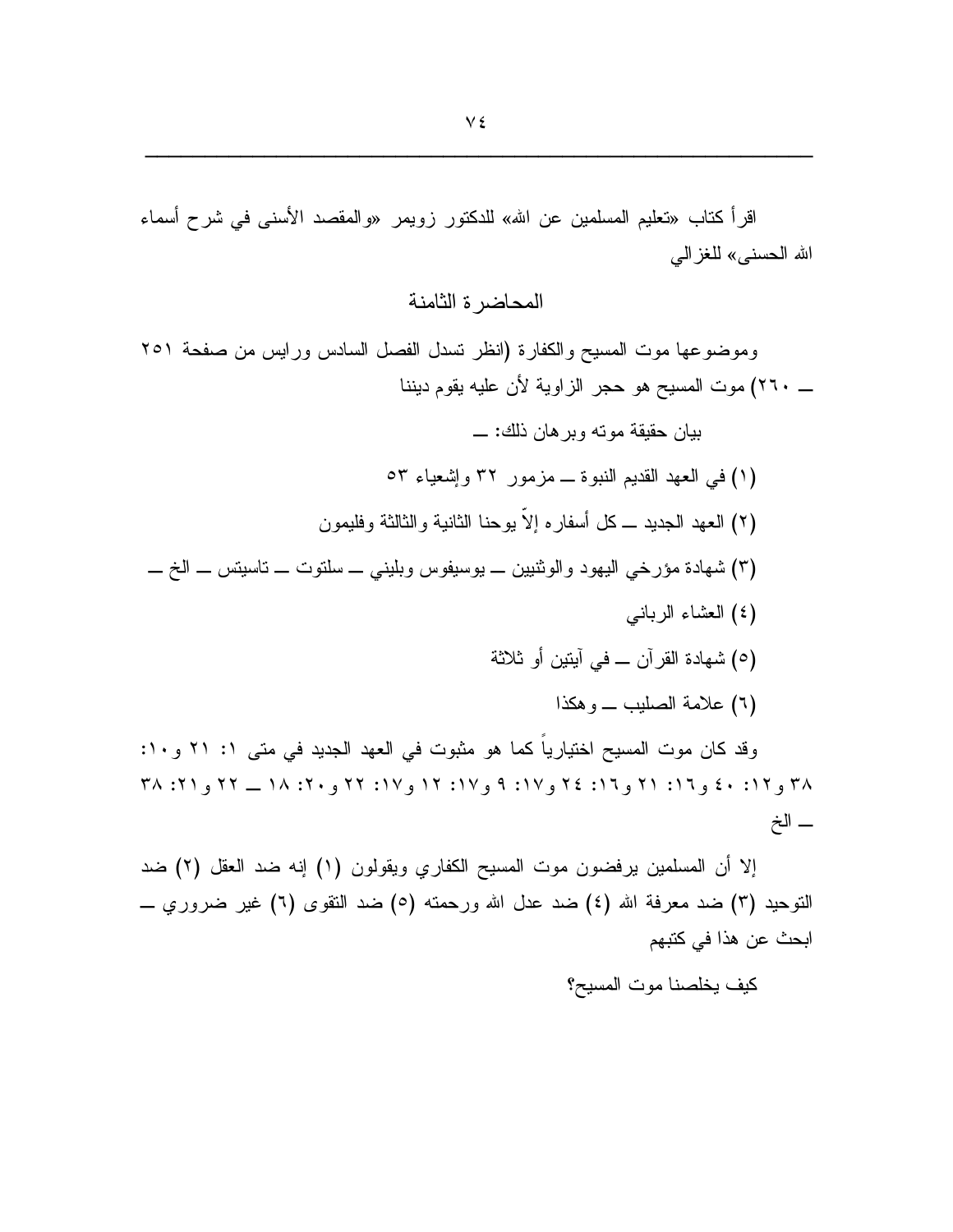دلائل الكفارة في الإسلام: \_ عيد الأضحى \_ العقيقة \_ الذبح على العتبة \_ دم النبي يطهر ـــ اقرأ كتاب «موت المسيح» نأليف الدكتور ديني

المحاضرة التاسعة

وموضوعها مقام محمد في المسيحية (انظر نسدل الفصل السابع ورايس من صفحة ٣٦٤ \_ ٣٨٠) هل اسم محمد موجود في الكتب المقدسة؟ \_ سؤال يحتاج إلى بحث

المسلم يقول إن الآيات الآتية تشير إلى محمد وهي نث ١٨: ١٥ ــ ٢١ و٢٢: ٢ ومز ٤٥ ونشيد الانشاد ١٠ : ١٠ ــ ١٥ وحبقوق ٣: ٣ مرقس ١: ٧ ويو ١: ١٩ ــ ٢١ و١٤: ١٥ ــ ١٦ اقرأ هذه الفصول ورد على المسلم

مقام محمد في الإسلام عظيم يكاد يكون كمقام المسيح في النصرانية ولذلك يشتاقون أن يجدو ا له مكاناً في الكتب المقدسة

> اقرأ كتاب «عيسى أم يسوع» الفصل السابع و اقر أكتاب «محمد» الجزء الثاني لكولي

هل أشير إلى محمد في الكتب المقدسة؟ لماذا وأين؟ ــ قول المسيح سيقوم بعدي مسحاء... الخ

هل بجوز لنا أن ندعو ه نبياً؟

اعتراضات المسلمين والرد عليها ـــ أهم اعتراض هو حذفنا لاسم محمد من الكتاب. وهذا يرجع بنا إلى قضية التحريف المزعوم

علامة النبي الكذاب المُشار إليها في الكتاب المقدس نث ١٣: ١ ــ ٤٦ مت ٢٤: ٢٤ و ابو ٤: ١ ــ ٤ ما معنى لفظ «أميّ» في القول «النبي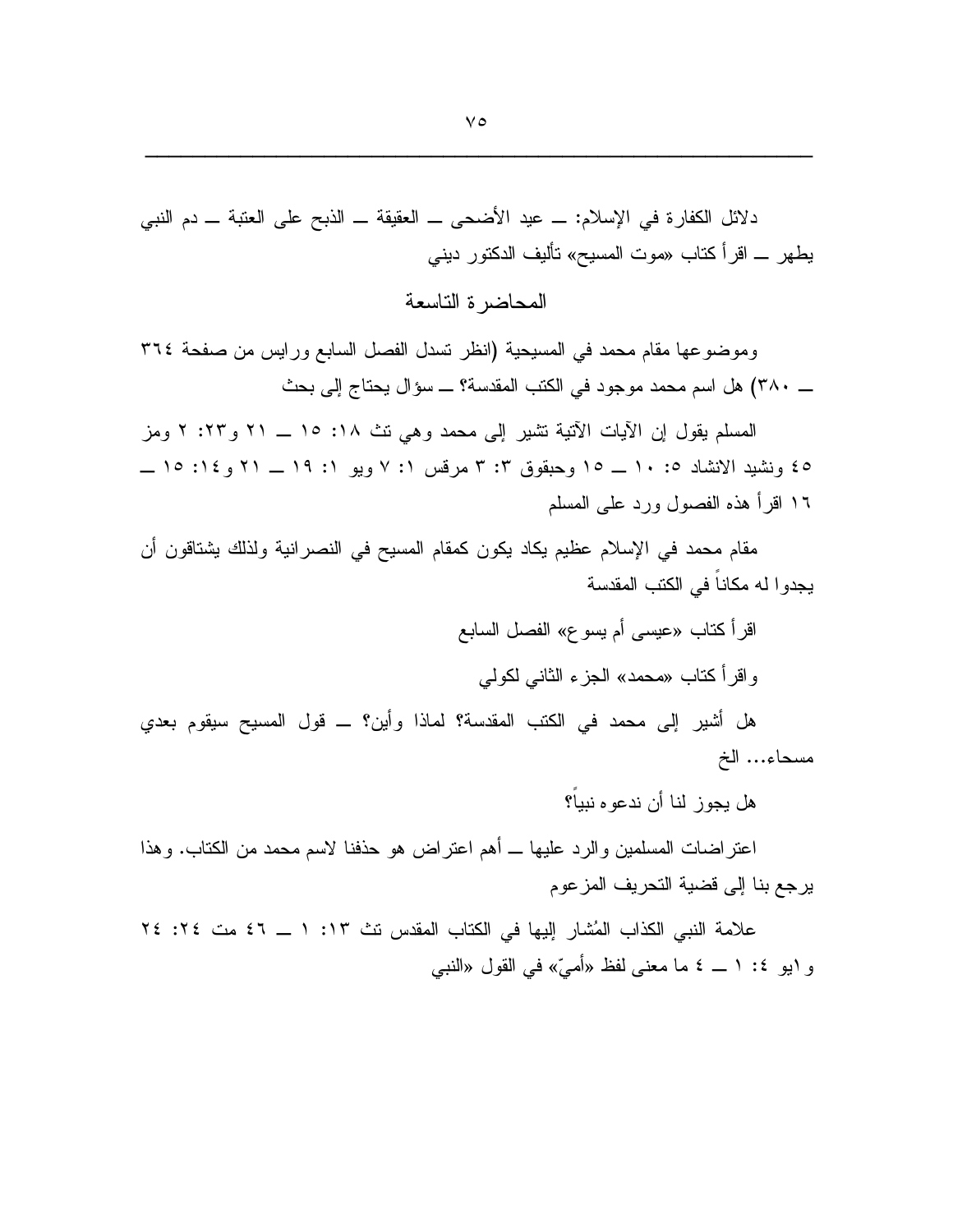الأميّ»؟ المسلمون بقولون إن المعنى أنه لا يكتب ولا يقرأ ولكنا نؤكد أن معناها «الأممي» وإذا رجعت إلى السور الآتية حيث وردت هذه الكلمة علمت صدق حدسنا والسور هي: ــــ

سورة البقرة الآبة ٧٣ سورة آل عمر ان الآبة ١٩ و ٦٩

سورة الأعراف الآية ١٥٦ \_ ١٥٩

وبتفسير كلمة أمى التى معناها أممى تفسيراً صحيحاً نبعد محمد عن دائرة الأنبياء الحقيقيين لأنهم من بنبي إسرائيل وليسوا من الأمم

## المحاضر ة العاشر ة

وموضوعها كيف تعامل الباحث عن الحق والمهتدى والمرتد (انظر رايس من صفحة ٤٦ ــــ ٧٧) يستحسن أن نظلع على كتاب كامل عبد المسيح العيتاني وكتاب الشيخ ميخائيل منصور وغيرهما من كتب ترجمة حياة المتنصرين، وتقرير مؤتمر القاهرة، وكتاب الأساليب الفضلي للعمل بين المسلمين ـــ الخ الخ. لا نتبع خطة واحدة مع كل الذين يسألونك، اجتهد أن تعرف ماذا يقصدون أن يفهموا وما قد فهمو ه من قبل

استعمل الكتاب المقدس في البر اهين لا القرآن

استعن بكتب نُلم بخلاصة النعاليم المسيحية وشرحها مثل كتاب أصول الإيمان والأصول والفروع ورب المعد الخ

تمسك بالجو هر بات و الأساسبات

لا يجب أنْ يكون سعينا لاجتذاب من هم مهتدون أصلاً بل لهداية البعيدين عن المسيح اذكر أهمية الصلاة. فصلَّ قبل المناقشة وبعدها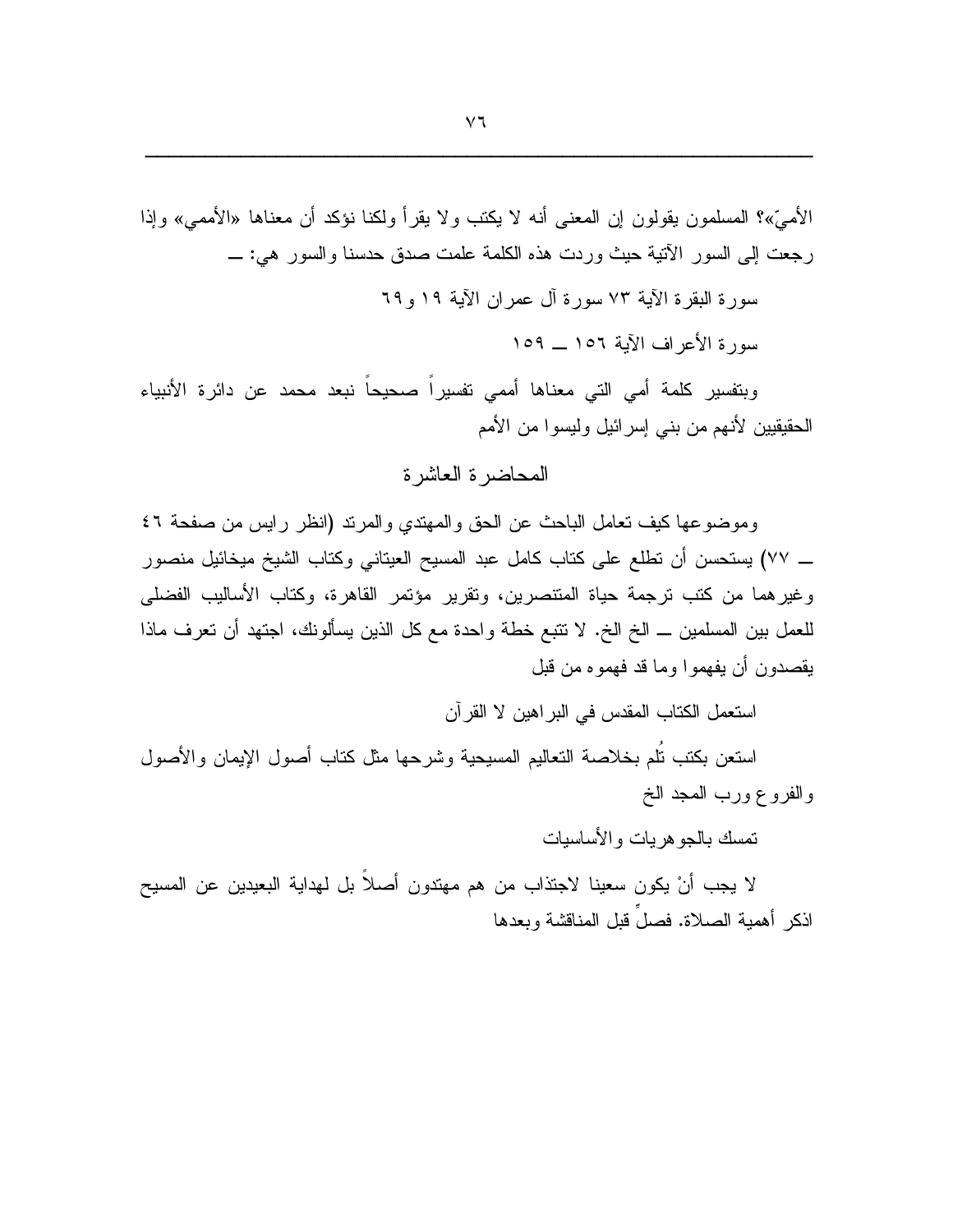ماذا تعمل للمرند؟ لا تفشَّل معه. ابدأ معه من جديد بالمحبة المسيحية عالماً أن الحاجة العظمى هي إلى محبة المسيح المحبة التي تظهر في

 $\frac{1}{2}$ 

(۱) الصبر (٢) والمثابرة (٣) والصلاة ــ كما نرى في معاملة المسيح لبطرس حيثما ارند والنجاح حليفنا بإذن الله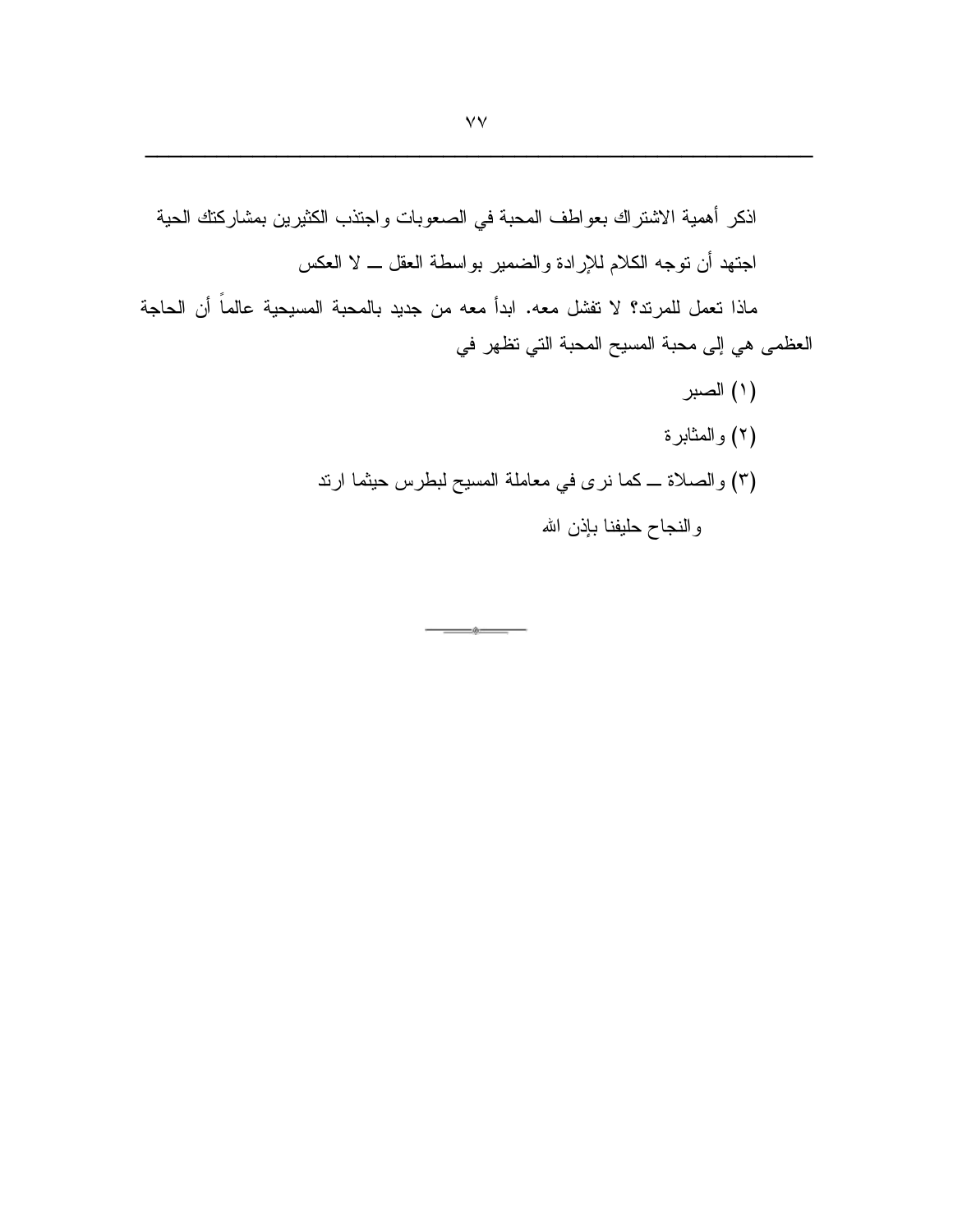الْتِ اْمِرَاْ لَتَّآْمِيَنَّ

منبر العلمانيين التبشير بالمطبو عات

المطبوعات هي الصوت الحي والقوة العاملة في الحياة السطحية والنفس الداخلية. هي قوة في العالم الإسلامي اليوم. وتأثيرها لا يحصر فإن أصواتنا لا تقدر أن تصل إلى جماهير وأماكن عديدة. ولكن تلك لها المزية الأولى والمكانة الأسمى. فالمطبوعات يتعدى تأثيرها الأفراد والجماعات لأنها نصل إلى ببوت نائية وعائلات بائسة وندخل كل إقليم ونتمكن من كل عصر. هي المبشر الحاضر في كل زمان ومكان

بالمطبوعات ننتبع خطة الفادى لأن الكلمة صار جسداً وأيام جسده صارت كتباً. وأربعمائة وسبع وعشرون لغة يُكتب بها الكتاب اليوم حتى نصل الكلمة إلى كل لغة ولسان

ما أعظم فوة القلم وما أشد بطشه ــ قال كبلخ الشاعر المشهور متغزلاً في فوته «ينسي الْجَنْدِي سلاحه واليهودي أورشليمه ولكننبي لا أنسى المطبوعات وقوتها التي تهز الملوك ونسبّر الـجيوش ونـأسر الـحر ونطلق الأسير ـــ إنـها قوة مـخيفة وقوة شديدة»

وقال أحد المرسلين في بلاد الصين «إنني استعملت البريد كعامل في كرم الفادي فأرسلت ٥٠ ألف مكتوب في سنة لم يكلفني إرسالها ما يقوم بثلاثة عمال ونفقاتهم» فالمطبوعات أضمن وأرخص وأعز عامل معنا وببننا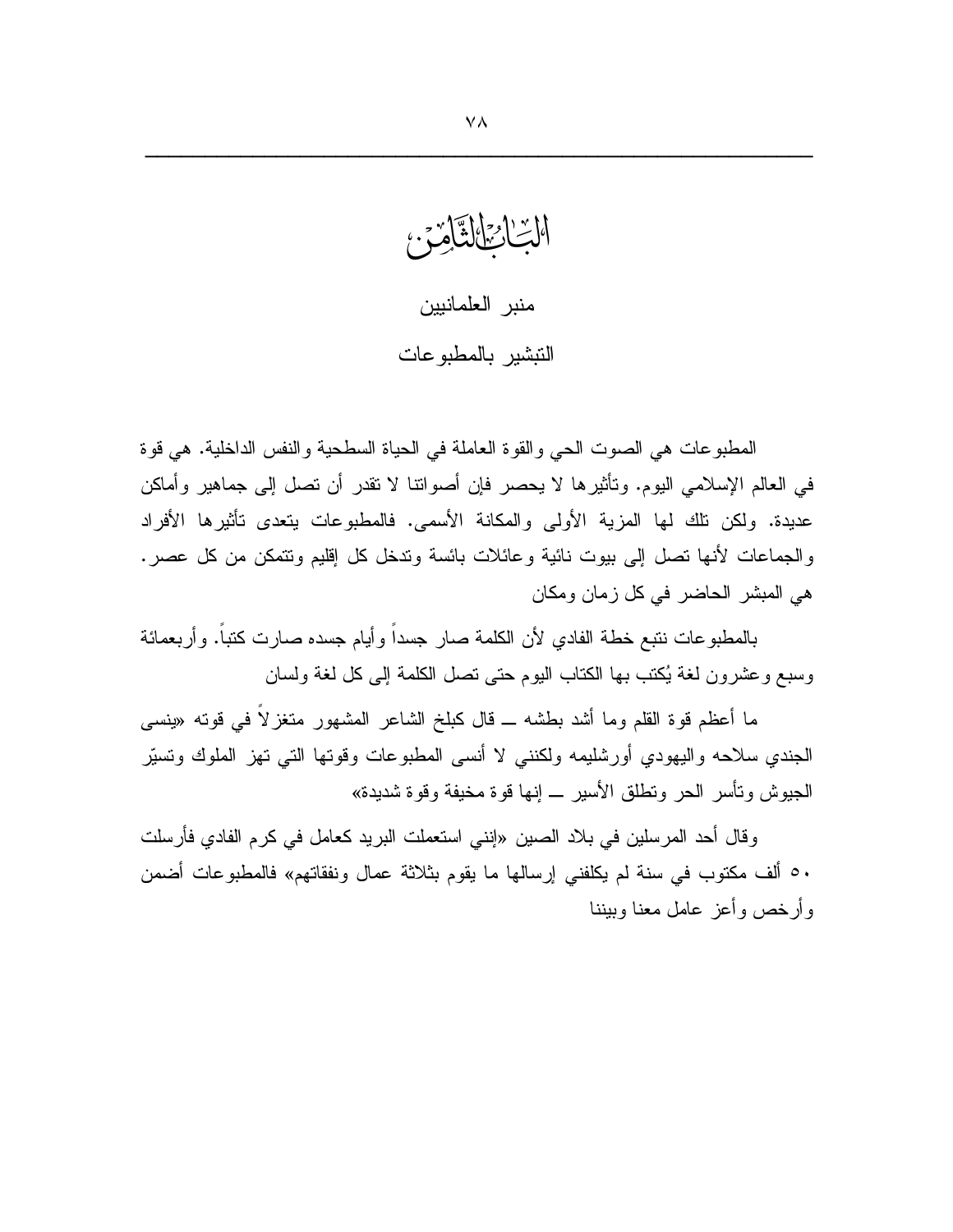نفنن الغربيون والشرقيون فصارت المحال التجارية نبيع بقوة القلم والصناع يروجون مصنوعاتهم بقوة القلم ــــ وصرنا نعتمد على المطبوعات في كل شيء أفلا نجاريهم في أسواقهم؟

إذا كان التاجر برسل (فاتورة) لبضاعته فالمبشر برسل مطبوعاته عينة من أقوال الله لمن بريد ولم لا بريد للنفس المتعطشة والشبعانة على السواء

كان بولس رسول الأمم يحتج كل يوم في سوق أثينا. وسوق مصر الرائج هو المطبوعات فاحتجوا بما لديكم وأعلنوا ما نشاؤون ولا نهملوا نلك القوة أو نتسوا ذلك السلاح الذي يصيب العين ثم الأذن ثم القلب ثم النفس

ولماذا لا نستعمل المطبوعات وقد استعملها المسلمون؟ ــ ألم يبلغكم أنه نوجد مراكز مهمة ومحال عاملة في نشر لواء المبادئ الإسلامية والشرائع المحمدية؟ إذن فاسمعوا إحصاءاً وجبزاً لأشهر المراكز قوة وأحرَّها عملاً. يقطن في أفريقيا ٤٢ مليوناً من المسلمين أربعة أعشار من هذا العدد فوق إقليم خط الاستواء والباقي دونه ولهذا العدد مطابع عديدة وأهم المراكز في فزان وقيروان والقاهرة وطنطا والإسكندرية وزنجبار وممباسا

ومركز دائرة هذا الجزء الأكبر من العالم الإسلامي هو القاهرة. أفلا يندهش القارئ عندما يتيقن أن في القاهرة وحدها يطبع من الجرائد العربية أكثر مما يُطبع في شيكاغو بالانجليزية؟ وقد كان ما يُطبع بوميا قبيل الحرب من الجرائد والمجلات والرسائل بين الناطقين بالضاد بمصر عدد لا يقل عن المائة

والمار في طرقات الدرب الأحمر أحد شوارع القاهرة برى عمالاً على قدم وساق يحزمون رزماً وفيرة ويرتبون طروداً عديدة من المطبوعات يبعثون بها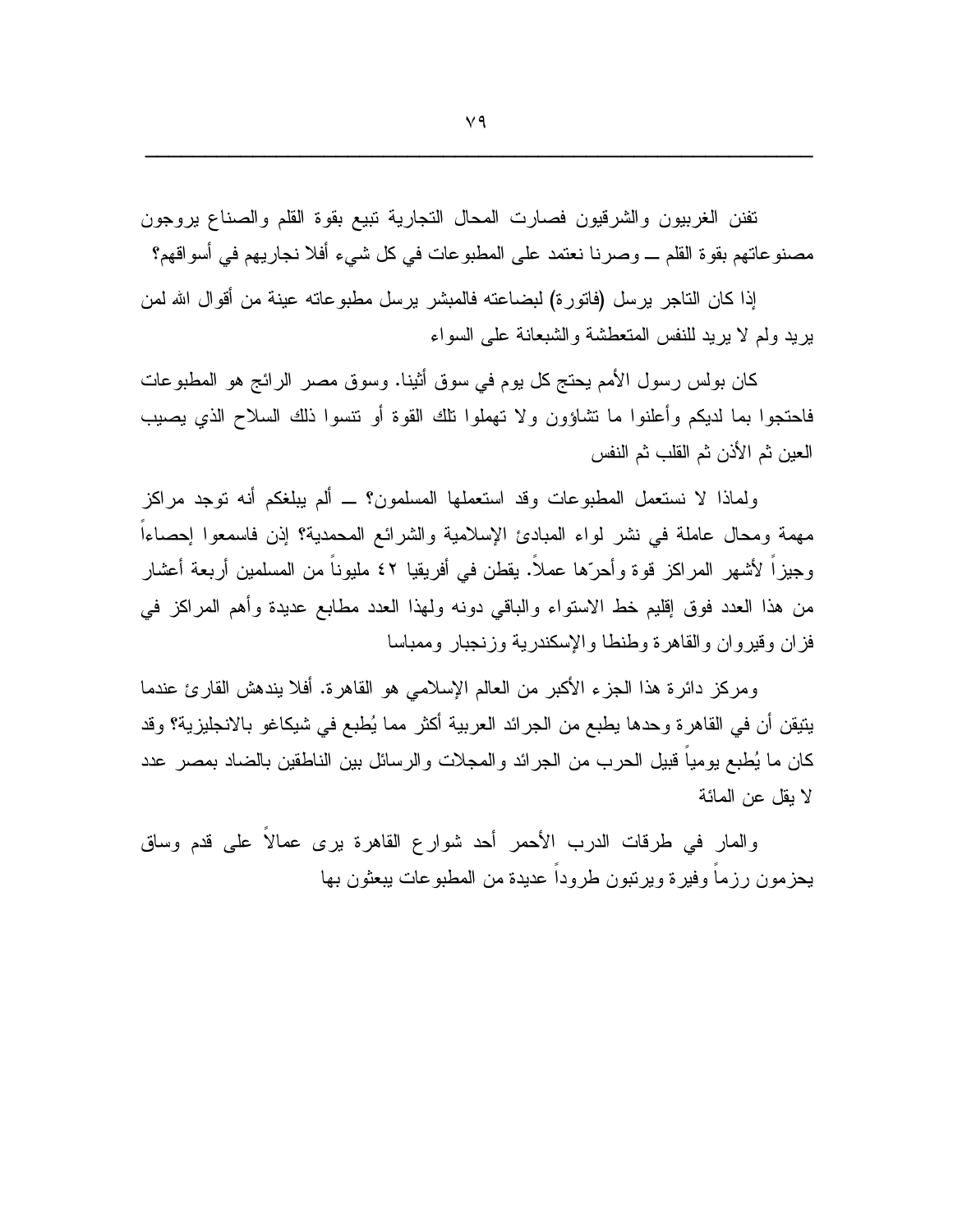إلى بقاع الشرق النائية وإلى أطراف العالم القاصية فالمؤيد قبل الحرب كان يصل إلى خرائب السودان وخيام العرب وهياكل الهند ومجاهل الصين وشتات أميركا الجنوبية وإلىي كل بقعة يخفق عليها علم الهلال الإسلامي

وفي روسيا يوجد ما بنيف عن خمسة عشر مليوناً من المسلمين ولهذه الجماعة عشر مطابع منها بعضها في فزان ونفليس وباكو وبنروغراد.. الخ

وفي نركيا نحو ١٣ مليوناً من المسلمين ومطابعها نخط أحسن النسخ وأتقنها ففي الأستانة مطبعة القرآن الشريف وفي بيروت مطبعة الكتب التهذبية والأخلاقية وفي دمشق مطبعة الكتب الرجعية بخلاف المطابع الأخرى في صبدا وأزمير وأدرنه وبغداد وعمل هذه ضئيل

وفي الهند من المسلمين ما يزيد عن ال ٦٠ مليوناً ومطابعها عاملة مجتهدة خصوصاً في نشر أراء العلماء وفتاوي الأئمة ولطباعة الهند المقام الأول في العالم الإسلامي بعد مصر \_ ومراكز الطباعة بومباي ولكنو ودلهي وكلكتا ولاهور والله أباد وحيدر أباد ومدراس ـــ بعضها نطبع باللغة العربية والبعض الأخر باللغة الهندية

والمسلمون في الشرق الأقصبي ٣٥ مليونا ومنهم في جزيرة جاوا ٣٧ مليونا ومركز دائرة هذا الإقليم سنغافورة ومن هذه المدينة نجلب الصين والهند الأقصىي والأماكن النائية معظم مؤلفاتها

بلاد فارس ـــ هذا الإقليم أعظم إقليم أعطي للقلم حريته المطلقة ومع أن سكانه ثمانية ملايين فقط فيقال أنه بوجد به ٣٧١ مجلة وجريدة ـــ إننا نرجو برا من هذا الإقليم ونفعا من وراء مجهودات البحث الفارسي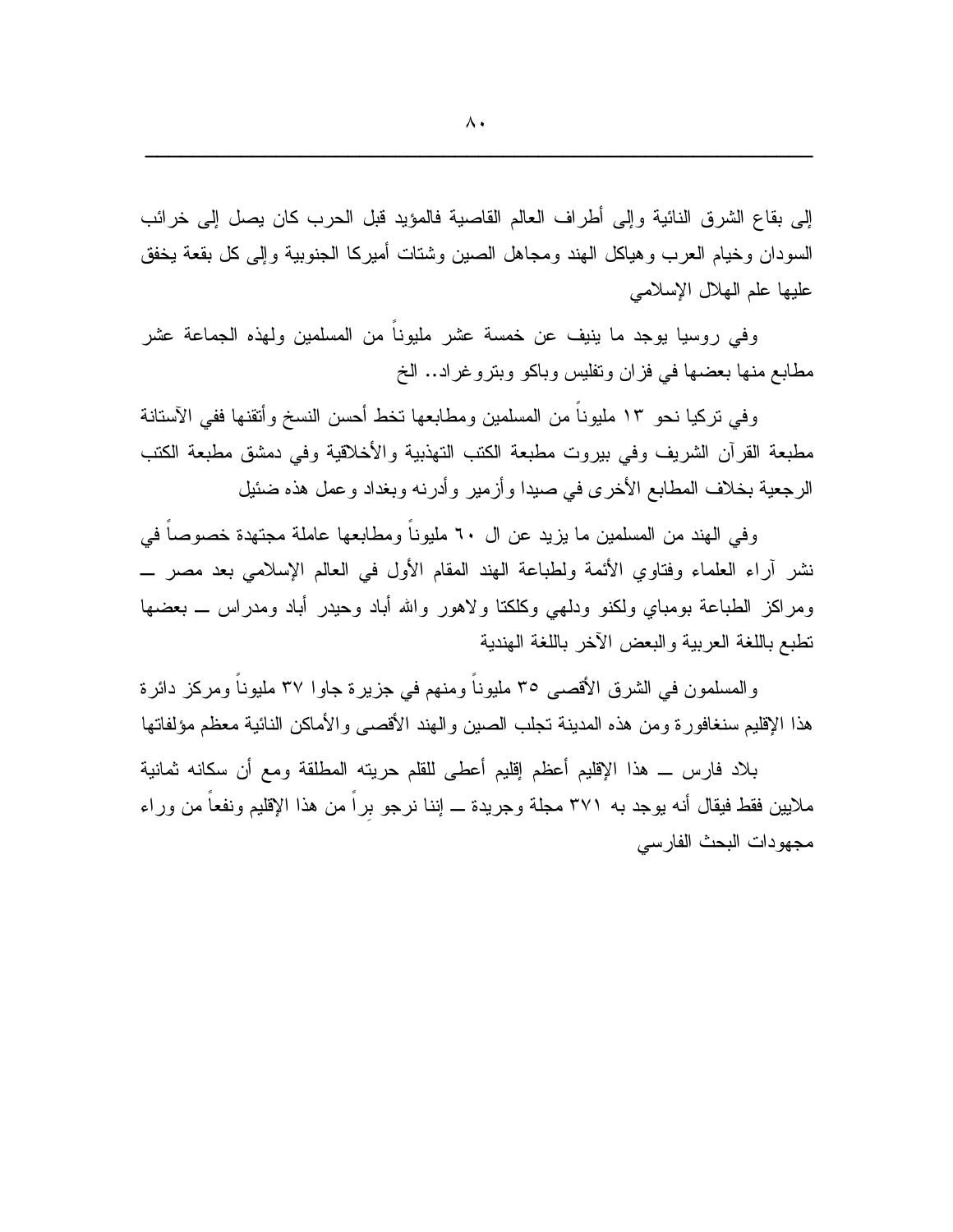أما في أوربا فتوجد ثلاث مطابع إسلامية واحدة في لندن وأخرى في باريس وثالثة في جنيفا وفي الصين سنة أماكن للمطابع وهي في شنغاي وكانتون ونيان نس وبكين وهنكاو واموي وفي أمريكا الجنوبية توجد ست مجلات عربية

إنني أكاد أفزع من عظم هذه القوة في كف الإسلام ولكني اطمئن نفسي إذ اذكر أنه بجانب هذه العوامل نوجد يد محركة وعاملة إذ انه في نلك الحقول بوزع الإنجيل بوفرة وينشر دين المسيح سريعا \_

أمام هذه الـحقائق مـاذا يـجب علنيا كـعاملين؟ هل نسكت دون أن ننقلد سلاح مطبو عاتنا؟ ـــــــــــــــــــــــــــ أم نجد في الحصول على المكتبة اللائقة بنا؟

لكن هلا نستطيع أن ننتفع من الطباعة من وجه آخر؟ ـــ ألا نستطيع أن نستعين بالجرائد؟ ـــ ألا نعلم أن الجرائد منبر الوعاظ الأنسب؟ ـــ لقد قال رسول الأمم المغبوط ــــ وقوله حق «إن الإيمان بالخبر » ثم أر دف ذلك بقوله: «وكيف يؤمنون بمن لم يسمعو ا به»؟

بربك أيها القارئ عرج بين مواطنيك وفي بلادك وقف على نسبة الذين لم يسمعوا عن المسيح للذين سمعوا به حتى يومنا هذا. تجد أن الأكثرية لم تسمع. إنهم لا يحضرون ليسمعوا فلماذا لا نتوجه نحن إليهم؟ إنهم لا يقبلوننا فلماذا لا نرسل رسائلنا إليهم؟ إنهم لا يقبلون رسائلنا الخاصة فلماذا لا نكتبها لهم في الجرائد السيارة؟ استعملت هذه الكيفية في بقاع كثيرة فنجحت نجاحا باهرا حيث يوجد في أمريكا نحو ٣٥٠ مجلة مسيحية تحمل أخبار الكنيسة إلى الأحياء والربوع والمدن والضباع ويتلهف الشعب الأميركي إلىي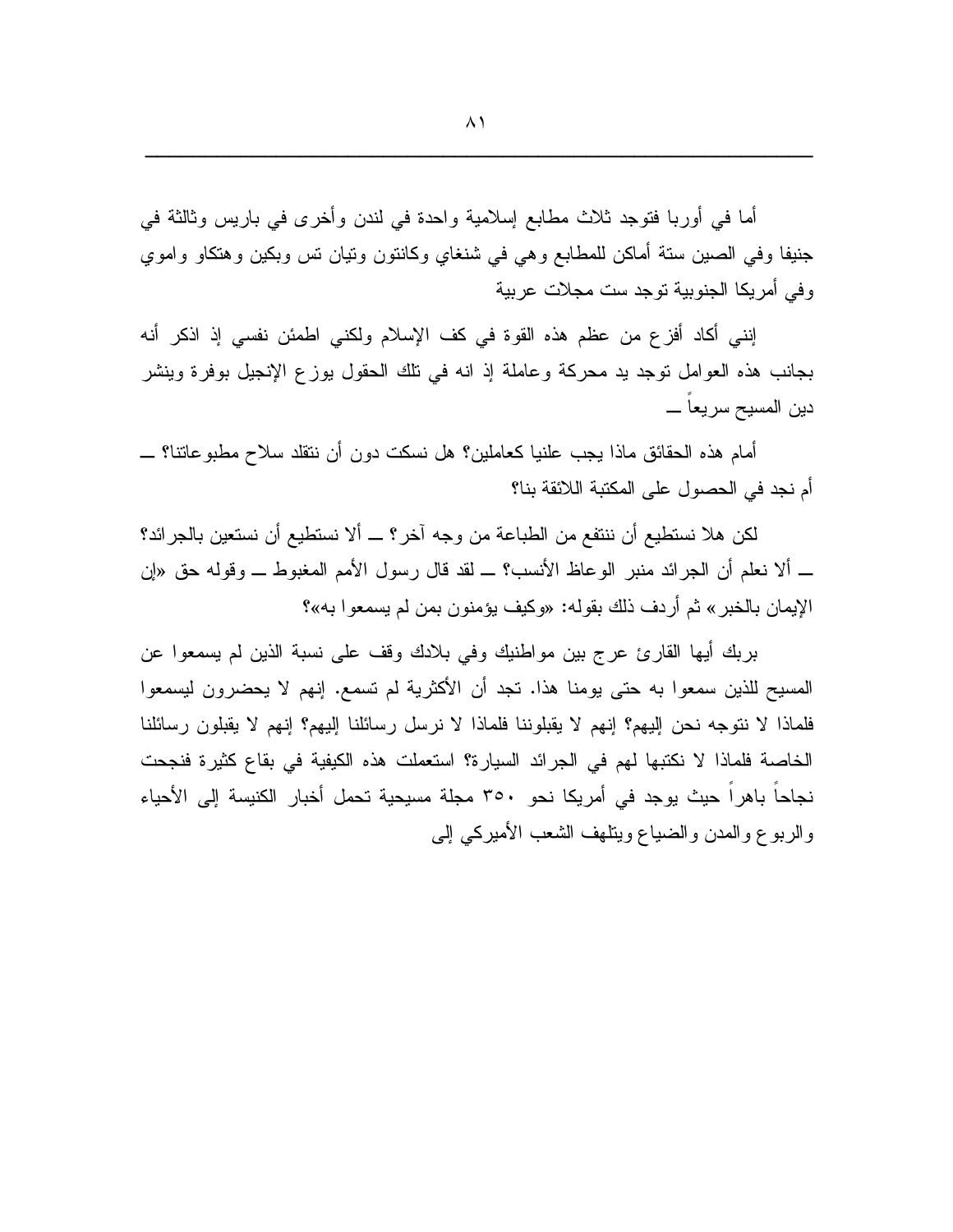رِؤِيةِ الأقاصيصِ وقرَّاءة الأخبار الحاوية لمتعلقات الكنيسة عامة وشئون العمال خاصة. وماذا لنا في مصر من هذا القبيل؟ مجلَّة واحدة أسبوعية توزع بين فئة محصورة وتصل إلى كنيسة وطائفة محدودة؟ أفلا نجد الكنيسة في هذا ما يستفزها إلى القيام وعدم الاكتفاء؟ إننا الآن في دور يقضيي إلى توسيع هذا النطاق المحصور فبلادنا تفتقر كل الافتقار إلى النتسم بنفحات القلم والقرطاس. إن بيننا الواعظ الألمعي والخطيب اللوذعي والكاتب النحرير والمحرر القدير فلماذا ندفن نلك المواهب في لحدها ونرمي بها ضبقة في رمسها؟ ألا فهبوا يا رجال الكنيسة المصرية إلى تحاشي هذا النقص وتلافي هذا العيب ولا نجعلنّ جل همنا قاصرا على الرسميات والخصوصيات بل المنفعة العامة والخير العام

في اليابان. بدأ مرسل عمله في الجرائد من آن قريب فجعلها منبره وجعل سامعيه القراء فأخذ ثلاثًا من أهم الجرائد اليومية فكان يصل صوته وهو بين جدران مكتبته إلى آذان الألوف المؤلفة وإننا لا نبالغ إذا قلنا إن هذه الجرائد قد راجت نسبة لمقالاته الضافية وأقواله المشبعة الرائقة واليوم يطالع ربع سكان اليابان مقالاته بوميا بشغف

في الصين. في هذه البلاد الواسعة ٣٠٠ جريدة يومية يستعمل المرسلون بعضها والنجاح حليفهم وفي استطاعتهم أن يدرجوا بسهولة أقوالهم وآراءهم في أكبر المجلات وأشهرها ولقد بنذهل القارئ عندما يعلم أن خطبة رنانة ألقيت على مسامع جمهور لا يتعدى الألف وفي صبيحة اليوم النالبي وصلت إلىي أيدي عشرة ملايين مطالع بواسطة إحدى الجرائد السيارة الكبرى وفي لغة البلاد الخاصة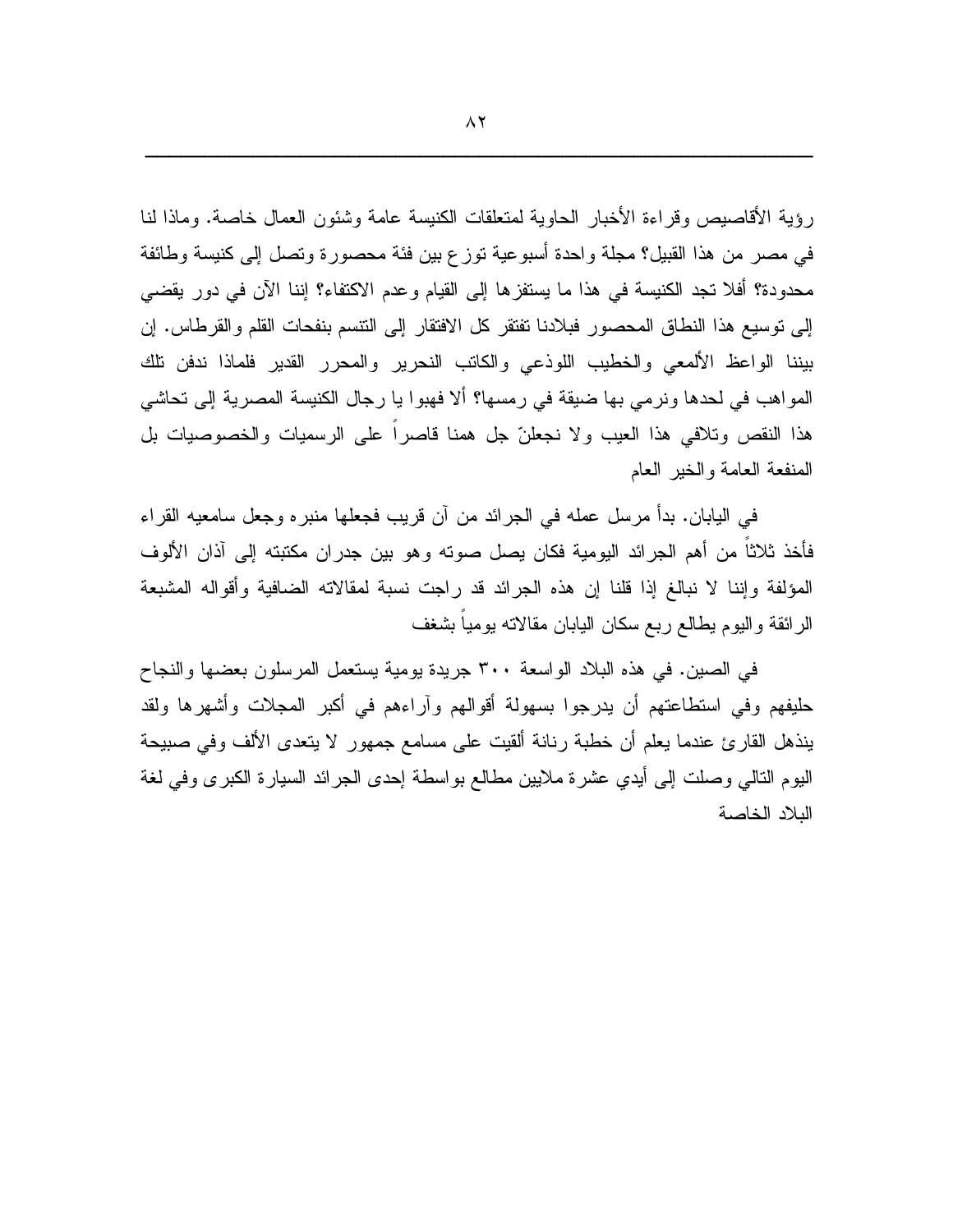أفلا نزى أبها القارئ العزيز أهمية هذه الواسطة ولزومها؟ ألا نقنع أن في نلك الواسطة قو ة كامنة خفية و ار دة قوية معنوية و حرية قويمة وفائدة كبير ة استثنائية؟

الجرائد في مصر \_ يوجد في أرضنا وتحت سماء مصرنا عدد من الجرائد والحمد لله واف بالمرام وإننا لسنا نشكو النقص في عددها كما نئن من كيفية استعمالها ـــ هي وفيرة عديدة وفي وسع كل فرد أن يصل إليها وفي استطاعة كل واعظ غيور أن يطرقها. فقط نفتقر إلى روح الحزم والإقدام بدل الجبن والإحجام وروح بعد النظر والنفع دون قصره والاقتصار

هل يتعذر عليك أن تكتب عن الطهارة؟ هل يعسر عليك أن تعلق على بعض المواضيع الأخلاقية النافعة؟ وأية جريدة أو مجلة نضنّ عليك بذلك ولا نرحب بك وبأقوالك؟

المحال واسع والمبدان فسيح، ولقد بدأت بنفسى هذه الخطة فوجدتها نافعة وألفيت فيها القوة الفعالة. كتبت مرة تحت عنوان «هل المسيحية حق أو باطل» فوصلنبي بعدها ٣٠٠ خطاب للاستفسار والتعليق ولما قامت الحرب العظمى عملت بين الجنود بهذه الواسطة وكان النجاح عظىما

واسمحوا لمي أن أسرد في ختام الكلام عن هذه النقطة ملخص المزايا التبي تظهر أمامنا لأول وهلة من استعمال منبر الجرائد والنعويل على واسطة القلم والقرطاس

من مميز اتها أن الجر ائد أكثر انتشار اً و أشد تأثير اً و أقو ي بر هاناً كما أنها بلا شك تصل إلى طبقات وببونات بنعذر على فئة الواعظين وصولهم إليها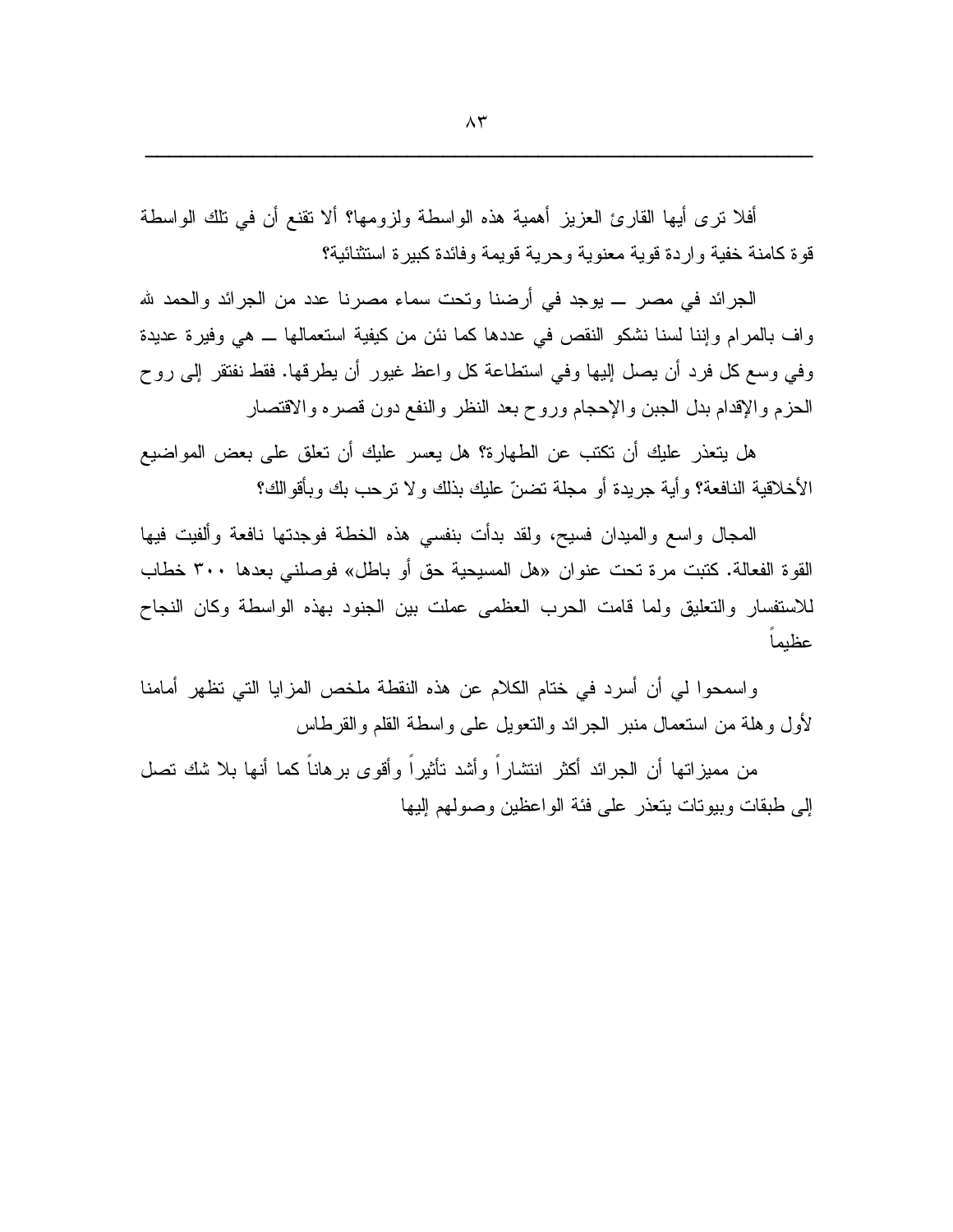فهي نصل إلى الطبقة الراقية والوسطى والسفلى ونؤثر ونعمل على السواء \_ ثم إنها نعمل في ملاشاة الفرق الطائفي والنعصب الذهبي الأعمى فهذه وحدها نبعث إلىي رفع حجاب قبطي وكاثوليكي وإنجيلي ويصبح الكل واحدا في المسيح. ثم إنها رخيصة الثمن بخسة المصروف وتحل محل كثير من المنشورات والنبذ التي نتعب في توصيلها \_ ولا ننسى تأثير المقالات الدينية حتى على نفس المحررين فقد ألفينا الجرائد ومحرريها يتأففون من وضع إعلانات الملاهي ونرويج الموبقات بعد أو قبل مقالات الدبن و الأخلاق

القلم والقرطاس هما الصديق الصادق والقائد الصامت يعملان للألفة وهما خفيان وللصداقة وهما منواريان ولا شك أن هذه هي أقرب واسطة لخلاص الهالكين واضمن طريق لإحباء المائتبن

واختم هذا الباب بنوجيه أنظاركم إلى ما ادعوه «مفاتيح القلوب» وأعنى النبذ والمطبوعات النَّبِي نفتح بـها أبواب القلوب وندخل بكلمة الله إلى أعماق الأذهان فإذا أراد امرؤ أن يستعمل نلك المفاتيح بكيفية مرضية وأن ينجح في فتح أبواب القلوب المغلقة عليه: \_

أولًا ـــ أن يكون عنده عدد وافٍ من كل جنس من أجناس النبذ الدينية وأن يملك مقدارا كافيا من كل نوع من أنواع القصص والحكايات النعليمية حتى إذا صادف إنسانا حزينا لا يحتار في كيف يجد له حكاية أو قصة تخفف عنه بعض الحزن ونزيده تعزيةً وسلواناً وإن هو قابل شخصاً مضطر باً مثلاً فلا يسأل نفسه من أين يجد له نبذة ذات كلمات مطمئنة تهدئ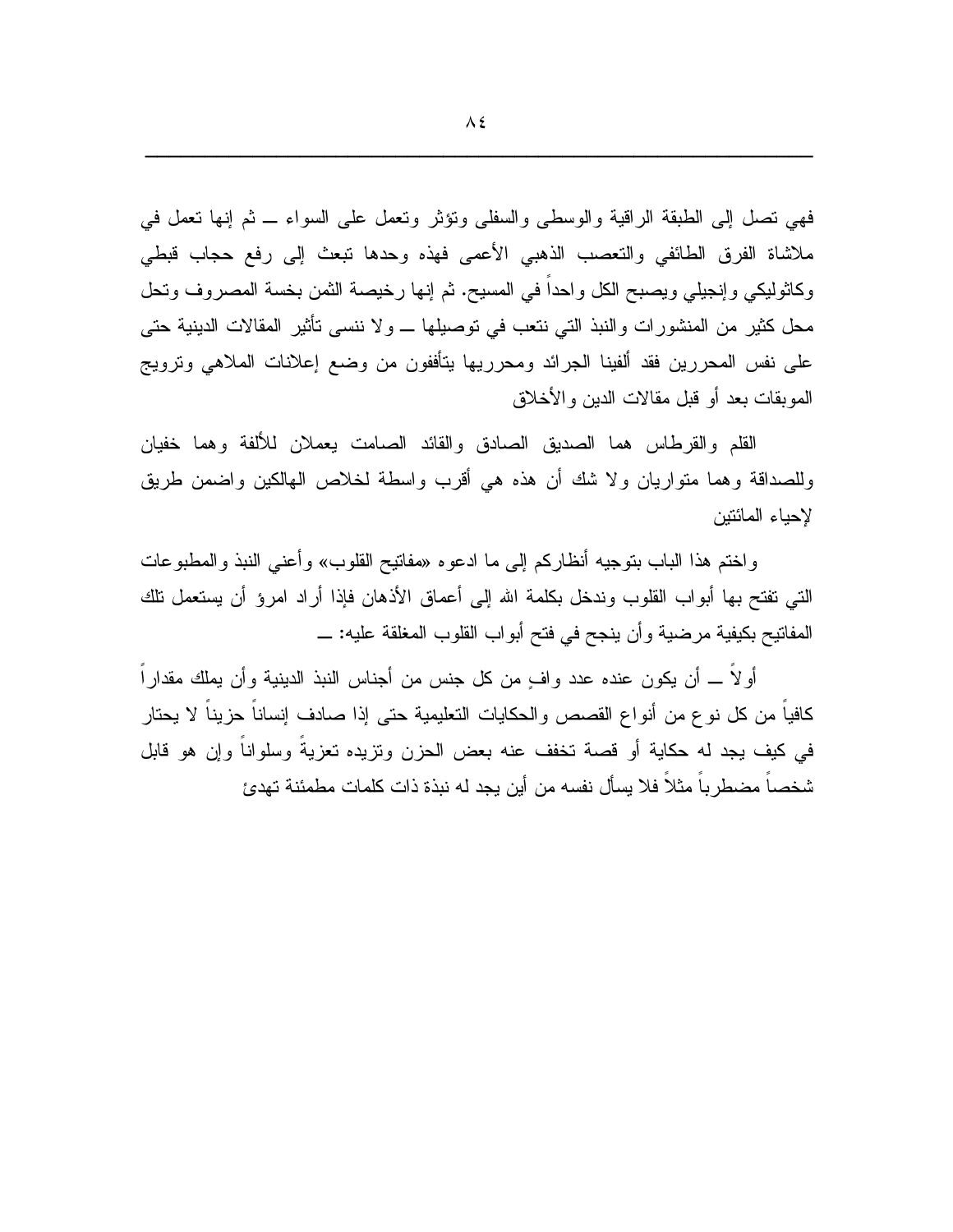روعه ونتزع خوفه بل يكون في ذلك كالصيدلي الذي لديه جميع أنواع الأدوية فيقدم ما ناسب منها حسب إرشاد الطبيب

ثانيا ــــ أن يحمل المطبوعات معه على الدوام. ولنكن كلمة الله سلاح القس والواعظ و المبشِّر فالجندي لا يدعى جندياً إلا إذا كان متقلَّداً سلاحه وكذلك الواعظ لا يسمَّى واعظاً إلاَّ إذ نقلد السلاح الروحي وحبذا لو شابه جيب الواعظ جراب داود فيرمى بحجارته جباه أجناد الشر الروحبين والجسديين فعندئذ يسقطون منهزمين أمام سيف الحق (كلمة الله) وما الفائدة من الكتب الدينية إن كانت لا نتجاوز حجرة المطالعة؟ وما المنفعة من النبذ والفكاهات التعليمية إنْ وُضعت في دو لاب وأُغلق عليها بقفل من حديد؟

ثالثاً ـــ أن يعرف الموانع التي نقف سداً منيعاً في سبيل نقدمه ومنها الكبرياء والفقر والجهل فكثيرًا ما نندب روح الكبرياء في نفس الشخص حتى يستحي أن يبرز كلمة الله أمام رفقائه وينسى الملك المسيح وهو جالس منواضعا يعلم اليهود في الهيكل. ولطالما اعتذر الإنسان بفقره وعدم مقدرته على اقتناء بعض الكتب الدينية لتوزيعها على الأخرين وقد كادت الكتب المقدسة في هذه الأيام أن نكون بلا ثمن ـــ وقد يسيء الموزع نوزيع النبذ فعوضاً عن أن يرجو منها النفع نرجع عليه بالخيبة والوبال فوجب علينا إذن أن نلاحظ الطرق التي بها نوزع تلك النبذ

(١) أن نوز عها بدا بيد وفي مثل هذه الحالة يجب أن نظهر الشعور الرقيق والمشاركة في الإحساسات والعواطف والمحبة الخالصة نحو الأخرين

(٢) أن نوز عها بيد غيرنا وهذه الطريقة لا تستحسن إلا إذا كان لدينا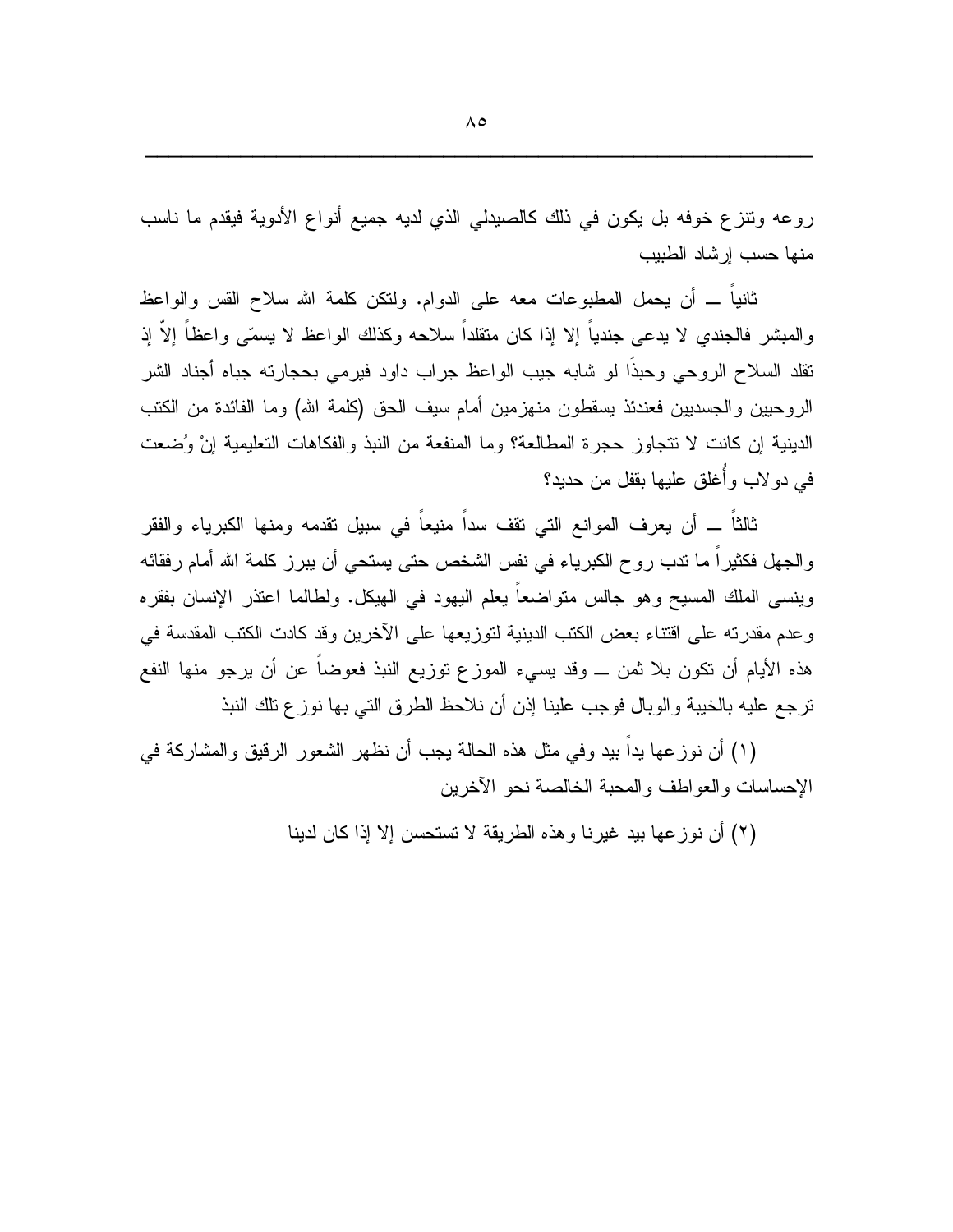أشغال هامة ضروربة تمنعنا وقتباً عن ممارسة الخدمة بأنفسنا

(٣) أن نرسلها بطريق البريد وإن كانت هذه الطريقة نكلفنا بعض النفقات غير أنها افعل في النفس وأكثر تأثيراً في قلب المرسل إليه الذي لا يهدأ باله إلاّ إذا وقف على كل الأخبار الواردة إليه ومن الأمور التي تستلفت الأنظار أن نؤثر على النقطة المهمة في النبذة نفتح باباً للتأمل والتحقق لأجل الفائدة المقصودة ـــ ثم يجب أن نداوم على إرسال النبذ بالتتابع حتى نجس نبضات قلب القارئ وشعوره نحت نأنثير صوت الروح القدس المتكلم في هذه النبذ

هذا وإذا أردنا أن نستعمل كتبنا الخاصة لأجل فائدتنا وفائدة الآخرين فبمكننا أن نعبر ها للآخرين مدة من الزمن ويستحسن لمن ساعدته الأحوال أن يجعل غرفة مخصوصة للمطالعة حتى يتيسر للكثير أن يصرفوا أوقات الفراغ فيما يفيدهم دينياً وأدبياً كما أنه يحسن بالقس أو الواعظ أن يعلق بعض الآيات المقدسة فوق جدران المقابلة حتى أن كل من يقصد زيارته يجد ما ينبهه روحياً ويشجعه على العيشة الطاهرة سواء أكان القس خارج بيته أو موجوداً مع الزائر وحينئذٍ يصدق قول السيد المسيح للفريسيين «إنه إن سكت هؤلاء فالحجارة تصرخ»

وكثيراً ما نعرف سكان البيت من كتبهم ومؤلفاتهم فإن أنت دخلت بيتاً ووجدت هناك مؤلفات لفولتير مثلاً أو لمهيوم حكمت إن سكان البيت كفرة ملحدون وإنْ أنت ذهبت إلى دار ووجدت فيها نسخة من القرآن أو من بعض الأحاديث النبوية قلت إنّ أهل الدار مسلمون وإن أنت زرت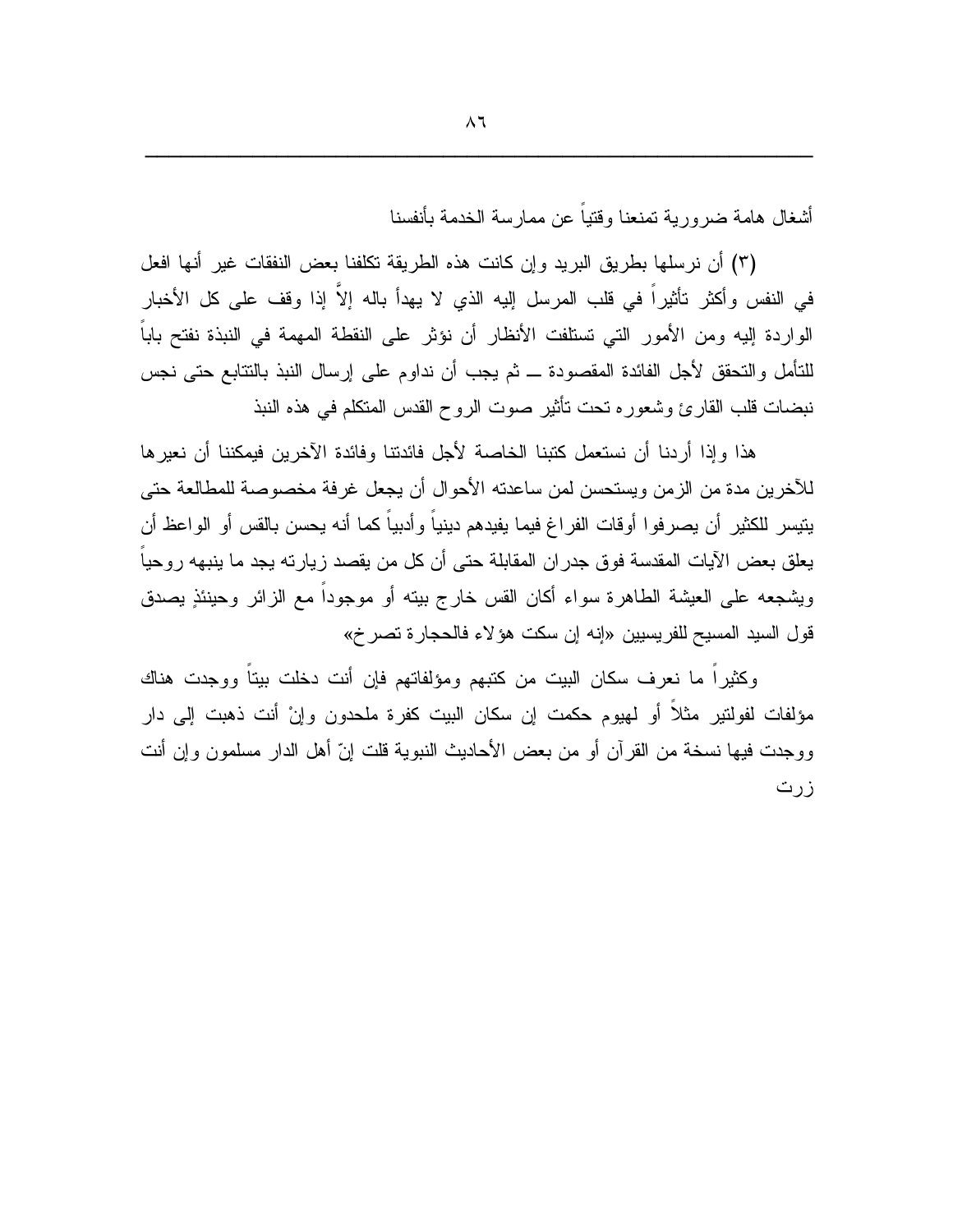عائلة ووقع نظرك على الكتاب المقدس أو على بعض الآيات الدينية قلت إن جميع أفراد العائلة مسيحيون

وعند ما نكون قد فتحت أبواب القلوب بالنبذ والمطبوعات والأيات لا نرجع فترمى المفاتيح بل ادخل إلى غرف القلب الداخلية حتى تربح النفوس للمسيح



تعلَّمون أيها القراء ولا أزيدكم علماً إن العلم نورٍ ، والجهل ديجورٍ ، وحيث أننا وسط ملايين عديدة بعيدة عن معرفة ربنا ومخلصنا يسوع المسيح، وحيث أننا أخذنا على عوانقنا توصيل بشرى الخلاص لجميع الناس لا سيما جيراننا ومواطنينا وقد علمنا المسيح بحياته وأمثاله أن الذي ير غب أن يملأ شبكته صيداً نافعاً يجب عليه أن يعد شبكة متينة نظيفة وأن يدرس طبيعة السمك جيداً ويعرف حالة المياه التي نصطاد فيها وأن يتصف بالنأنبي والنبصر ونحيُّن الفرص مع سرعة العمل. فهل يتسنى لأحد أن يقترب من أهل دين ويبشر هم بدينه ما لم يكن أو لاً على حقيقة دين الذين ببشر هم و عارفاً طبائعهم و أميالهم و ما لهم من البر اهين و الأسانيد؟

أما الكتب فنو عان

أو لاً ـــ كنب اسلامية وقد انتخبنا منها سبعة

(١) القرآن ـــ طبع استانبول مقسَّم بالأعداد كنقسيم الكتاب المقدس لأجل سهولة المراجعة و الكشف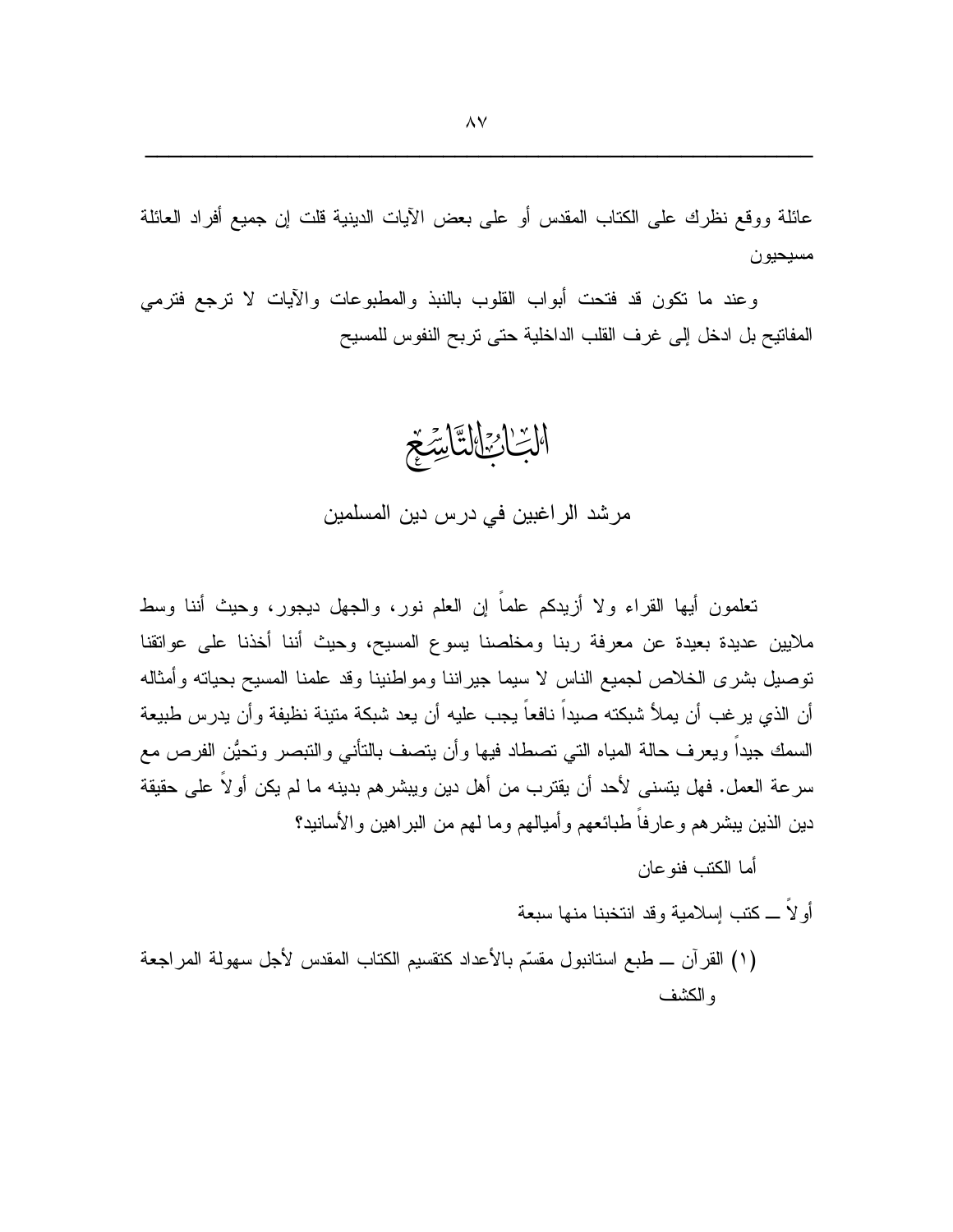- (٢) فتح الرحمن لطالبي آيات القرآن طبع بيروت وهو كتاب فريد في بابه. ومع أن كثيرين كتبوا مثله ولكن هذا بمتاز عن سائرها وهو مثل فهرس الكتاب المقدس وعلى نسقه تماما
- (٣) المفردات في غريب القرآن طبع مصر وهو شرح لغوى ومعنوى لكل الكلمات اللغويّة الواردة في القرآن لم ينسج على منواله مؤلف آخر
- (٤) التفاسير: وأهمها البيضاوي نوفي سنة ٣٨٥ﻫ والزمخشري نوفي سنة ٢٠٤ه وكلاهما مختصر صغير وجامع لشتات المعانبي والأراء والأحاديث ولكن شرح الطبري أقدم منهما لأنه نوفي سنة ٣١٠ه ولولا كبر حجمه الذي يقع في ٣٠ جزءاً لفضلناه على غيره ثم أنه في أغلب طبعات تفسير البيضاوي تجد على هامشها تفسير الجلالين. ونذكر تفسيراً آخر مطولاً لفخر الدين الرازي توفي سنة ٦٠٦هـ وإسمه مفانيح الغيب
- (٥) الحديث. ومن الصحاح السنة نذكر ثلاثة وهي صحيح البخاري الذي توفي سنة ٢٥٦ﻫ وصحيح مسلم سنة ٢٦٢ﻫ والنسائبي ٣٠٣ﻫ وأفضل هذه الثلاثة صحيح مسلم وهو جزءان طبع مصر

أما إذا أردت كتاباً مختصراً في الحديث فاقتن كتاباً اسمه الأربعون حديثاً للنووي

(٦) سيرة النبي لابن هشام توفي سنة ٢١٨ طبعة جديدة بمصر (٧) إحياء علوم الدين والمنقذ من الضلال والمقصد الأسنى للغزالـي الأول دائرة معارف لكل ما هو مهم ونلزم معرفته في الدين الإسلامي و الثاني تر جمة حياة الإمام و تر جمان اشتياقه للحق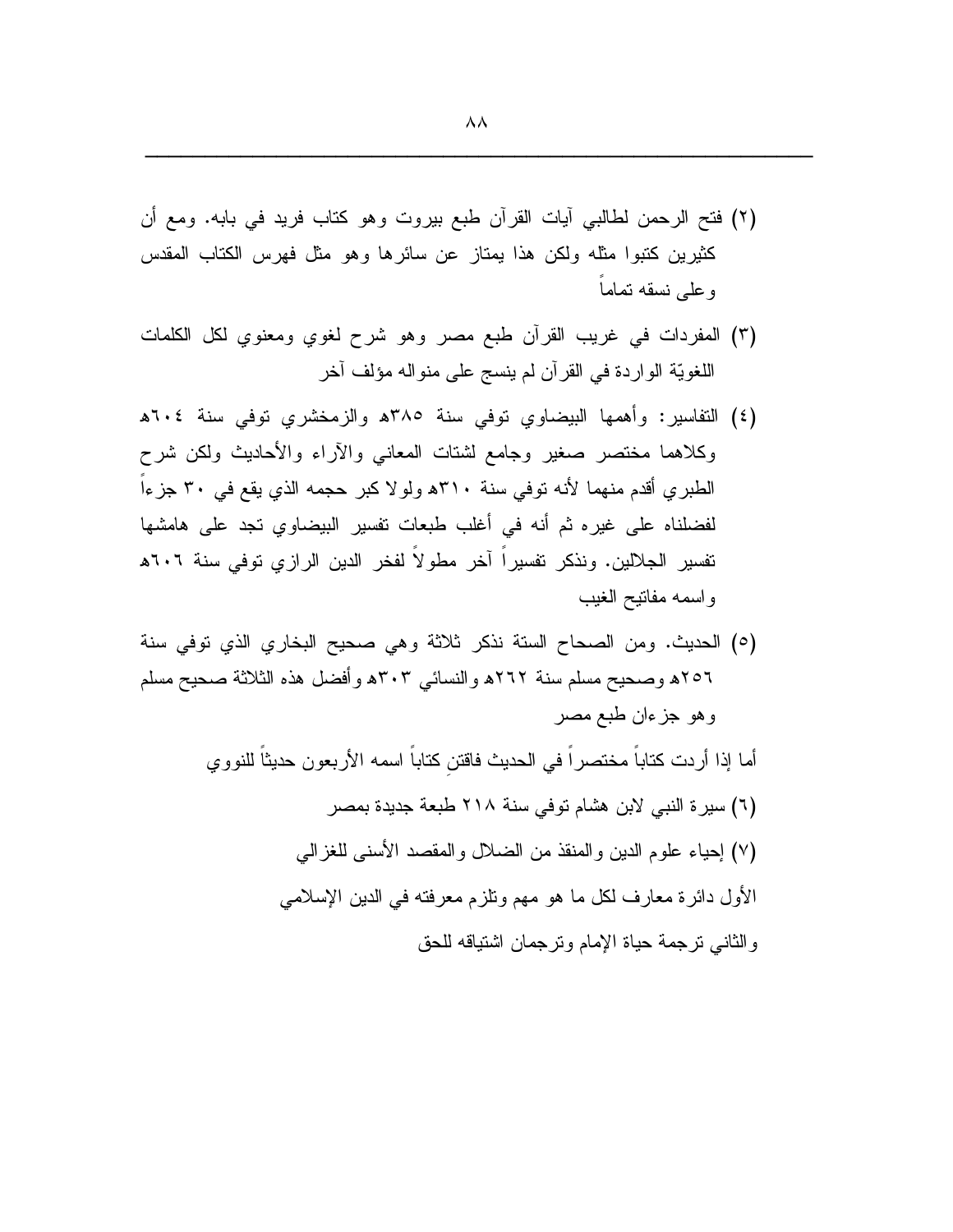لرع المناخ مصر. يرسل لك ما تشاء من الكتب المسيحية المبينة بعاليه بالأثمان المعيَّنة

والرب بهدي خطواتنا في سبيل خدمته وتمجيد اسمه في البحث والنبشير إنه على ما يشاء قدير

 $-4$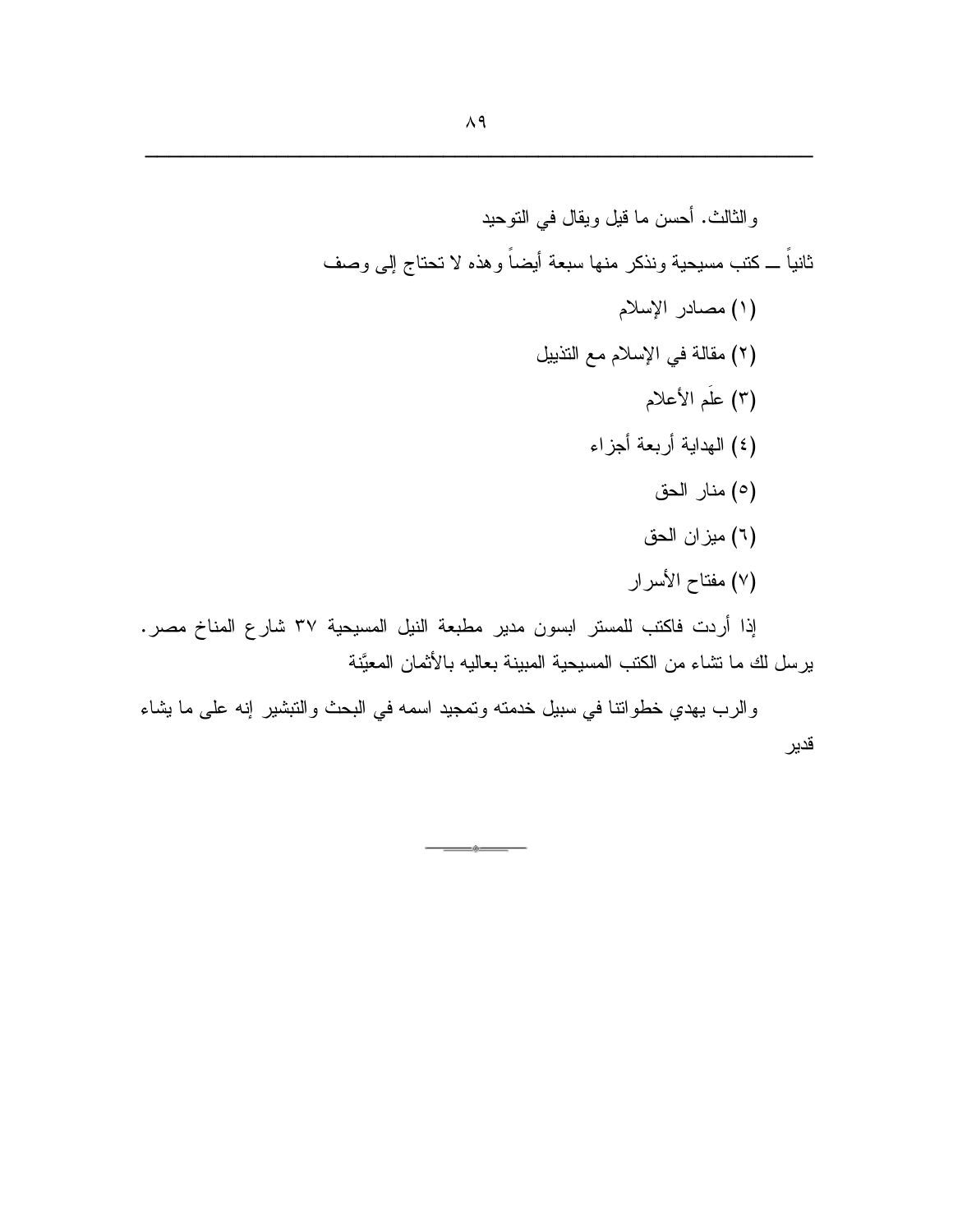

قال المرحوم القس جردنر «إننا متفقون على أن يسوع المسيح لما أسس كنيسته قصد أن يذيع رسالته للخلاص في جميع أنحاء المسكونة بواسطة تلك الكنيسة

وإننا منفقون أيضـاً علـى أن هذا الـعمل مفروض علـى الكنيسة عامـة. وأن بيعة المسيح فـي العالم لم توجد لتعيش لذاتها حتى ولا لنبني نفسها في القداسة فحسب بل لكي تعيش لمهمتها التبشيرية. فالطائفة التي تقصر همها على حفظ كيانها مقضى عليها لا محالة بوهن عزيمتها حتى في تحقيق غرضها هذا

إذاً إننا منفقون على أنه إذا كانت هذه المهمة وهذا المثل الأعلى واجبين على الكنيسة عامة فيجب أن يكون منهما ولزع ودافع إلى غيرة الطوائف المكونة منها الكنيسة الجامعة. وبعبارة أخرى لكل جماعة محلية من نلك الطائفة وبالنالبي يجب أن يكون للعائلات والأفراد ذات الوازع والغيرة لأنه إذا اختصت كل من الدوائر الصغرى المؤلفة منها الهيئات المسيحية الكبرى بالعمل فالنجاح مكفول كما دل الاختبار في الحرب العالمية العظمى مثلاً أو في جهاد الكنيسة الأولىي الروحي

وإننا منفقون في الرأي أيضاً على أن مسؤولية الكرازة في أي قطر نقع

Moslem World, Vol. XIV. No. 3. (1)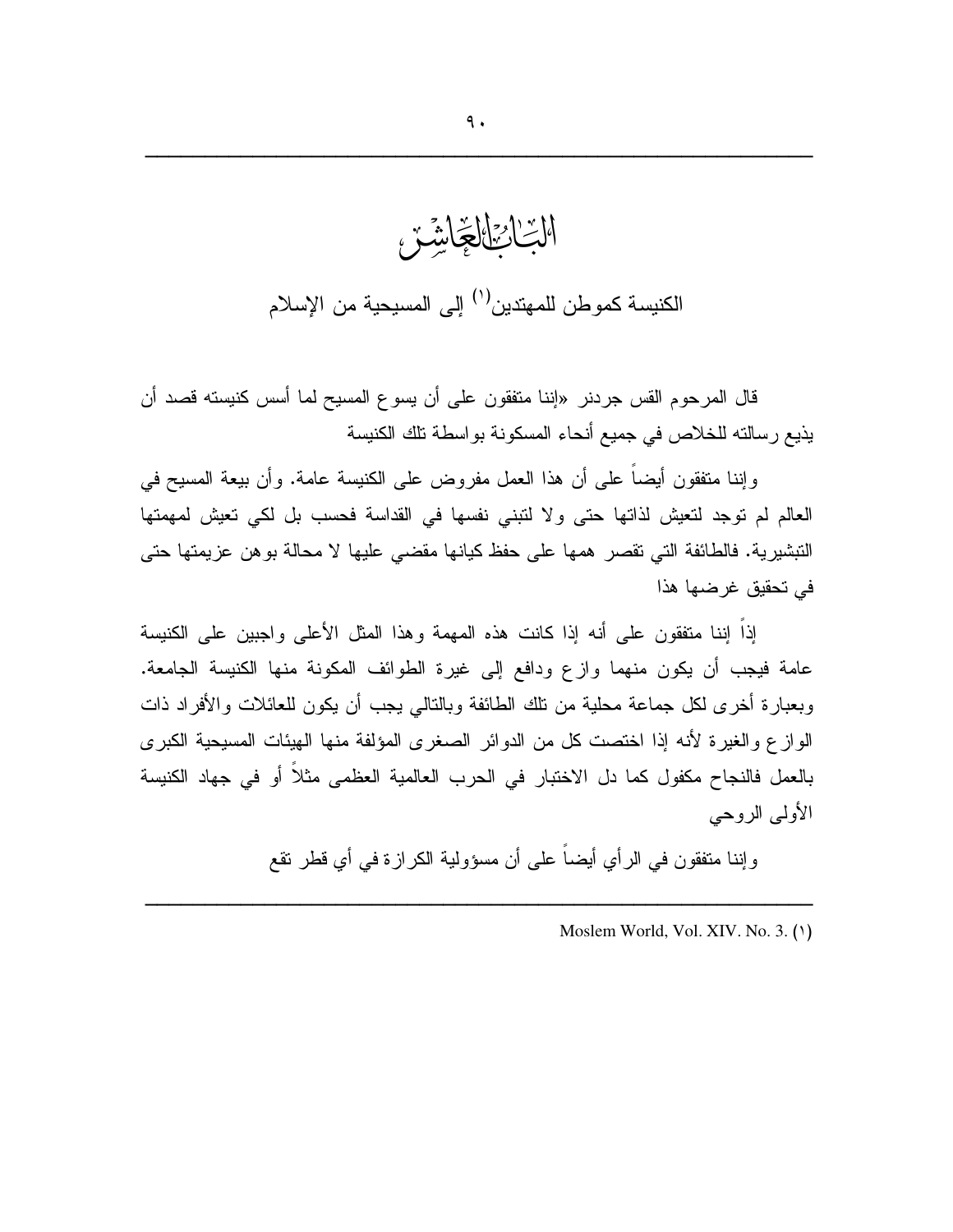أغلبيتها على كاهل مسيحي ذلك القطر المحليين طوائف وجماعات و عائلات و أفر اداً

كذلك نحن متفقون على أن الغر ض من عمل المر سليات الأجنبية في أي بلد هو تبشير غير المسيحيين. فنحن مسلَّمون أن الجمعيات النبشيرية الأجنبية قد دخلت البلاد الإسلامية في الشرق لهذا القصد عينه. وإن هذا هو غرض كل مرسلية وكل مرسل في الحال وفي الاستقبال

فمقياس نجاح عمل المرسليات في بلد ما إنما هو مبلغ التأثير الذي أحدثه أو أثاره عمل المرسلين في مجهودات الكنيسة المسيحية من حيث نتاول العمل النبشيري ومتابعته في هذا البلد. ولا ريب أنه بهذه الوسيلة دون سواها وليس بمجهودات أي مرسل أجنبي مهما كان غيوراً يمكن تحقيق هذه الأمنية أو على الأقل ضمان سير العمل على أساس صحيح

فإذا صحت هذه الأمور فإننا لمنفقون على أن المقياس الدائم لنجاح عمل المرسليات في نلك البلاد هو مدى النأثير الذي أحدثته أو أثارته الكنيسة المسيحية المحلية بواسطة مجهودات المرسلين من حيث نتاول نبشير الشعب الإسلامي وملاحقته

وهنا أود أن أشير إلى ما أثر في نفسي وازداد وقعه فيها على مر السنين فأصوغ الفقرة السالفة في عبارة أخرى هكذا «إلى أي حد أصبحت الطائفة المسيحية...... موطناً للذين قبلوا المسيح من الإسلام؟». لأن الكنيسة أو الجماعة التي نسعى لتكون موطناً للمهتدين إلى المسيح من الإسلام ونفلح في مسعاها هي إنجيل في حد ذاتها وتكرز بهذه الوسيلة بأفضل وأجل وأقرب إنجيل إلى مثال المسيح. الإنجيل الذي يسهل فهمه ونسهل محبة الغريبين عنه له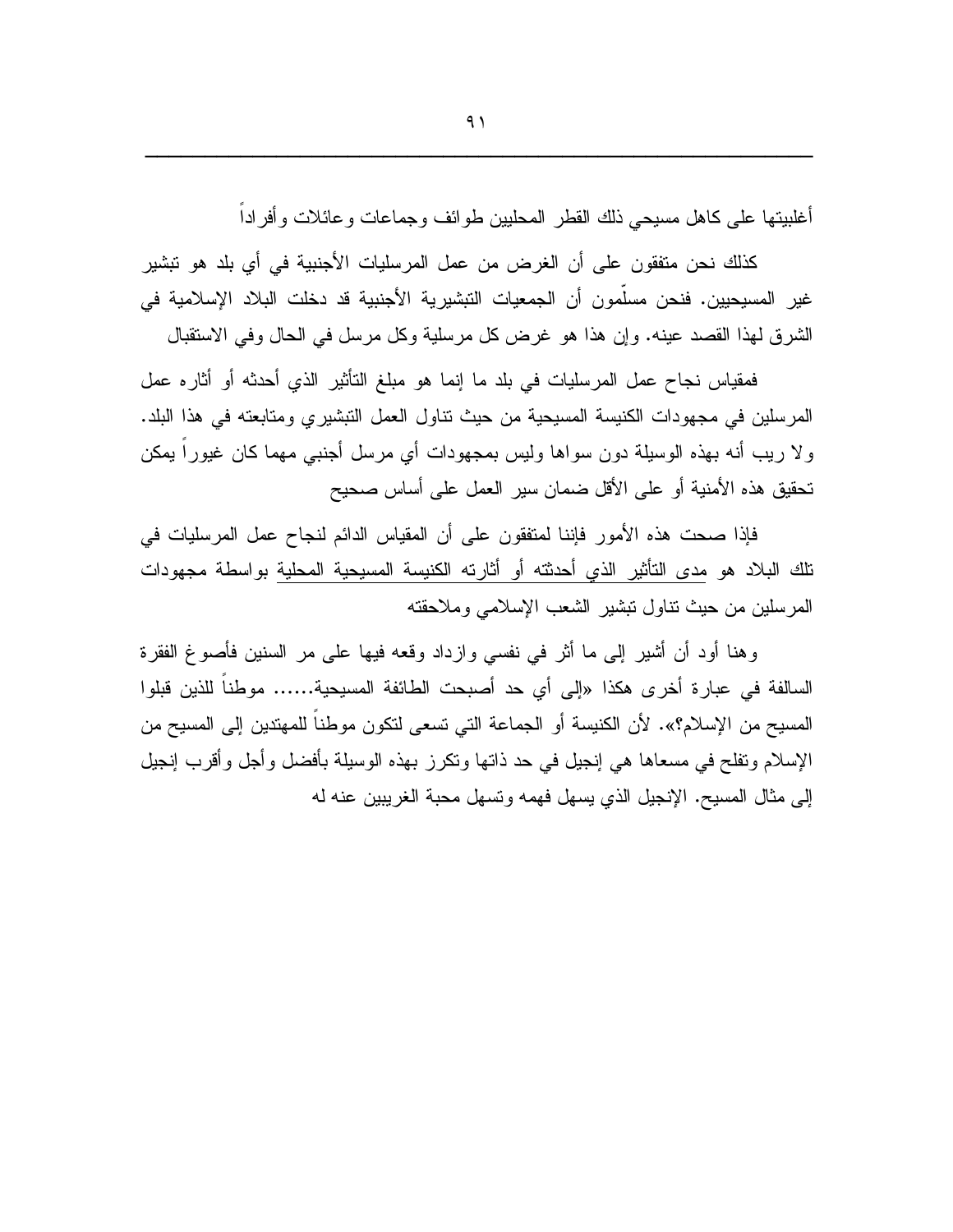ويجذبهم إلى المسيحية أكثر من سواه. دعك من الحقيقة الراهنة إن كنيسة كهذه هي بلا نزاع أسبق الكل في نبشير غير المسيحيين بمعنى الكلمة المعروف

والنتيجة أن مهمتنا العظمى ومثلنا الأعلى وحلمنا اللذيذ هو نحول طوائفنا وجماعاتنا إلىي مواطن لأولئك الذين لم يصيروا للمسيح بعد في حين أن المسيح يسعى إليهم لأنّ في مثل هذا الوسط وحده نتمو نلك النفوس المولودة جديداً في المسيح. وإذا لم نكن نربة بستان المسيح صالحة لنمو هذه النباتات الجديدة فلن نقوى على مقاومة صدمة انتقالها من نربتها الأصلية ولن تستطيع أن تعيش ونتمو ونزهر ونأتى بثمر

بل هناك سبب آخر يحملنا على التمسك بأهداب هذه الحقيقة في البلاد الإسلامية وهو أنه مهما يكن رأينا في الدين الإسلامي فهو يناصر الإخاء بجلاء ووضوح ــ الإخاء العالمي على نوع ما ـــ وان نكن ظواهر الإخاء ناقصة غير روحية إلا أنه فيما يختص بمعتنقيه فانه يعني بعض الشيء لمهم أو كثيراً منه وللبعض الأخر كل الإخاء فإذا عرفنا ذلك فمن البدهي أنه ما لم نقم الدليل على إخاء أرقى وأفضل وأكثر روحية وفي كلمة واحدة «أصدق» فلا شك أنهم ببهتون لأية علة نبشرهم على الإطلاق. وبالعكس إن قوما ألفوا فكرة الإخاء يقدَّرون بنوع خاص الإخاء الصحيح إذا ما وجدوه»

ثم يبسط الكاتب بعض الصعوبات التي تواجه هذا المسعى الحميد الذي هو مثل المسيحية الأعلى ويعرض بعض الاقتراحات العملية لتحقيقه. ثم يقول:

«يجب أن نقصر همنا على تغيير آرائنا لطوارئ تاريخية غير خافية على القارئ قد اعوجت ز مناً طويلاً لأن الآر اء لا نخر ج عن كونها أمور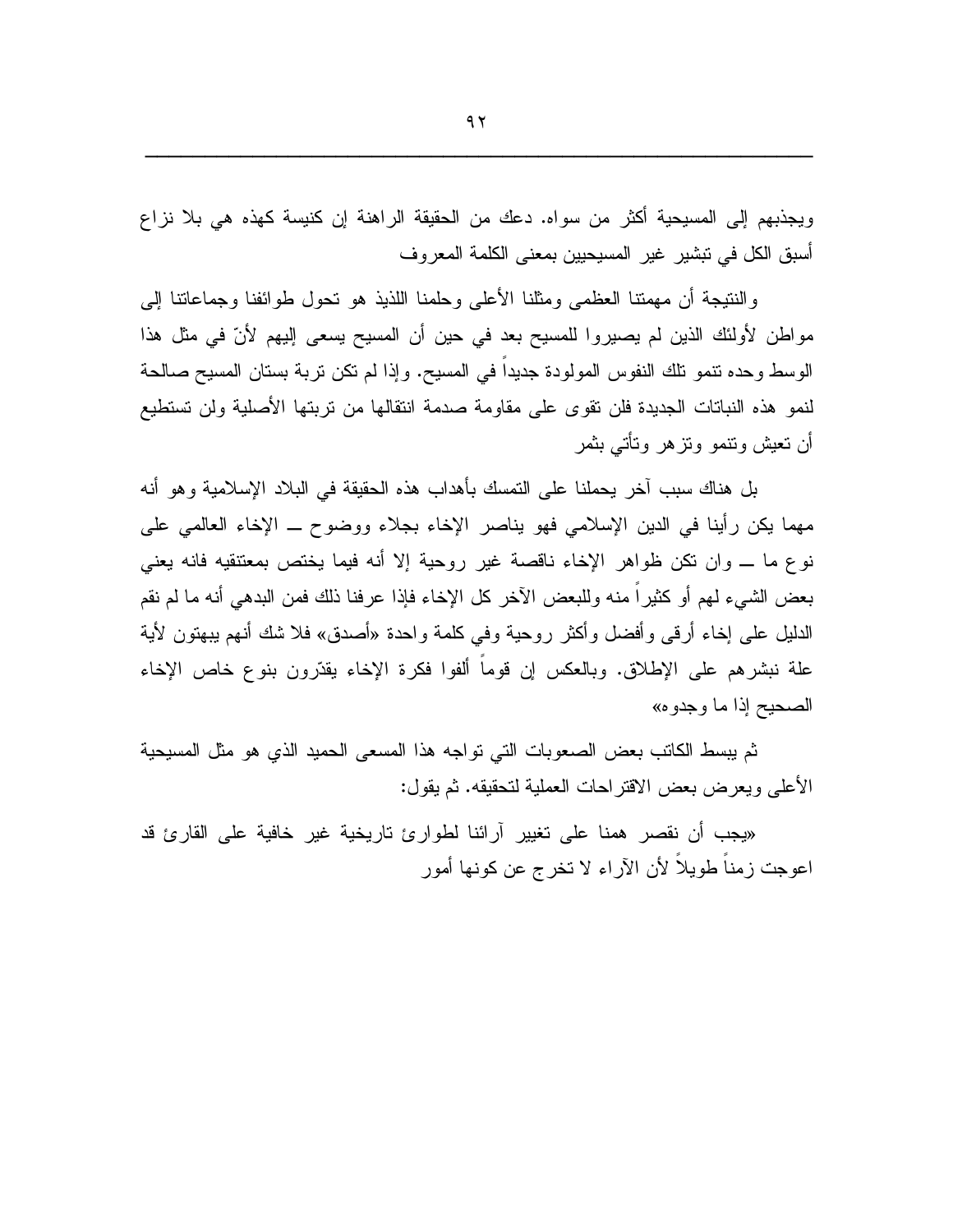عملية وهي مصدر الأعمال وفي تسرعنا إلى العمل نعتبرها غير عملية. والأمهات ما زلن يرضعن أبناء جيل جديد لبان الآراء العتيقة التي نؤدي حتماً إلى انتهاج الوسائل والمواقف القديمة واثباط الهمم في نتفيذ الخطط التي رسمها لذا فائدنا يسوع

وإذا انطوى ما نقدم على فلسفة جديدة عن المسيحية فليتولى تعليمها قواد كنيستنا الشرقية والاكليروس والرعاة والمبشرون والمبشرات والشبوخ والمعلمون والأباء والأمهات من أعضاء الكنيسة. إلى أولئك نوجه النداء ليتعلموها ويعلموها حتى نصبح هذه الفكرة الصائبة معروفة ومحبوبة لدى الجميع. فكرة أن تصير كنيستهم موطنا للنفوس التي ترتجف من زمهرير البرد القارص خارج جدرانها أو بستاناً ناضراً للنباتات البرية التي نتقل إليه. ولنقوَّم وليقوَّموا ما اعوج من موقفنا لتستقيم أمورنا ونتخذ موقفاً صائباً. موقف الصداقة. موقف العطف إزاء المتاعب التي نواجه المعتمدين حديثًا. وينطلب ذلك نفكيراً عميقاً من مفكرينا ونعاليم صريحة من معلمينا وقيادة و اضحة من قُوَّاد الكنيسة المسيحية

إننا نعرف من بطون التاريخ والاختبار أن مثل هذه الثورات الفكرية قد قامت في الغرب وخرجت من حيز الفكر إلى حيز العمل بعد زمن طويل وعناء شديد. فأمامنا هنا مشروع خطير لا يقصر على النشر في مجلاننا ومطبوعاننا ولكن يجب أن ندور حوله عظاننا وخطاباننا وأن يكون موضوع درس حلقات خاصة على مثال حلقات الدرس في الغرب.. على أنه بالرغم من ذلك فإن الحاجة ماسة إلى نتاول هذا الموضوع في مطبوعات من طراز حديث ليس لتعرض للبيع بيعا عاديا بل ليتسع انتشارها ويكثر استعمالها في جميع الطوائف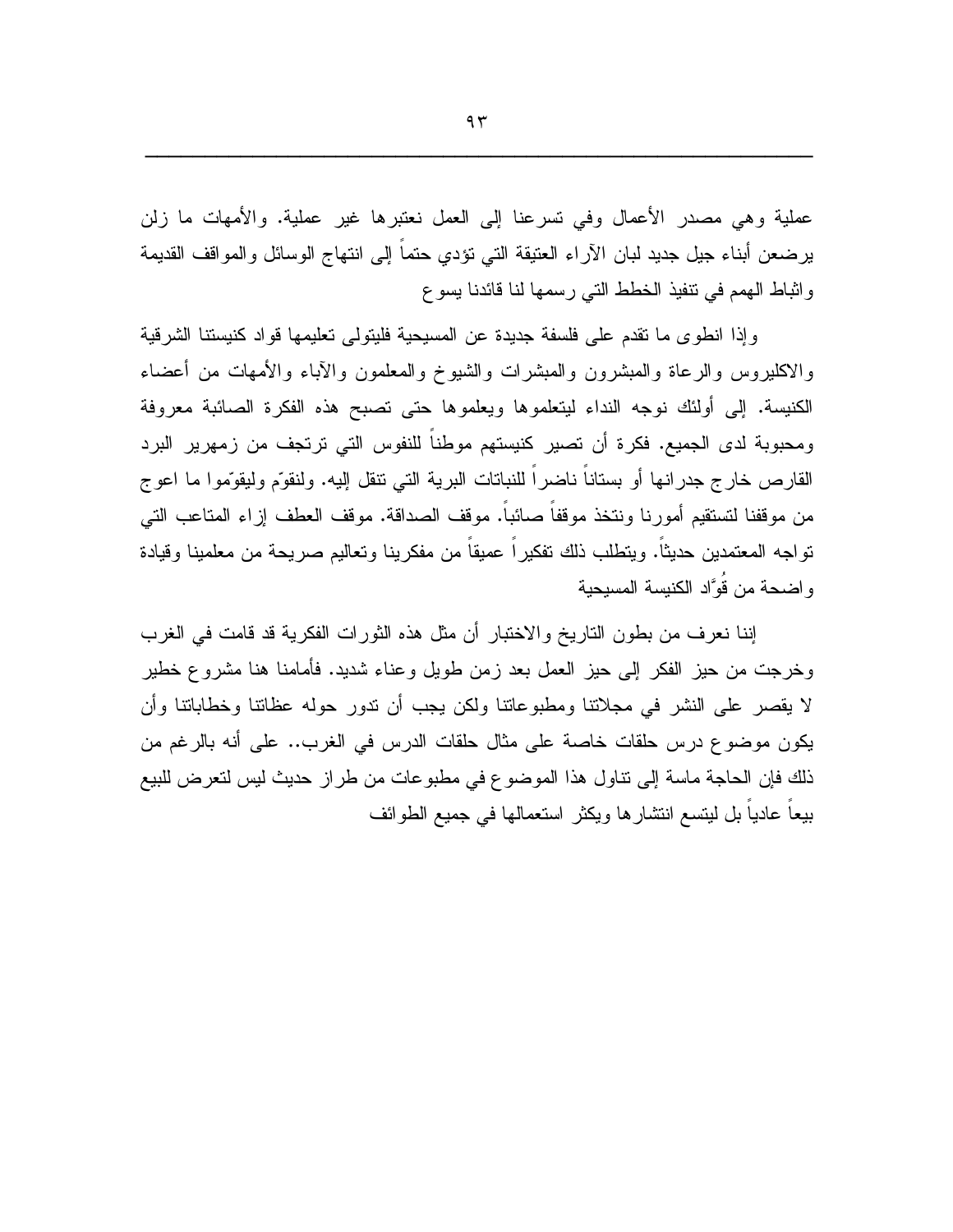المسيحية. ولقد بدئ بذلك بداية حسنة في كتاب عربي يزيد عن مائة صفحة وضعه الدكتور زويمر بموافقة اللجنة التبشيرية للمرسلية الأمريكية عنوانه «طريق<sup>(י)</sup> المحبين إلى قلوب المسلمين». فهل ينسج على منواله الذين أقنعتهم الحجة؟

إن الكنيسة التي نريد أن نكون موطناً روحياً للذين يقبلون إلى المسيح من الإسلام ورباطاً أخوياً لمهم وبستاناً روحياً ينمون فيه يجب أن نرسم لنفسها خطة معينة مدبرة ندبيراً حسناً لتعليمهم وندريبهم في الإيمان المسيحي. وإذا ما أخذت على عاتقها عبء حاجاتهم الدنيوية أيضاً يجب أن تتحملها معهم

والكنيسة التي تعد نفسها لهذه الخدمة بروح المحبة والتفكير لمهي في منتصف الطريق إلى تحقيق هذه الغاية الحميدة. أما الكنيسة التي لا تهيئ نفسها لها أو تهيئها على غير هدى فتزيد الطريق وعوره

وحالما يعرب الباحث عن غير المسيحيين من رغبته في اعتناق المسيحية يجب أن يُعرَّف في الحال بأوفر عدد ممكن من المسيحيين وبراعي الكنيسة الوطني لنكون مسؤولية منابعة سيرته وأحاديثه مشتركة بين الطائفة. وجدير بالذكر لهذه المناسبة أن كثيرا ما أخطأ المرسلون في الماضي وركبوا منن الشطط. فلما زادت الثقة في الكنيسة المحلية كثر اهتمامها وعطفها ومسؤوليتها. وبعبارة أخرى إنه بواسطة معاونة الكنيسة المحلية يتلافى الخطأ ويقل انهزامنا أمام المنتصرين وفي حالة سوء المغبة نكون المسؤولية مشتركة

(١) إشارة إلى هذا الكتاب ـــ الطبعة الأولىي ـــ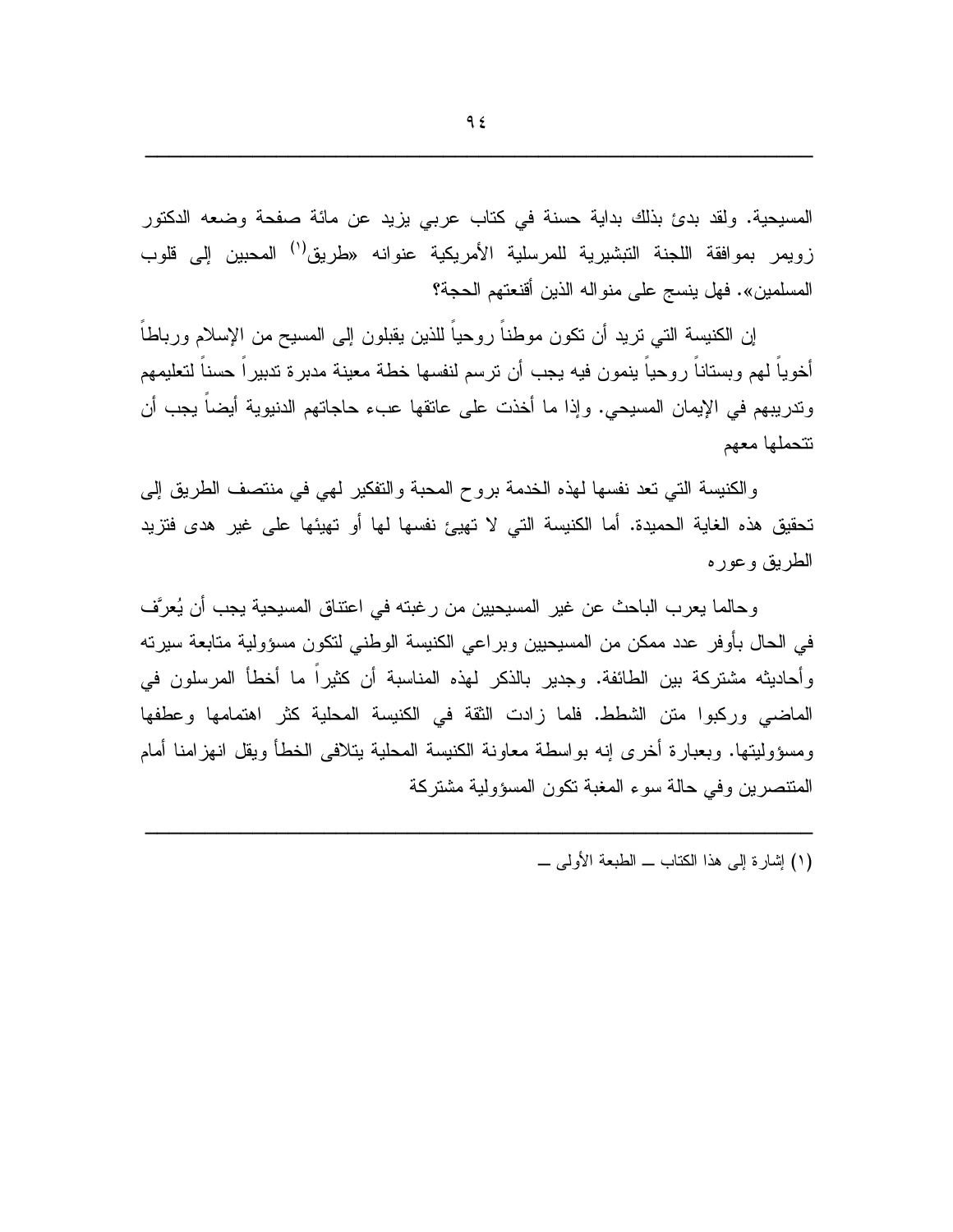تلخيص

الدين الإسلامي من كلمتيّْ الشهادة ۖ لا إله إلا الله

أسماء الله الحسني: ــــ هو الله لا إله إلاَّ هو ــــ الرحمن الرحيم الملك القدوس السلام المؤمن المهيمن العزيز الجبار المتكبر الخالق البارئ المصور الغفار القهار الوهاب الرزاق الفتاح العليم القابض الباسط الخافض الرافع المعز المذل السميع البصير الحكم العدل اللطيف الخبير الحليم العظيم الغفور الشكور العلى الكبير الحفيظ المقيت الحسيب الجليل الكريم الرقيب المجيب الواسع الحكيم الودود المجيد الباعث الشهيد الحق الوكيل القوي المنين الولي الحميد المحصبي المبدئ المعيد المحيي المميت الحي القيوم الواجد الماجد الواحد الصمد القادر المقتدر المقدم المؤخر الأول الآخر الظاهر الباطن الوالي المتعالى البر النوّاب المنتقم العفوُّ الرؤوف مالك الملك ذو الجلال والإكرام المقسط الجامع الغنبي المغنى المانع الضار النافع النور الهادي البديع الباقي الوارث الرشيد الصبور \_

الأسامي هي نسعة ونسعون فقط سمي الله نعالى بها نفسه ولم يكملها منه لأنه ونر ويحب الوتر \_ الغزالمي

 $90$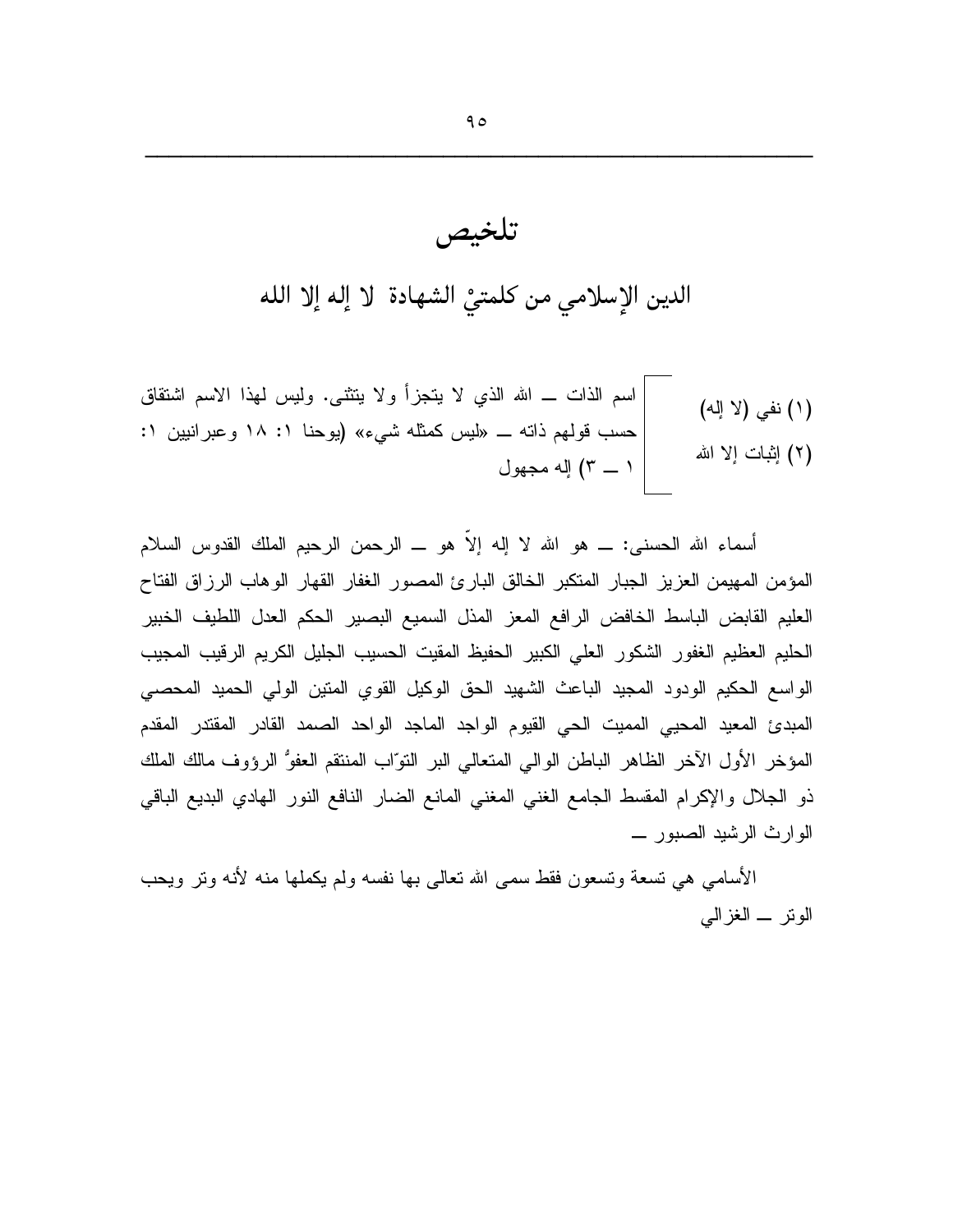محمد رسول الله نزول الوحي على النبي محمد (خاتم الأنبياء وأفضلهم)

(١) في القرآن الوحي المتلوُّ

القرآن الشريف له خمسة وخمسون اسماً منها الكتاب والبرهان والفرقان والذكر الحكيم والمهيمن والصراط المستقيم والوحي والصحف والحق والعروة الوثقى \_. الخ

ويِنقسم إلى ٣٢٣٦٧١ حرفاً و٧٧٩٣٤ كلمة و٦٢٣٩ آية و١١٤ سورة و٣٠ جزءاً و٧ منازل يجمعها قولك: فمي بشوق

- (٢) في الحديث
- الوحي الغير المنلو

يوجد حديث نبوي وحديث قدسي الجنس الأول يبتدئ قال النبي وأما الثاني فيبتدئ قال الله وكل حديث من الجنسين له منن وإسناد ومقسم من جهة الإسناد إلى صحيح وحسن وضعيف ـــ

وسنعود إلى الكلام عن الحديث بعد......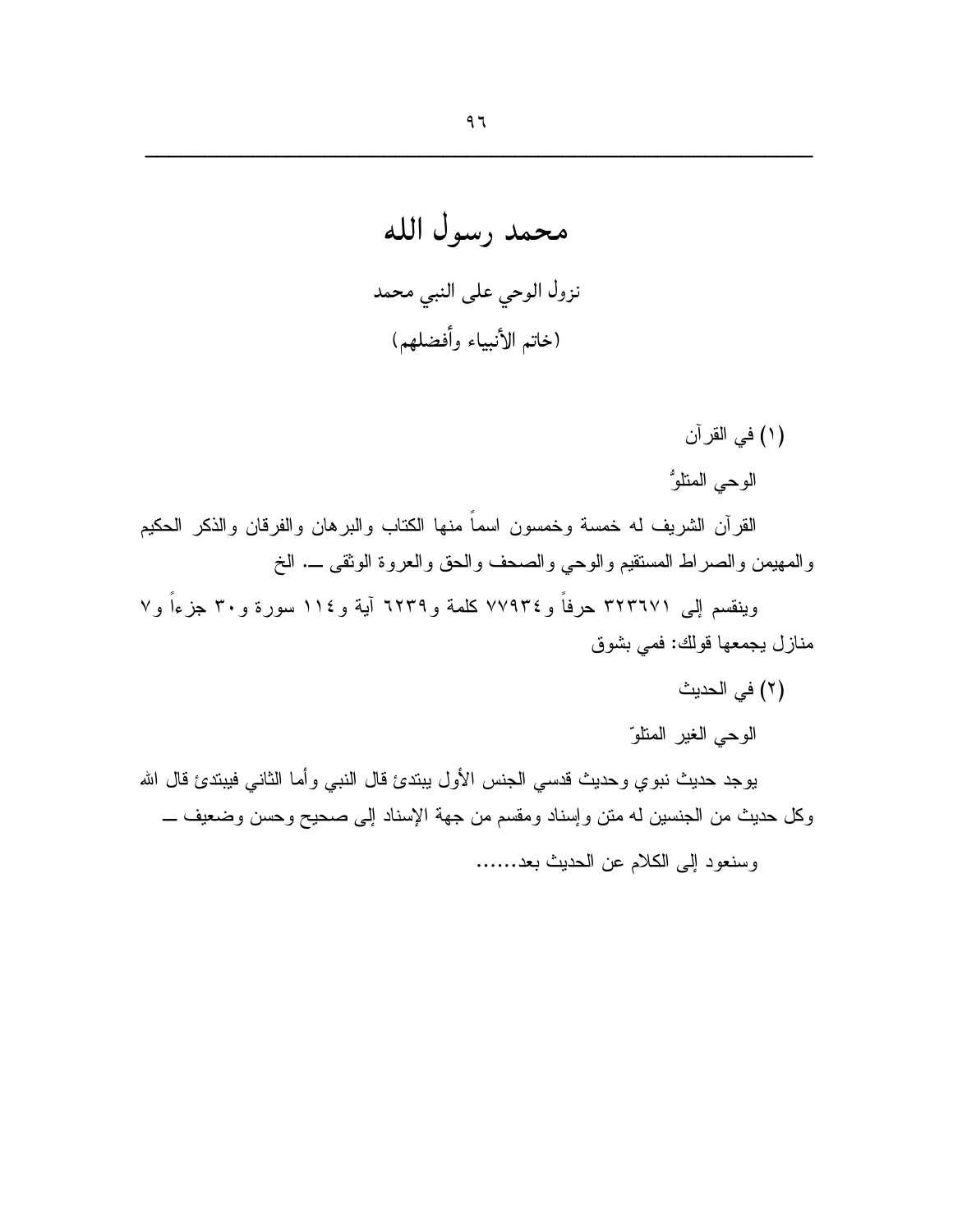أومن (١) بالله ملائكة (٢) وملائكته جان (أرواح) شياطين ۱۰ علمی آدم ٥٠ علىي شيث هذه كلها مفقودة (٣) وكتبه عددها ١٠٤ ۳۰ علی إدريس ۱۰ علمی ابر هیم |بشهد لمها القرآن بأنها نور وهدى النوراة الذي نزل علىي موسى |ولكن بعضهم يقول إنها محرفة الزبور الذي نزل على داود | أو منسوخة أو مرفوعة الإنجيل الذي نزل على عيسى | خاتم الأنبياء والمرسلين القرآن الذي نزل على محمد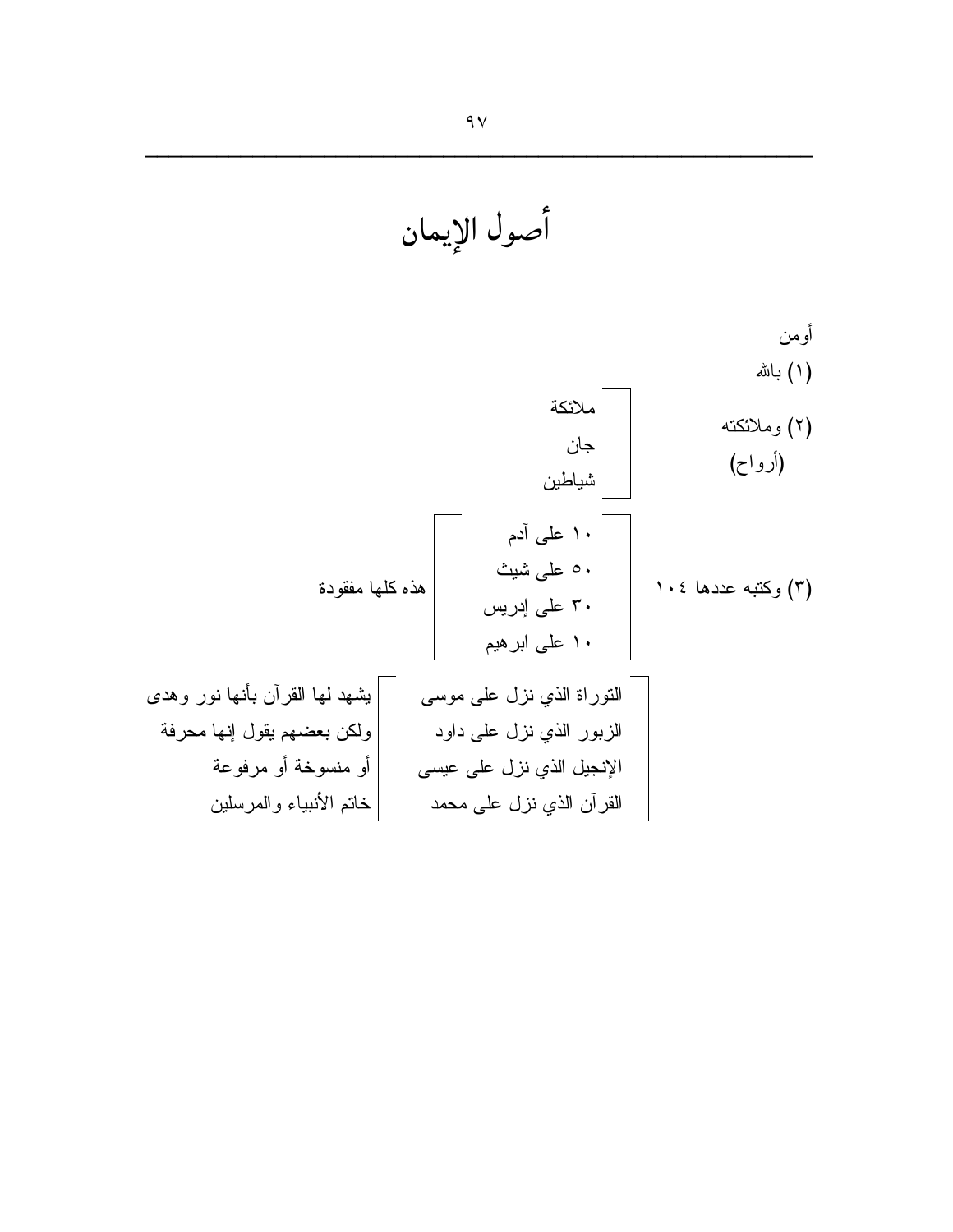| \n $i_{\alpha} = 0$<br>\n $\alpha$ $i_{\alpha} = 0$<br>\n $\beta$ $\beta$ $\beta$ $\beta$ $\beta$ $\beta$ $\beta$ $\beta$ $\beta$ $\beta$ $\beta$ $\beta$ $\beta$ $\beta$ $\beta$ $\beta$ $\beta$ $\beta$ $\beta$ $\beta$ $\beta$ $\beta$ $\beta$ $\beta$ $\beta$ $\beta$ $\beta$ $\beta$ $\beta$ $\beta$ $\beta$ $\beta$ $\beta$ $\beta$ $\beta$ $\beta$ $\beta$ $\beta$ $\beta$ $\beta$ $\beta$ $\beta$ $\beta$ $\beta$ $\beta$ $\beta$ $\beta$ $\beta$ $\beta$ $\beta$ $\beta$ $\beta$ $\beta$ $\beta$ $\beta$ $\beta$ $\beta$ $\beta$ $\beta$ $\beta$ $\beta$ $\beta$ $\beta$ $\beta$ $\beta$ $\beta$ $\beta$ $\beta$ $\beta$ $\beta$ $\beta$ $\beta$ $\beta$ $\beta$ $\beta$ $\beta$ $\beta$ $\beta$ $\beta$ $\beta$ $\beta$ $\beta$ $\beta$ $\beta$ $\beta$ $\beta$ $\beta$ $\beta$ $\beta$ $\beta$ $\beta$ $\beta$ $\beta$ $\beta$ $\beta$ $\beta$ $\beta$ $\beta$ $\beta$ $\beta$ $\beta$ $\beta$ |
|-----------------------------------------------------------------------------------------------------------------------------------------------------------------------------------------------------------------------------------------------------------------------------------------------------------------------------------------------------------------------------------------------------------------------------------------------------------------------------------------------------------------------------------------------------------------------------------------------------------------------------------------------------------------------------------------------------------------------------------------------------------------------------------------------------------------------------------------------------------------------------------------------------------|
|-----------------------------------------------------------------------------------------------------------------------------------------------------------------------------------------------------------------------------------------------------------------------------------------------------------------------------------------------------------------------------------------------------------------------------------------------------------------------------------------------------------------------------------------------------------------------------------------------------------------------------------------------------------------------------------------------------------------------------------------------------------------------------------------------------------------------------------------------------------------------------------------------------------|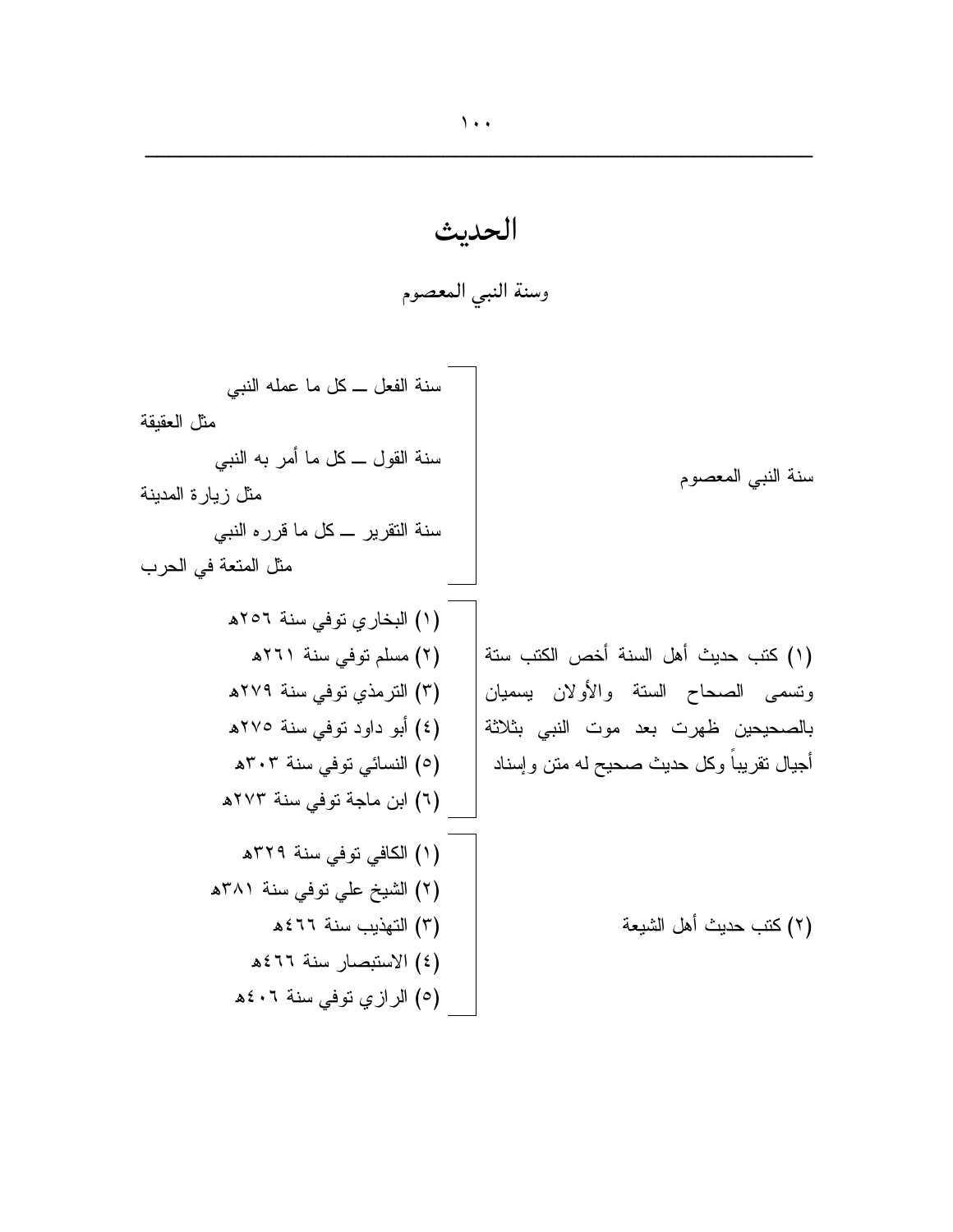عين \_ مثل الصلاة كفاية \_ مثل الجهاد أو الصلاة على فرض جناز ۃ وكل أمر من أمور الدين سواء كان مندوب أو سنة ــ مثل صلاة الليل من القرآن أو الحديث أو الإجماع أو القياس يكون إما… مثل الفوتوغراف أو الكذب في ثلاثة جائز أو مباح مثل الشرب واقفاً أو التدخين مكروه مثل الخمر أو الربا أو أكل الخنزير حرام الإمام محمد ابن إدريس الشافعي ولد سنة ١٥٠هـ في فلسطين (٣) الإجماع ـــ هو ما انفق| الإمام ابن مالك المجتهدون أو أمة الإسلام ولد سنة ٩٥ه في المدينة الإمام أبو حنيفة عليه....... ولد ٨٠ه في الكوفة الإمام أبو عبد الله أحمد بن محمد بن حنبل

(٤) القياس ـــ هو قياس مسألـة ليس فيها نص علـى مسألـة فيها نص من القرآن أو الحديث ويسمّـى فتوى \_ و الله أعلم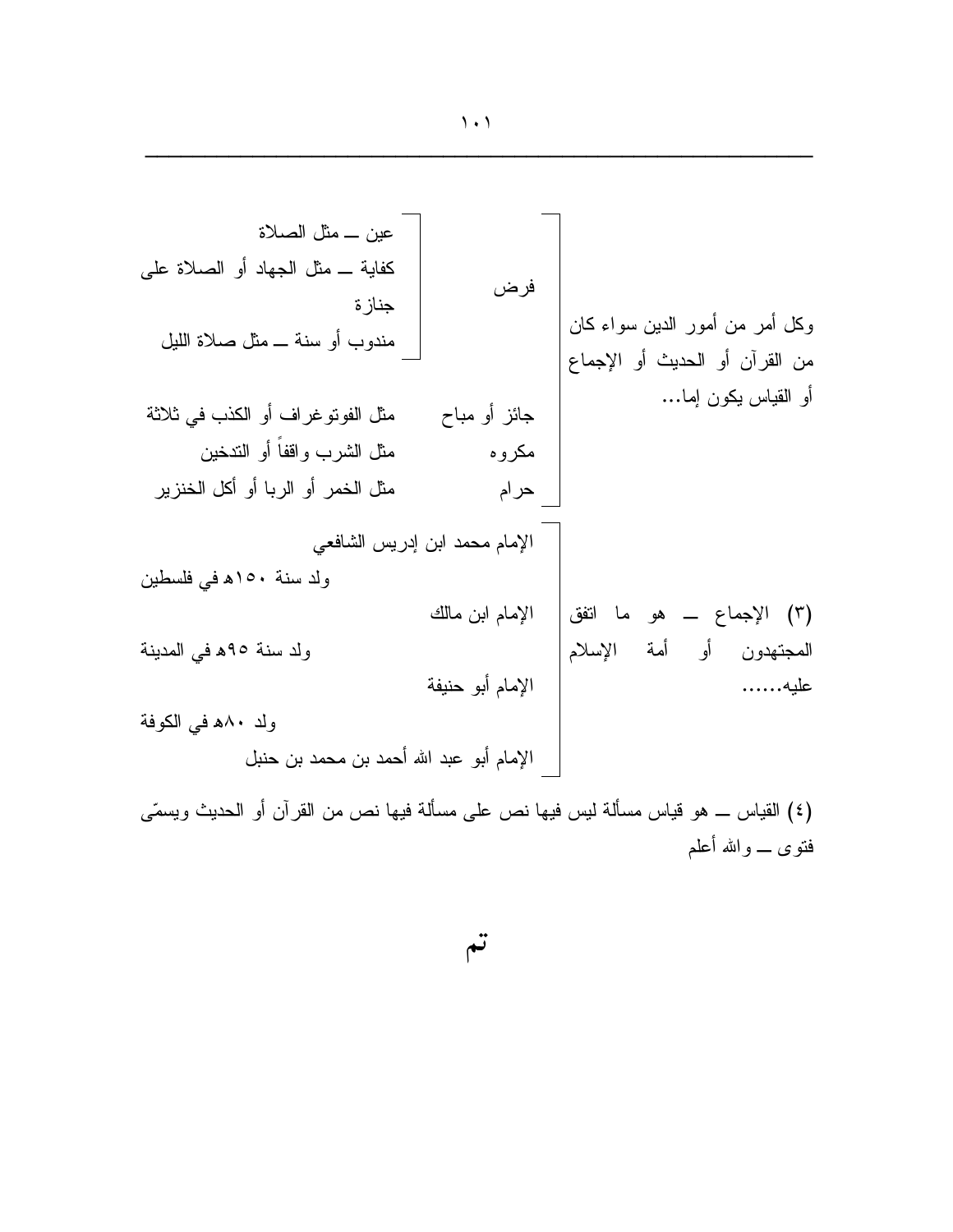ملحق الكتاب

ملاحظات عن استعمال الكتاب المقدس بين المسلمين

(١) يُستحسن العمال بين المسلمين أنهم لا يقدمون الكتاب المقدس للمسلم بجملته بداءة بل أن يقدم له العهد الجديد أو بالحري إنجيل متى. لأن هذا الإنجيل مخصص له من وجوه كثيرة

(٢) في إنجيل متى يظهر أن الناموس الكامل الذي يبكت الإنسان على الخطية ويبين للمسلم الفرق بين الشريعة الأدبية والشريعة الطقسية. وفي هذا الإنجيل أيضا إظهار مجد المسيح كملك مقتدر ومخلص محب للخطاة

> (٣) عند النعليم شخصياً نستعمل فصول من الكتاب المقدس كما يأتي: (أ) الإنسان خاطئ: نك ٣ ومز ٥١ ومز ٣٢ وإشعباء ١ ورومية ١ و٣

(ب) المسيح معصوم من كل خطية وقادر أن يخلص الخطاة. إشعياء ٥٣ ومت ١١ ولوقا ۱۰ ویو ۳

(ج) موت المسيح مز ٢٢ وإشعياء ٢٢ ومت ٢٦: ٢٤ \_ ٥٤ وفيلبي ٢: ٨ وعبرانيين  $10 - 17:9$ 

(د) حيساة جديدة في المسيح رومية ١: ١ ــ ٥ ورومية ١٢: ١ الخ ومت ١٠: ٢٤ الخ  $Y1 = 1$ :  $(2)$